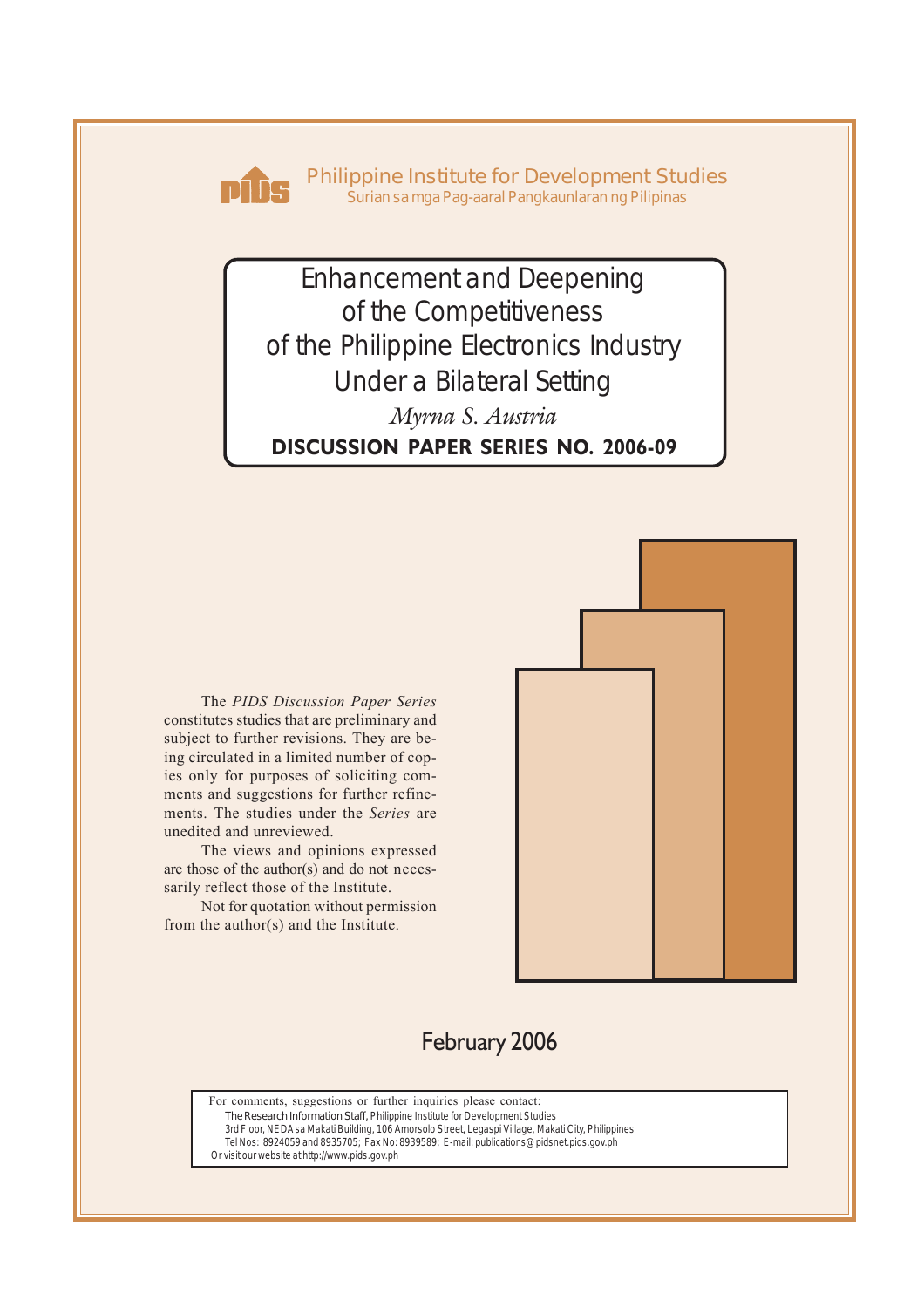**Enhancement and Deepening of the Competitiveness of the Philippine Electronics Industry Under a Bilateral Setting** 

**Myrna S. Austria, Ph.D.**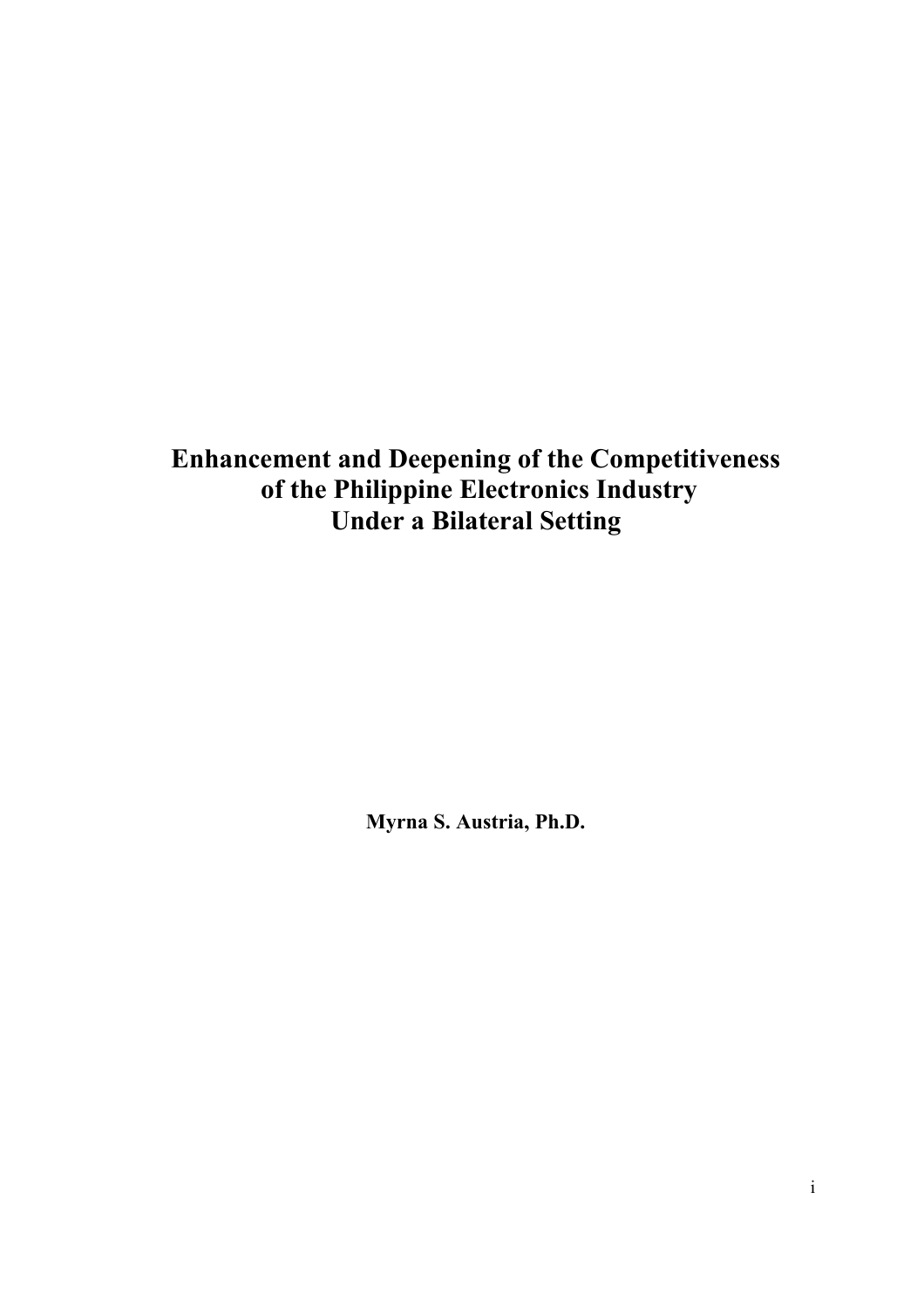#### **Abstract**

The participation of the Philippines in the global production network of multinational electronic companies has undoubtedly shaped the pattern and structure of the country's international trade since the early 1990s. While the industry has remained the largest foreign exchange earner for the country, the country's participation in the global production network industry is confronted, for the longest time, with one major issue. That is, the country hardly progressed beyond the lowest level of the production chain - labor intensive and import dependent assembly and testing; and hence, the value added of the industry has remained small. The industry is competitive in 18 electronic products that accounted for about 86 percent of the industry's total exports. The government, however, needs to address the weaknesses and inadequacies of the local support structures that have constrained the ability of the country to move towards higher levels of the value chain in order to ensure that the global players currently operating in the country will remain and expand operations. Since the global production network is market-driven, negotiations under an RP-US Free Trade Area should be focused on trade and investment liberalization and facilitation in order to improve the functioning of the markets of both economies.

*Keywords: International trade, global production networks, competitiveness, free trade agreements, local support structures, harmonization of standards, mutual recognition of procedures*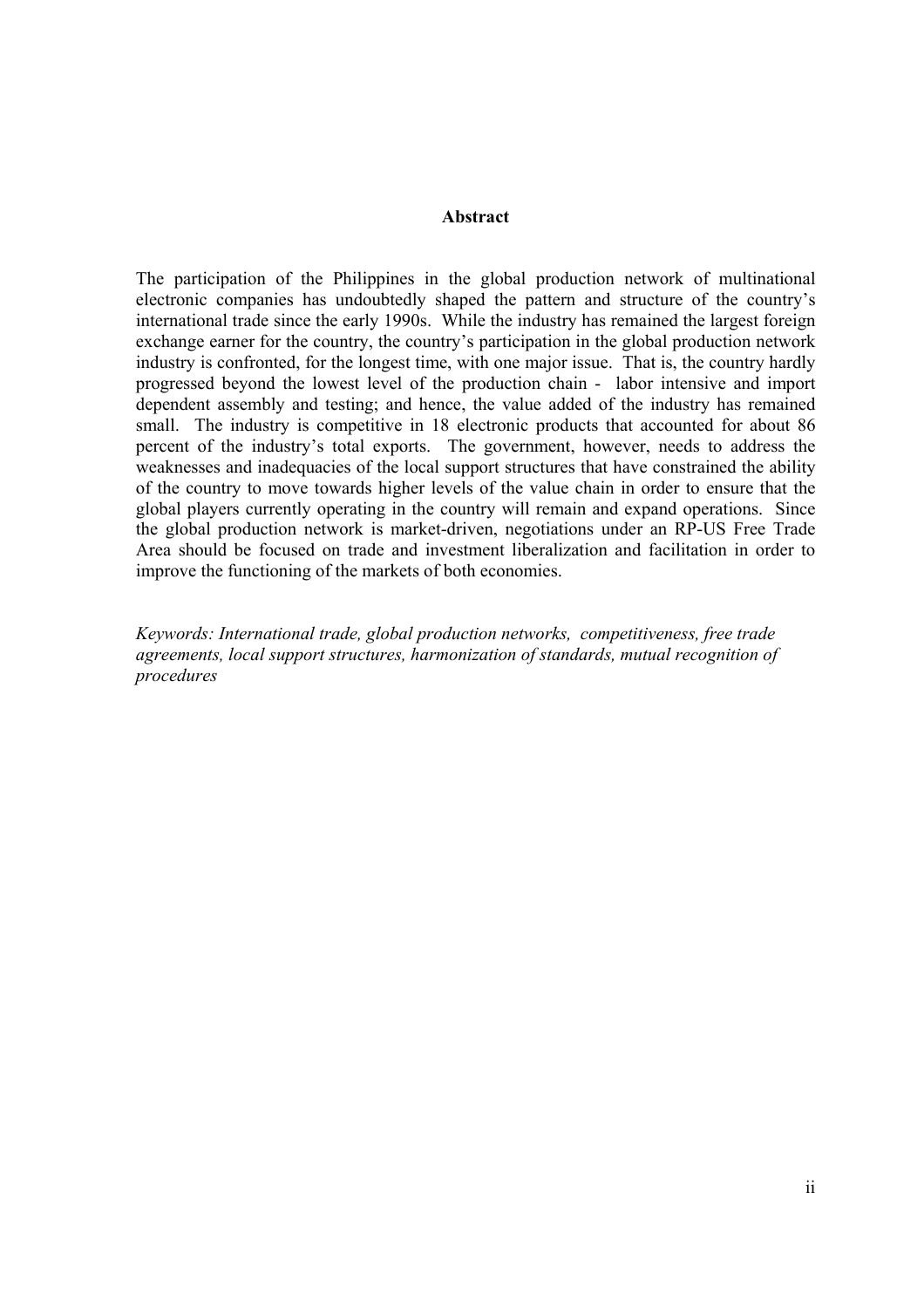## **TABLE OF CONTENTS**

|                |                                                                                                                                                                           | Page No.                   |
|----------------|---------------------------------------------------------------------------------------------------------------------------------------------------------------------------|----------------------------|
| Abstract       |                                                                                                                                                                           | $\overline{11}$            |
|                | Table of Contents                                                                                                                                                         | $\overline{111}$           |
|                | List of Tables                                                                                                                                                            | V                          |
|                | List of Figures                                                                                                                                                           | VII                        |
|                | List of Appendix Tables                                                                                                                                                   | viii                       |
|                | <b>Executive Summary</b>                                                                                                                                                  | 1X                         |
| 1              | Introduction                                                                                                                                                              | 1                          |
| $\overline{2}$ | The Electronics Industry and the Global Production Network                                                                                                                | 2                          |
|                | Factors Crucial to the Growth of Global Production Network<br>٠<br>In East Asia                                                                                           | 5                          |
|                | GPN, Economic Growth, and Economic Integration<br>٠<br>Emerging Issues Affecting Electronics Industry in East Asia<br>٠                                                   | 6<br>7                     |
| 3              | Domestic Policy Environment and the Philippine Electronic Industry                                                                                                        | 9                          |
| 4              | RP-US Bilateral Trade and Investments in Electronics                                                                                                                      | 11                         |
|                | Overall Philippine trade in electronics<br>٠<br>RP-US Bilateral Trade in Electronics<br>٠<br>RP-US Bilateral Investment in Electronics<br>٠                               | 11<br>16<br>20             |
| 5              | Assessment of the Competitiveness of the Philippine Electronics Industry                                                                                                  | 30                         |
|                | Measurement Tools<br>٠<br>Competitiveness and Export Niches<br>٠<br>Competitiveness vis-à-vis Competitors from East Asia<br>Economic Integration with the USA<br>٠        | 30<br>31<br>36<br>48       |
| 6              | Local Support Structures and the Competitiveness of the Philippine<br><b>Electronics Industry</b>                                                                         | 50                         |
|                | Infrastructure, Transport and Logistics<br>٠<br>Utilities<br>٠<br>Allied and Supplier Industries<br>٠<br>Human Resources<br>٠<br>Technology and Industrial upgrading<br>٠ | 50<br>51<br>52<br>52<br>54 |
| 7              | Potential for Expansion of RP Exports to US and US Investments to RP                                                                                                      | 55                         |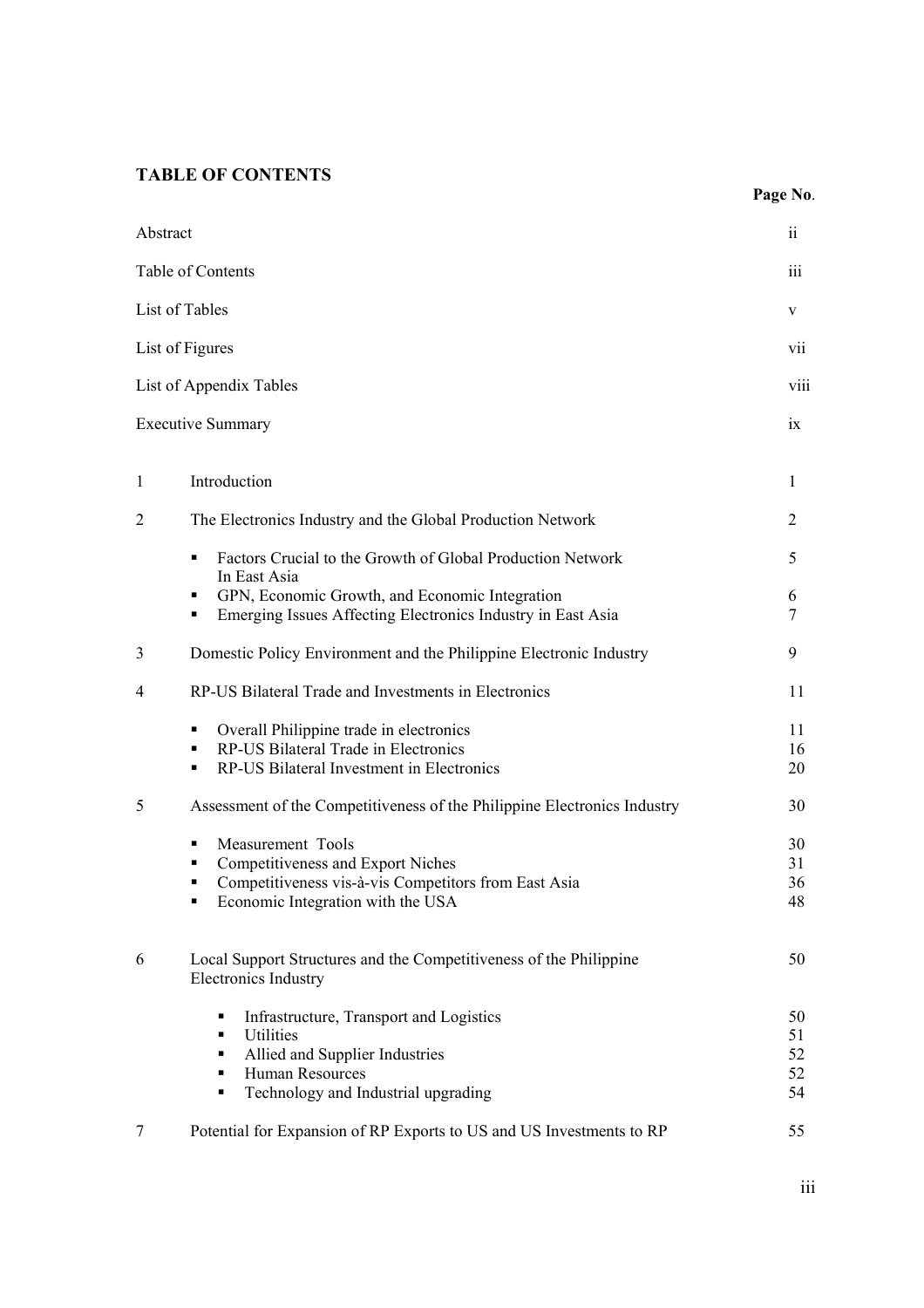| 8          | Policy Recommendations and Areas for Negotiations Under an<br>RP-US Free Trade Area |     |  |  |
|------------|-------------------------------------------------------------------------------------|-----|--|--|
|            | • Policy Recommendations                                                            | 58. |  |  |
|            | Areas for Negotiations Under an RP-US Free Trade Area<br>п                          | 59  |  |  |
|            | • Summary and Conclusion                                                            | 61  |  |  |
| References |                                                                                     |     |  |  |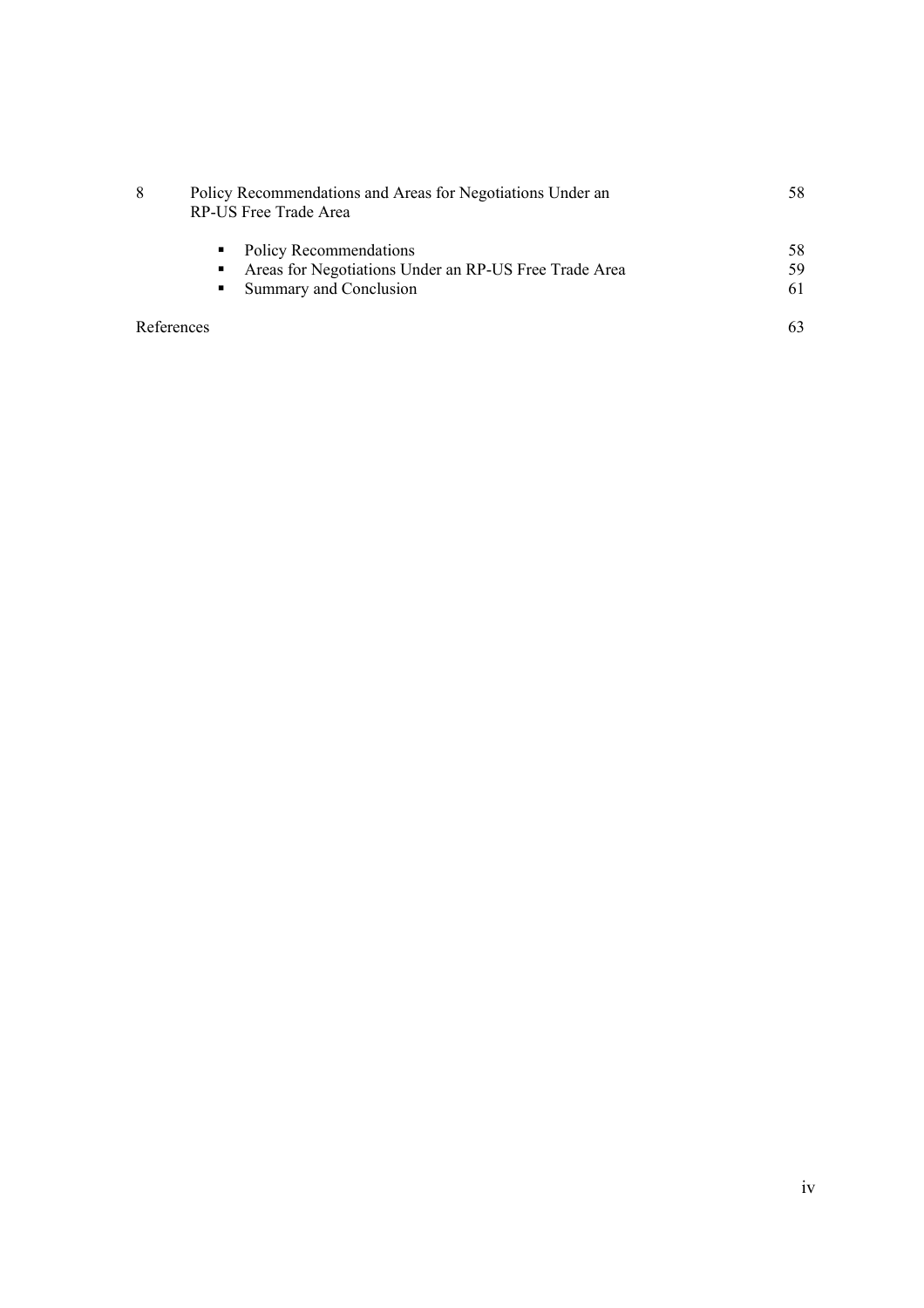### **LIST OF TABLES**

|                | <b>Title</b><br>Table No.                                                                                                     |    |  |
|----------------|-------------------------------------------------------------------------------------------------------------------------------|----|--|
| $\mathbf{1}$   | Philippine Exports of Electronics, by Sub-Sectors, 1995-2003                                                                  | 13 |  |
| $\overline{2}$ | Average Annual Real Growth Rate of Exports, By Sub-Sectors<br>& Major Trading Partners, Philippine Electronics (%) (1995-100) | 14 |  |
| 3              | Average Annual Real Growth Rate of Imports, By Sub-Sectors<br>& Major Trading Partners, Philippine Electronics (%) (1995-100) | 15 |  |
| $\overline{4}$ | Philippine Imports of Electronics, By Sub-Sectors, 1996-2003                                                                  | 17 |  |
| 5              | Balance of Trade, Philippine Electronics, By Sub-Sectors, 1996-2003                                                           | 18 |  |
| 6              | Philippine Exports of Electronics, By Major Trading Partners, 1995-2003                                                       | 19 |  |
| $\tau$         | Average Annual Real Growth Rate of Bilateral Trade Between the<br>Philippine & U.S. $(1995-100)(\%)$                          | 20 |  |
| 8              | Market Share in the US Electronics Market, Philippines vis-à-vis its<br>Competitors, 1997-2001 (%)                            | 22 |  |
| 9              | Philippine Imports of Electronics, By Major Trading Partners, 1996-2003                                                       | 26 |  |
| 10             | Total BOI-Registered Foreign Equity Investments, Electronics, 1990-2003                                                       | 29 |  |
| 11             | BOI-Registered Foreign Equity Investments, By Source, Electronics,<br>1990-2003                                               | 32 |  |
| 12             | Revealed Comparative Advantage & % Share in World Market,<br>Philippines, By Product, 1997-2001                               | 34 |  |
| 13             | Percentage Share of Competitive & Non-Competitive Products in Total<br>Philippine Exports of Electronics, 1997-2001 (%)       | 36 |  |
| 14             | Revealed Comparative Advantage, By Country,<br>Semiconductors, 1997-2001                                                      | 37 |  |
| 15             | Revealed Comparative Advantage, By Country,<br>Electronics Data Processing, 1997-2001                                         | 41 |  |
| 16             | Revealed Comparative Advantage, By Country,<br>Office Equipment, 1997-2001                                                    | 42 |  |
| 17             | Revealed Comparative Advantage, By Country,<br>Telecommunications, 1997-2001                                                  | 43 |  |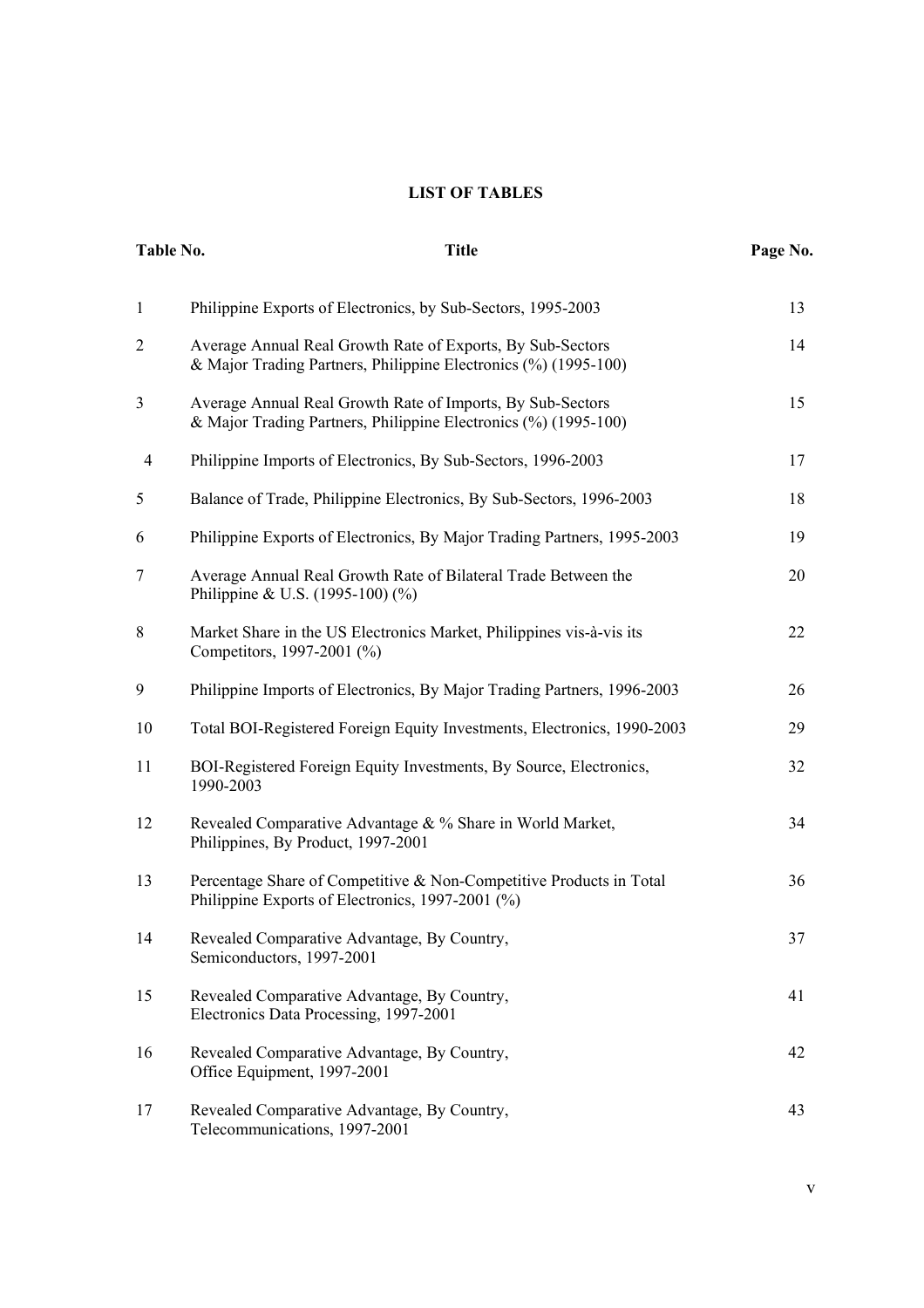| 18 | Revealed Comparative Advantage, By Country,<br>Automotive Electronics, 1997-2001        | 44 |
|----|-----------------------------------------------------------------------------------------|----|
| 19 | Revealed Comparative Advantage, By Country,<br>Consumer Electronics, 1997-2001          | 45 |
| 20 | Intra-Industry Trade Index, Philippines-U.S.A. by Sub-Sector &<br>Products, 1997-2001   | 49 |
| 21 | Actual vs Desired Power Quality and Reliability                                         | 51 |
| 22 | Structure and Average Real Growth Rate of Imports, US Electronic<br>Industry, 1997-2001 | 57 |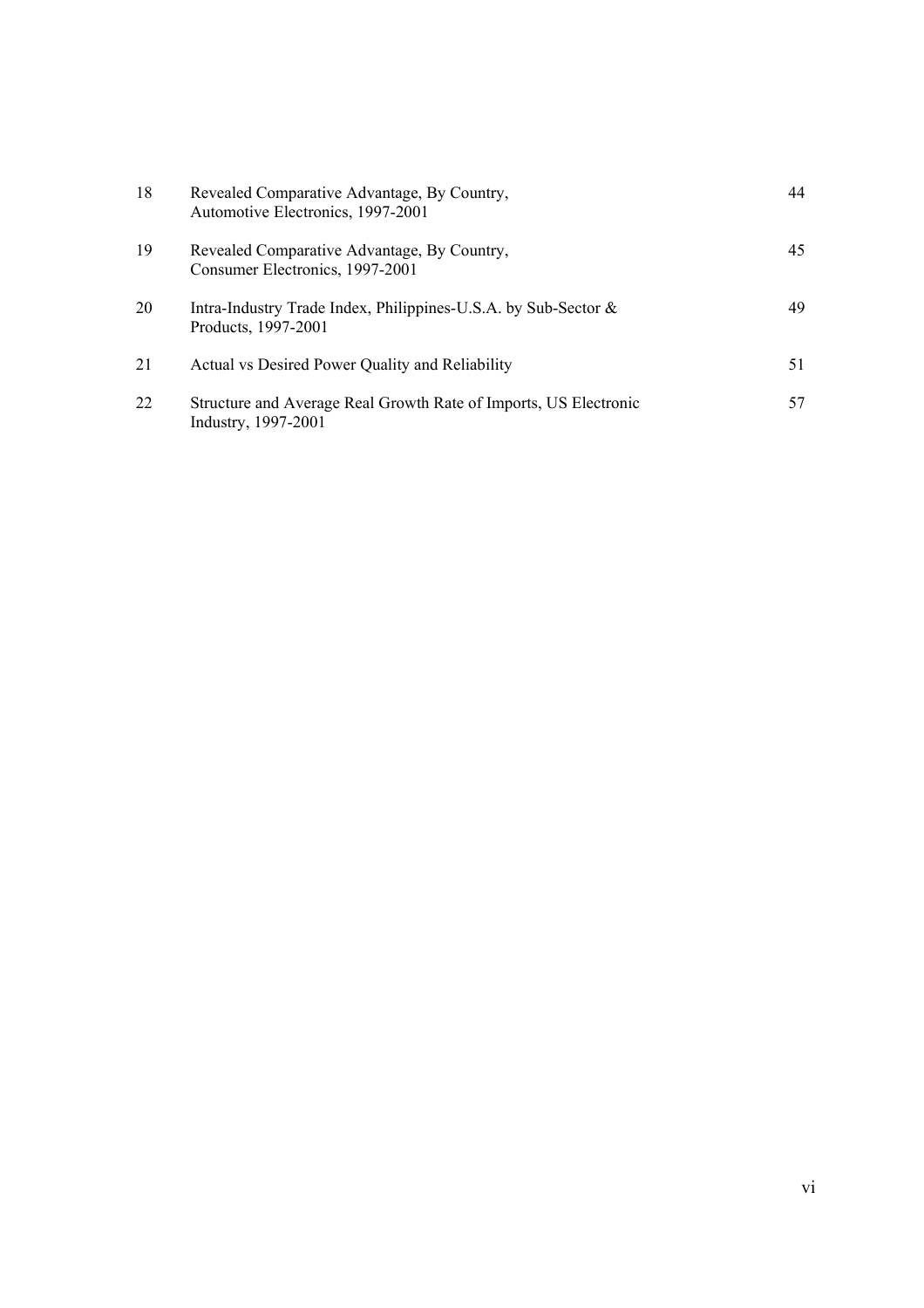## **LIST OF FIGURES**

| Figure No.     | <b>Title</b>                                                                                                           | Page No. |
|----------------|------------------------------------------------------------------------------------------------------------------------|----------|
| 1              | Supplier-Oriented Industrial Upgrading Path                                                                            | 4        |
| 2              | Classification of Philippine Electronics Industry                                                                      | 10       |
| 3              | Philippine Exports of Electronics, 1995-2003                                                                           | 11       |
| $\overline{4}$ | Philippine Imports of Electronics, 1995-2003                                                                           | 15       |
| 5              | Value of Philippine Exports to the US and % share of<br>US to Philippine Exports, by sub-sector, Electronics 1995-2003 | 21       |
| 6              | Value of Philippine Imports to the US and % share of<br>US to Philippine Imports, by sub-sector, Electronics 1995-2003 | 27       |
| 7              | RP-US Balance of Trade, Electronics, 1996-2003                                                                         | 28       |
| 8              | RP-US Balance of Trade, Electronics by sub-sectors, 1996-2003                                                          | 29       |
| 9              | Revealed Comparative Advance and Percentage Share to Total<br>Philippine Electronic Exports, 1997-2001                 | 33       |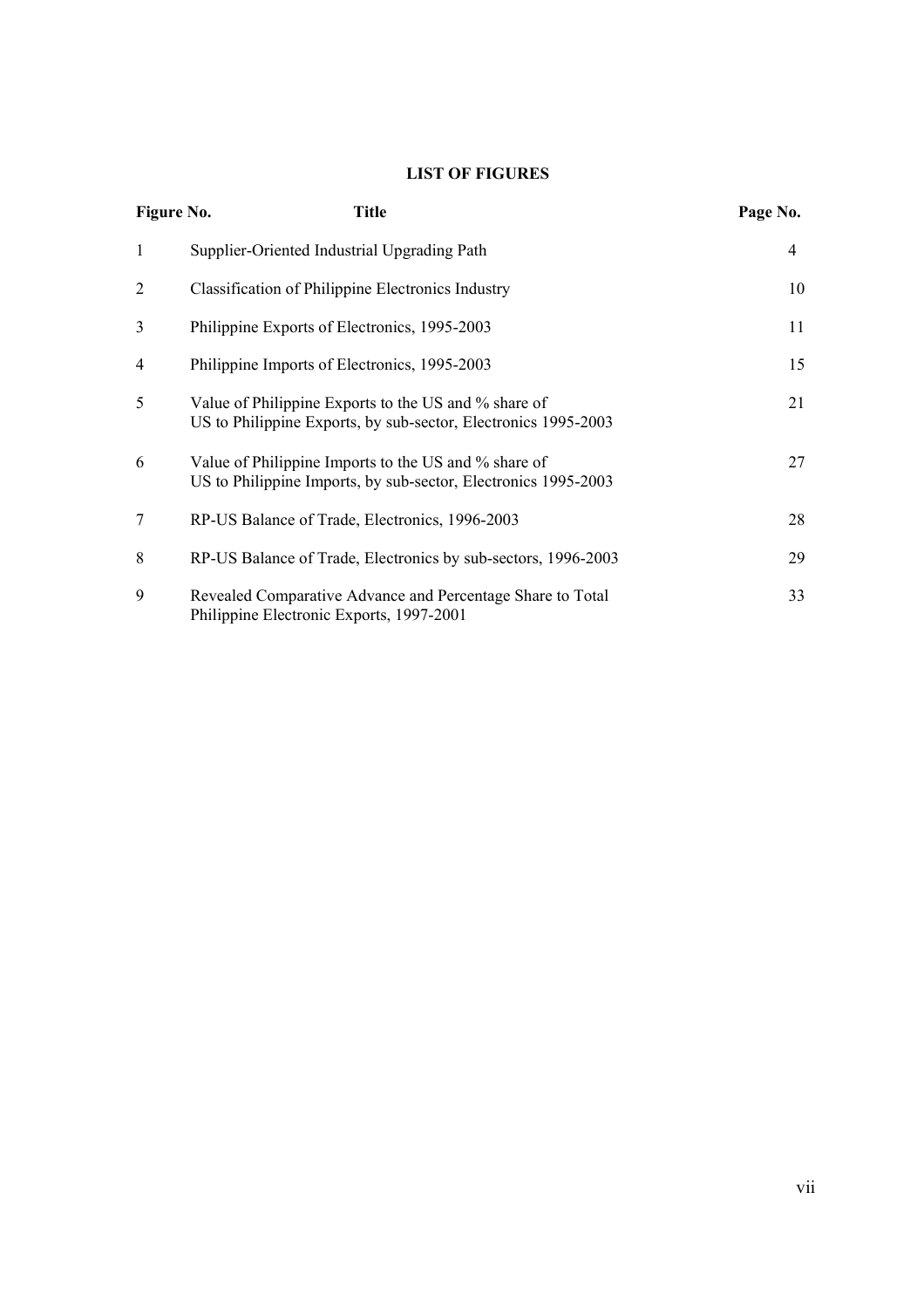## **LIST OF APPENDIX TABLES**

| Title<br>Table No. |                                                             | Page No. |
|--------------------|-------------------------------------------------------------|----------|
|                    | Electronics Industry Product Coverage                       | 66       |
|                    | Tariff Rates of Electronics, Philippines, 1990, 2000 & 2004 | 70       |
|                    | Tariff Rates of Electronics, US, 2004                       | 74       |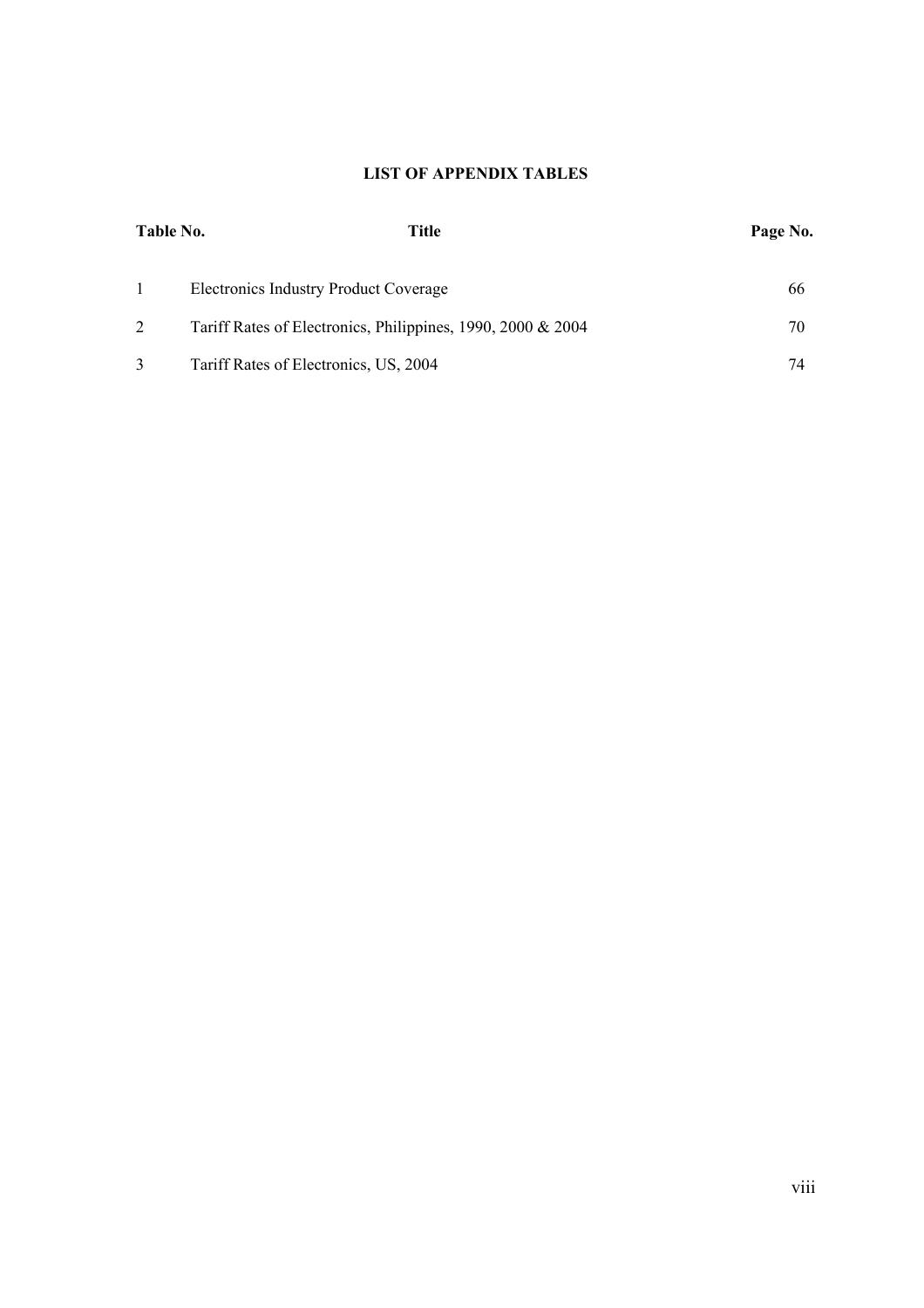#### **Executive Summary**

The electronics industry has been the country's leading exports since the 1990s. Much of the trade generated could be explained by the participation of the country in the global production networks (GPN) of multinational companies from developed economies. The global production network is a production scheme where various stages of a manufacturing process are undertaken at different geographic locations where they can be carried out most efficiently. The country is a host to a critical mass of global players in the industry like Intel and Texas Instruments from the United States; Siemens and Phillips from Europe; Sony, Toshiba, Hitachi and Fujitsu from Japan; Samsung and Goldstar from South Korea; and Acer from Taiwan.

However, for the longest time, the country's participation in the global production network is confronted with one major issue. That is, it hardly progressed beyond the lowest level of the production chain - assembly and testing. Given that this segment of the production chain generates the lowest value added, it is therefore not surprising that the high growth of the country's exports of high-technology electronic products was not accompanied by a concomitant increase in the growth of the manufacturing sector. This experience of the country is a big contrast to the experience of the Newly Industrializing Economies (NIEs) - South Korea, Singapore, Hong Kong and Taiwan - who were the initial hosts to the global production network. The rapid expansion of the manufacturing exports of these economies was accompanied by the faster growth of their manufacturing sector.

The primary goal of this study is to assess the competitiveness of the country's electronics industry vis-à-vis the country's competitors, particularly in the USA market. In the light of a possible free trade arrangement between the US and the Philippines, the competitiveness of the country's electronics industry becomes more critical. Given the growing bilateral and regional free trade arrangements involving the US, the country's electronics industry is up for greater competition.

#### **Major Findings**

While exports of the industry are still highly concentrated in semiconductors, this study has shown that there has been a gradual change in the structure of exports. The share of semiconductors in total exports has been decreasing while the shares of electronic data processing and automotive electronics have been increasing. The emerging changing structure is a significant development as it indicates technological deepening in the industry.

The findings of the study also show that the country is competitive in only 3 subsectors: semiconductors, electronic data processing and automotive electronics. In terms of products, the country is competitive in 18 products only and these are parts and components. Nonetheless, these products accounted for at least 86 percent of the country's total exports. Likewise, while most of the products are still not competitive, there has been some improvement in the degree of competitiveness between 1997 and 2001.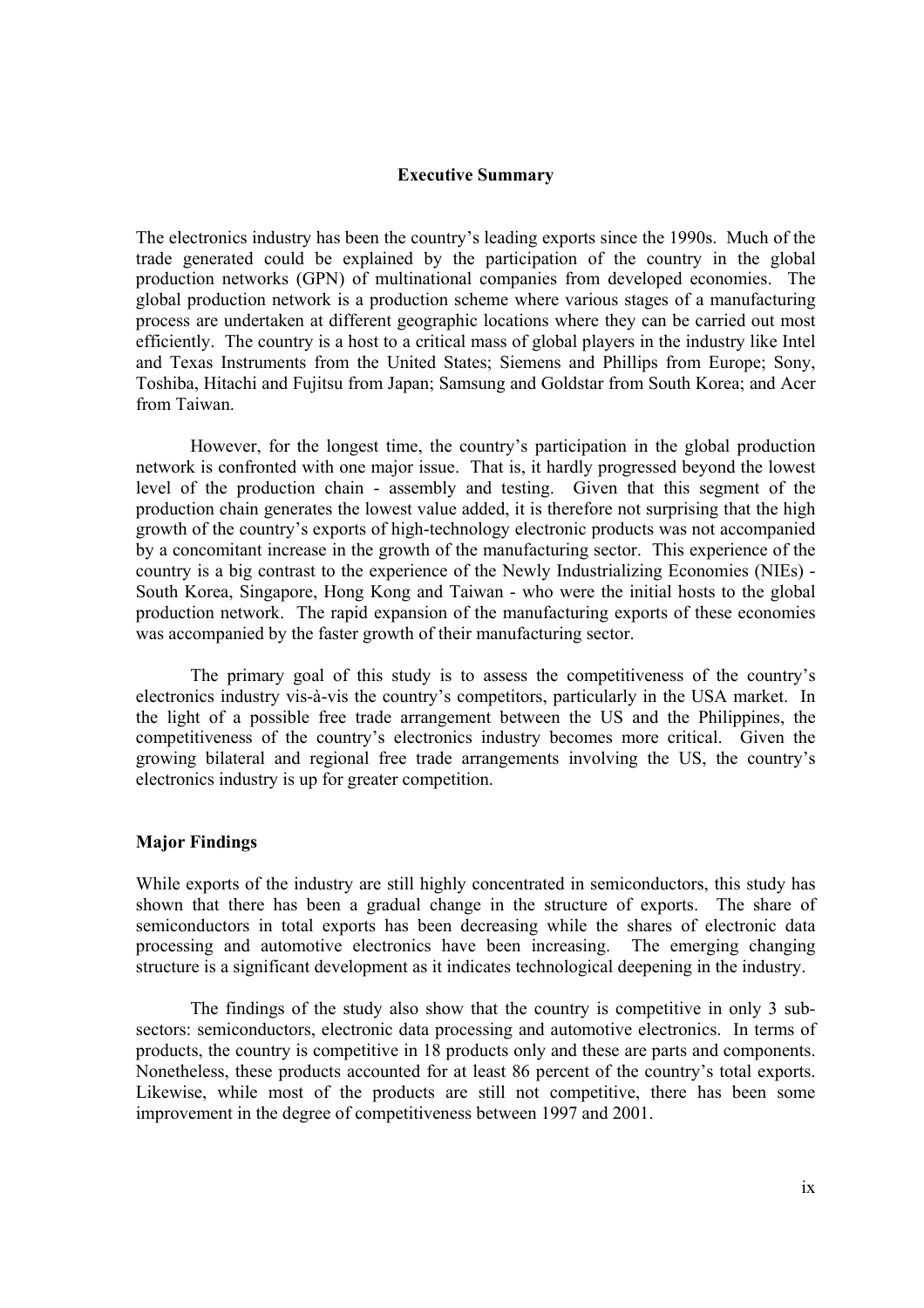A comparison of the country's competitiveness with its competitors from East Asia shows that each economy is specializing on a particular product. That is, each economy differs in the products in which it is competitive. That this is the case, however, is not surprising. By its nature, trade under the global production network is driven by product specialization.

The USA is the largest market for Philippine exports of electronics. However, the share of the USA has been declining for a number of reasons. *First*, most American electronic MNCs have already established their subsidiaries in the country and have made the country a part of their export platform in East Asia for their global markets. Thus, instead of shipping their products to the US and then re-export these to other countries, these MNCs now export directly from the Philippines to their markets in East Asia and the rest of the world. *Second*, as first-tier suppliers in the production chain, the NIEs are increasingly outsourcing the assembly and testing of parts and components from second-tier suppliers, like the Philippines. Thus, the share of the NIEs to the country's exports is increasing. *Third*, Mexico and China have become significant trading partners of the USA. NAFTA, in which Mexico is a member, and the cheap export products from China have displaced the country's exports in the US market. These two countries accounted for the bulk of US imports of electronic products, reaching as high as 50 percent for certain products. In contrast, the share of the Philippines in most products is less than 1 percent and has been declining.

Nonetheless, there are potentials for expanding Philippine exports under an RP-US FTA, based on the comparison between the products where the Philippines is competitive and the products that accounted for the largest shares in US imports or the fastest growing imports of the US. Potentials for export expansion can be found in electronic data processing, semiconductors and telecommunications. In particular, the potential is largest in parts for typewriters & other office machines (HS 8473) under electronic data processing. These products topped US imports of electronics, accounting for about one-fifth of the total annual imports over the period 1997-2001. Other products with potential for expansion are automatic data processing machines (HS 8471), electronic integrated circuits and microassembly parts (HS 8542), and semiconductor devices, light-emit diodes etc., parts (HS 8541), which ranked  $6<sup>th</sup>$ ,  $7<sup>th</sup>$  and  $9<sup>th</sup>$ , respectively in the top 10 US imports. Other products are microphones, loudspeakers, sound amplifiers, etc., parts (HS  $8518$ ) which ranked  $6<sup>th</sup>$ among the fastest growing imports of the US.

This study also identified the inadequacies of the country's local support structures as the main culprit for the inability of the country to move towards the higher levels of the production chain. These include poor infrastructures and logistics, high power cost, poor quality and unreliable power, high cost of unskilled labor, lack of supplier industries, and inadequate technological capabilities that constrained industrial upgrading.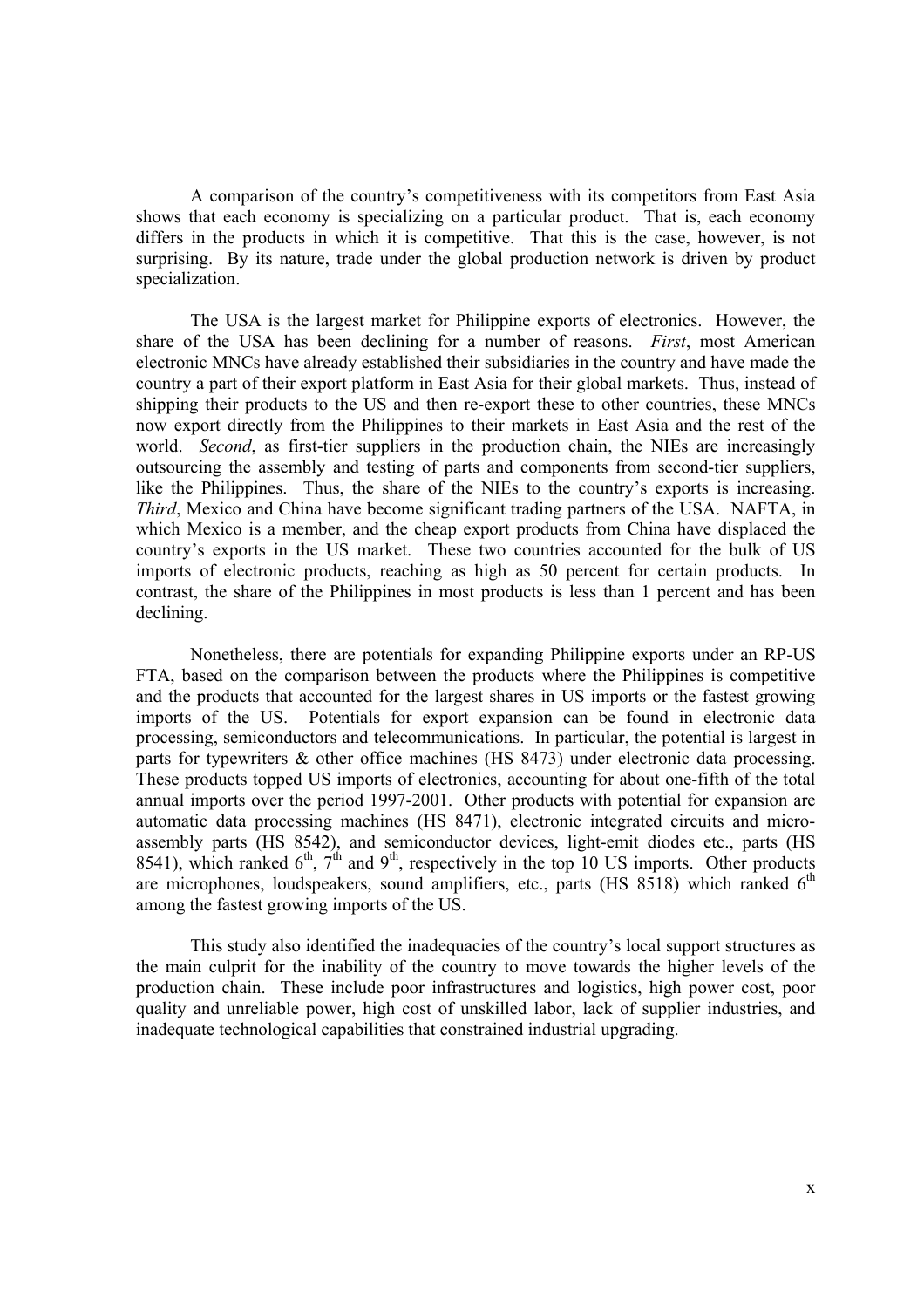#### **Policy Recommendations**

 The above constraints need to be addressed for two major reasons namely, (i) to ensure that the global players currently operating in the country will remain and expand operations; and (ii) to ensure the long-term competitiveness of the industry and hence, the participation of the country in the global production network. The government therefore needs to adopt an activist approach by addressing the above constraints. *First*, the government needs to recognize that remaining at the labor-intensive assembly and testing segment of the production chain is no longer a viable option, given the country's relatively high cost of unskilled labor. The big challenge for the government is industrial upgrading, i.e. to leapfrog and vie for the role of a first-tier supplier to the global suppliers and lead firms. Given the low cost structure in China, the key strategy is not to compete with China but to find niches which are complementary to China in the value chain. With industrial upgrading, MNCs can locate their labor intensive activities in China while doing the high-value production segment in the Philippines.

Industrial upgrading, however, necessitates a strong base of domestic knowledge. It requires the development of specialized skills and technological capabilities, ahead of what the market requires. One possible short-term measure is to give incentives that encourage researchers, university professors and students to interact closely with the electronics industry through sabbatical programs and internships. Another would be investment in specialized technical training schools to enhance the technical competencies of the labor force. A very good example is the Advanced Research Competency Development Institute (ARCDI) established by the association of the local electronics industry itself. The government needs to support this kind of initiatives by the industry.

A long-term measure necessary for industrial upgrading is to put greater emphasis on science and technology at all levels of education – primary, secondary and tertiary. Emphasis should be given to developing the capability, creativity and willingness of students to develop new products and processes. This would require re-designing the curriculum at all levels. For the tertiary level, the industry should be involved in designing the curriculum (particularly in engineering and science curriculum) to ensure that graduates have the kind of education the industry needs.

*Second*, developing the local supplier industries should also be a priority for the government. This is the only avenue to increase the domestic content of the operations of MNCs in the country. This will require a package of technical assistance and specialized training to develop skills of local suppliers as well as ensuring the availability of and access to finance.

*Third*, given the regional and global orientation of the operations of MNCs, good infrastructure and logistics that lower production cost and facilitate easy supply chain management, from the procurement of inputs (whether local or imported) to the export of output, are crucial. This means reducing power and communication costs, providing adequate port systems, cutting travel time and offering travel and shipment options. Opening up infrastructure and services to private sector investment is a step in the right direction, as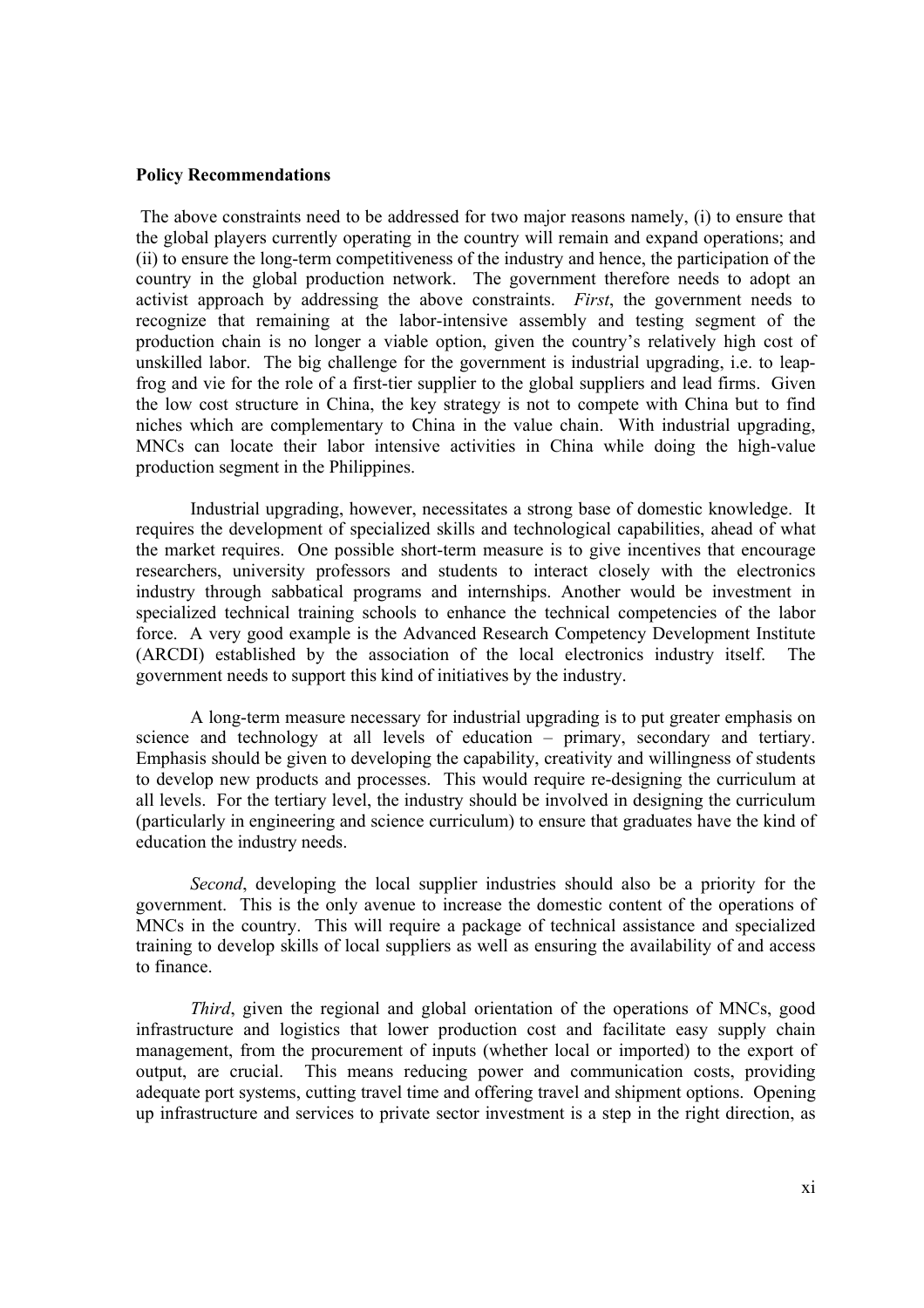the huge budget deficit limits the ability of the government to invest in physical infrastructures and utilities. However, the regulatory and legal environment must be aimed at reinforcing the longer-term stability of investment agreements in private-infrastructure projects so as to strengthen the credibility of the policy environment and increase the confidence of foreign investors on the economy.

 Implementing the above suggested measures will not only increase the attractiveness of the country to the global production network but it will also make the participation of the country to the production chain create a greater impact on the country's economic development.

The activities of the electronics global production network are market-driven. Thus, negotiations in an RP-US Free Trade Area concerning electronics should be focused on improving the functioning of markets of both economies. This includes elimination of remaining tariffs, trade facilitation (harmonization of product standards, testing procedures), technical assistance on the new requirements of trade and security, and technological training and capacity building. The Philippine government should also use the negotiations, whenever appropriate, as one avenue to address the issues concerning local support structures discussed above. Admittedly, the solutions to most of the issues are internal and domestic in nature; and hence, not appropriate for any bilateral negotiation.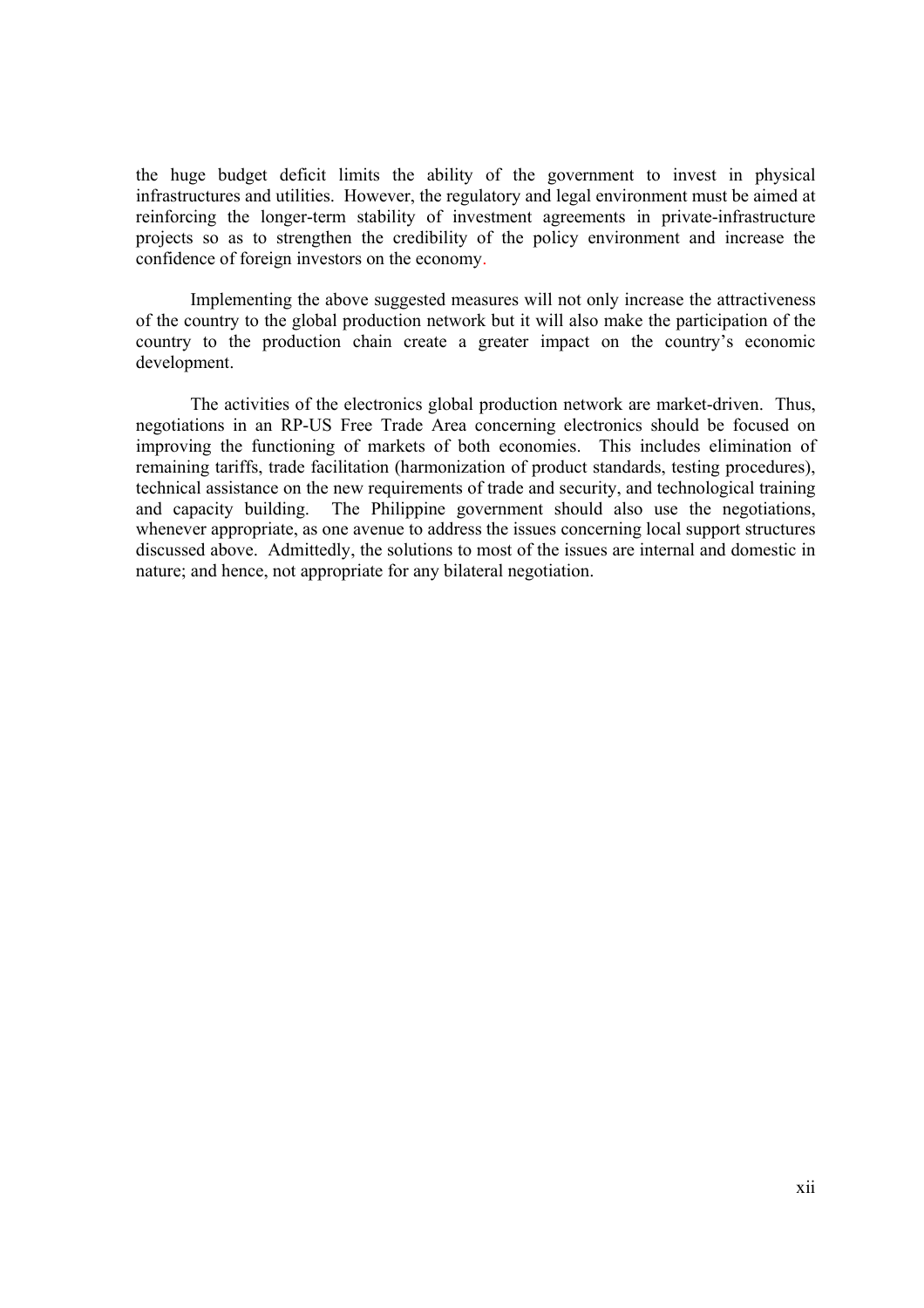## **Enhancement and Deepening of the Competitiveness of the Philippine Electronics Industry Under a Bilateral Setting1**

## **Myrna S. Austria2**

#### **1. Introduction**

l

The electronics industry has been the country's leading exports since the 1990s. However, exports have been highly concentrated in one product, semiconductors. Much of the trade generated could be explained by the participation of the country in the global production networks (GPN) of multinational companies from developed economies, particularly US, Japan and Europe. However, while electronics are high-technology products, the role of the country in the production network has been limited to the labor-intensive assembly and testing segment of the production chain. This has given rise to exports that are highly importdependent and hence, domestic value added is minimal. This feature of the country's exports is one of the reasons why the rapid expansion of exports in the 1990s has not been accompanied by a rapid growth of the manufacturing sector (Austria 2003b). The experience of the country is a big contrast to the experience of the Newly Industrializing Economies (NIEs) - South Korea, Singapore, Hong Kong and Taiwan, who were the initial hosts to the global production network, where the rapid expansion of their manufacturing exports was accompanied by the faster growth of their manufacturing sector.

An assessment of the industry's competitiveness is therefore very timely. In the light of a possible free trade arrangement between the US and the Philippines, the competitiveness of the country's electronics industry becomes more critical. Given the growing bilateral and regional free trade arrangements involving the US, the country's electronics industry is up for greater competition.

The objectives of this study are as follows: (i) to assess the competitiveness of the country's electronics industry vis-à-vis the country's competitors, particularly in the US market; (ii) to examine the local support structures and their effects on the competitiveness of the electronics industry; (iii) to assess the potential for expansion of RP exports to US and US investment to RP; (iv) to identify policy measures that would enhance the attractiveness of the country in the global production network; and (v) identify possible areas for negotiations under an RP-US Free Trade Area.

The paper is organized as follows. Section 2 discusses the role of global production network to the growth of the electronics industry, highlighting the factors that are crucial to

<sup>&</sup>lt;sup>1</sup> This study is part of the project "Prospects for a Philippine-US Free Trade Area" funded by the Philippine APEC Study Center Network (PASCN).

<sup>&</sup>lt;sup>2</sup> Associate Professor, Economics Department and Director, Center for Business and Economics Research and Development, De La Salle University- Manila. The author would like to acknowledge the comments of Mr. Ernie Santiago of SEIPI and the participants to the technical workshop on 19 November 2004 and the conference on 26 January 2005 where earlier drafts of the paper was presented. The author would like to acknowledge the research assistance provided by Ruben Carlo O. Asuncion.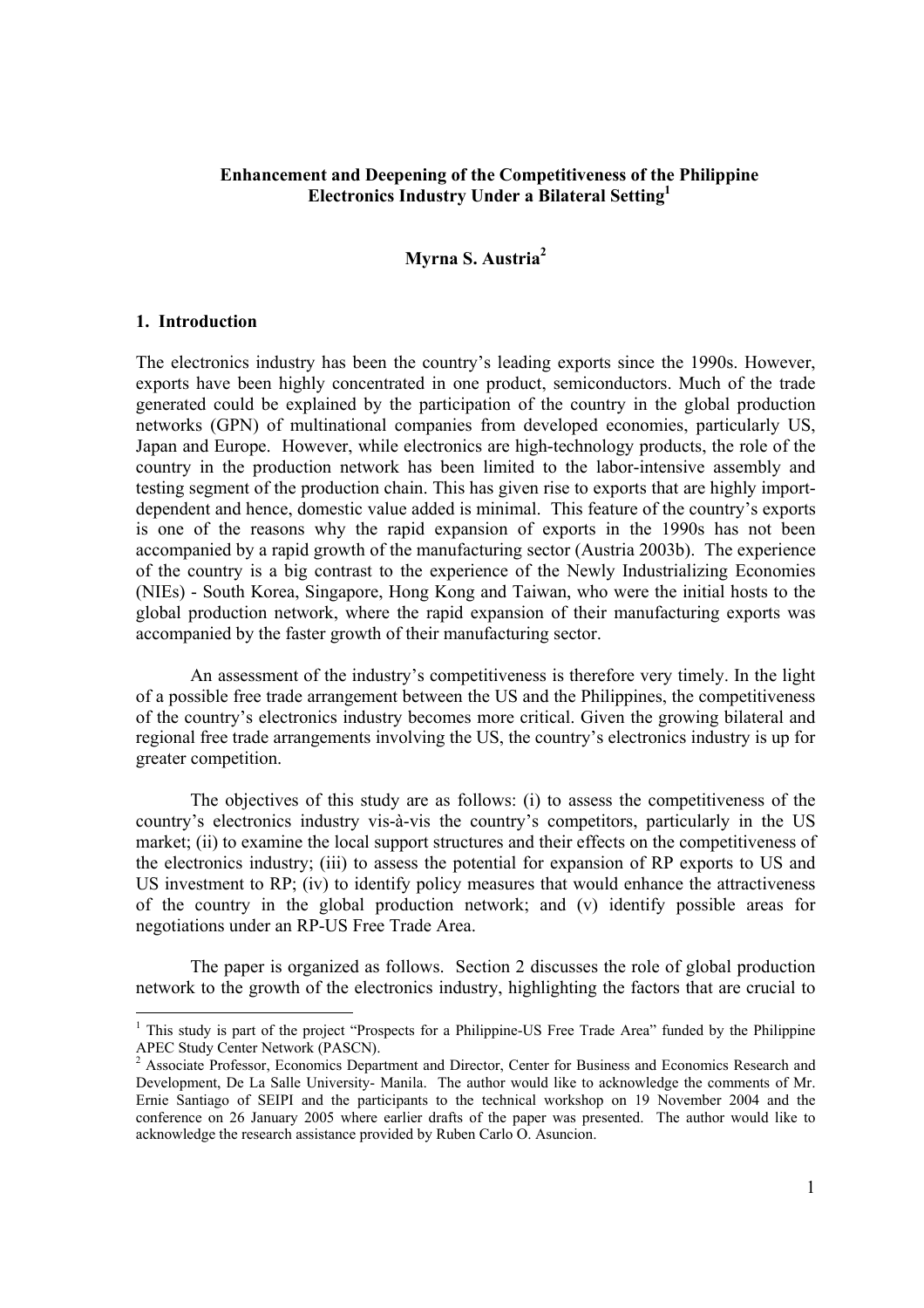GPN, as well as the emerging issues affecting the participation of developing economies in GPN. Section 3 discusses domestic policy environment for the Philippine electronics industry. Section 4 discusses the RP-US bilateral trade and investment in electronics. Section 5 examines the competitiveness of the Philippine electronics industry. Section 6 analyzes the local support structures affecting the competitiveness of the industry. Section 7 examines the prospects for expanding RP exports US and US investment to RP. Section 8 discusses the policy recommendations for enhancing the attractiveness of the country to GPN, as well as the possible areas for negotiation in an RP-US Free Trade Area. Finally, Section 9 presents the summary and conclusion.

#### **2. The Electronics Industry and the Global Production Network**

The global production network (GPN), also called international production sharing, of multinational companies of developed economies is an important feature behind the changing nature and increasing scale of world trade (UNCTAD 2002). Under this production scheme, the labor-intensive segments of technologically complex production are separated from the capital- and skill-intensive segments and are located in developing economies, linked through international subcontracting or outsourcing arrangements. The capital- and skill-intensive parts and components are manufactured in developed economies and exported to developing economies for the labor-intensive assembly and testing. The finished product is then reexported back to the developed economies for sale to domestic consumers or for exports to other countries. Such arrangements allow MNCs to exploit the comparative advantage specific to the production of a particular component and the differences in labor costs across developing countries (Austria 2002).

Since the 1970s, international production sharing has undergone several migration (Gereffi 1999). In the 1970s and 1980s, the rise in wage cost, shortage of labor and the appreciation of the Japanese yen following the Plaza Accord in 1985 forced Japanese multinational companies to undergo industrial restructuring and upgrading by establishing their affiliates in the NIEs whose wages were then relatively cheap. Soon, multinational companies from the USA and Europe followed as part of their global strategy to remain competitive. However, in the 1990s, the NIEs experienced similar rising wage rates and production costs, causing them also to move their production offshore - this time to the ASEAN, China and a number of other developing countries in South Asia.

International production sharing is commonly applied more intensively in trade in electronics, automotive, and the textiles and garments industries. However, these industries followed contrasting models of development. Electronics and semiconductors, and the automotive industries are classic examples of producer-driven commodity chain while textiles and garments are classic examples of buyer-driven commodity chain (Gereffi 1999 & 2001). Producer-driven commodity chain is characterized by capital- and technologyintensive industries, where multinational companies (i.e. global oligopolies) play the central roles in coordinating production networks, including their backward and forward linkages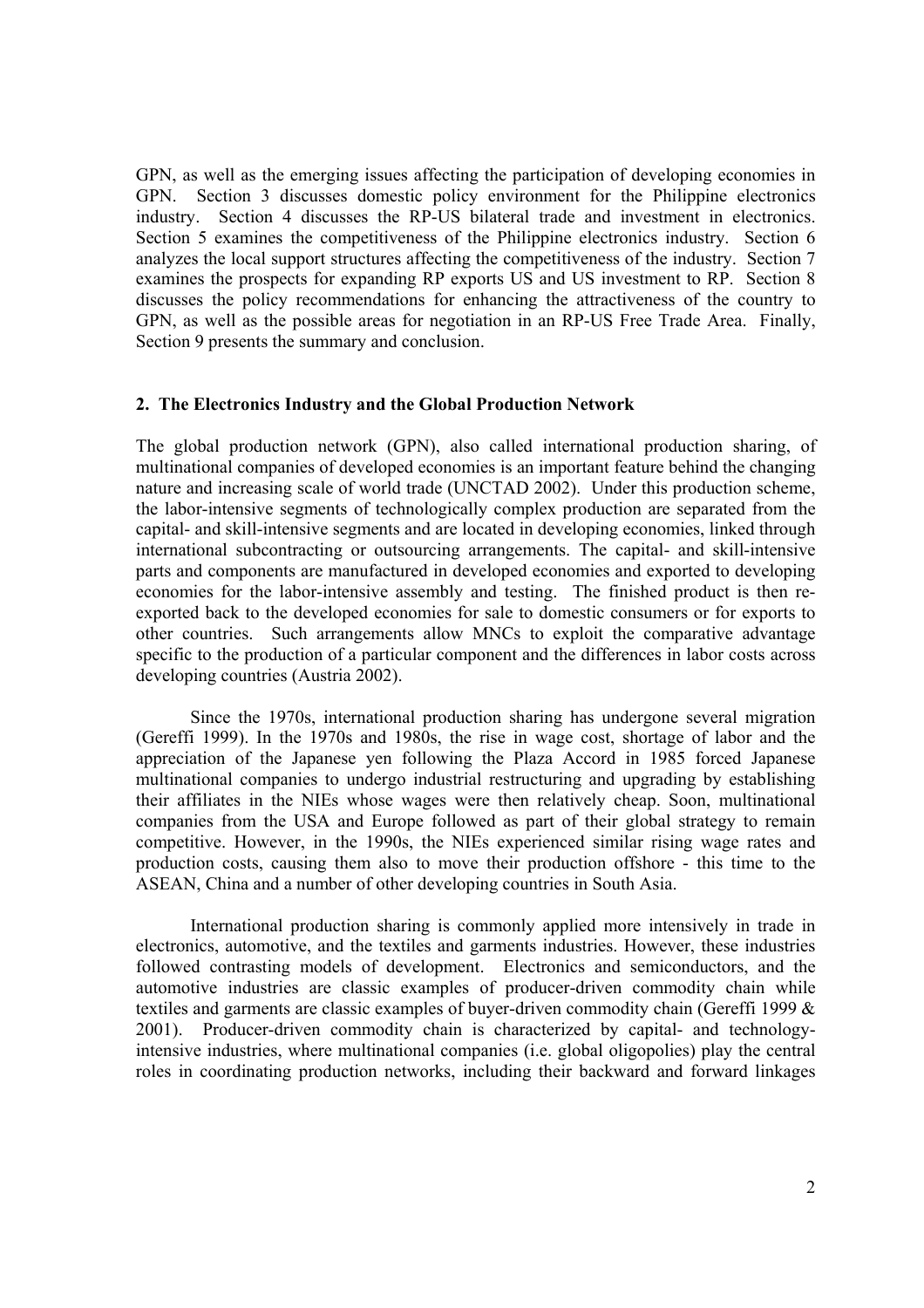(Gereffi 1999  $\&$  2001)<sup>3</sup>. Production system is FDI-driven and multi-layered involving thousands of firms, from the parent companies (also the lead firms in the production chain), subsidiaries and sub-contractors. Each layer in the system involves a specific production process located in a particular country.

The lead firms concentrate on their "core competencies" considered essential to their competitive advantage and rely on specialized suppliers to provide the non-core functions (Sturgeon and Lester 2004). The primary purpose of the production network is to provide the lead firms with quick and low-cost access to resources, capabilities, and knowledge that complement its core competencies (Ernst 2004). Such a strategy enables the lead firms to establish and maintain substantial market presence without the fixed costs of establishing a vertically integrated corporate organization (Sturgeon and Lester 2004).

As shown in Figure 1, the core competencies of lead firms include research, product design and development, sales and marketing, and supply chain management. The latter refers to managing a firm's external relationships such as where to source, whether to buy or produce, and what sort of relationship to have with buyers and customers (Heaver 2004). The outsourcing of none-core functions by the lead firms opened the opportunity for developing economies to participate in the complex production chain, following a supplieroriented industrial upgrading path (Figure 1).

This industrial upgrading path is best exemplified by the experience of the NIEs and the ASEAN over the last three decades. At the initial stage (1970s), the NIEs were involved in the assembly and testing of parts and components supplied by the lead firms, involving cheap labor. Over time, they were involved in original equipment manufacturing (OEM), where they produced a product according to the design and specification of the lead firms but the product is sold under the lead firms' brand name. This is followed by original design manufacturing (ODM) where local suppliers make the design and produce the product but the product is sold under lead firms' brand the name. The development of in-house product design allows local firms to capture more of the value added and final price of the product. Both OEM and ODM activities generated substantial backward linkages in the domestic economy as contractors are expected to develop their sources of inputs.

As the NIEs learned about the upstream and downstream segments of the production chain, they are now pushing for original brand manufacturing (OBM), producing and exporting their own brands and product. Examples of such firms are Acer (computer) of Taiwan, and Samsung and Goldstar (consumer electronics) of South Korea. It is important to note, however, that although many East Asian firms have successfully made the shift from

 $3B$ uyer-driven commodity chain, on the other hand, is characterized by globally dispersed production networks, predominantly locally owned, and typically located in developing economies. However, large retailers, branded marketers and branded manufacturers from developed economies act as strategic brokers in linking overseas factories to product niches in the consumer markets in developed economies (Gereffi 1999 & 2001). Production system is also multi-tiered but often involved outsourcing where contractors from developing economies make finished goods to the specification of foreign buyers. This production system is typical of the garments and textiles industry where marketers link retailers to manufacturers. The result is horizontal integration and trade in differentiated product.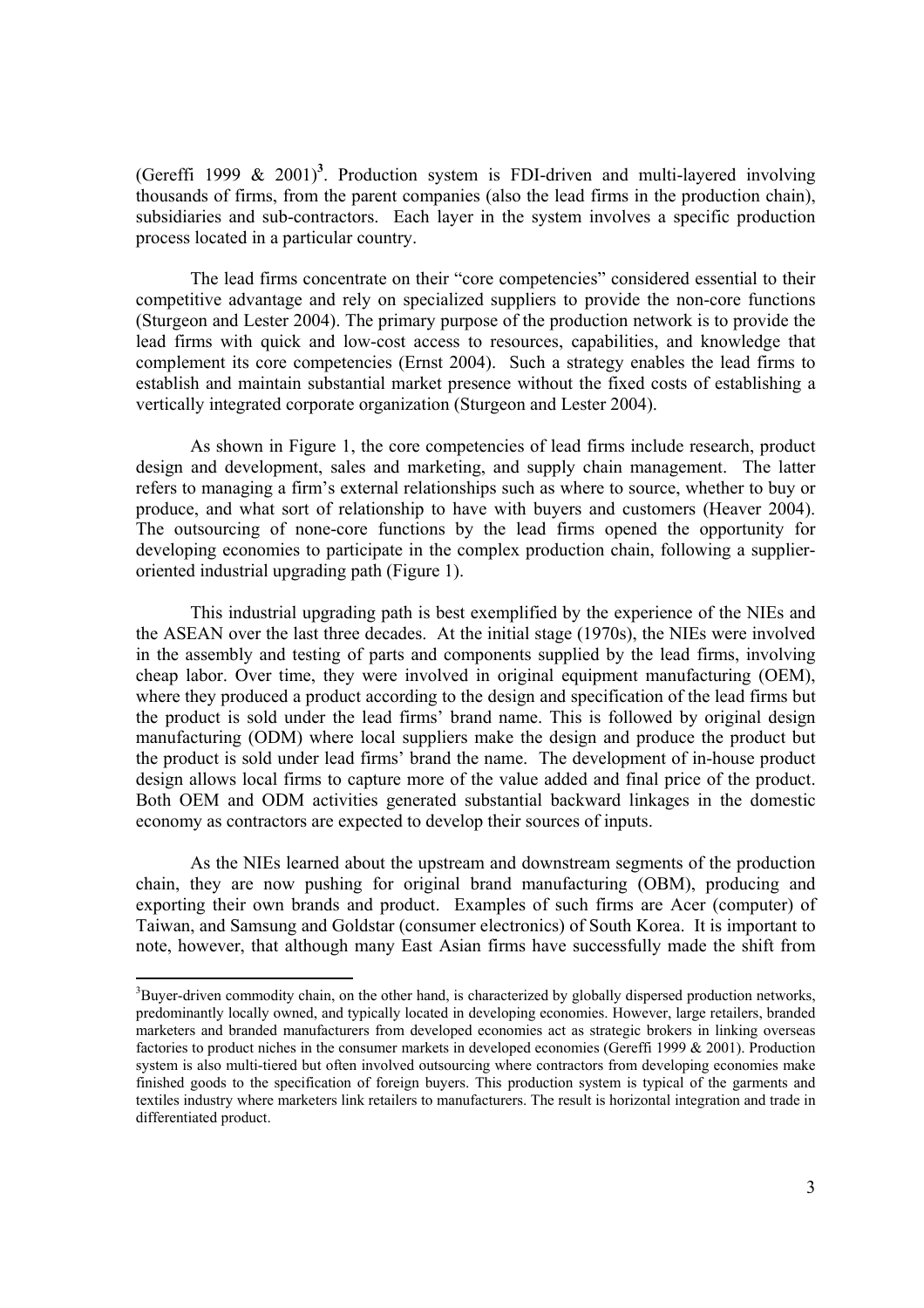OEM to ODM, not many succeeded in shifting from ODM to OBM (Sturgeon and Lester 2004). The reason being that East Asian firms had difficulty in functions associated with OBM like importing, sales, marketing and distribution, which are considered very different from their core competencies in manufacturing and design.



Figure 1. Supplier-Oriented Industrial Upgrading Path.

The production shifts in the NIEs from assembly to OEM/ODM and OBM changed the geographical landscape of international trade in electronics. As the NIEs become firsttier suppliers to the lead firms, they opened the opportunity for the ASEAN-4 (Indonesia, Malaysia, Philippines and Thailand) and recently, China and India to be integrated into the production network as second-tier suppliers, performing the assembly and testing requirements of the NIEs.

As first-tier suppliers, the NIEs played an intermediary role between the lead firms and the second-tier suppliers. Malaysia, Thailand and Indonesia are considered to have the broadest and most mature assembly capacity for components (Ng and Yeats 2002)**<sup>4</sup>** . On the other hand, the Philippines is considered to be promising in the semiconductor industry.

<sup>&</sup>lt;sup>4</sup>Thailand is considered to be the most promising regional production base for the automobile industry (Flynn, Alkire and Senter 1999). The country is poised to become the automotive hub of ASEAN, both in terms of commercial and passenger vehicles as well as parts manufacturing (Tham 2003).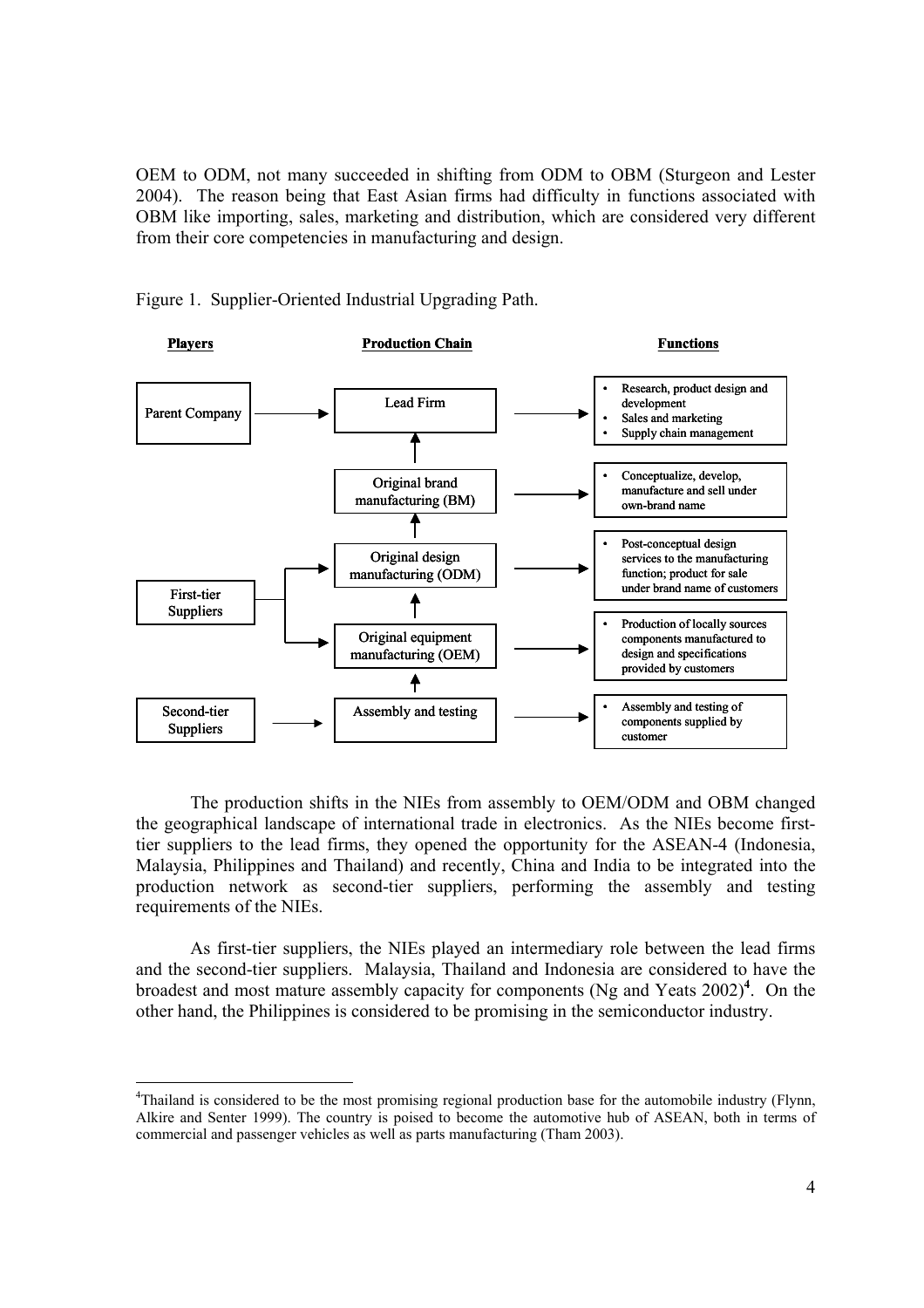#### **Factors Crucial to the Growth of Global Production Network in East Asia**

The success of the electronics global production network in East Asia could be attributed to a host of factors. *First*, the unilateral and multilateral reduction of barriers to trade and investment in the region resulted to domestic efficiency and increased competitiveness. This is turn attracted foreign direct investment from Japan, the USA and European countries where MNCs established their subsidiaries in the region to leverage the advantages of cheap labor, which are in abundant supply in the region.

*Second*, since MNCs are concerned about systemic efficiencies in their global production chain where a given location is judged by how cost-efficient it performs a given function in coordination with other functions located elsewhere (UNCTAD 2002), the NIEs invested in world class infrastructures and logistics oriented to the worldwide management of the production chain. New ports and container terminals were developed across the region (for example, Laem Chabang in Thailand, Tanjung Pelepas in Malaysia, Tanjung Priok in Indonesia, and Yantian, Chiwan, and Shekou in China) (Heaver 2004). Airport services also improved and expanded, cutting travel time and offering travel and shipment options. Singapore's Changi Airport and Hong Kong's Chek Lap Kok best exemplified efficient airport services where the airports' computer-linked system of customs clearance simplified customs procedures and facilitated the smooth flow of goods.

The efficient ports and airport services, together with information technology, resulted to improved logistics. The advances in information technology enabled lead firms to coordinate dispersed activities and synchronize production and marketing. It allowed them to plan, implement and control the efficient flow and storage of goods, services and information across the various points in the supply chain (UNCTAD 2002; Heaver 2004). With good logistics, firms are able to outsource in low-cost locations not only production tasks but also back-office functions. Efficient logistics also allow just-in-time delivery where deliveries are timed to respond to the immediate needs of users thus, minimizing inventories and consequently, costs. Just-in-time delivery can only happen with the availability of efficient air transport services and airports. Crucial here, however, is the role of the logistics service industry, like freight forwarders who specializes in arranging transportation, storage and handling of goods within and between countries. Freight forwarders are equipped with web-based capabilities which allow shippers to perform on-line services and monitor the location and status of their shipments, as well as receivers to monitor the status of their orders, thus allowing them to take early actions to minimize costs associated with delays in delivery (Heaver 2004).

*Third*, the NIEs developed their technological capability by investing in research and development. They established specialized research institutes specifically for the electronics industry<sup>5</sup>. Technologies developed were transferred to private companies for commercial

<sup>&</sup>lt;sup>5</sup> Taiwan has the Industrial Technology Research Institute (ITRI) and the Electronic Research Service Organization (ERSO), both funded by the government. South Korea has the Korea Institute of Science and Technology, the National Industrial Research Institutes, and the Korea Institute of Electronics Technology. Singapore, on the other hand, has the Information Technology Institute (Hanna, et. al. 1996).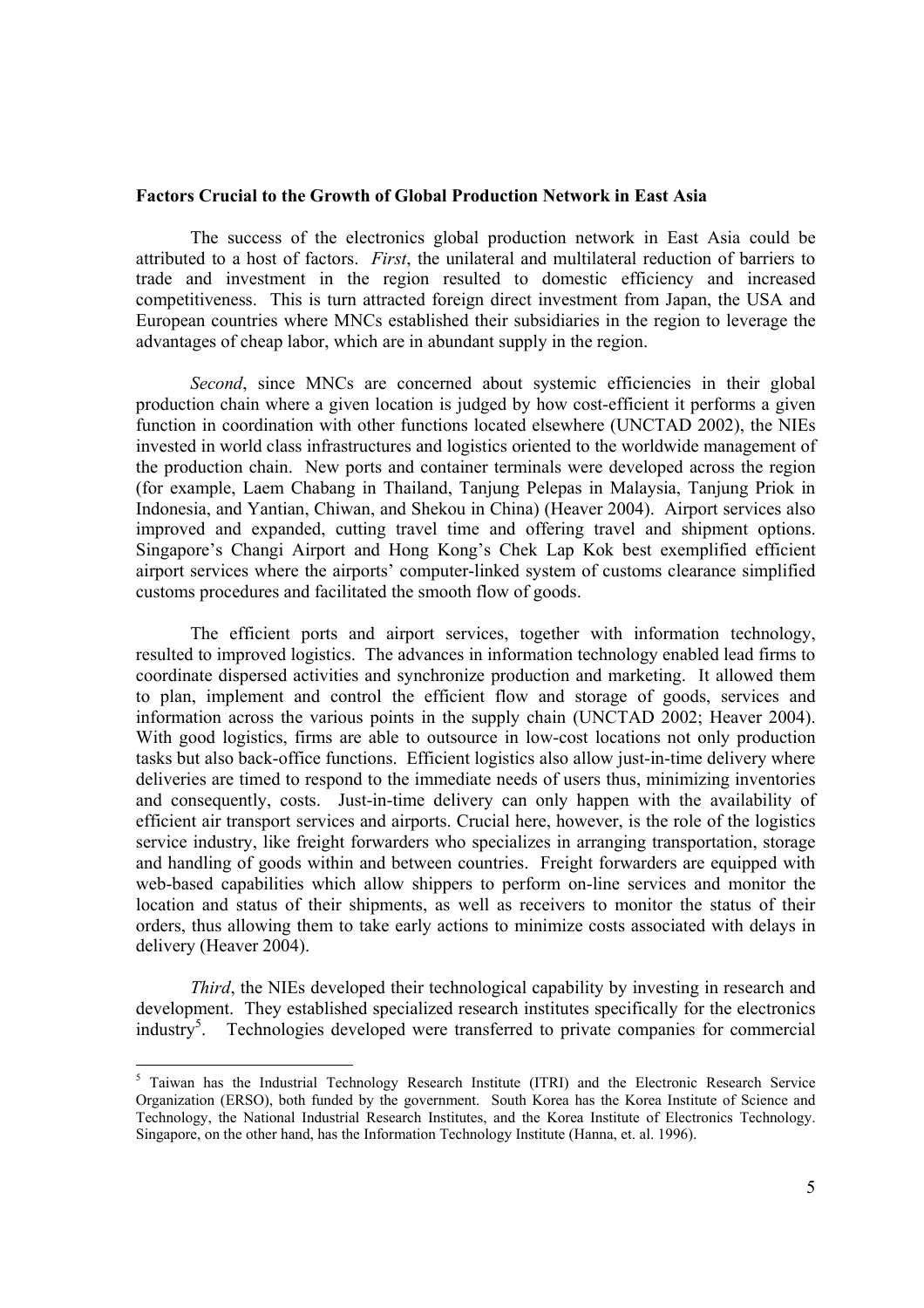production. In addition, instead of relying solely on foreign direct investment for technology transfer, they used technology licensing to acquire foreign technology.

*Fourth*, industrial upgrading to higher value-added products was a deliberate policy response of the NIEs to remain competitive and stay in the global production chain (Hanna et. al 1996; Hong 1997). Developing their technological capability enabled them to build their supplier industries whose function is to provide parts and components in the production chain. Local procurement of parts and components is about 80 percent. These strategies enabled the NIEs to switch away from the labor-intensive segment of the production chain and into the skill- and technology-intensive segment, thereby increasing the domestic value added of their exports (Wilson 2000; 2003; Gereffi 2001). Taiwan for example, had no indigenous semiconductor manufacturing capability until the mid-1970s, but it became a major supplier of computers and semiconductor devices in the world market by the mid-1980s. The country is now known for its computers (Acer). South Korea also did not have any semiconductor manufacturing capability until the early 1980s, yet it has now become one of the world's largest producers of dynamic random access memories (DRAMs). South Korea is also known for its consumer electronics (Samsung and Goldstar).

*Finally*, the NIEs' strategies in human resource development took various forms. They sent engineers and scientists for training in industrial establishment, research institutes and universities so they can learn advanced technologies. When they return home, they occupied key positions in research institutes and eventually set up their own electronics companies (Hanna et. al. 1996). They also established public vocational training institutes and gave incentives to firms that provide trainings to their employees.

#### **GPN, Economic Growth, and Economic Integration**

The participation of East Asian firms in the production network provided them with access to the main growth markets of the electronics industry, (i.e. developed economies) (Ernst 2004; Yusuf 2004). To enhance their overall competitive position in the international markets, lead firms provide their local affiliates and local suppliers with newer technology, more rapid technological upgrading, and greater attention to quality control, cost control as well as human resource development. They also attract other foreign investors, including their competitors and foreign suppliers to cluster in the same area. The combination of the these factors (cutting-edge technology, exporting into competitive world markets and clustering of foreign investor activity) generate substantial spillovers and externalities that far exceed the standard positive effects of foreign direct investment (Moran 1998).

The outcome was the rapid expansion of intra-industry trade in such products as computers and office equipment, telecommunications, video and audio equipment, and semiconductors, and the rising market shares of East Asian economies for such products (UNCTAD 2002)**<sup>6</sup>** . In general, the global production network contributed to the significant improvement in the economic performance of the region and the intensification of economic

 $6$  Intra-industry trade is a new form of trade that emerged in the 1980s because of the global production network. It is defined as the export and import of products belonging to the same industry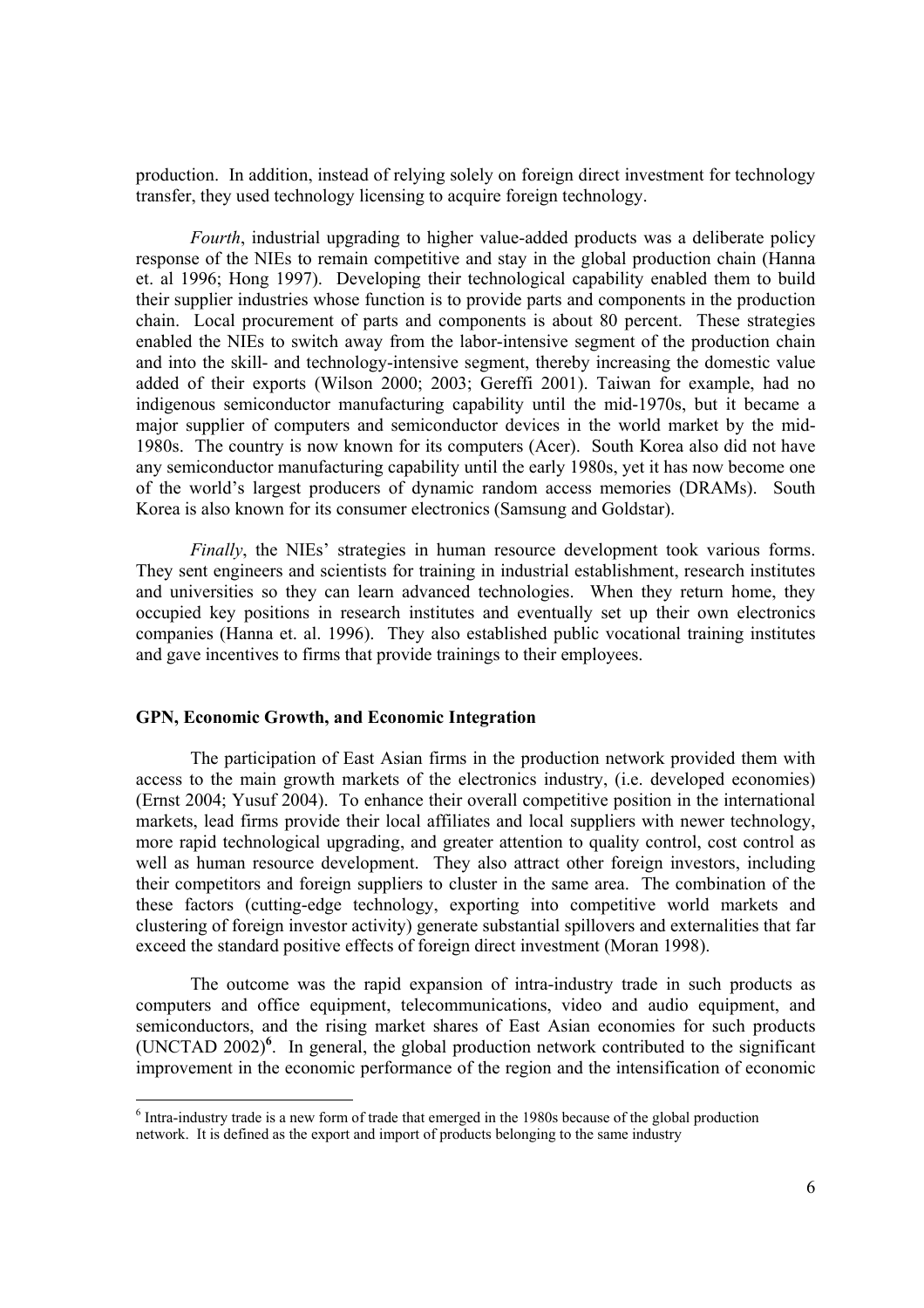linkages and integration among the economies in Northeast Asia, Southeast Asia, and North America. The latter is measured by the intra-industry trade index, which has been observed to be increasing in the 1990s, indicating increasing economic integration (see for example studies by Bora (1996), Austria (2003c), and Austria (2004a).

At the individual economy level, however, the impact of the global production network on economic development depends to a large extent on how much of the activities of the lead firms are linked to domestic economic activity. In general, the lower the level an economy is in the production chain, the smaller is the impact of the production network to its economic development. As pointed out earlier, the experience of the NIEs best exemplified this. The pattern of their integration into the global production networks was a major determinant of the success of their industrialization.

On the other hand, second-tier suppliers (like the ASEAN, China) are highly importdependent, involved basically in the labor-intensive assembly and testing segment of the production chain. Thus, the rapid expansion of their high-technology and skills-intensive exports was not accompanied by concomitant increases in value added and hence, income. Much of the skills and technology in these exports are embodied in parts and components produced in the technologically more advanced members of the production chain. Thus, much of the value added in these kinds of exports accrues to those involved in the higher levels of the production chain.

 Thus, unless the second-tier members of the network undergo industrial upgrading, their prospects of staying in the chain become weak, simply because their part of the chain involves the type of foreign investment that is highly mobile. That is, cost advantages can be easily lost due to wage increases or to the emergence of more attractive locations.

#### **Emerging Issues Affecting Electronics Industry in East Asia**

 There are three major issues currently affecting the electronics industry in East Asia namely, (i) the emergence of global contract manufacturers based in North America; (ii) the emergence of China as a priority investment target for electronics global production networks; and (iii) growing bilateral free trade areas (FTAs) and regional trading arrangements (RTAs).

*On the first issue*, since the mid-1990s, outsourcing through subcontracting gained a new dimension following the divestment strategies of OBM firms. Wanting to get rid of their low-margin manufacturing, lead firms sold a number of their overseas affiliates. Likewise, by way of streamlining the management of their outsourcing relationships, lead firms consolidated their contract manufacturing activities by giving a larger share of their activities to a smaller group of large and technologically sophisticated contract manufacturers that have global presence (Ernst 2004; Sturgeon and Lester 2004). In other words, lead firms now prefer to outsource some of the functions that are previously carried out in-house.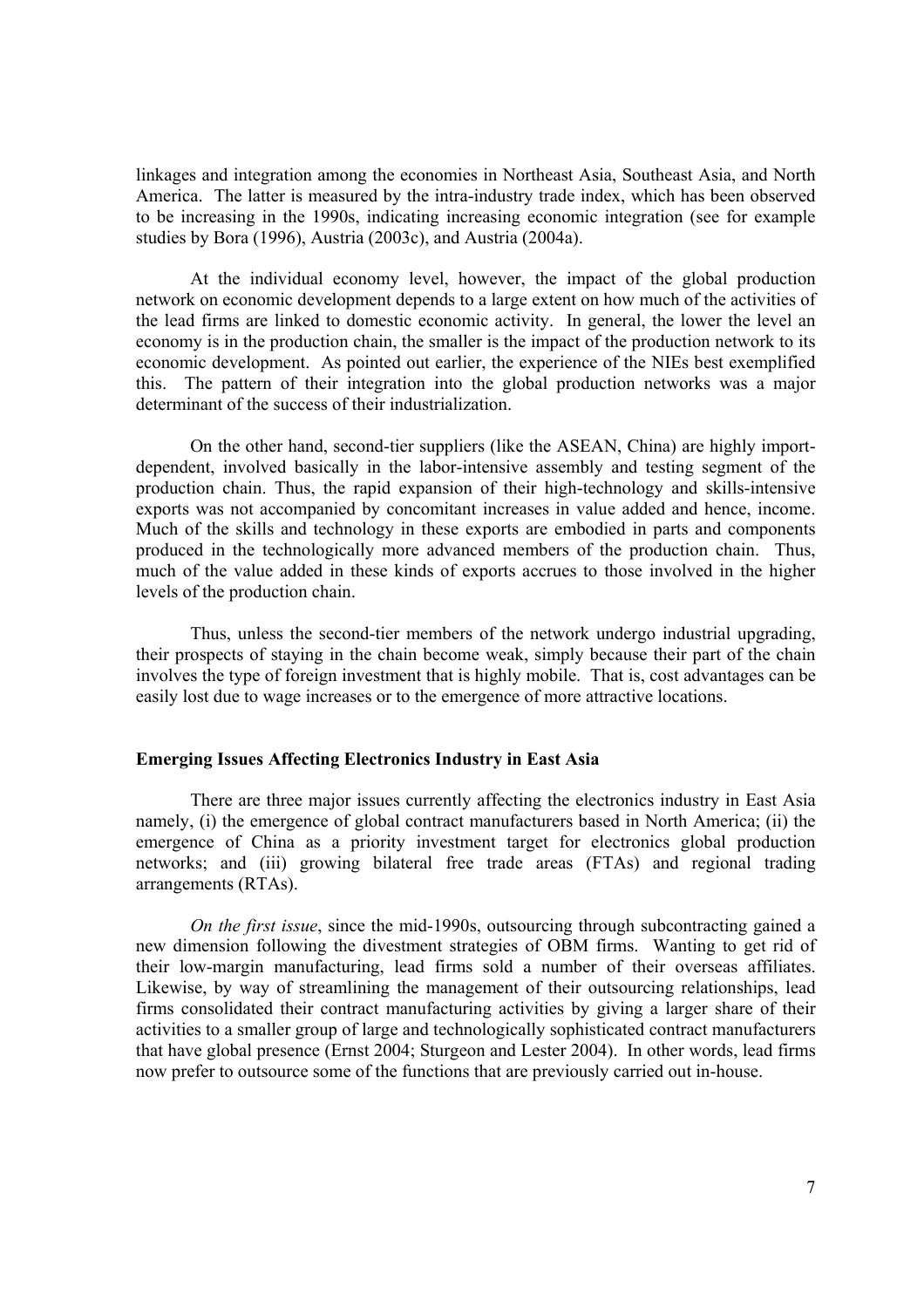This strategy was first adopted by North American brand leaders (like Compaq, Dell, Hewlett–Packard, IBM, Motorola) but European (Ericcson, Philips, Siemens) and Japanese (NEC, Sony, Fujitsu) companies eventually followed (Ernst 2004). Large contract manufacturers seized the opportunity through acquisitions, capacity expansions and establishing their international operations, first in America and Europe and recently, in East Asia. The top five contract manufacturers or global suppliers are all based on North America – Celestica (Toronto, Canada), Flextronics (San Jose, California), Jabil Circuit (St. Petersburg, Florida), Sanmina/SCI (San Jose, California), and Solectron (Milpitas, California) (Sturgeon and Lester 2004).

These global suppliers were chosen based on their capability to provide the new global sourcing requirements of lead firms in order to trim down costs. These include global support for product and component design, component sourcing, inventory management, testing, packaging, and logistics functions. Likewise, global suppliers are also considered by lead firms as less of a competitive threat compared to East Asian suppliers who are focused on eventually becoming a competitor in the product markets, as the experience during the past decade shows (Sturgeon and Lester 2004). This is the reason why in recent years the lead firms have become less willing to outsource their inputs from the classic OEM/ODM firms.

The global suppliers therefore provide stiff competition to East Asian suppliers. Likewise, the shift in strategy of lead firms of becoming more dependent on global suppliers presents an important challenge to the ASEAN, China and India who would like to follow the supplier-industrial upgrading development path of the NIEs.

*On the second issue*, there is no doubt that China has emerged as the priority investment site of global production networks. Since the late 1990s, there has been a shift in network location away from the traditional export platform in Southeast Asia and toward China. For example, because the electronics industry is highly sensitive to assembly costs, the cheap labor cost in China has made the country the principal gainer in the export market for electronic products, particularly in telecommunication equipment, computers and disk drives (Wilson, et. al. 2003), while the ASEAN is slowly losing its comparative advantage in this segment of the production chain.

China is not only a provider of cheap labor but its recent attraction to global production network is attributed to other factors: (i) a booming market for information technology products and services; (ii) an unlimited supply of low-cost information technology skills who are involved in  $R&D$ : (iii) abundant land and a rapidly improving infrastructure; (iv) a massive rush of capital flows into China; (v) support policies by the government to rely on FDI for industrial upgrading (Ernst 2004).

It is also argued that the increase of investment in China is a consolidation of production in response to the increasing popularity of global suppliers (Sturgeon and Lester 2004). All these developments in China pose a serious challenge to the ASEAN and other developing economies wanting to participate in the global production networks as part of their development strategy. The less developed members of the ASEAN - Cambodia, Laos,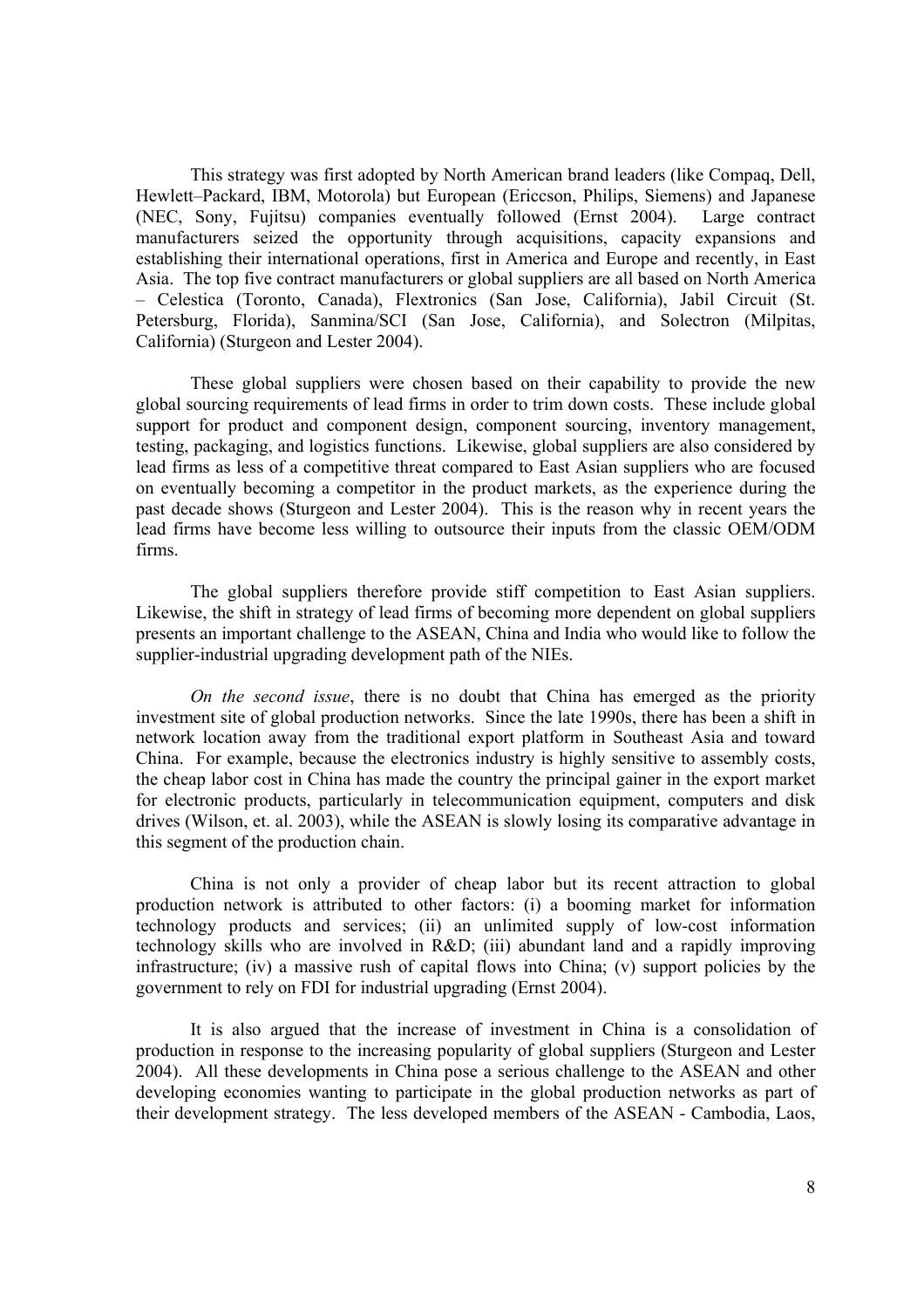Myanmar and Vietnam – (CLMV) appear to be at most risk in the immediate future since they are in danger of being 'leapfrogged' in the value chain (Wilson, et. al. 2003).

*On the third issue*, the growing regional trading arrangements (RTAs) and bilateral free trade areas (FTAs) in recent years have been affecting the location of foreign direct investment not only in electronics but in other industries as well (Austria 2005). Lower barriers to trade and investment, reduced transaction costs, harmonized standards and legal norms, etc. characterize FTAs and RTAs. These factors increase the attractiveness of lead firms from the US, Japan and European economies to locate their subsidiaries or outsource their production in economies in which their own economies are linked through free trade agreements (Stein and Daude 2001). Also, the rules of origin (ROR) in FTAs and RTAs encourage MNCs to locate in economies that belong to the same RTA/FTA as their source economies in order to overcome the ROR. The ROR determines how much domestic content a product must have to qualify as an internal product in a preferential trade agreement. In short, RTAs/FTAs in which an economy is not a member may displace that economy's exports.

 Also, the rules of origin (ROR) in FTAs and RTAs encourage MNCs to locate in economies where their source economies belong to the same FTA/RTA in order to overcome the ROR. The ROR determines how much domestic content a product must have to qualify as an internal product in a preferential trade agreement.

Thus, economies in East Asia are now competing, as hosts to GPN-related foreign investment, with other developing economies that belong to the same RTAs/FTAs as the US, Japan and European economies. A very good example of this is the North-American FTA (NAFTA) that gives Mexico an advantage for US investment over other developing economies. Likewise, given the growing bilateral FTAs between individual economies in East Asia and the US or Japan, these economies will find themselves competing with each other as location of GPN.

#### **3. Domestic Policy Environment and the Philippine Electronics Industry**

The electronics industry has developed into one of the fastest growing and important industries in the Philippines. As of 2003, the industry is composed of about 865 electronics firms, majority of which are by multinational companies (72%) (SEIPI 2003a). These are mostly located in the special economic zones and industrial parks in the CALABARZON area (50%) and Metro Manila (41%). The industry boasts of having a critical mass of global players operating in the country like Intel and Texas Instruments from the United States; Siemens and Phillips from Europe; Sony, Toshiba, Hitachi and Fujitsu from Japan; Samsung and Goldstar from South Korea; and Acer from Taiwan. The industry produces 50 percent and 10 percent of world production of 2.5 inches and 3.5 inches hard disk drive (HDD), respectively. Employment generated increased from 69,000 in 1990 to 346,000 in 2003, or an average growth rate of 13.2 percent per year over the period (SEIPI 2003). The industry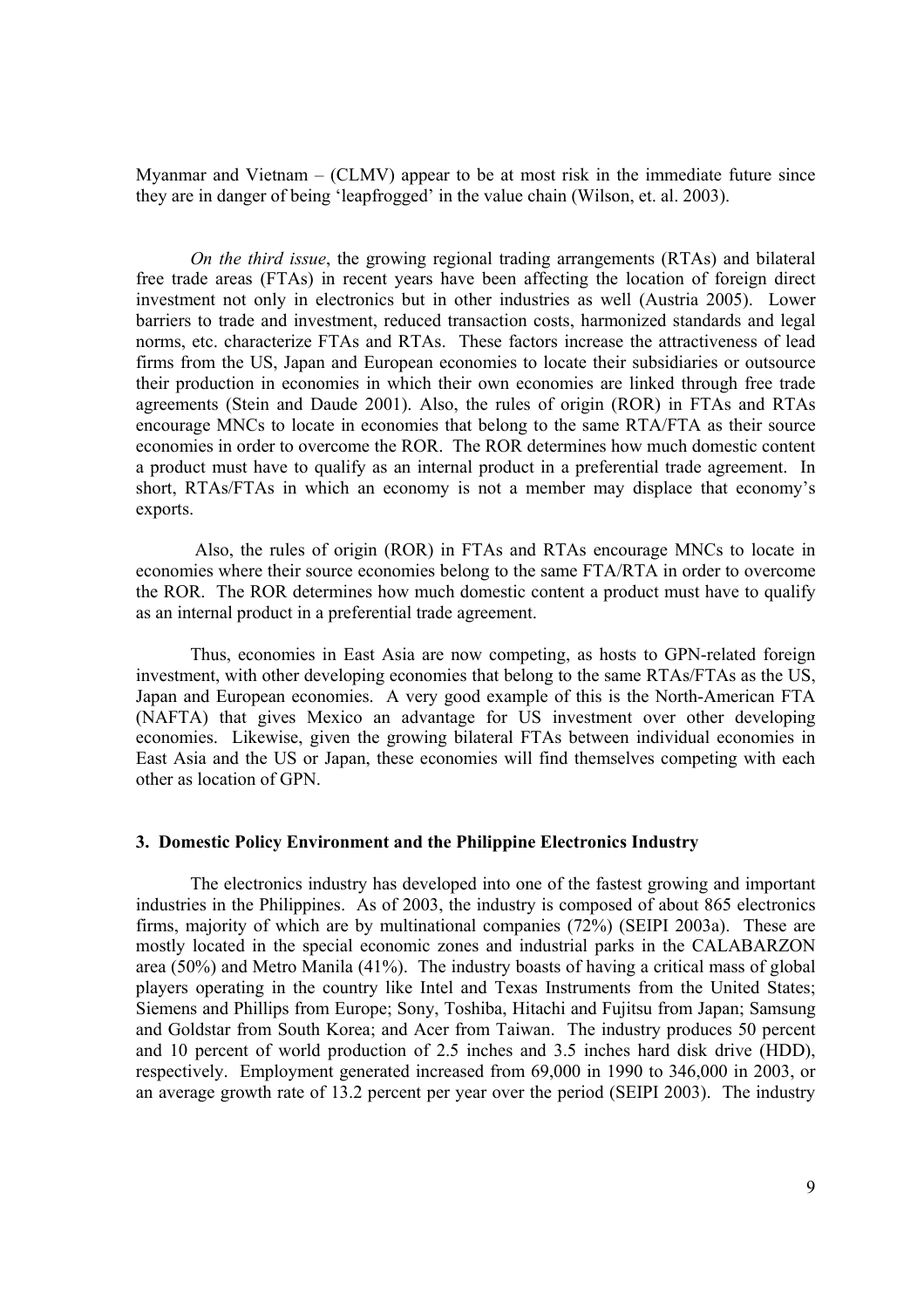is composed of 9 sub-sectors, with semiconductors (components and devices) as the biggest sub-sector (Figure 2). Products classified under each sub-sector are found in Appendix 1.

Figure 2. Classification of Philippine Electronics Industry.



**PHILIPPINE ELECTRONICS INDUSTRY**

Source: DTI; SEIPI (2003a)

A number of factors changed the overall domestic policy environment in the country in the 1990s. There was a general policy of openness with the reduction of tariffs and other trade barriers; expansion of areas, particularly services and infrastructure, opened for foreign direct investment; and foreign exchange rate deregulation.

 Tariff rates have substantially gone down in the electronics industry between 1990 and 2004 (Appendix Table 2). Tariff rates for most products were in the 20-50% range in 1990. These have gone down to zero in 2000 for all products of electronic data processing; office equipment, except for 1 product; and semiconductors, except for 27% of the products. Tariff rates in 2004 are still in the 3%, 10% and 15% for most products under automotive electronics, consumer electronics, telecommunications, and control and estimation.

 The government also implements a comprehensive incentive system to encourage foreign investors to locate in the country, although the same incentives are available to local investors. The investment incentives consist of the incentives under the Omnibus Investment Code (OIC) and the incentives under the export processing zones (EPZs) and special economic zones (SEZs). An enterprise can avail of the incentives under the OIC if it invests in preferred areas of investment listed in the Investment Priorities Plan (IPP). electronics industry, identified as an export winner, has always been included in the list of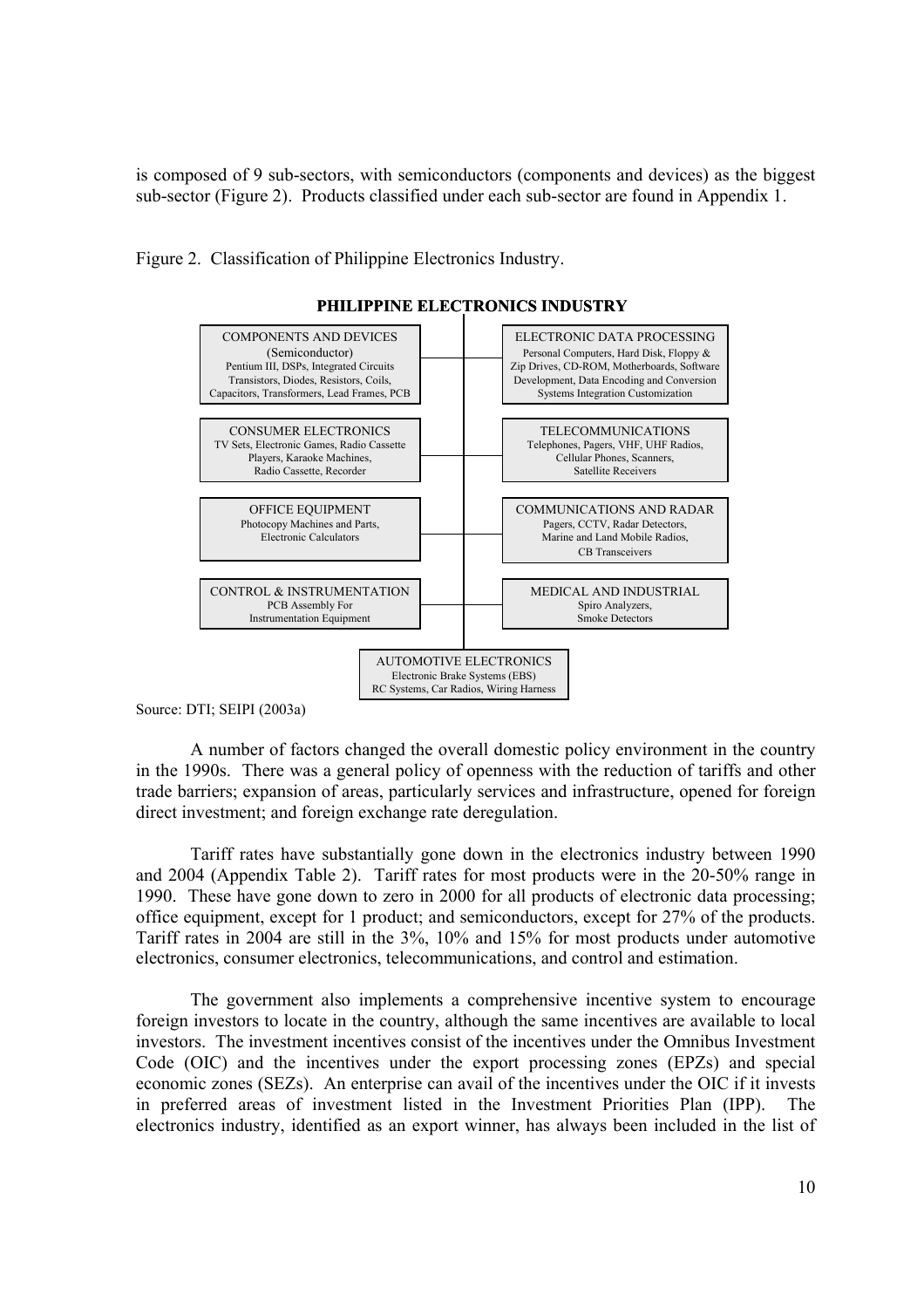industries covered by the country's Investment Priorities Plan (IPP). As such, enterprises in the industry are qualified for the incentive package under the OIC that include income tax holiday for a specified number of years, tax and duty exemptions on imported capital equipment and accompanying spare parts, tax credits, and non-fiscal incentives like simplified customs procedures, access to bonded warehouses, and employment of foreign nationals in supervisory, technical or advisory positions.

Most electronic firms are located in the EPZs and SEZs. Apart from the incentives under the OIC, firms operating in the zones enjoy additional fiscal incentives like exemptions from payment of local taxes and licenses, contractor's taxes, wharfage fees and export tax; an tax deductability of labor training expenses, organizational and operating expenses. Other incentives come in the form of streamlined government procedures, infrastructure services and good transport links to ports and seaports that are normally not available outside the zones.

 The above locational incentives have strategic-trade properties (Austria 2005). They are meant to promote exports and encourage use of domestic labor as well as indigenous raw materials. That is, to be eligible of the incentives, an enterprise has to meet certain requirements on export-performance, domestic-content, and capital-labor ratio. Eligibility for the income tax holiday under the OIC, for example, requires the following:

- Capital-labor ratio should not exceed US\$10,000 per worker;
- Use of indigenous materials should not be lower than 50% of raw material costs; and
- Net foreign exchange earnings or savings should be at least US\$500,000 per year for the first three years of operation.

The government needs to re-think about the balance between the costs and benefits that these locational incentives may bring. Studies have shown that these locational factors have the same effect as trade restrictions (tariffs) in reducing allocative and dynamic efficiency (Brewer and Young 1999; WTO 2000). A restrictive investment environment with conditions such as mandatory joint partnership, licensing, and domestic resource requirements tend to attract foreign investment that are less efficient, exhibit older technology and business practices and lag in technology upgrading (Moran 1998).

#### **4. RP-US Bilateral Trade and Investments in Electronics**

#### **Overall Philippine trade in electronics**

The electronics industry boasts of being the largest foreign exchange earner for the Philippines since the 1990s, with an export value of US\$24.2 billion in 2003, up from only US\$6.9 billion in 1995 (Figure 3). The industry's contribution to the country's total exports increased from less than 40 percent in 1995 to almost 67 percent in 2003. As shown in Figure 3, the growth in the country's total exports was generated by the electronics industry. Wthout the electronics industry, total exports of the country hardly grew.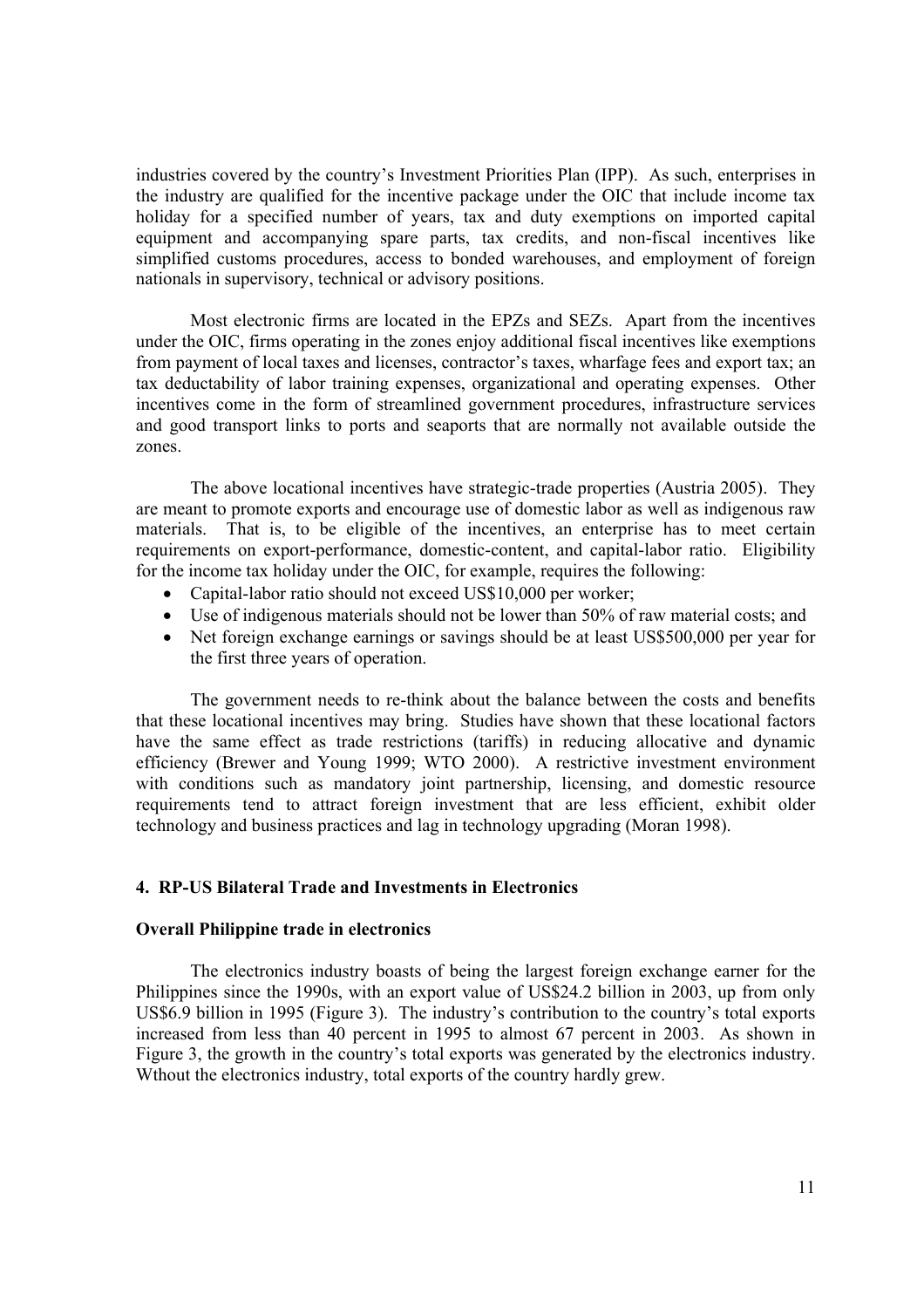However, an analysis of the industry's sub-sectors reveals the industry's structural weakness. That is, exports are highly concentrated in just one sub-sector, i.e. semiconductors. On the average, semiconductors accounted for about three-fourths per year of the industry's total exports during the period 1995-2003 (Table 1). The other sub-sectors contributed less than 5 percent each, except for electronic data processing whose share has been rapidly increasing since 1995, i.e. from 6.4 percent in 1995 to 23.4 percent in 2003. The high concentration of exports to just one sector is very risky, especially since the country relies on the industry for its major foreign exchange earnings. It makes the country vulnerable to the cyclical demand downturns of the industry, particularly of semiconductors.





Source of Basic Data: DTI-Bureau of Export Trade Promotion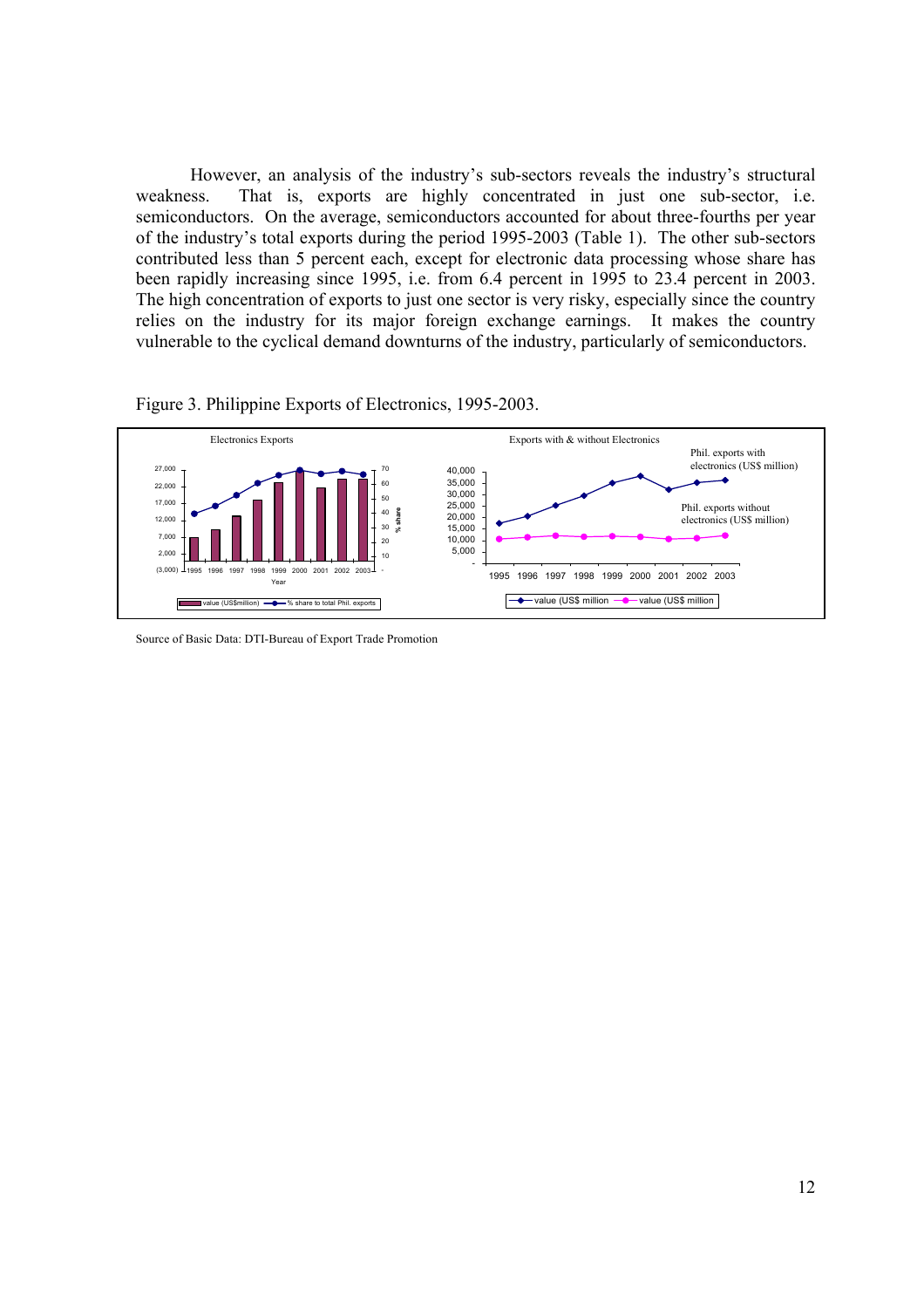| Sub-Sector                          | 1995     | 1996     | 1997      | 1998      | 1999      | 2000      | 2001      | 2002      | 2003      |
|-------------------------------------|----------|----------|-----------|-----------|-----------|-----------|-----------|-----------|-----------|
| Value (in million US\$)             |          |          |           |           |           |           |           |           |           |
| Components/Devices (Semiconductors) | 5,621.73 | 7,189.37 | 9,871.30  | 13,985.19 | 18,067.71 | 20,116.38 | 14,907.09 | 16,891.78 | 17,016.95 |
| <b>Electronic Data Processing</b>   | 440.89   | 865.22   | 2,074.43  | 2,686.80  | 4,124.27  | 4,933.63  | 5,067.13  | 5,892.38  | 5,660.10  |
| Office Equipment                    | 0.17     | 20.46    | 68.52     | 92.04     | 88.03     | 80.00     | 180.67    | 125.18    | 184.01    |
| Medical/Industrial Instrumentation  | 0.04     | 0.08     | 0.26      | 0.30      | 0.80      | 1.12      | 1.06      | 1.81      | 3.70      |
| Control And Instrumentation         | 1.51     | 3.62     | 2.06      | 9.52      | 12.98     | 15.10     | 19.59     | 13.89     | 5.05      |
| Communication And Radar             | 108.84   | 87.52    | 64.00     | 92.23     | 110.85    | 441.61    | 391.21    | 379.61    | 340.50    |
| Telecommunications                  | 223.23   | 486.40   | 565.36    | 393.32    | 222.13    | 179.20    | 218.04    | 205.33    | 96.08     |
| <b>Automotive Electronics</b>       | 162.31   | 180.67   | 212.59    | 250.40    | 269.03    | 343.56    | 366.10    | 317.86    | 325.92    |
| Consumer Electronics                | 350.27   | 411.61   | 364.12    | 421.90    | 325.35    | 458.23    | 469.14    | 494.07    | 535.99    |
| Total                               | 6,909.00 | 9,244.95 | 13,222.63 | 17,931.69 | 23,221.17 | 26,568.82 | 21,620.04 | 24,321.90 | 24,168.31 |
| <b>Percentage Distribution (%)</b>  |          |          |           |           |           |           |           |           |           |
| Components/Devices (Semiconductors) | 81.37    | 77.77    | 74.65     | 77.99     | 77.81     | 75.71     | 68.95     | 69.45     | 70.41     |
| <b>Electronic Data Processing</b>   | 6.38     | 9.36     | 15.69     | 14.98     | 17.76     | 18.57     | 23.44     | 24.23     | 23.42     |
| Office Equipment                    | 0.00     | 0.22     | 0.52      | 0.51      | 0.38      | 0.30      | 0.84      | 0.51      | 0.76      |
| Medical/Industrial Instrumentation  | 0.00     | 0.00     | 0.00      | 0.00      | 0.00      | 0.00      | 0.00      | 0.01      | 0.02      |
| Control And Instrumentation         | 0.02     | 0.04     | 0.02      | 0.05      | 0.06      | 0.06      | 0.09      | 0.06      | 0.02      |
| Communication And Radar             | 1.58     | 0.95     | 0.48      | 0.51      | 0.48      | 1.66      | 1.81      | 1.56      | 1.41      |
| Telecommunications                  | 3.23     | 5.26     | 4.28      | 2.19      | 0.96      | 0.67      | 1.01      | 0.84      | 0.40      |
| <b>Automotive Electronics</b>       | 2.35     | 1.95     | 1.61      | 1.40      | 1.16      | 1.29      | 1.69      | 1.31      | 1.35      |
| <b>Consumer Electronics</b>         | 5.07     | 4.45     | 2.75      | 2.35      | 1.40      | 1.72      | 2.17      | 2.03      | 2.22      |
| Total                               | 100.00   | 100.00   | 100.00    | 100.00    | 100.00    | 100.00    | 100.00    | 100.00    | 100.00    |

Table 1. Philippine Exports of Electronics, By Sub-Sectors, 1995-2003

Source of Basic Data: Department of Trade & Industry-Bureau of Export Trade Promotion (http://tradelinephil.dti.gov.ph/betp/trade\_stat.expcod\_sumprod).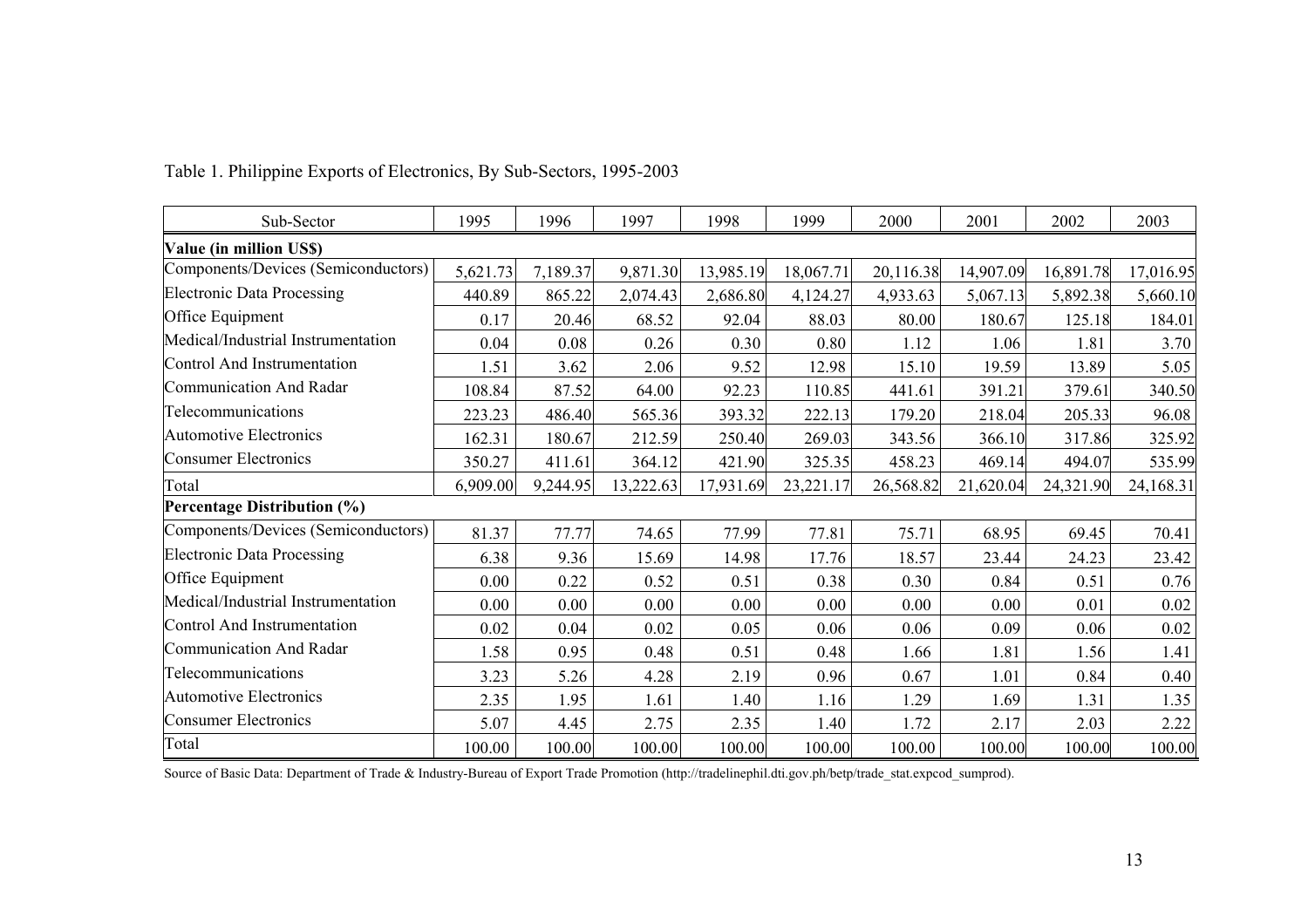Some degree of structural change can be observed in the industry. The share of semiconductors to the total exports of electronics declined from 81 percent in 1995 to 70 percent in 2003 (Table 1). On the other hand, the share of electronic data processing and office equipment has been increasing. These two sub-sectors show great potential for exports. In particular, while office equipment accounted for less than 1 percent of the industry's total exports, the sub-sector registered the highest average annual real growth rate of 135.2 percent over the period 1995-2003 (Table 2). The emerging structural change is a significant development as this indicates technological deepening in the industry. It also lessens the risks of vulnerability due to high concentration of exports to just 1 sub-sector.

On the other hand, between 1996 and 2003, imports of the Philippine electronics industry increased from US\$4.6 billion in 1996 to US\$11.1 billion in 2003 (Figure 4), or an average real growth rate of 11.7 percent per year (Table 3). The industry's imports represent 13.8 percent of the country's total merchandise imports in 1996 and this has been increasing over the years, reaching almost 30 percent in 2003 (Figure 4).

The industry's imports are dominated by components and devices or semiconductors, with the sub-sector accounting for an average annual share of almost 50 percent of total imports over the period 1996-2003 (Table 4). Since semiconductors also dominate the industry's exports, this has some negative implications on the industry's terms of trade. That is, while imports consist of high-value added components and devices, the industry's semiconductor exports consist of low-value added final assemblies.

| Sub-sectors                                | 1995-2000 | 2000-2003 | 1995-2003 |
|--------------------------------------------|-----------|-----------|-----------|
| Components/Devices (Semiconductors)        | 26.94     | $-7.14$   | 12.90     |
| <b>Electronic Data Processing</b>          | 59.45     | 2.79      | 35.24     |
| Office Equipment                           | 236.29    | 29.61     | 135.20    |
| Medical/Industrial Instrumentation         | 95.47     | 46.11     | 75.26     |
| Control And Instrumentation                | 55.82     | $-31.83$  | 14.28     |
| Communication And Radar                    | 30.17     | $-9.97$   | 13.36     |
| <b>Telecommunications</b>                  | $-5.86$   | $-20.24$  | $-11.53$  |
| Automotive Electronics                     | 14.28     | $-3.52$   | 7 25      |
| <b>Consumer Electronics</b>                | 3.80      | 3.45      | 3.67      |
|                                            |           |           |           |
| <b>Total Philippine Electronic Exports</b> | 28.78     | -4.87     | 14.96     |

## Table 2. Average Annual Real Growth Rate of Exports, By Sub-Sectors & Major Trading Partners, Philippine Electronics (%) (1995=100)

Source of Basic Data: http://tradelinephil.dti.gov.ph/betp/trade\_stat.expcod\_sumprod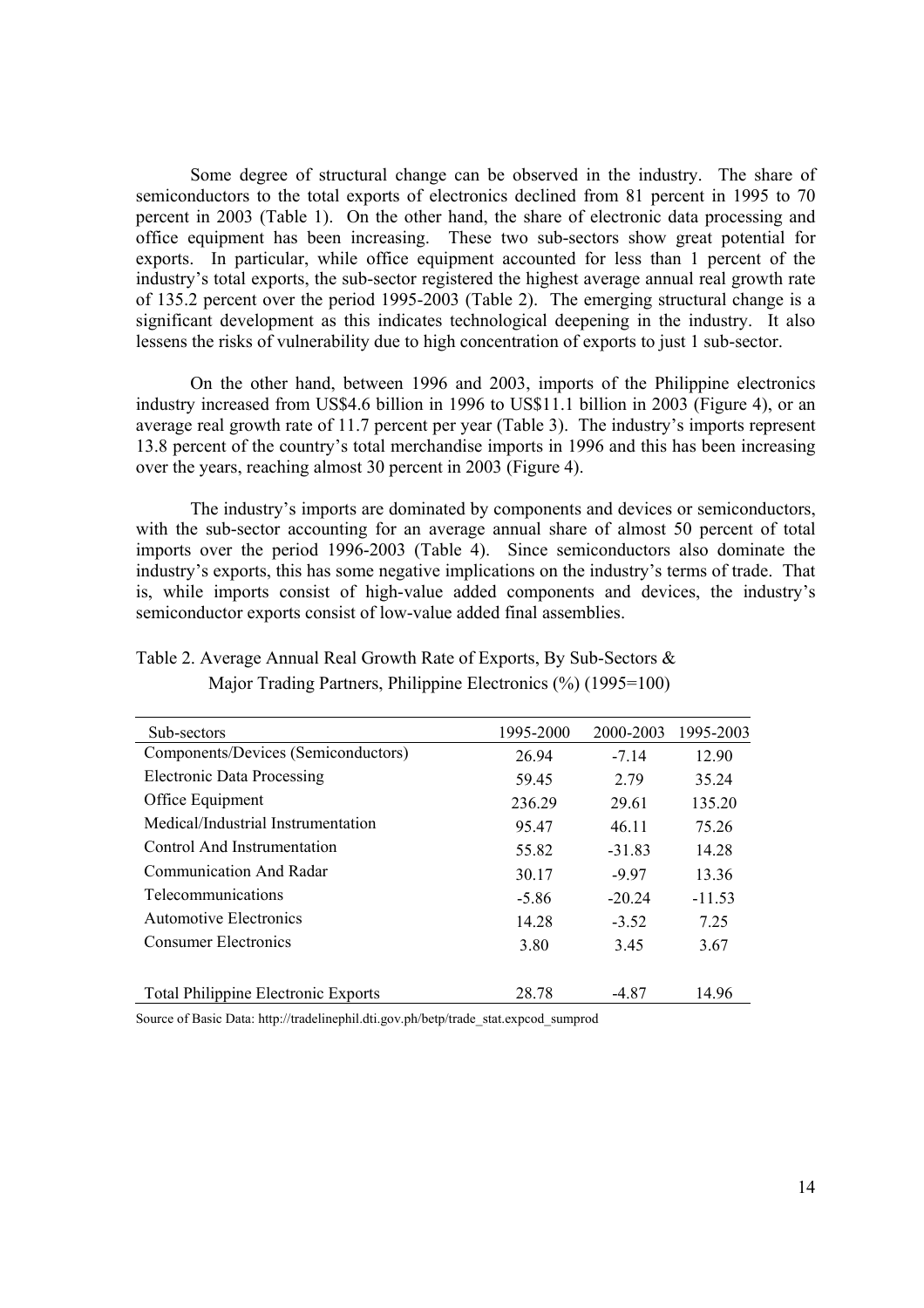

## Figure 4. Philippine Imports of Electronics, 1995-2003.

Source of Basic Data: DTI-Bureau of Export Trade Promotion

| Table 3. Average Annual Real Growth Rate of Imports, By Sub-Sectors $\&$ |
|--------------------------------------------------------------------------|
| Major Trading Partners, Philippine Electronics (%) (1995=100)            |

| Sub-sectors                                | 1995-2000 | 2000-2003 | 1995-2003 |
|--------------------------------------------|-----------|-----------|-----------|
| Components/Devices (Semiconductors)        | 15.87     | 27.27     | 20.62     |
| <b>Electronic Data Processing</b>          | 13.47     | 27.81     | 19.40     |
| Office Equipment                           | 0.80      | 17.75     | 7.74      |
| Medical/Industrial Instrumentation         | $-4.75$   | $-14.87$  | $-9.23$   |
| Control And Instrumentation                | $-6.84$   | 2.08      | $-3.12$   |
| Communication And Radar                    | 0.33      | $-4.11$   | $-1.60$   |
| Telecommunications                         | $-3.95$   | $-18.81$  | $-10.63$  |
| Automotive Electronics                     | 0.13      | $-7.89$   | $-3.39$   |
| Consumer Electronics                       | $-4.76$   | $-9.57$   | $-6.85$   |
|                                            |           |           |           |
| <b>Total Philippine Electronic Imports</b> | 7.22      | 17.86     | 11.66     |

Source of Basic Data: http://tradelinephil.dti.gov.ph/betp/trade\_stat.impcod\_sumprod

Also worrisome is the fact that imports of semiconductors is growing at a faster rate at 20.6 percent (Table 3) than exports of the same at 12.9 percent (Table 2). This is also reflected in the share of semiconductors in total exports and imports of electronics. While the share of semiconductors in total exports has been going down (Table 1), thereby reducing the vulnerability of electronics exports to cyclical downturn in semiconductors, the share of semiconductors in total imports has been going up (Table 4).

 The other sub-sectors accounted for less than 5 percent of electronics' total imports, except electronic data processing whose share has increased from 18.3 percent in 1996 to 29.2 percent in 2003 (Table 4). The imports of the sub-sector also registered a high growth rate at 19.4 percent per year (Table 3).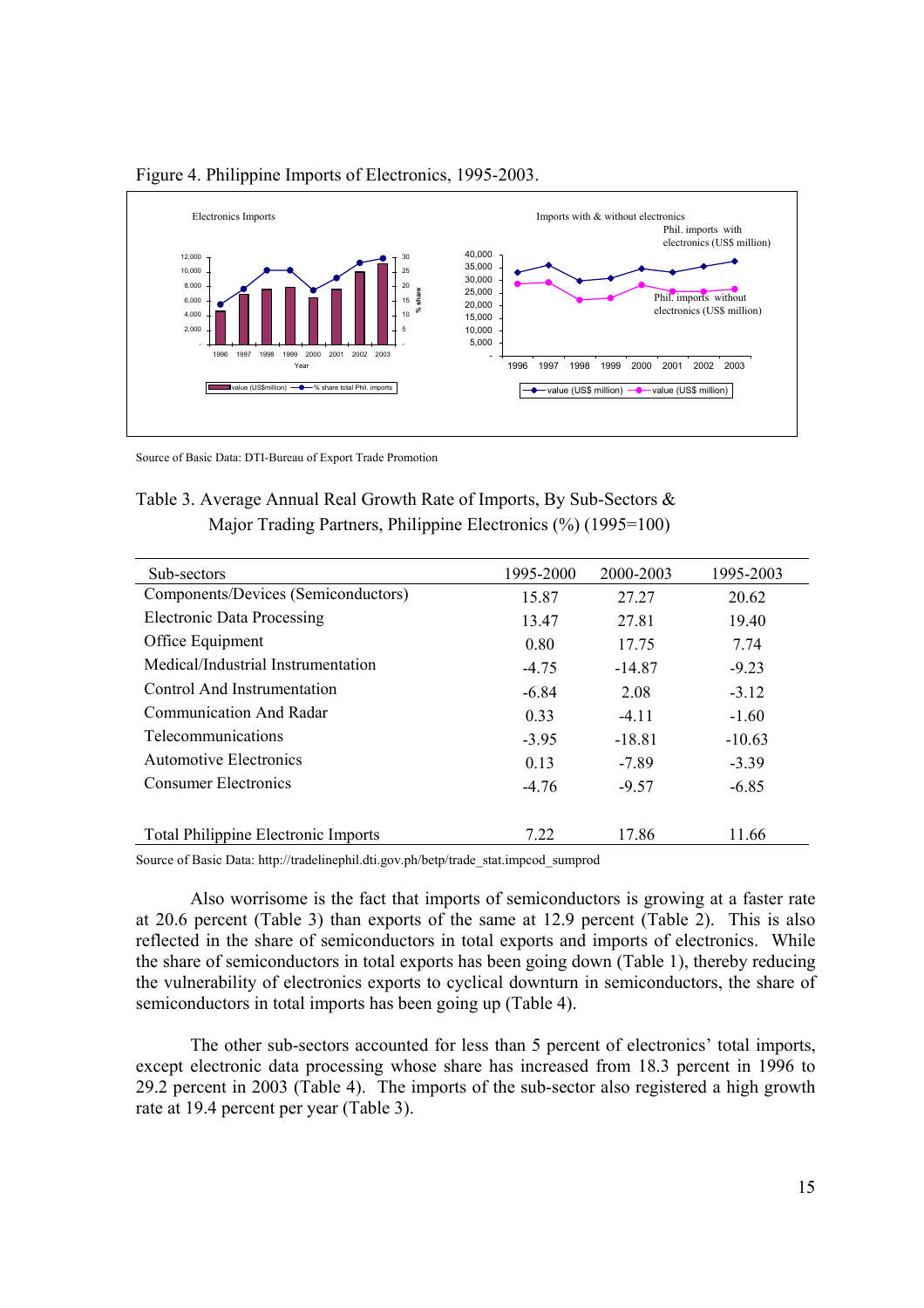The balance of trade registered a surplus every year for the period 1996-2003 (Table 5). The surplus was increasing from 1996 to 2000 but started to decline since 2001. However, not all the sub-sectors experienced a surplus. Only semiconductors, electronic data processing, and automotive electronics registered a yearly surplus over the period 1996-2003. Office equipment registered a deficit in 1996-1997 and then a surplus thereafter. Consumer electronics also recorded a surplus but only in 2002-2003.

#### **RP-US Bilateral Trade in Electronics**

The USA accounted for the largest share in total Philippine exports of electronics (Table 6). However, its share has been on a downtrend - from 34 percent in 1995, it declined to 14 percent in 2003. This is also reflected in the negative average annual real growth rate of exports to the US over the period 2000-2003 (Table 7). In terms of sub-sectors, the decline in the share of the US is highest in semiconductors, electronic data processing, office equipment, control and instrumentation, telecommunications, and automotive electronics (Figure 5). Except for automotive electronics, these are the same sectors where Philippine exports are increasingly bound to China, Malaysia and the NIEs (Austria 2004b).

 Three factors could help explain the declining share of the USA in Philippine exports. *First*, most American electronic MNCs have established their subsidiaries in the country and have made the country a part of their export platform in East Asia for their global markets. Thus, instead of shipping their products to the US and then re-export these to other countries, these MNCs now export directly from the Philippines to their markets in East Asia and the rest of the world. *Second*, as first-tier suppliers in the production chain, the NIEs are increasingly outsourcing the assembly and testing of parts and components from second-tier suppliers, like the Philippines. The share of these economies in the Philippines' total exports of electronics increased from 20.4 percent in 1995 to 31.8 percent in 2003.

*Third* is the increasing importance of Mexico and China to US trade. NAFTA, in which Mexico is a member, and the cheap export products from China could have displaced the country's exports in the US market. These two countries accounted for the bulk of US imports of most electronics products, reaching as high as 50% for certain products (Table 8). Their shares are also increasing for most products. In contrast, the share of the Philippines in US imports is less than 1% for most products and is also decreasing. The latter is also reflected in the decline in Philippine exports to the US. In short, while the US is important to the Philippines, the same cannot be said of the Philippines to the US.

In terms of imports, the US is also the country's major source of imports of electronics, accounting for an average share of 25 percent of total imports per year (Table 9). Imports from the USA are highest in semiconductors (average of 40.26% per year), medical/industrial instrumentation (26.11% per year), and control & instrumentation (32.44% per year) (Figure 6). Nonetheless, imports from the US have been falling for all sub-sectors since 1996, except for semiconductors.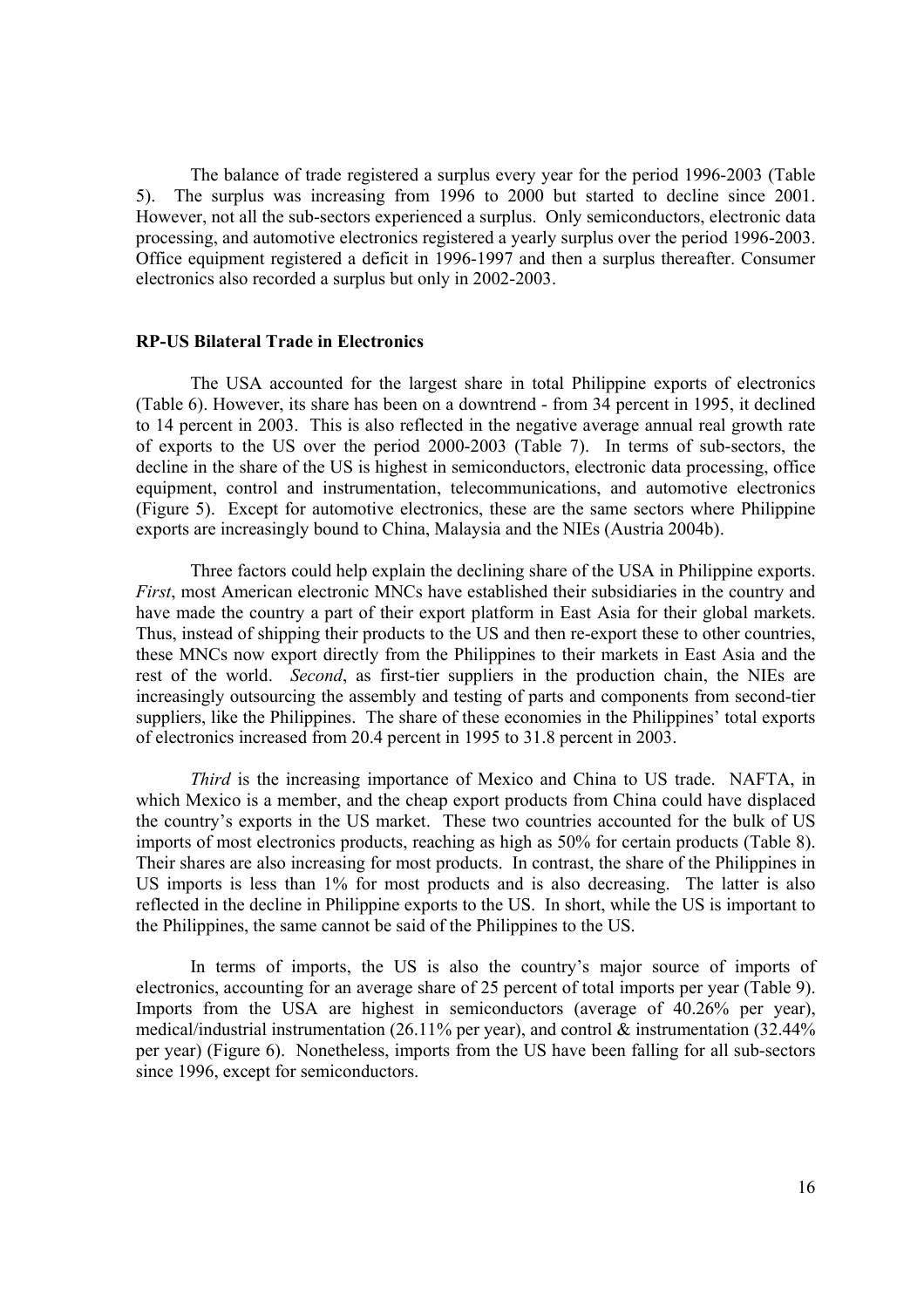| Sub-Sector                          | 1996     | 1997     | 1998     | 1999     | 2000     | 2001     | 2002     | 2003      |
|-------------------------------------|----------|----------|----------|----------|----------|----------|----------|-----------|
| Value (in million US\$)             |          |          |          |          |          |          |          |           |
| Components/Devices (Semiconductors) | 1,499.91 | 2,964.51 | 4,565.31 | 5,038.93 | 2,880.52 | 3,290.18 | 5,173.88 | 6,272.92  |
| <b>Electronic Data Processing</b>   | 832.47   | 1,343.93 | 1,526.89 | 1,440.01 | 1,470.25 | 2,151.08 | 3,186.22 | 3,242.63  |
| Office Equipment                    | 54.22    | 74.79    | 53.08    | 57.56    | 59.65    | 74.03    | 83.63    | 102.87    |
| Medical/Industrial Instrumentation  | 42.98    | 46.76    | 36.55    | 43.16    | 37.69    | 32.26    | 46.04    | 24.57     |
| Control And Instrumentation         | 100.83   | 128.86   | 100.17   | 92.69    | 80.92    | 67.68    | 70.42    | 90.92     |
| Communication And Radar             | 399.73   | 364.12   | 130.09   | 141.65   | 431.48   | 539.00   | 490.39   | 401.89    |
| Telecommunications                  | 900.69   | 1,060.04 | 696.03   | 518.22   | 816.73   | 909.47   | 407.23   | 461.70    |
| <b>Automotive Electronics</b>       | 13.54    | 10.36    | 6.99     | 7.27     | 14.50    | 11.43    | 10.07    | 11.97     |
| <b>Consumer Electronics</b>         | 711.49   | 858.20   | 446.09   | 496.07   | 623.77   | 477.47   | 482.54   | 487.25    |
| Total                               | 4,555.87 | 6,851.57 | 7,561.20 | 7,835.57 | 6,415.51 | 7,552.60 | 9,950.42 | 11,096.73 |
| <b>Percentage Distribution (%)</b>  |          |          |          |          |          |          |          |           |
| Components/Devices (Semiconductors) | 32.92    | 43.27    | 60.38    | 64.31    | 44.90    | 43.56    | 52.00    | 56.53     |
| <b>Electronic Data Processing</b>   | 18.27    | 19.61    | 20.19    | 18.38    | 22.92    | 28.48    | 32.02    | 29.22     |
| Office Equipment                    | 1.19     | 1.09     | 0.70     | 0.73     | 0.93     | 0.98     | 0.84     | 0.93      |
| Medical/Industrial Instrumentation  | 0.94     | 0.68     | 0.48     | 0.55     | 0.59     | 0.43     | 0.46     | 0.22      |
| Control And Instrumentation         | 2.21     | 1.88     | 1.32     | 1.18     | 1.26     | 0.90     | 0.71     | 0.82      |
| Communication And Radar             | 8.77     | 5.31     | 1.72     | 1.81     | 6.73     | 7.14     | 4.93     | 3.62      |
| Telecommunications                  | 19.77    | 15.47    | 9.21     | 6.61     | 12.73    | 12.04    | 4.09     | 4.16      |
| <b>Automotive Electronics</b>       | 0.30     | 0.15     | 0.09     | 0.09     | 0.23     | 0.15     | 0.10     | 0.11      |
| <b>Consumer Electronics</b>         | 15.62    | 12.53    | 5.90     | 6.33     | 9.72     | 6.32     | 4.85     | 4.39      |
| Total                               | 100.00   | 100.00   | 100.00   | 100.00   | 100.00   | 100.00   | 100.00   | 100.00    |

Table 4. Philippine Imports of Electronics, By Sub-Sectors, 1996-2003

Source of Basic Data: Department of Trade & Industry-Bureau of Export Trade Promotion (http://tradelinephil.dti.gov.ph/betp/trade\_stat.impcod\_sumprod).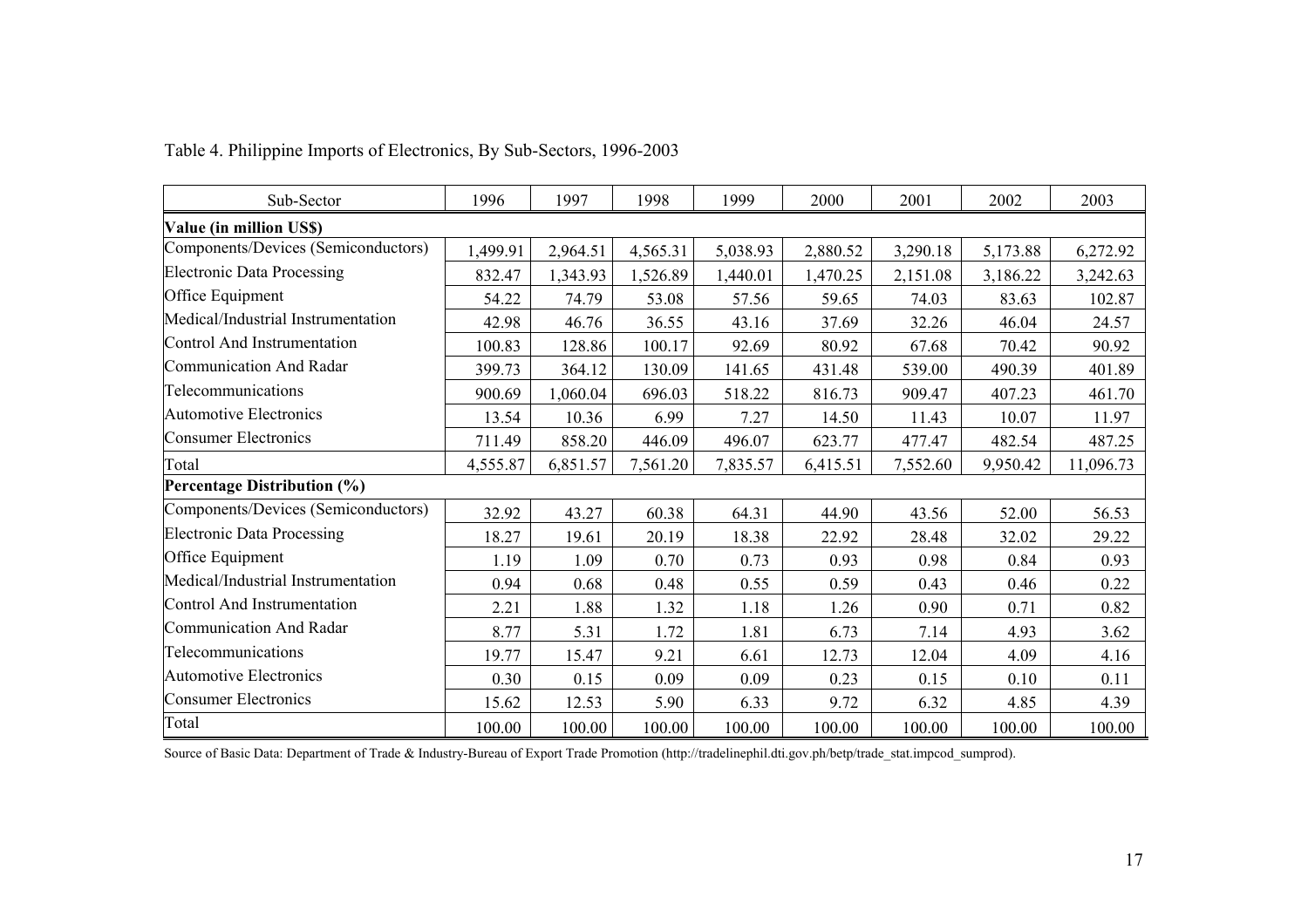| Sub-Sector                          | 1996     | 1997     | 1998      | 1999      | 2000      | 2001      | 2002      | 2003      |
|-------------------------------------|----------|----------|-----------|-----------|-----------|-----------|-----------|-----------|
| Components/Devices (Semiconductors) | 5,689.46 | 6,906.79 | 9,419.88  | 13,028.78 | 17,235.86 | 11,616.91 | 11,717.90 | 10,744.03 |
| <b>Electronic Data Processing</b>   | 32.76    | 730.50   | 1,159.90  | 2,684.26  | 3,463.37  | 2,916.05  | 2,706.16  | 2,417.47  |
| Office Equipment                    | (33.77)  | (6.26)   | 38.95     | 30.48     | 20.35     | 106.64    | 41.55     | 81.14     |
| Medical/Industrial Instrumentation  | (42.90)  | (46.51)  | (36.25)   | (42.36)   | (36.57)   | (31.19)   | (44.23)   | (20.87)   |
| Control And Instrumentation         | (97.22)  | (126.79) | (90.65)   | (79.71)   | (65.82)   | (48.09)   | (56.53)   | (85.87)   |
| Communication And Radar             | (312.21) | (300.13) | (37.86)   | (30.80)   | 10.13     | (147.79)  | (110.78)  | (61.38)   |
| Telecommunications                  | (414.30) | (494.68) | (302.71)  | (296.09)  | (637.52)  | (691.44)  | (201.90)  | (365.62)  |
| Automotive Electronics              | 167.13   | 202.23   | 243.41    | 261.77    | 329.06    | 354.67    | 307.79    | 313.95    |
| Consumer Electronics                | (299.87) | (494.08) | (24.19)   | (170.72)  | (165.54)  | (8.32)    | 11.52     | 48.74     |
| Total Balance of Trade              | 4,689.08 | 6,371.06 | 10,370.49 | 15,385.60 | 20,153.31 | 14,067.44 | 14,371.47 | 13,071.58 |

Table 5. Balance of Trade, Philippine Electronics, By Sub-Sectors, 1996-2003.

Source of Basic Data: Department of Trade & Industry-Bureau of Export Trade Promotion (http://tradelinephil.dti.gov.ph/betp/trade\_stat.expcod\_sumprod).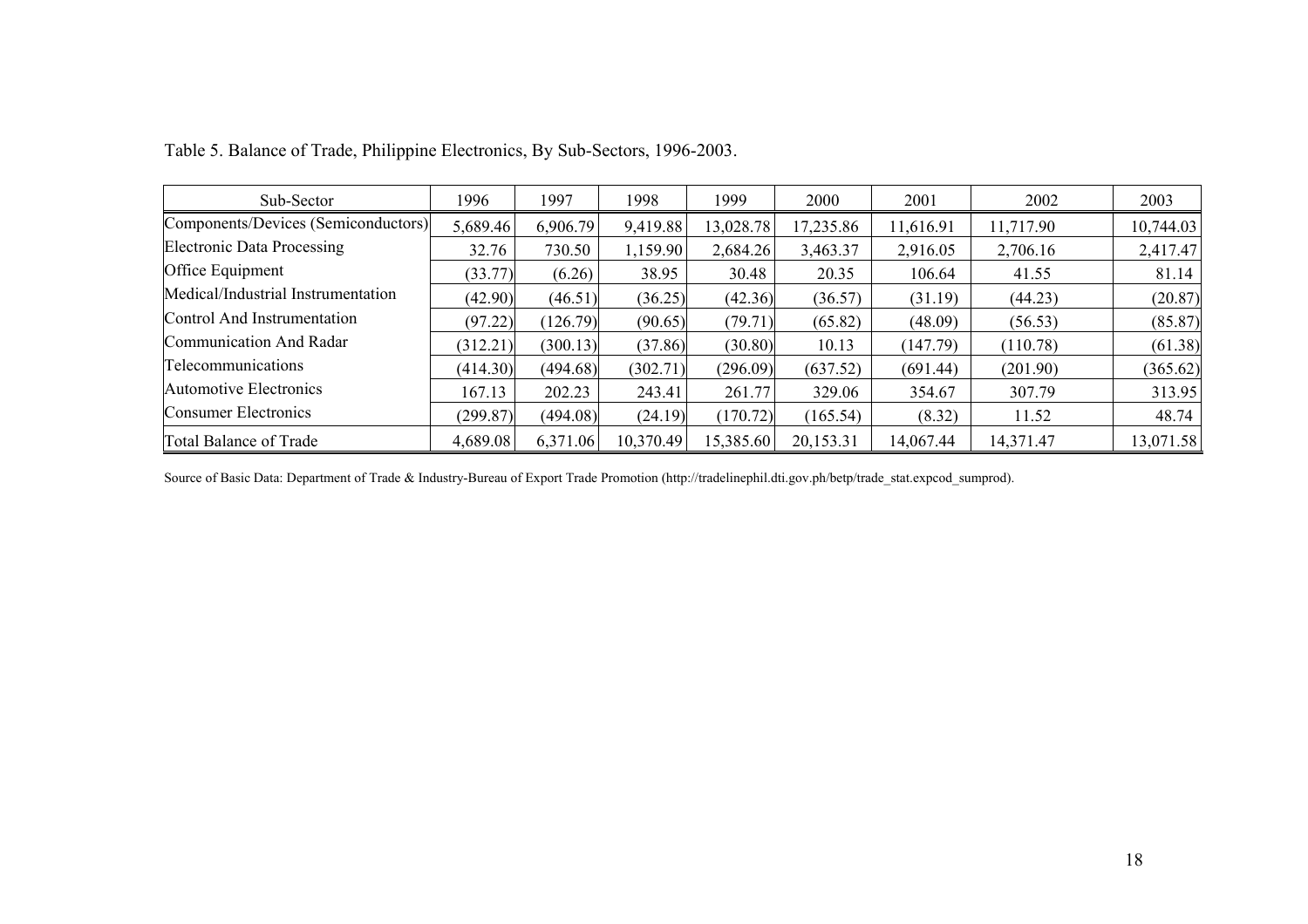| Country                            | 1995     | 1996     | 1997      | 1998      | 1999      | 2000      | 2001      | 2002      | 2003      |
|------------------------------------|----------|----------|-----------|-----------|-----------|-----------|-----------|-----------|-----------|
| Value (in million US\$)            |          |          |           |           |           |           |           |           |           |
| U.S.A.                             | 2,349.68 | 3,062.11 | 4,735.07  | 5,317.87  | 5,463.83  | 6,876.38  | 4,838.64  | 4,734.60  | 3,473.25  |
| Japan                              | 835.66   | 1,547.23 | 2,027.56  | 2,394.53  | 2,647.19  | 3,422.67  | 3,175.97  | 3,392.72  | 3,641.76  |
| Germany                            | 314.29   | 464.98   | 671.74    | 726.64    | 962.99    | 1,071.56  | 1,044.80  | 1,122.82  | 951.38    |
| Netherlands                        | 257.24   | 526.45   | 828.12    | 1,200.48  | 1,909.78  | 2,582.45  | 2,616.26  | 2,792.28  | 2,538.16  |
| Hong Kong                          | 353.22   | 373.02   | 671.91    | 930.10    | 1,527.13  | 1,512.69  | 1,244.02  | 1,976.25  | 2,676.81  |
| South Korea                        | 68.88    | 114.37   | 144.05    | 285.35    | 727.96    | 822.94    | 698.16    | 956.70    | 873.29    |
| Taiwan                             | 380.71   | 460.81   | 936.11    | 1,538.90  | 2,741.86  | 2,522.63  | 1,803.92  | 2,155.65  | 2,122.74  |
| Singapore                          | 608.47   | 566.28   | 858.19    | 1,035.77  | 1,636.68  | 2,631.89  | 1,974.20  | 2,120.30  | 2,020.69  |
| Malaysia                           | 218.41   | 576.55   | 471.83    | 999.34    | 1,315.55  | 1,173.19  | 828.78    | 1,303.77  | 2,063.65  |
| China                              | 5.60     | 9.72     | 18.75     | 103.67    | 274.47    | 341.03    | 447.02    | 931.76    | 1,565.67  |
| Others                             | 1,516.83 | 1,543.43 | 1,859.30  | 3,399.03  | 4,013.72  | 3,611.39  | 2,948.28  | 2,835.04  | 2,240.92  |
| Total                              | 6,909.00 | 9,244.95 | 13,222.63 | 17,931.69 | 23,221.17 | 26,568.82 | 21,620.04 | 24,321.90 | 24,168.31 |
| <b>Percentage Distribution (%)</b> |          |          |           |           |           |           |           |           |           |
| U.S.A.                             | 34.01    | 33.12    | 35.81     | 29.66     | 23.53     | 25.88     | 22.38     | 19.47     | 14.37     |
| Japan                              | 12.10    | 16.74    | 15.33     | 13.35     | 11.40     | 12.88     | 14.69     | 13.95     | 13.90     |
| Germany                            | 4.55     | 5.03     | 5.08      | 4.05      | 4.15      | 4.03      | 4.83      | 4.62      | 3.94      |
| Netherlands                        | 3.72     | 5.69     | 6.26      | 6.69      | 8.22      | 9.72      | 12.10     | 11.48     | 10.50     |
| Hong Kong                          | 5.11     | 4.03     | 5.08      | 5.19      | 6.58      | 5.69      | 5.75      | 8.13      | 11.08     |
| South Korea                        | 1.00     | 1.24     | 1.09      | 1.59      | 3.13      | 3.10      | 3.23      | 3.93      | 3.61      |
| Taiwan                             | 5.51     | 4.98     | 7.08      | 8.58      | 11.81     | 9.49      | 8.34      | 8.86      | 8.78      |
| Singapore                          | 8.81     | 6.13     | 6.49      | 5.78      | 7.05      | 9.91      | 9.13      | 8.72      | 8.36      |
| Malaysia                           | 3.16     | 6.24     | 3.57      | 5.57      | 5.67      | 4.42      | 3.83      | 5.36      | 8.54      |
| China                              | 0.08     | 0.11     | 0.14      | 0.58      | 1.18      | 1.28      | 2.07      | 3.83      | 6.48      |
| Others                             | 21.95    | 16.69    | 14.06     | 18.96     | 17.28     | 13.59     | 13.64     | 11.66     | 9.27      |
| <b>Total</b>                       | 100.00   | 100.00   | 100.00    | 100.00    | 100.00    | 100.00    | 100.00    | 100.00    | 100.00    |

Table 6. Philippine Exports of Electronics, By Major Trading Partners, 1995-2003

Source of Basic Data: Department of Trade & Industry-Bureau of Export Trade Promotion (http://tradelinephil.dti.gov.ph/betp/trade\_stat.expcod\_sumprod).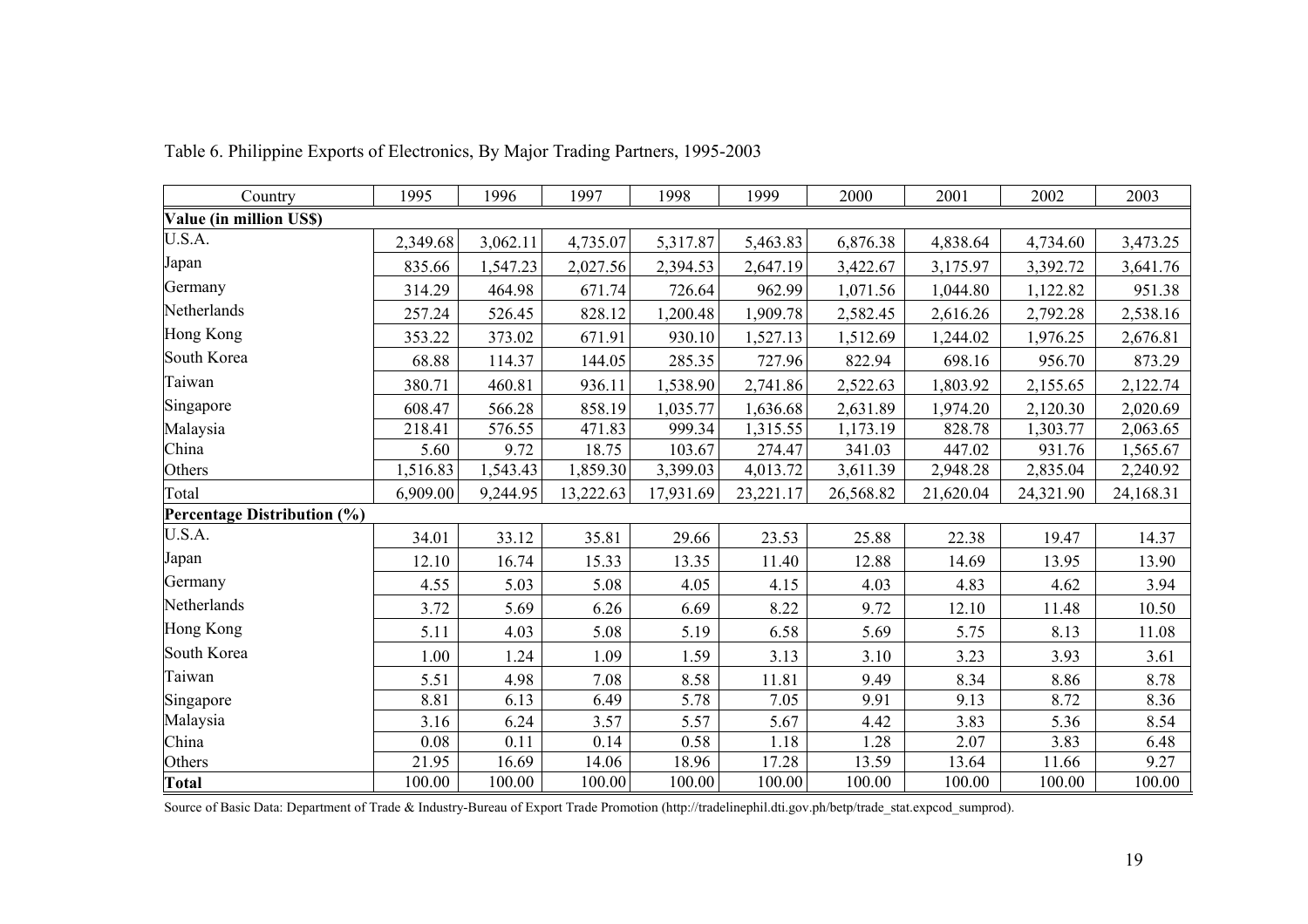| <b>Period</b> | <b>Exports</b> | Imports |
|---------------|----------------|---------|
| 1995-2000     | 21.93          | 0.16    |
| 2000-2003     | $-21.81$       | 25.26   |
| 1995-2003     | 3.22<br>∟∠. ر  | 0.23    |

Table 7. Average Annual Real Growth Rate, RP-US Bilateral Trade (at 1995 prices) (%).

Source of Basic Data: PC-TAS

Overall, the balance of trade between the Philippines and the US recorded an annual surplus over the period 1996-2003 (Figure 7). The surplus started to decline, however, in 2001. Much of the surplus was generated by trade in semiconductors (Figure 8). The surplus of the sub-sector, however, started to fall in 2001 until it turned deficit in 2003. This is also reflected in the decline of exports of semiconductors to the US (Figure 5) but an increase in imports from the US (Figure 6). This is alarming in the sense that the Philippines is losing its market in the US and yet, it is increasing its imports from the US. More worrisome is the fact that Philippine exports are low valued-added products while its imports are high valueadded products. Given this, the terms of trade is against the Philippines.

 A promising sub-sector in the RP-US trade is electronic data processing. Philippine exports of the products are increasing (Figure 5) while imports are decreasing (Figure 6); thus, creating a balance of trade in favor of the Philippines (Figure 8). Telecommunications also registered a trade surplus although it was decreasing until it turned deficit starting 2000. Among the sub-sectors, medical/industrial instrumentation, and control and instrumentation were the only sub-sectors that registered a deficit every year over the period since 1996.

#### **RP-US Bilateral Investment in Electronics**

 Total accumulated foreign equity investments in the electronics industry over the period 1995-2003 reached PhP264,200 million, 95 percent of which were registered with the Philippine Export Processing Authority (PEZA) (Table 10). Almost 13 percent of the accumulated total was accounted for by the US.

The largest US investment was made in 1995 at 64.1 percent of total FDI during the year (Table 10). Investment from the US, however, started to slow down starting 1996. The average annual share of the US was less than 4 percent during the period 1996-2001. The share started to increase thereafter at 14.7 percent and 17.1 percent in 2002 and 2003, respectively.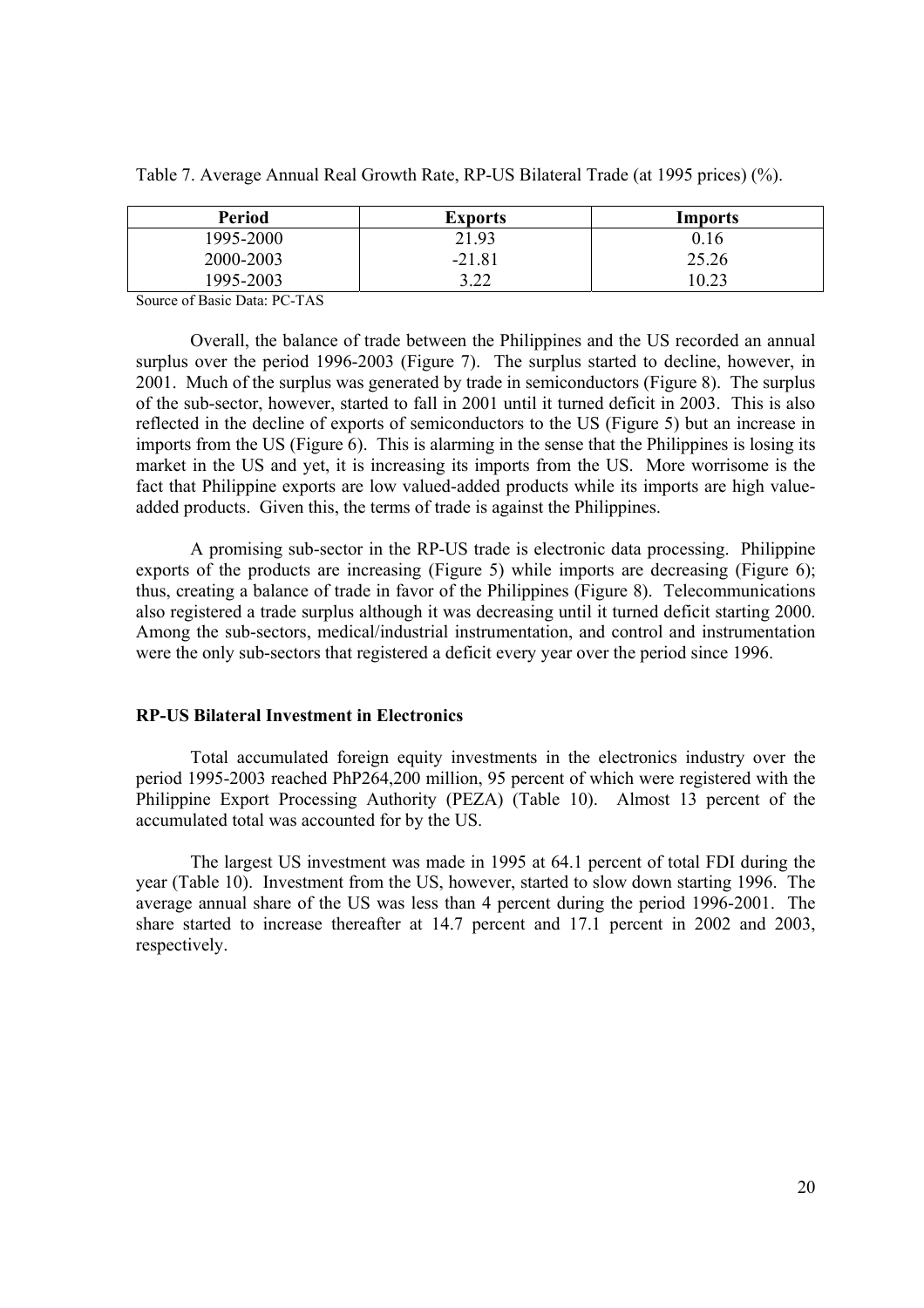

Figure 5. Value of Philippine Exports to the US and Percentage Share of US to Philippine Exports, by Sub-sector, Electronics, 1995-2003.

Source of Basic Data: PC-TAS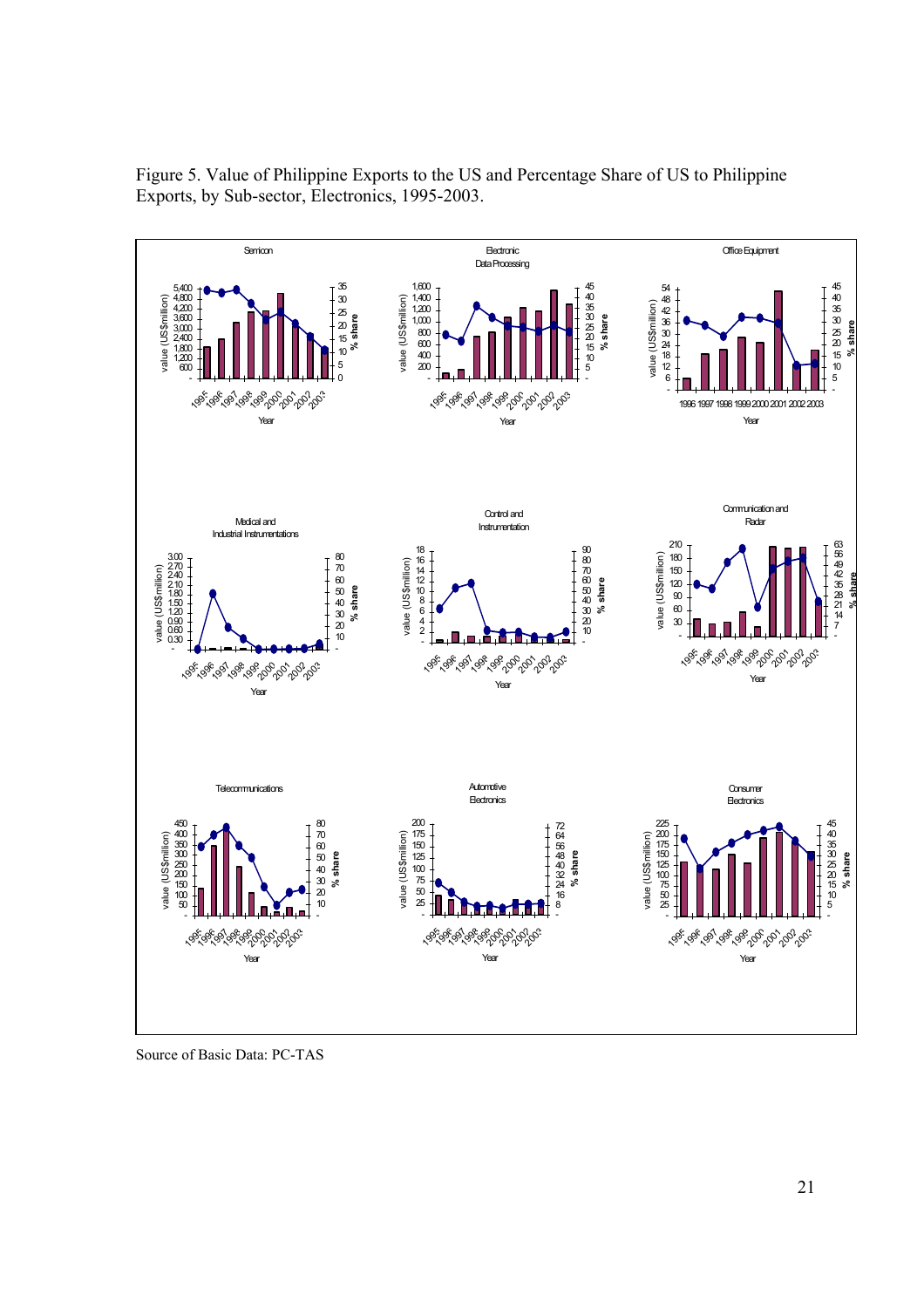|  |  | Table 8. Market Share in US Electronics Market, Philippines vis-à-vis its Competitors, 1997-2001 (%) |  |  |  |  |
|--|--|------------------------------------------------------------------------------------------------------|--|--|--|--|
|  |  |                                                                                                      |  |  |  |  |

| Sub-Sector/HS Code/Product Description                       | Philippines |      |           |      | China          |       |                   |            |                               |               | Hong Kong |        |      |      |      |       | Malaysia |       |       | Mexico |       |       |       |       |        |
|--------------------------------------------------------------|-------------|------|-----------|------|----------------|-------|-------------------|------------|-------------------------------|---------------|-----------|--------|------|------|------|-------|----------|-------|-------|--------|-------|-------|-------|-------|--------|
|                                                              | 1997        | 1998 | 1999 2000 |      | 2001           | 1997  | 1998              | 1999       | 2000                          | 2001          | 1997      | 1998   | 1999 | 2000 | 2001 | 1997  | 1998     | 1999  | 2000  | 2001   | 1997  | 1998  | 1999  | 2000  | 2001   |
|                                                              |             |      |           |      |                |       |                   |            |                               |               |           |        |      |      |      |       |          |       |       |        |       |       |       |       |        |
| <b>Automotive Electronics</b>                                | 0.35        | 0.34 | 0.21      | 0.16 | 0.31           | 7.54  | 8.37              | 8.29       | 9 4 4                         |               | 0.35      | 0.26   | 0.33 | 0.27 | 0.28 | 4.05  | 3.60     | 3.93  | 3.70  | 3.29   | 31.68 | 31.20 | 32.40 | 35.56 | 38.89  |
| 8512 - Electric light etc. equip; windsh wipers etc., parts  | 0.00        | 0.01 | 0.59      | 0.67 | 190            | 3.70  | 3.79              | 4.14       | 5.42                          | 3.60          | 1.24      | 1.47   | 1.70 | 1.23 | 0.99 | 0.04  | 0.08     | 0.06  | 0.19  | 0.53   | 17.83 | 18.86 | 24.70 | 27.40 | 26.16  |
| 8527 - Reception apparatus for radiotelephony, etc.          | 0.65        | 0.62 | 0.25      | 0.11 | 0.1            |       | 10.17 11.50       | 10.49      | 11.11                         | 9.84          | 0.39      | 0.20   | 0.25 | 0.22 | 0.28 | 7.49  | 6.77     | 7.46  | 6.66  | 5.87   | 48.08 | 47.09 | 48.55 | 50.72 | 57.06  |
| 8708 - Parts & access for motor vehicles                     | 0.00        | 0.03 | 0.01      | 0.08 | 0.04           | 4.67  | 5.14              | 6.43       | 8.10                          | 9.52          |           |        |      |      |      |       |          |       |       |        | 10.74 | 11.51 | 11.19 | 13.05 | 13.09  |
| Communication & Radar                                        | 2.79        | 1.39 | 1.33      | 1.28 | 1.13           | 5.54  | 4.35              | 4.59       | 5.00                          | 6.2           | 0.18      | 0.15   | 0.19 | 0.13 | 0.09 | 2.50  | 2.36     | 4.08  | 5.89  | 6.94   | 21.92 | 27.97 | 26.08 | 28.66 | 28.55  |
| 8525 - Trans appar for radiotele etc; tv camera & rec        | 2.83        | 1.39 | 1.42      | 1.36 | 1.17           | 5.58  | 4.16              | 4.45       | 4.95                          | 6.1           | 0.15      | 0.13   | 0.14 | 0.11 | 0.08 | 2.81  | 2.59     | 4.44  | 6.26  | 7.29   | 21.25 | 27.63 | 25.65 | 29.03 | 28.41  |
| 8526 - Radar apparatus, radio navig aid & remote cont app    | 0.04        | 0.14 | 0.24      | 0.24 | 0.62           | 2.69  | 2.22              | 2.74       | 3.13                          | 4.1           | 0.29      | 0.29   | 0.41 | 0.26 | 0.22 | 0.16  | 0.34     | 0.48  | 0.55  | 1.66   | 11.62 | 9.40  | 10.70 | 19.51 | 33.79  |
| 8527 - Reception apparatus for radiotelephony, etc.          | 7.58        | 3.32 | 0.85      | 0.18 | 0.32           |       | 10.47 10.79       |            | 10.35 11.40                   | 16.6          | 0.40      | 0.35   | 0.88 | 0.86 | 0.56 | 0.40  | 1.14     | 1.55  | 2.28  | 3.07   | 55.83 | 61.71 | 58.44 | 33.18 | 20.30  |
| Control & Instrumentation                                    | 0.41        | 0.43 | 0.42      | 0.17 | 0.34           | 1.28  | 1.31              | 1.73       | 2.31                          | 3.1           | 010       | 0.16   | 0.10 | 0.15 | 0.08 | 0.19  | 0.23     | 0.27  | 0.64  | 1.59   | 10.37 | 14.32 | 13.63 | 12.81 | 13.58  |
| 9010 - Apparatus etc for photo labs etc nesoi; parts etc.    |             |      |           |      |                | 0.07  | 0.07              | 0.11       | 0.08                          | $0.0^{\circ}$ |           |        |      |      |      |       |          |       |       |        | 0.11  | 0.97  | 1.21  | 1.31  | 1.51   |
| 9011 - Compound optical microscopes; parts & accessories     | 0.01        |      |           |      | 0.99           | 4.38  | 5.29              | 6.73       | 8.00                          | 6.1           |           |        |      |      |      |       |          |       |       |        |       |       |       |       |        |
| 9012 - Microscopes, except optical; diffract appar; parts    |             |      |           |      |                | 014   | 0.29              | 0.38       | 0.52                          | 0.79          |           |        |      |      |      |       | 0.00     |       | 0.00  | 0.98   |       | 0.00  |       | 0.00  | 0.98   |
| 9016 - Bal of a senstvty 5 cg or bttr w/ or w/o weights      |             |      |           |      |                | 0.42  | 1 1 6             | 3.12       | 6.42                          | 5.1           |           |        |      |      |      |       |          |       |       |        |       |       |       |       |        |
| 9017 - Drawng, markng-out or mathl calculatng insts, nes     |             |      |           |      |                | 1.21  | 1.14              | 1.90       | 12.10                         | 14.78         | 0.47      | 0.29   | 0.37 | 2.06 | 1.53 | 0.65  | 1.21     | 0.24  | 0.14  | 0.67   | 0.47  | 0.17  | 0.03  | 0.39  | 0.23   |
| 9023 - Inst, appts & models, for demonstrational use & parts |             |      |           |      |                | 4.34  | 5.59              | 6.55       | 4.46                          | 4.9           | 0.39      | 0.48   | 0.46 | 1.16 | 0.91 |       |          |       |       |        | 2.13  | 3.30  | 3.50  | 2.88  | 1.21   |
| 9026 - Inst etc measure or check flow, level etc, pts etc    | 0.01        | 0.05 | 0.19      | 0.06 | 0 <sub>0</sub> | 4.15  | 3.88              | 4.31       | 5.05                          | 5.58          | 0.14      | 1.00   | 0.34 | 0.51 | 0.20 | 0.07  | 0.24     | 0.08  | 0.09  | 0.15   | 10.89 | 12.70 | 16.44 | 18.60 | 17.10  |
| 9027 - Inst etc for physical etc anal etc; microtome; pts    |             |      |           |      |                | 0.66  | 0.73              | 1.57       | 3.43                          | 7.05          | 0.01      | 0.00   | 0.02 | 0.16 | 0.00 | 0.00  | 0.07     | 0.11  | 0.07  | 0.13   | 0.81  | 4.97  | 4.77  | 3.57  | 2.38   |
| 9030 - Oscilloscopes, spectrum analyzers etc, parts etc.     | 0.06        | 010  | 010       | 0.12 | 0.43           | 1.96  | 2.13              | 2.19       | 2.28                          | 2.39          | 0.20      | 0.09   | 0.07 | 0.04 | 0.10 | 0.49  | 0.57     | 0.86  | 2.46  | 6.75   | 0.64  | 0.45  | 0.43  | 0.45  | 0.40   |
| 9031 - Machines; Profile project, pt                         | 0.01        | 0.03 | 0.15      | 0.30 | 0.41           | 0.42  | 0.25              | 0.69       | 1.03                          | 0.96          |           |        |      |      |      | 0.05  | 0.08     | 0.49  | 0.49  | 0.71   | 4.26  | 3.90  | 3.19  | 1.94  | 1.79   |
| 9032 - Automatic regulating or control instruments; parts    | 1.53        | 1.42 | 1.37      | 0.50 | 0.85           | 1.02  | 0.87              | 1.43       | 1.74                          | 1.62          | 0.11      | 0.20   | 0.16 | 0.15 | 0.08 | 0.26  | 0.20     | 0.22  | 0.16  | 0.20   | 35.58 | 42.57 | 40.46 | 41.17 | 45.17  |
| <b>Consumer Electronics</b>                                  | 0.49        | 0.52 | 041       | 0.42 | 0.35           | 10 24 | 12.01             | 13.49      | 14 42                         | 170'          | 0.47      | 0.45   | 0.29 | 0.46 | 0.30 | 10.20 | 8.83     | 8.74  | 8.76  | 9.00   | 24.19 | 28.42 | 24.55 | 22.32 | 23.53  |
| 8479 - Machines etc having individual functions nesoi, pt    | 0.00        | 0.00 | 0.00      | 0.00 | 0.00           | 0.50  | 0.61              | 1.06       | 0.86                          | $1.2^{\circ}$ | 0.21      | 0.22   | 0.16 | 0.04 | 0.10 | 0.20  | 0.10     | 0.06  | 0.43  | 0.32   | 0.64  | 0.95  | 0.80  | 0.62  | 1.05   |
| 8518 - Microphones: Loudspeakers: Sound Amplifier etc. pt    | 1.18        | 0.97 | 1.01      | 0.89 | 0.84           | 27.20 |                   |            | 28.87 29.21 31.56 35.45       |               | 1.63      | 1.65   | 1.00 | 1.08 | 0.95 | 6.39  | 7.75     | 5.62  | 6.48  | 5.37   | 20.63 | 20.93 | 20.90 | 21.22 | 22.86  |
| 8519 - Turntables, record & cassette players etc.            | 0.06        | 0.02 | 0.00      |      | 0.02           | 24.49 |                   |            | 32.01 34.73 35.43 45.85       |               | 0.41      | 0.65   | 0.56 | 0.58 | 0.58 | 14.68 | 12.85    | 12.83 | 10.78 | 9.59   | 18.57 | 18.61 | 11.94 | 15.90 | 7.39   |
| 8520 - Magntic tap recordrs incting sound rproducng app, nes |             |      |           |      |                | 9.64  | 7.40              |            | 7.86 21.13 31.66              |               | 1.32      | 0.48   | 0.31 | 1.68 | 0.70 | 22.28 | 18.35    | 6.95  | 8.00  | 20.49  | 22.28 | 18.35 | 6.95  | 8.00  | 20.49  |
| 8521 - Video recrdng/reproduc appar wheth/nt video tuner     | 0.01        | 0.01 | 0.00      | 0.40 | 0.37           | 6.77  |                   |            | 9.34 12.61 17.53 24.9         |               | 0.41      | 0.56   | 0.11 | 0.65 | 0.15 | 12.21 | 9.85     | 9.40  | 11.18 | 11.94  | 2.24  | 3.65  | 3.91  | 2.74  | 1.94   |
| 8523 - Prepared unrecorded media (no film) for sound etc.    |             |      |           |      |                | 0.24  | 0.33              | 0.30       | 0.21                          | 0.85          | 0.13      | 0.10   | 0.20 | 0.26 | 0.30 | 0.02  | 0.17     | 0.09  | 0.31  | 0.11   | 13.94 | 9.88  | 6.43  | 3.19  | 1.76   |
| 8524 - Recorded gramophone records                           |             |      |           |      |                |       |                   |            |                               |               |           |        |      |      |      |       |          |       |       |        | 21.84 | 20.15 | 28.92 | 2042  | 1.86   |
| 8527 - Reception apparatus for radiotelephony etc            | 2.08        | .86  | 97        | 1.30 | $10^{3}$       | 38.45 | 45.53             | 46.57      | 44.23                         | 44.9          | 1.02      | 0.47   | 0.49 | 0.51 | 0.62 | 35.11 | 29.64    | 27.71 | 25.15 | 24.71  | 0.44  | 0.62  | 2.19  | 1.74  | 2.74   |
| 8528 - TV receivers, incl video monitors & projectors        | 0.18        | 0.21 | 0.19      | 0.10 | 0.06           | 1.20  | 1.22              | 2.09       | 2.57                          | 3.27          | 0.02      | 0.04   | 0.08 | 0.11 | 0.10 | 10.22 | 7.79     | 10.82 | 10.90 | 9.87   | 69.28 | 74.87 | 68.12 | 62.60 | 57.91  |
| 8529 - Parts for television, radio and radar apparatus       | 1.28        | 1.75 | 0.92      | 0.92 | 0.80           | 3.92  | 5.39              | 7.38       | 6.44                          | 7.70          | 0.45      | 0.48   | 0.33 | 0.52 | 0.35 | 2.80  | 2.45     | 1.04  | 1.66  | 2.92   | 32.87 | 30.88 | 28.59 | 28.36 | 31.49  |
| 8536 - Electrical apparatus for switching etc, nov 1000 V    | 0.11        | 0.20 | 0.09      | 0.11 | 0.07           | 4.86  | 5.42              | 5.57       | 6.96                          | 7.02          | 0.65      | 0.53   | 0.62 | 0.55 | 0.48 | 1.92  | 1.53     | 0.72  | 0.72  | 0.53   | 33.77 | 29.04 | 30.92 | 30.23 | 32.30  |
| 8540 - Thermionic, cold cathode or photocthode tubes, pt     |             |      |           |      |                | 0.72  | 0.90              | 1.21       | 1.38                          | 1.39          | 0.00      |        |      | 0.02 | 0.99 | 2.39  | 4.79     | 8.67  | 9.22  | 4.84   | 24.50 | 28.17 | 35.27 | 47.59 | 51.93  |
| <b>Electronic Data Processing</b>                            | 1.67        | 3.47 | 2.95      | 2.02 | 2.82           | 6.79  | 7.57              | 8.63       | 9.29                          | 12.0          | 0.91      | 0.52   | 0.35 | 0.35 | 0.32 | 3.72  | 9.58     | 10.18 | 8.66  | 10.61  | 10.63 | 9.38  | 9.56  | 10.35 | 11.43  |
| 8471 - Automatic data process machines; magn reader etc      | 0.19        | 0.08 | 0.70      | 1.22 | 7.00           | 0.20  | 0.12              | 0.26       | 0.18                          | 032           | 0.01      | $\sim$ |      | 0.01 |      | 0.61  | 0.26     | 0.06  | 0.70  | 14.06  | 37.86 | 28.20 | 26.82 | 23.26 | 19.79  |
| 8473 - Parts etc for typewriters & other office machines     | 2.08        | 4.28 | 3.51      | 2.31 | 1.67           | 8.05  |                   |            | 8.97 10.28 11.60              | 16.0          | 1.08      | 0.62   | 0.39 | 0.41 | 0.42 | 4.28  | 11.67    | 12.43 | 10.87 | 10.08  | 5.50  | 6.12  | 6.55  | 7.30  | 8.77   |
| 8523 - Prepared unrecorded media (no film) for sound etc.    | 0.00        | 0.07 | 0.09      | 0.00 | 0.00           | 6.60  | 5.85              | 6.27       | 5.50                          | 6.8           | 0.67      | 0.29   | 0.47 | 0.48 | 0.24 | 3.96  | 2.46     | 2.67  | 1.70  | 1.42   | 10.35 | 9.47  | 7.12  | 11.16 | 11.65  |
| Medical/Industrial Instrumentation                           | 0.97        | 0.65 | 0.62      | 0.61 | 0.27           | 4.88  | 4.75              | 4.68       | 5.33                          | 5.3           | 1.16      | 0.80   | 0.74 | 0.51 | 0.19 | 0.47  | 0.46     | 0.31  | 0.30  | 0.25   | 7.52  | 9.20  | 9.92  | 8.74  | 8.73   |
| 8530 - Electrical signal, safety or traffic control equip    | 0.00        | 0.00 | 0.00      | 0.00 | 0.00           | 0.80  | 1.22              | 0.70       | 3.79                          | 4.85          |           |        |      |      |      | 0.00  | 0.07     | 0.07  | 1.00  | 1.62   | 19.79 | 17.04 | 16.02 | 13.36 | 11.96  |
| 8531 - Electric sound or visual signaling apparatus, pts     | 3.04        | 2.26 | 2.25      | 2.35 |                | 13.17 | 14.90             | 14.34      | 16.53                         | 19.0          | 3.55      | 2.75   | 2.62 | 1.81 | 0.82 | 0.96  | 1.21     | 0.93  | 0.81  | 0.91   | 15.29 | 20.98 | 22.84 | 17.93 | 21.11  |
| 8543 - Electrical mach etc, with ind functions nesoi, pts    |             |      |           |      |                | 2.12  | 6.48              | 9.44       | 7.25                          | 3.08          |           |        |      |      |      | 2.50  | 2.49     | 1.84  | 5.49  | 1.98   | 0.70  | 3.98  | 3.28  | 6.83  | 6.19   |
| 9018 - Medical, surgical, dental or vet inst, no elec, pt    |             |      |           |      |                | 2 1 1 | 0.94              | 1.69       | 1.79                          | 1.89          | 012       | 0.05   | 0.05 | 0.07 | 0.06 | 0.38  | 0.13     | 0.08  | 0.07  | 0.02   | 0.29  | 0.57  | 1.45  | 3.05  | 4.62   |
| 9021 - Hearing aids, excluding parts and accessories         |             |      |           |      |                | 0.01  | 0.00              | 0.00       | 0.04                          | 0.1           |           |        |      |      |      |       |          |       |       |        | 0.28  | 0.98  | 1.07  | 1.13  | 0.99   |
| 9022 - X-ray etc apparatus; tubes, panels, screen etc, pt    |             | 0.00 | 0.00      | 0.02 | 0.1            | 0.15  | 0.36              | 0.23       | 1.32                          | 2.42          |           |        |      | 0.08 |      | 0.07  | 0.13     | 0.03  | 0.00  | 0.02   | 6.89  | 8.06  | 9.12  | 9.38  | 8.26   |
| <b>Office Equipment</b>                                      | 0.33        | 0.16 | 0.16      | 0.18 | 0 <sub>1</sub> | 1713  | 19.73             | 22.08      | 23.96                         | 25.7          | 3.06      | 2.17   | 1.78 | 1.29 | 1.70 | 2.67  | 2.32     | 1.54  | 2.90  | 3.49   | 1.76  | 4.13  | 3.95  | 6.80  | 7.23   |
| 8469 - Automatic typewriters and wordprocessing machines     |             |      |           |      |                | 5.43  | 6.07              | 0.80       | 4.50                          | 16.26         |           |        |      |      |      |       |          |       |       | 28.44  | 38.84 | 71.81 | 48.05 | 0.36  | $\sim$ |
| 8470 - Calculting & account machines, cash registers etc     |             |      |           |      |                |       | 34.51 34.66 37.33 |            | 38.17                         | 40.0          | 1.40      | 1.56   | 1.10 | 0.98 | 1.32 | 8.39  | 8.11     | 4.85  | 8.83  | 7.10   | 0.00  | 0.01  | 2.56  | 13.10 | 10.77  |
| 8472 - Office machines nesoi (hectograph, adressing etc)     | 0.29        | 020  | 021       | 0.27 | 0 <sub>1</sub> |       |                   |            | 21.53 24.52 33.77 32.10 35.6  |               | 1.55      | 1.15   | 1.18 | 1.13 | 1.73 | 1.77  | 1.23     | 1.19  | 1.31  | 1.50   | 1.1   | 4.37  | 5.29  | 7.60  | 7.60   |
| 8473 - Parts etc for typewriters & other office machines     | 0.03        | 0.29 | 011       | 0.02 | 0.0            | 4.08  |                   | 5.45 12.46 | 17.81                         | 14.7          | 5.56      | 4.12   | 1.95 | 0.88 | 2.95 | 8.97  | 7.64     | 2.96  | 2.95  | 5.06   | 5.63  | 3.41  | 4.08  | 2.75  | 5.65   |
| 9009 - Photocopy apparatus & thermocopy apparatus; pts       | 0.47        | 0.17 | 0.22      | 0.29 | 0.19           |       |                   |            | 13.37 16.07 14.40 14.30 12.52 |               | 3.54      | 2.35   | 2.22 | 1.65 | 1.46 | 0.39  | 0.02     | 0.03  | 0.03  | 0.18   | 143   | 5.11  | 3.92  | 3 9 8 | 4.50   |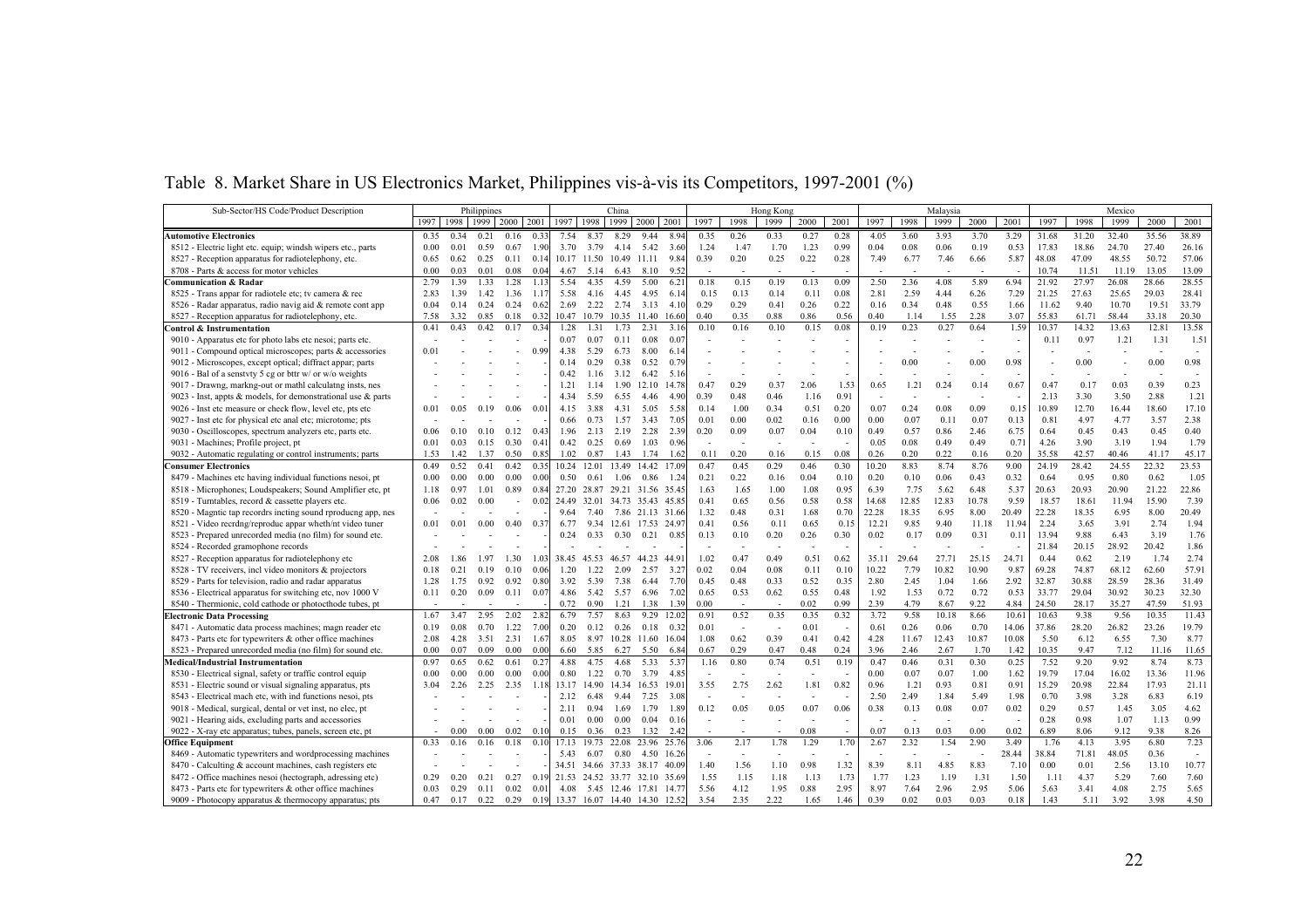#### Con't. Table 8

| Sub-Sector/HS Code/Product Description                    |       |       |                     | Philippines |       |             |       | China |                           |        |      |                | Hong Kong |      |       |       |      | Malaysia |       |       | Mexico |        |       |       |       |
|-----------------------------------------------------------|-------|-------|---------------------|-------------|-------|-------------|-------|-------|---------------------------|--------|------|----------------|-----------|------|-------|-------|------|----------|-------|-------|--------|--------|-------|-------|-------|
|                                                           |       |       | 1997 1998 1999 2000 |             |       | 2001 1997   | 1998  | 1999  | 2000                      | 2001   | 1997 | 1998           | 1999      | 2000 | 2001  | 1997  | 1998 | 1999     | 2000  | 2001  | 1997   | 1998   | 1999  | 2000  | 2001  |
| <b>Semiconductors</b>                                     | 489   | 5.63  | 591                 | 636         | 5.76  | 7.29        | 841   | 9.26  | 946 11 11                 |        | 2.63 | 2.65           | 80        | 1.60 | .31   | 7.14  | 743  | 7.24     | 7.37  | 5.82  | 14.65  | 14 84  | 1505  | 1443  | 16.53 |
| 8504 - Elec trans, static conv & induct, adp pwr supp, pt | 3.10  | 45 O  |                     | 4 4 8       |       |             |       |       | 776 2016 22 97 24 60 25 8 |        | 2.81 | 2.45           | 1.74      | 1.71 | .56   | 2.95  | 2.32 | 2.17     | 2.09  |       | 25.79  | 26. IS | 23 Q( | 23.19 | 24 47 |
| 8518 - Microphones; Loudspeakers; Sound Amplifier etc, pt | 19    | 0.65  |                     |             | 0 46  | 10.63       | 15.22 |       | 19 26 20 15 22 4          |        |      | 1.57           | 0.89      | .26  | .20   | 4 4 4 |      | 5.25     | 7.00  | 546   | 13.69  | 12.67  |       |       | 12.61 |
| 8531 - Electric sound or visual signaling apparatus, pts  | 884   |       |                     | 0۹ (        |       | 1041        | 14.60 | 19.03 |                           |        | 816  |                |           | 3.57 | 2.58  | 14.16 | 0.38 | 5.82     | 297   | 3.89  | 0.27   | 0.39   |       | 0.84  | 1.49  |
| 8532 - Electric capacitors, fixed, var or adj (preset) pt | 0.00  | 0.00  | -0.10               |             |       | 0.59        | 0.87  | 0.76  | -16                       | 19     |      | 0.28           | 0.28      | 0.66 | 0.34  | 0.80  | l 03 | 0.82     | 1.56  | 2.21  |        | 25 S.  | 30.79 | 2141  | 23.25 |
| 8533 - Electrical resistors except heating resistors, pts | 2.58  |       | ว วว                |             |       |             |       |       |                           | -2.86  | 0.10 | 0.25           | 0.25      | 0.37 | 0.23  | 2.52  | 2.66 | 3.34     | 5 0 4 | 3.55  | 14.08  |        | 730   |       | 21.86 |
| 8534 - Printed circuits                                   | 0.31  | 313   |                     | 0.35        |       | -41         | 8.02  | 816   | 10.81                     | 12.19  | 486  | 4.09           | 4.04      | 3.54 | 3.52  | 1.63  | 3.66 | 2.87     | 2 7 2 | -70   | 199    | 2.85   | 3.69  | 3.69  | 6.20  |
| 8536 - Electrical apparatus for switching etc, nov 1000 V | 0.50  | 0.40  |                     |             |       |             |       |       |                           |        | 0.75 | -22            |           | 0.78 | 0.48  | 1.47  |      | l () i   | .29   | 27    |        |        |       |       | 29 74 |
| 8540 - Thermionic, cold cathode or photocthode tubes, pt  |       |       |                     |             |       | 18          |       |       | 109                       | 86     |      |                |           |      |       |       |      |          |       |       | 35.19  | 33.58  | 30.91 | 33.24 | 32.91 |
| 8541 - Semiconductor devices; light-emit diodes etc. pts  | 6.71  | 6.78  | 4.99                |             | 5.75  | 4.05        | -58   | 4.80  | 486                       | -60    | 2.01 | -82            | 180       | 1.81 | 1 O.S | 16.68 | 638  | 162'     | 14.55 |       | 8.30   | 8.60   | 9.68  | 10.29 | 13.30 |
| 8542 - Electronic integrated circuits & microassembl, pts | 12 21 | 13.41 | 16.19               | 19.72 18.51 |       |             |       |       | 14                        | - 31   | 3.60 | 3.76           | l 92      | 146  | .22   | 12.89 | 5.20 | 15.53    | 16.59 | 13.42 | 179    | -6     | 2.06  | 2.39  | 2.81  |
| 9022 - X-ray tubes                                        |       |       |                     |             |       |             |       |       |                           |        |      |                |           |      |       |       |      |          |       |       |        |        |       |       |       |
| <b>Telecommunications</b>                                 |       |       | 0.60                | 0.47        |       | 1210        | 14 22 | 12.57 | 78                        | 142    | .09  | .24            | 0.68      | 0.53 | 0.74  | 2.76  | 2.08 | 1.90     | 0.89  | .46   | 7.86   | 19 0   | 17.33 | 15.82 | 18.08 |
| 8517 - Electric apparatus for line telephony etc, parts   |       | 0.02  | 0.03                | 0.02        |       | 2.01        | 194   | 2.28  | 392                       | -49    | 0.63 | 0.69           | 0.33      | 0.21 | 0.59  | 3 20  | 2.03 | 1.98     | 0.62  | 67    | 295    |        | 6.52  | 776   | 9.67  |
| 8518 - Microphones; loudspeakers; sound amplifier etc, pt | 5.87  |       |                     |             | 696   | 31.20       | 33 20 |       | 34 52 46 22               | -53.49 | 2.25 | 234            | 2.03      | 1.96 | -49   | 4.59  | 293  | 2.23     | -93   | 2.57  | 17 09  | 16.59  | 13.29 | 10.2  | 6.80  |
| 8520 - Telephone answering machines                       |       |       | 135                 | 0.06        | 0.001 | 40 35 39 13 |       |       | 48 92 43 75               | -64.33 |      | 118            | 0.20      | 016  | 0.08  | 1.30  | 3.59 | 4.23     | 39    | -36   | 26.40  |        | 2713  | 20.36 | 10.32 |
| 8522 - Parts & accessories for 8519-8521                  |       |       |                     |             |       | 26.54       | 46.24 | 42.86 | 44 O                      |        | 3.19 | 341            | , 46      | 2.89 | 2.82  | 3.18  |      | 233      | 3.33  |       | 5.58   | -5.43  | 3.62  |       | 3.13  |
| 8544 - Insulated wire, cable etc; opt sheath fib cables   | 0.92  | 08    |                     | 0.98        | -06   | 1649        | 1783  | 19.34 | 18.73                     |        |      |                | 0.80      | 0.70 | 0.65  | .28   | . 82 | .50      | 0.98  | 0.85  | 36.68  | 38.59  | 37.87 | 36.43 | 34.07 |
| Total                                                     | 189   |       | 2.28                |             |       | 8.08        | 9.05  | 9.65  | 9.97                      |        |      | 0 <sup>3</sup> | 0.69      | 0.64 | 0.49  | 5.28  | 6.57 | 6.72     | 6.39  | 6.81  | 15.52  |        | 16.53 | 1691  | 18.69 |

Source of basic data: PC-TAS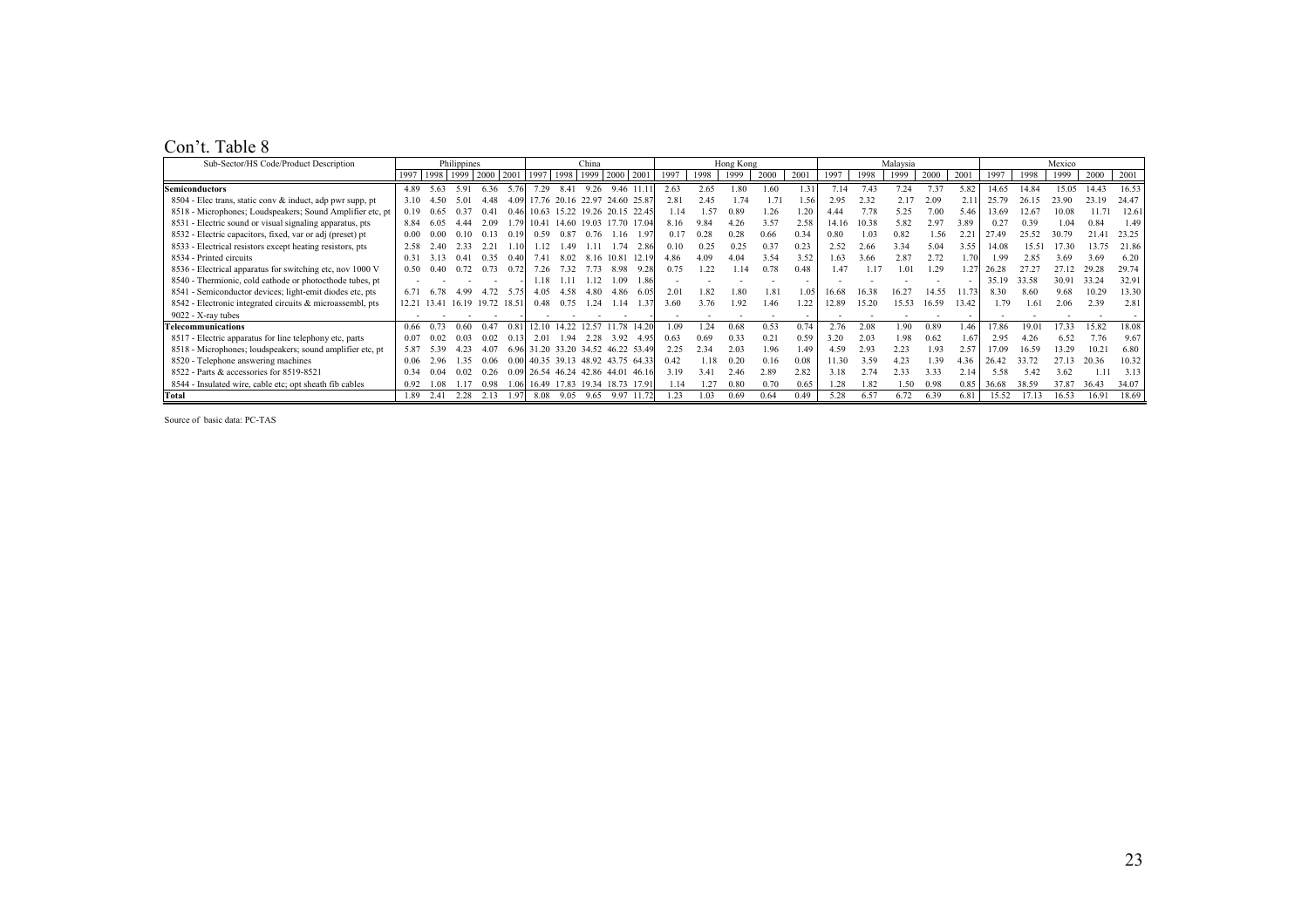#### Con't. Table 8.

| Sub-Sector/HS Code/Product Description                       |                |       | Singapore      |                |                |                |       | South Korea |       |       |       |       | Taiwan |       |        |        |                          | Thailand                 |        |                          |
|--------------------------------------------------------------|----------------|-------|----------------|----------------|----------------|----------------|-------|-------------|-------|-------|-------|-------|--------|-------|--------|--------|--------------------------|--------------------------|--------|--------------------------|
|                                                              | 1997           | 1998  | 1999           | 2000           | 2001           | 1997           | 1998  | 1999        | 2000  | 200   | 1997  | 1998  | 1999   | 2000  | 2001   | 1997   | 1998                     | 1999                     | 2000   | 2001                     |
| <b>Automotive Electronics</b>                                | 197            | 1.21  | 0.59           | 0.32           | 0.45           | 2.59           | 2.18  | 1.56        | 2.34  | 2.42  | 2.63  | 2.97  | 3.25   | 2.93  | 3.49   | 0.82   | 1.02                     | 1.53                     | 147    | 2.08                     |
| 8512 - Electric light etc. equip; windsh wipers etc., parts  |                |       |                |                | J.             | 1.70           | 1.44  | 1.70        | 2.10  | 2.9   | 16.67 | 19.13 | 19.95  | 18.65 | 21.61  | 0.01   | 0.01                     | 0.12                     | 0.29   | 0.24                     |
| 8527 - Reception apparatus for radiotelephony, etc.          | 3.64           | 2.27  | 1.13           | 0.59           | 0.82           | 4.02           | 3.36  | 1.87        | 3.06  | 3.02  | 0.61  | 0.58  | 0.62   | 0.31  | 0.27   | 1.49   | 1.85                     | 2.77                     | 2.53   | 3.67                     |
| 8708 - Parts & access for motor vehicles                     |                |       |                |                |                | 0.66           | 0.66  | 1.04        | 1.22  | 1.2   | 1.47  | 1.62  | 1.66   | 1.68  | 1.77   | 0.05   | 0.10                     | 0.16                     | 0.11   | 0.11                     |
| Communication & Radar                                        | 2.04           | 1.56  | 1.55           | 1.07           | 1.08           | 6.74           | 10.70 | 16.88       | 18.04 | 24.15 | 11.67 | 11.28 | 10.27  | 7.52  | 5.09   | 143    | 1.16                     | 0.68                     | 0.43   | 0.41                     |
| 8525 - Trans appar for radiotele etc; tv camera & rec        | 1.16           | 0.76  | 1.32           | 0.96           | 1.02           | 7.35           | 11.78 | 18.22       | 18.98 | 25.67 | 11.44 | 10.63 | 9.70   | 6.70  | 4.32   | 1.54   | 1.29                     | 0.73                     | 0.46   | 0.43                     |
| 8526 - Radar apparatus, radio navig aid & remote cont app    | 11.22          | 9.00  | 5.24           | 3.58           | 2.37           | 0.82           | 1.05  | 1.35        | 1.17  | 0.83  | 18.48 | 24.32 | 22.57  | 23.12 | 19.09  |        | ÷,                       | J.                       | $\sim$ |                          |
| 8527 - Reception apparatus for radiotelephony, etc.          | 1.27           | 4.84  | 1.25           | 0.18           | 0.59           | 6.33           | 5.58  | 10.49       | 16.06 | 7.04  | 2.71  | 3.60  | 4.49   | 7.46  | 6.51   | 2.02   | 0.60                     | 0.66                     | 0.38   | 0.04                     |
| Control & Instrumentation                                    | 1.31           | 2.17  | 2.58           | 1.81           | 1.85           | 0.56           | 0.62  | 0.67        | 0.53  | 0.51  | 1.31  | 1.27  | 1.13   | 1.16  | 1.07   | 0.10   | 0.05                     | 0.05                     | 0.18   | 0.46                     |
| 9010 - Apparatus etc for photo labs etc nesoi; parts etc.    | $\overline{a}$ |       |                | $\overline{a}$ | ÷,             | 0.18           | 0.61  | 0.52        | 0.33  | 0.43  | 0.34  | 0.59  | 0.40   | 0.31  | 0.44   |        |                          |                          |        |                          |
| 9011 - Compound optical microscopes; parts & accessories     | 2.85           | 3.25  | 4.66           | 4.70           | 3.62           |                |       |             |       |       |       |       |        |       |        |        |                          |                          |        |                          |
| 9012 - Microscopes, except optical; diffract appar; parts    |                |       |                |                |                |                |       |             |       |       |       |       |        |       |        |        |                          |                          |        |                          |
| 9016 - Bal of a senstvty 5 cg or bttr w/ or w/o weights      |                |       |                |                |                |                |       |             |       |       |       |       |        |       |        |        |                          |                          |        |                          |
| 9017 - Drawng, markng-out or mathl calculatng insts, nes     | 4.62           | 18.23 | 29.70          | 3.17           | 0.07           |                |       |             | ÷,    |       | 2.77  | 1.43  | 0.85   | 12.44 | 13.46  |        |                          |                          |        |                          |
| 9023 - Inst, appts & models, for demonstrational use & parts |                |       |                |                |                | 1.02           | 0.60  | 0.84        | 1.08  | 0.96  | 0.63  | 0.99  | 2.13   | 2.96  | 2.22   |        |                          |                          |        |                          |
| 9026 - Inst etc measure or check flow, level etc, pts etc    | 5.48           | 8.17  | 7.65           | 6.57           | 4.01           | 0.16           | 0.53  | 0.16        | 0.20  | 0.40  | 3.72  | 3.83  | 3.52   | 2.98  | 2.97   |        |                          |                          |        |                          |
| 9027 - Inst etc for physical etc anal etc; microtome; pts    | 0.84           | 2.62  | 3.27           | 4.02           | 3.66           | 0.03           | 0.02  | 0.05        | 0.14  | 0.05  | 1.40  | 1.61  | 1.08   | 0.81  | 0.50   | 0.01   | 0.00                     | 0.01                     | 0.58   | 1.28                     |
| 9030 - Oscilloscopes, spectrum analyzers etc, parts etc.     | 0.44           | 0.54  | 0.26           | 0.69           | 1.46           | 1.59           | 1.88  | 2.02        | 1.31  | 0.97  | 2.82  | 2.55  | 2.43   | 2.19  | 2.21   | 0.43   | 0.29                     | 0.23                     | 0.22   | 0.63                     |
| 9031 - Machines; Profile project, pt                         | 0.43           | 0.30  | 0.34           | 0.88           | 0.61           | 0.96           | 0.07  | 0.28        | 1.77  | 0.78  | 0.65  | 0.64  | 0.52   | 0.98  | 0.70   | 0.45   | 0.02                     | 0.09                     | 0.78   | 1.55                     |
| 9032 - Automatic regulating or control instruments; parts    | 1.88           | 1.41  | 1.73           | 1.37           | 1.56           | 0.58           | 0.47  | 0.58        | 0.39  | 0.58  | 0.45  | 0.29  | 0.34   | 0.38  | 0.31   |        | $\overline{\phantom{a}}$ | $\overline{\phantom{a}}$ | $\sim$ | $\overline{\phantom{a}}$ |
| <b>Consumer Electronics</b>                                  | 1.45           | 1.14  | 1.09           | 1.23           | 1.33           | 2.51           | 2.78  | 3.88        | 4.38  | 4.51  | 2.21  | 2.05  | 3.15   | 3.91  | 3.96   | 3.73   | 3.07                     | 2.85                     | 2.86   | 2.84                     |
| 8479 - Machines etc having individual functions nesoi, pt    | 0.23           | 0.52  | 0.31           | 0.53           | 0.36           | 1.96           | 1.66  | 1.36        | 1.62  | 1.62  | 0.98  | 1.21  | 1.06   | 1.05  | 1.00   | 0.32   | 0.27                     | 0.04                     | 0.03   | 0.00                     |
| 8518 - Microphones; Loudspeakers; Sound Amplifier etc, pt    | 1.19           | 0.64  | 0.44           | 0.47           | 0.33           | 6.41           | 5.45  | 6.07        | 5.75  | 6.07  | 9.44  | 8.26  | 7.63   | 6.68  | 5.08   | 2.81   | 3.29                     | 3.59                     | 2.72   | 1.48                     |
| 8519 - Turntables, record & cassette players etc.            | 2.43           | 2.01  | 1.72           | 1.39           | 1.53           | 2.37           | 1.16  | 1.12        | 1.35  | 2.76  | 0.94  | 0.93  | 2.24   | 1.87  | 1.88   | 2.66   | 2.84                     | 2.25                     | 3.11   | 5.28                     |
| 8520 - Magntic tap recordrs incting sound rproducng app, nes | 2.60           | 7.18  | 0.26           | 0.56           | 0.17           | 0.55           | 0.71  | 2.19        | 16.24 | 10.86 | 0.98  | 0.91  | 5.15   | 2.08  | 11.9   | 1.20   | 0.03                     | 0.01                     | 0.03   |                          |
| 8521 - Video recrdng/reproduc appar wheth/nt video tuner     | 1.83           | 0.42  | 0.53           | 0.45           | 0.46           | 3.47           | 4.27  | 6.78        | 7.86  | 8.56  | 0.90  | 0.89  | 2.23   | 2.46  | 1.56   | 6.58   | 2.74                     | 2.05                     | 2.15   | 2.13                     |
| 8523 - Prepared unrecorded media (no film) for sound etc.    | 8.03           | 8.68  | 5.02           | 2.38           | 1.96           | 0.73           | 1.55  | 0.60        | 0.88  | 0.92  | 7.30  | 21.10 | 45.41  | 57.67 | 64.15  | 0.03   | ÷,                       | $\overline{a}$           | 0.02   | 0.14                     |
| 8524 - Recorded gramophone records                           |                |       | $\overline{a}$ |                | $\overline{a}$ | $\overline{a}$ |       |             | J.    |       | ÷,    | ÷,    | L.     |       | $\sim$ |        | ÷,                       | $\sim$                   | $\sim$ |                          |
| 8527 - Reception apparatus for radiotelephony etc            | 3.68           | 4.81  | 5.67           | 8.93           | 9.09           | 1.79           | 1.02  | 1.16        | 4.51  | 4.35  | 1.30  | 1.26  | 1.03   | 0.98  | 1.07   | 0.90   | 0.83                     | 0.05                     | 0.52   | 0.64                     |
| 8528 - TV receivers, incl video monitors & projectors        | 0.12           | 0.10  | 0.09           | 0.08           | 0.05           | 1.83           | 1.71  | 2.67        | 2.20  | 2.81  | 0.44  | 0.40  | 0.82   | 1.81  | 1.70   | 8.20   | 7.10                     | 6.88                     | 7.33   | 5.80                     |
| 8529 - Parts for television, radio and radar apparatus       | 1.59           | 1.35  | 1.18           | 1.14           | 2.36           | 1.56           | 4.97  | 5.66        | 4.30  | 2.85  | 3.87  | 2.92  | 2.23   | 3.82  | 4.16   | 0.51   | 0.98                     | 2.62                     | 2.13   | 2.67                     |
| 8536 - Electrical apparatus for switching etc, nov 1000 V    | 0.59           | 0.50  | 0.55           | 0.56           | 0.77           | 0.51           | 0.41  | 0.44        | 0.44  | 0.44  | 4.85  | 5.02  | 5.02   | 6.36  | 6.83   | 0.23   | 0.31                     | 0.45                     | 0.56   | 0.17                     |
| 8540 - Thermionic, cold cathode or photocthode tubes, pt     | 0.71           | 0.56  | 0.38           | 0.12           | 0.01           | 2.45           | 2.10  | 5.99        | 9.76  | 6.86  | 1.65  | 1.13  | 2.82   | 0.79  | 0.14   | $\sim$ | $\overline{a}$           | $\sim$                   | $\sim$ | $\sim$                   |
| <b>Electronic Data Processing</b>                            | 11.39          | 9.89  | 8.95           | 8.05           | 6.68           | 7.29           | 5.67  | 5.39        | 8.07  | 5.46  | 20.11 | 19.16 | 19.15  | 19.36 | 18.60  | 0.94   | 0.83                     | 0.56                     | 0.56   | 1.02                     |
| 8471 - Automatic data process machines; magn reader etc      | 6.70           | 13.07 | 7.97           | 2.09           | 1.53           | 1.00           | 2.10  | 1.79        | 4.37  | 3.50  | 31.55 | 32.63 | 47.16  | 53.74 | 42.67  | 0.01   | 0.01                     | 0.01                     | 0.05   | 0.00                     |
| 8473 - Parts etc for typewriters & other office machines     | 13.12          | 9.96  | 9.56           | 9.79           | 8.70           | 8.14           | 5.96  | 5.70        | 8.78  | 5.69  | 19.15 | 17.79 | 14.75  | 11.98 | 11.74  | 1.04   | 0.94                     | 0.64                     | 0.67   | 1.29                     |
| 8523 - Prepared unrecorded media (no film) for sound etc.    | 0.50           | 0.54  | 0.94           | 0.88           | 0.20           | 11.64          | 10.68 | 11.74       | 11.04 | 11.87 | 4.56  | 4.74  | 6.18   | 6.76  | 6.51   | 1.96   | 1.16                     | 1.01                     | 0.94   | 1.99                     |
| <b>Medical/Industrial Instrumentation</b>                    | 0.74           | 1.21  | 1.82           | 2.06           | 1.47           | 2.22           | 2.02  | 2.24        | 2.90  | 1.85  | 5.60  | 4.52  | 4.50   | 4.29  | 3.39   | 0.02   | 0.02                     | 0.04                     | 0.11   | 0.01                     |
| 8530 - Electrical signal, safety or traffic control equip    |                |       |                |                | $\sim$         | 1.39           | 1.54  | 1.30        | 1.02  | 0.56  | 4.61  | 4.14  | 5.17   | 4.14  | 6.08   |        | 0.05                     | 1.46                     | 4.11   |                          |
| 8531 - Electric sound or visual signaling apparatus, pts     | 0.35           | 0.08  | 0.11           | 0.21           | 0.32           | 5.21           | 5.04  | 5.17        | 6.33  | 4.00  | 16.76 | 15.35 | 15.78  | 16.12 | 15.34  | 0.07   | 0.08                     | 0.07                     | 0.12   | 0.05                     |
| 8543 - Electrical mach etc, with ind functions nesoi, pts    |                |       |                |                |                |                |       |             |       |       | 12.10 | 2.84  | 2.80   | 3.59  | 1.61   |        |                          |                          |        |                          |
| 9018 - Medical, surgical, dental or vet inst, no elec, pt    | 0.28           | 0.03  | 0.08           | 0.05           | 0.28           | 1.65           | 1.63  | 2.31        | 3.79  | 3.00  | 0.19  | 0.09  | 0.08   | 0.07  | 0.31   |        |                          |                          |        |                          |
| 9021 - Hearing aids, excluding parts and accessories         | 13.65          | 24.83 | 26.08          | 18.59          | 8.28           |                |       |             |       |       |       |       |        |       |        |        |                          |                          |        |                          |
| 9022 - X-ray etc apparatus; tubes, panels, screen etc, pt    | 0.09           | 0.01  | 0.04           | 0.19           | 0.38           | 0.20           | 0.16  | 0.14        | 0.18  | 0.18  | 0.01  | 0.05  | 0.03   | 0.12  | 0.02   |        |                          |                          |        |                          |
| <b>Office Equipment</b>                                      | 1.69           | 1.84  | 2.09           | 2.31           | 3.16           | 0.91           | 1.28  | 2.19        | 2.51  | 2.42  | 4.53  | 3.50  | 4.54   | 4.46  | 3.77   | 3.14   | 3.12                     | 3.60                     | 4.38   | 4.31                     |
| 8469 - Automatic typewriters and wordprocessing machines     |                |       |                |                |                |                |       |             |       |       | 33.04 | 0.01  |        | 0.04  | 0.05   | 5.82   | 0.10                     |                          |        |                          |
| 8470 - Calculting & account machines, cash registers etc     | 6.76           | 8.07  | 7.85           | 6.47           | 5.50           | 1.95           | 1.97  | 2.62        | 2.10  | 1.87  | 15.88 | 10.09 | 12.75  | 9.64  | 4.80   | 4.22   | 3.76                     | 2.24                     | 1.44   | 0.47                     |
| 8472 - Office machines nesoi (hectograph, adressing etc)     |                |       |                |                | $\overline{a}$ | 1.66           | 2.03  | 4.74        | 6.08  | 5.96  | 4.32  | 2.99  | 2.73   | 2.91  | 3.07   | 1.70   | 1.40                     | 2.65                     | 2.45   | 1.77                     |
| 8473 - Parts etc for typewriters & other office machines     | 2.72           | 2.84  | 3.63           | 4.25           | 7.85           | 0.79           | 0.85  | 1.13        | 1.24  | 1.80  | 8.65  | 11.96 | 11.10  | 9.32  | 8.76   | 0.57   | 0.19                     | 0.27                     | 0.04   | 0.42                     |
| 9009 - Photocopy apparatus & thermocopy apparatus; pts       | 0.55           | 0.29  | 0.12           | 0.20           | 0.35           | 0.47           | 0.93  | 1.46        | 1.75  | 1.48  | 0.53  | 0.30  | 0.45   | 0.62  | 0.85   | 3.53   | 3.89                     | 5.16                     | 8.11   | 11.07                    |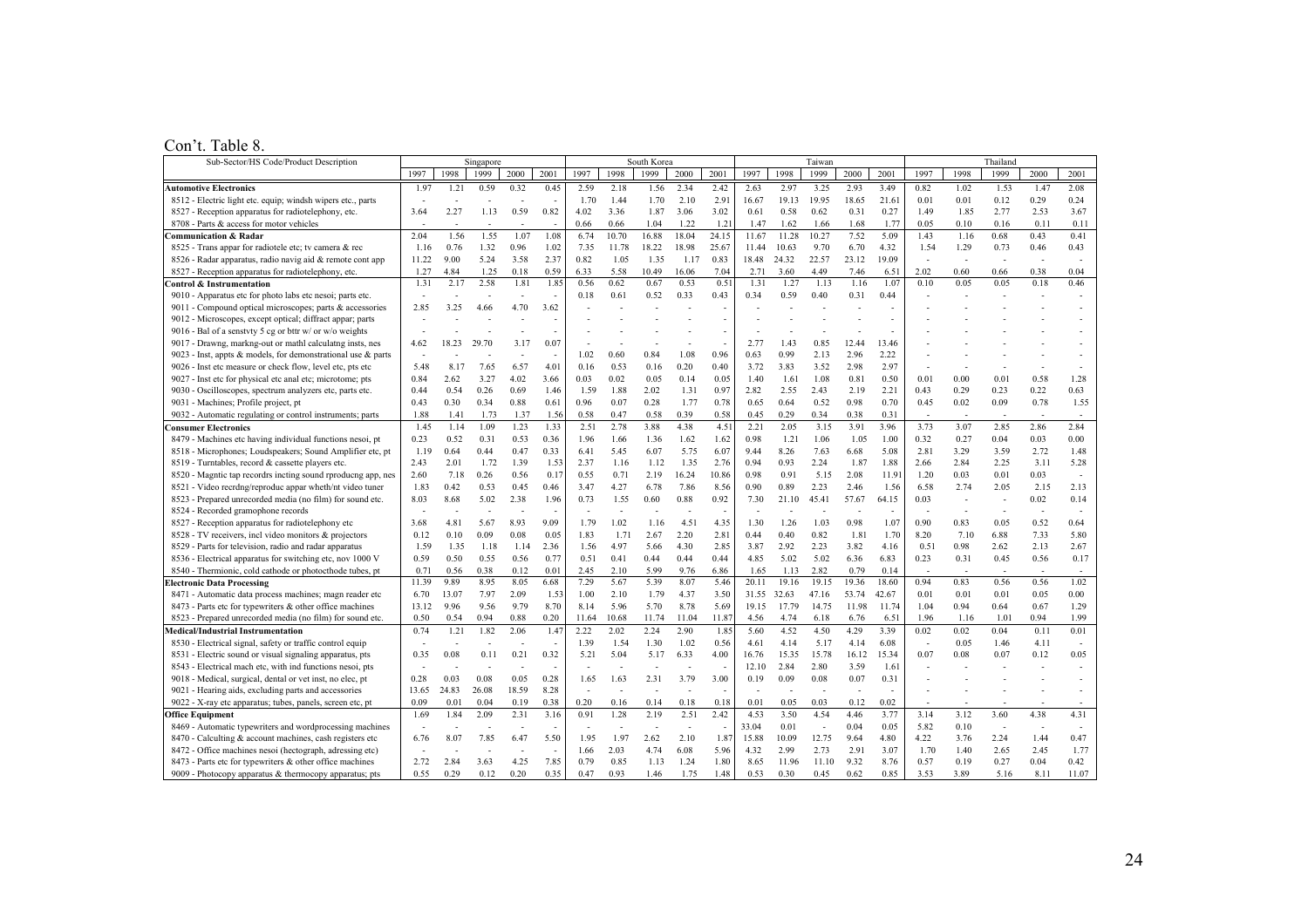#### Con't. Table 8

| Sub-Sector/HS Code/Product Description                    |       |       | Singapore |      |      |      |      | South Korea |               |               |       |       | Taiwan |       |                |      |      | Thailand |      |       |
|-----------------------------------------------------------|-------|-------|-----------|------|------|------|------|-------------|---------------|---------------|-------|-------|--------|-------|----------------|------|------|----------|------|-------|
|                                                           | 1997  | 1998  | 1999      | 2000 | 2001 | 1997 | 1998 | 1999        | 2000          | 2001          | 1997  | 1998  | 1999   | 2000  | 2001           | 1997 | 1998 | 1999     | 2000 | 2001  |
| <b>Semiconductors</b>                                     | 3.63  | 3.88  | 3.25      | 3.32 | 2.84 | 3.72 | 3.09 | 3.52        | 3.81          | 3.26          | 11.58 | 11.05 | 11.32  | 10.79 | 9.86           | 2.72 | 2.55 | 2.82     | 2.56 | 2.90  |
| 8504 - Elec trans, static conv & induct, adp pwr supp, pt | 0.79  | 0.70  | 0.69      | 0.60 | 0.59 | 1.88 | 1.37 | 1.36        | $1.3^{\circ}$ | 1.12          | 10.54 | 8.37  | 8.30   | 7.94  | 6.20           | 3.37 | 3.39 | 4.24     | 3.88 | 4.56  |
| 8518 - Microphones; Loudspeakers; Sound Amplifier etc. pt | 0.41  | .28   | 0.85      | 0.60 | 0.84 | 4.91 | 3.90 | 4.24        | 3.93          | 4.02          | 28.63 | 27.85 | 30 1   | 32.34 | 2738           | 0.63 | 0.82 | 1.12     | 1.23 | .99   |
| 8531 - Electric sound or visual signaling apparatus, pts  | 2 4 4 | 1.37  | 0.30      | 041  | 1.11 | 4.01 | 3.59 | 3.80        | 3.08          | 2.60          | 5.76  | 7.85  | 10.34  | 13.07 | $13.7^{\circ}$ | 8.12 | 5.58 | 5.03     | 3.44 | 7.15  |
| 8532 - Electric capacitors, fixed, var or adj (preset) pt | 1.28  | 1.49  | 1.39      | 1.63 | 0.92 | 1.50 | 1.82 | 2.13        | 3.72          | 2.46          | 4.68  | 4.56  | 3.72   | 4.27  | 3.49           | 1.07 | 0.87 | 0.68     | 0.82 |       |
| 8533 - Electrical resistors except heating resistors, pts | 0.87  | 0.88  | 0.74      | 0.77 | 0.81 | 0.90 | 0.78 | 0.60        | .00           | 0.59          | 7.60  | 7.55  | 6.92   | 10.01 | 8.10           | 0.52 | 0.69 | 0.84     | 1.04 | 0.95  |
| 8534 - Printed circuits                                   | 4.69  | 4 8 4 | 7.56      | 6.23 | 6.89 | 6.41 | 6.03 | 7.19        | 7.45          | 7.16          | 28.70 | 25.48 | 26.67  | 30.07 | 25.70          | 4.04 | 3.27 | 3.17     | 2.41 | 2.23  |
| 8536 - Electrical apparatus for switching etc, nov 1000 V | 1.15  |       | 1.10      | 1.01 | 1.12 | 0.64 | 0.58 | 0.73        | 0.86          | 1.16          | 6.48  | 6.31  | 6.26   | 5.87  | 5.14           | 0.72 | 0.65 | 0.45     | 0.40 | 0.43  |
| 8540 - Thermionic, cold cathode or photocthode tubes, pt  | 1.24  | 0.37  | 0.21      | 1.09 | 0.65 | 1.92 | 0.20 | 0.53        | 0.61          | 0.47          | 5.52  | 5.15  | 6.56   | 7.33  | 7.27           | 0.95 | 0.99 | 0.78     | 0.51 | 0.22  |
| 8541 - Semiconductor devices; light-emit diodes etc. pts  | 188   | 2.16  | 1.33      | 1.23 | 1.67 | 3.09 | 2.72 | 2.90        | 3.43          | 1.87          | 6.73  | 6.35  | 5.40   | 5.16  | 4.28           | 1.41 | 1.68 | 1 60     | 2.23 | 2.28  |
| 8542 - Electronic integrated circuits & microassembl, pts | 11.15 | 12.23 | 8.77      | 9.61 | 7.79 | 836  | 6.56 | 7.66        |               | 8.01          | 16.08 | 17.16 | 1874   | 15.32 | 16.81          | 3.91 | 3.60 | 4.35     | 3.87 | 4 1 7 |
| $9022 - X$ -ray tubes                                     |       |       |           |      |      |      |      |             |               |               |       |       |        |       |                |      |      |          |      |       |
| Telecommunications                                        | 0.46  | 0.23  | 0.16      | 0.23 | 0.20 | .06  | .30  | .12         | .45           | 3.27          | 4.02  | 3.52  | 2.82   | 2.72  | 3.29           | 1.50 | .09  | 0.64     | 0.56 | 0.61  |
| 8517 - Electric apparatus for line telephony etc. parts   | 0.44  | 0.08  | 0.10      | 0.21 | 0.17 | 0.72 | 0.78 | 0.45        | 0.52          | 0.84          | 1.68  | 2.00  | 0.96   | 1.54  | 2.68           | 1.88 | 1.06 | 0.54     | 0.48 | 0.58  |
| 8518 - Microphones; loudspeakers; sound amplifier etc. pt | 0.48  | 0.49  | 0.28      | 0.18 | 0.22 | 9.93 | 9.12 | 9.92        | 7.74          | 6.66          | 4.39  | 4.15  | 3.12   | 3.40  | 2.81           |      |      |          |      |       |
| 8520 - Telephone answering machines                       |       |       |           |      |      | 113  | l.43 | . 35        | 3.30          | 4.35          | 6.05  | 3.38  | 0.27   | 0.17  | 0.21           | 3.31 | 0.89 | 0.08     | 0.08 | 0.15  |
| 8522 - Parts & accessories for 8519-8521                  |       | 09    | 0.63      | 18   | 0.83 | .24  | 3.31 | 3.79        | 3.77          | $1.1^{\circ}$ | 3.06  | 1.64  | 1.68   | 2.03  | 2.18           | 0.47 | 0.59 | 0.59     | 0.43 | 0.64  |
| 8544 - Insulated wire, cable etc; opt sheath fib cables   | 0.29  | 0.25  | 0.18      | 0.16 | 0.17 | 0.5  | 0.62 | 0.66        | 2.23          | 6.63          | 6.68  | 5.65  | 6.20   | 5.42  | 4.46           | . 27 | .35  | 0.91     | 0.84 | 0.74  |
| <b>Total</b>                                              | 4.59  | 4.19  | 3.79      | 3.30 | 2.80 | 3.97 | 3.76 | 4.60        | 5.90          | 6.43          | 9.89  | 9.39  | 9.68   | 9.23  | 8.29           | 2.00 | 1.74 | 1.60     | 1.54 | .68   |

Source of basic data: PC-TAS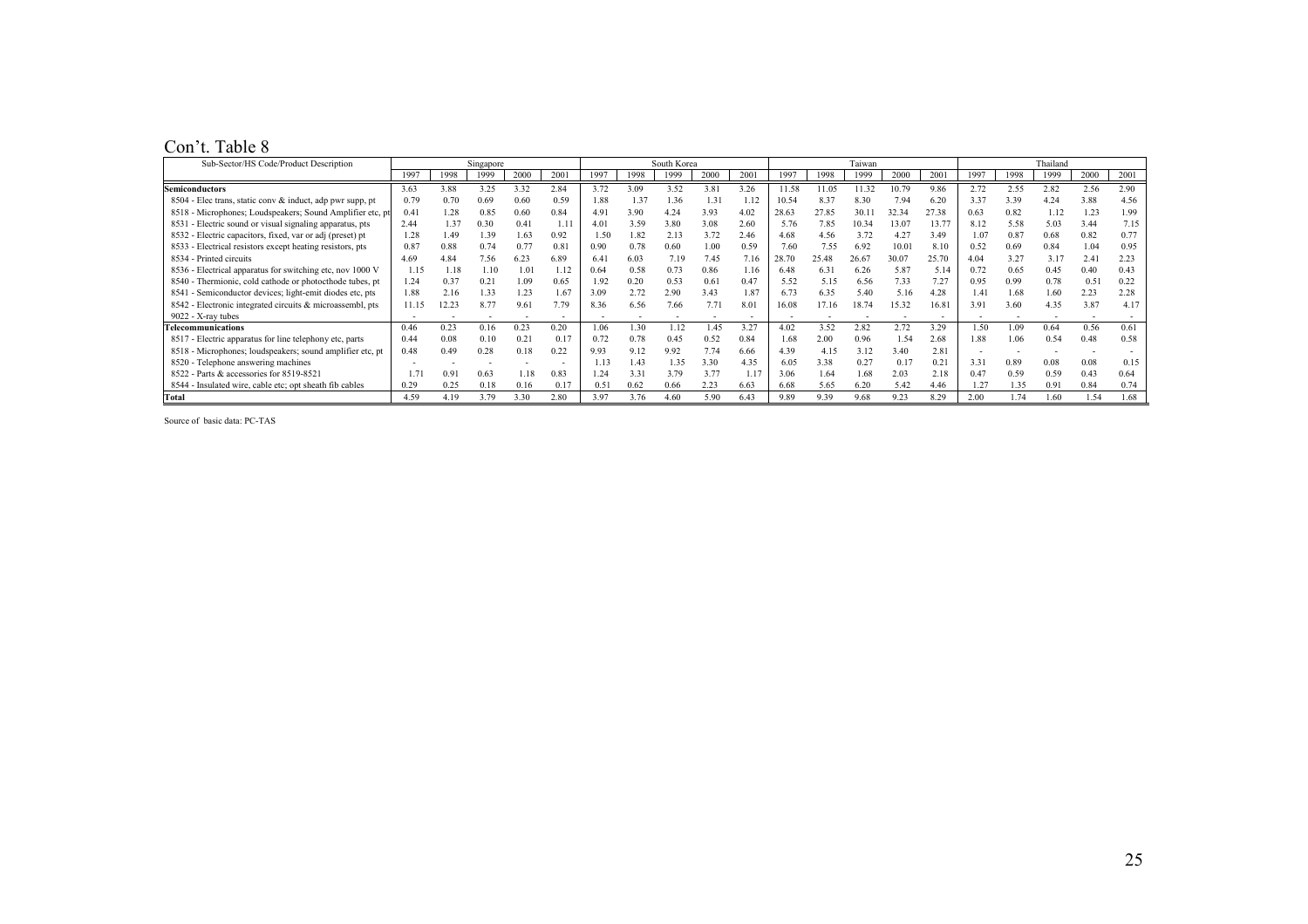| Country                     | 1996     | 1997     | 1998     | 1999     | 2000     | 2001     | 2002     | 2003      |
|-----------------------------|----------|----------|----------|----------|----------|----------|----------|-----------|
| Value (in million US\$)     |          |          |          |          |          |          |          |           |
| U.S.A.                      | 1,199.51 | 1,934.87 | 2,364.16 | 2,214.04 | 1,286.10 | 1,637.45 | 2,296.63 | 2,670.24  |
| Japan                       | 1,112.50 | 1,641.56 | 1,943.76 | 1,765.52 | 1,550.36 | 2,055.68 | 3,237.95 | 3,458.02  |
| Germany                     | 227.92   | 304.44   | 217.06   | 154.30   | 138.74   | 170.23   | 129.46   | 190.25    |
| Netherlands                 | 36.31    | 54.20    | 26.19    | 28.77    | 107.33   | 82.25    | 101.94   | 128.55    |
| Hong Kong                   | 379.09   | 428.02   | 404.85   | 305.52   | 305.37   | 487.42   | 819.43   | 733.53    |
| South Korea                 | 220.24   | 375.70   | 659.86   | 1,277.29 | 573.59   | 704.45   | 972.88   | 927.03    |
| Taiwan                      | 155.90   | 204.22   | 194.21   | 321.39   | 428.20   | 327.67   | 304.93   | 485.79    |
| Singapore                   | 421.43   | 639.62   | 528.44   | 564.36   | 648.49   | 624.74   | 755.32   | 796.82    |
| Malaysia                    | 87.08    | 171.75   | 293.04   | 345.05   | 236.40   | 157.90   | 297.06   | 352.48    |
| China                       | 47.27    | 101.44   | 78.08    | 88.26    | 77.36    | 142.16   | 204.15   | 446.55    |
| Others                      | 668.61   | 995.75   | 851.56   | 771.06   | 1,063.57 | 1,162.65 | 830.69   | 907.46    |
| Total                       | 4,555.87 | 6,851.57 | 7,561.20 | 7,835.57 | 6,415.51 | 7,552.60 | 9,950.42 | 11,096.73 |
| Percentage Distribution (%) |          |          |          |          |          |          |          |           |
| U.S.A.                      | 26.33    | 28.24    | 31.27    | 28.26    | 20.05    | 21.68    | 23.08    | 25.37     |
| Japan                       | 24.42    | 23.96    | 25.71    | 22.53    | 24.17    | 27.22    | 32.54    | 26.46     |
| Germany                     | 5.00     | 4.44     | 2.87     | 1.97     | 2.16     | 2.25     | 1.30     | 1.71      |
| Netherlands                 | 0.80     | 0.79     | 0.35     | 0.37     | 1.67     | 1.09     | 1.02     | 1.16      |
| Hong Kong                   | 8.32     | 6.25     | 5.35     | 3.90     | 4.76     | 6.45     | 8.24     | 6.61      |
| South Korea                 | 4.83     | 5.48     | 8.73     | 16.30    | 8.94     | 9.33     | 9.78     | 8.35      |
| Singapore                   | 9.25     | 9.34     | 6.99     | 7.20     | 10.11    | 8.27     | 7.59     | 7.18      |
| Taiwan                      | 3.42     | 2.98     | 2.57     | 4.10     | 6.67     | 4.34     | 3.06     | 4.38      |
| Malaysia                    | 1.91     | 2.51     | 3.88     | 4.40     | 3.68     | 2.09     | 2.99     | 3.18      |
| China                       | 1.04     | 1.48     | 1.03     | 1.13     | 1.21     | 1.88     | 2.05     | 4.02      |
| Others                      | 14.68    | 14.53    | 11.26    | 9.84     | 16.58    | 15.39    | 8.35     | 8.18      |
| Total                       | 100.00   | 100.00   | 100.00   | 100.00   | 100.00   | 100.00   | 100.00   | 100.00    |

Table 9. Philippine Imports of Electronics, By Major Trading Partners, 1996-2003

Source: Department of Trade & Industry-Bureau of Export Trade Promotion (http://tradelinephil.dti.gov.ph/betp/trade\_stat.impcod\_sumprod).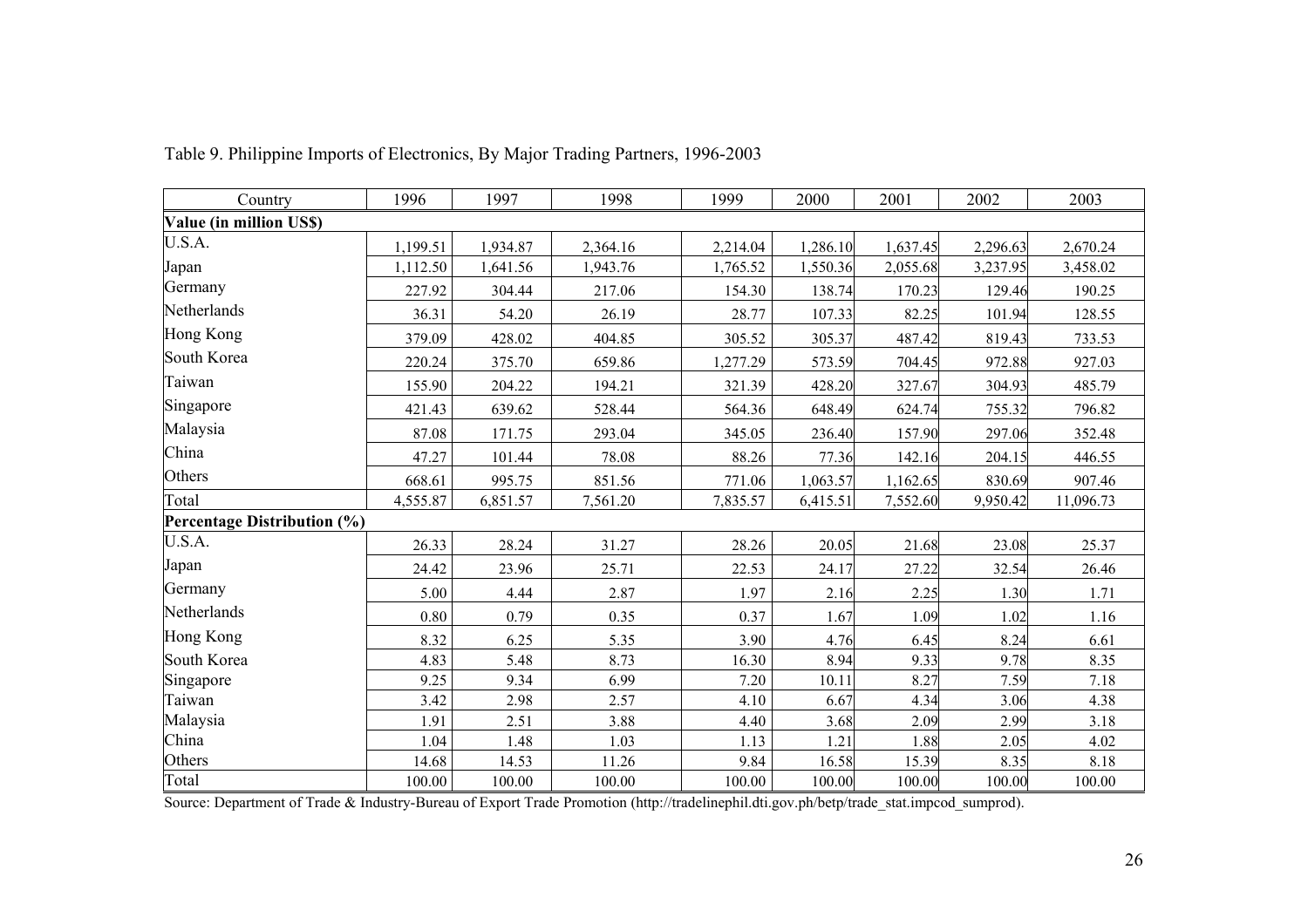

Figure 6. Value of Philippine Imports from the US and Percentage Share of US to Philippine Imports, by Sub-sector, Electronics, 1995-2003

Source of Basic Data: PC-TAS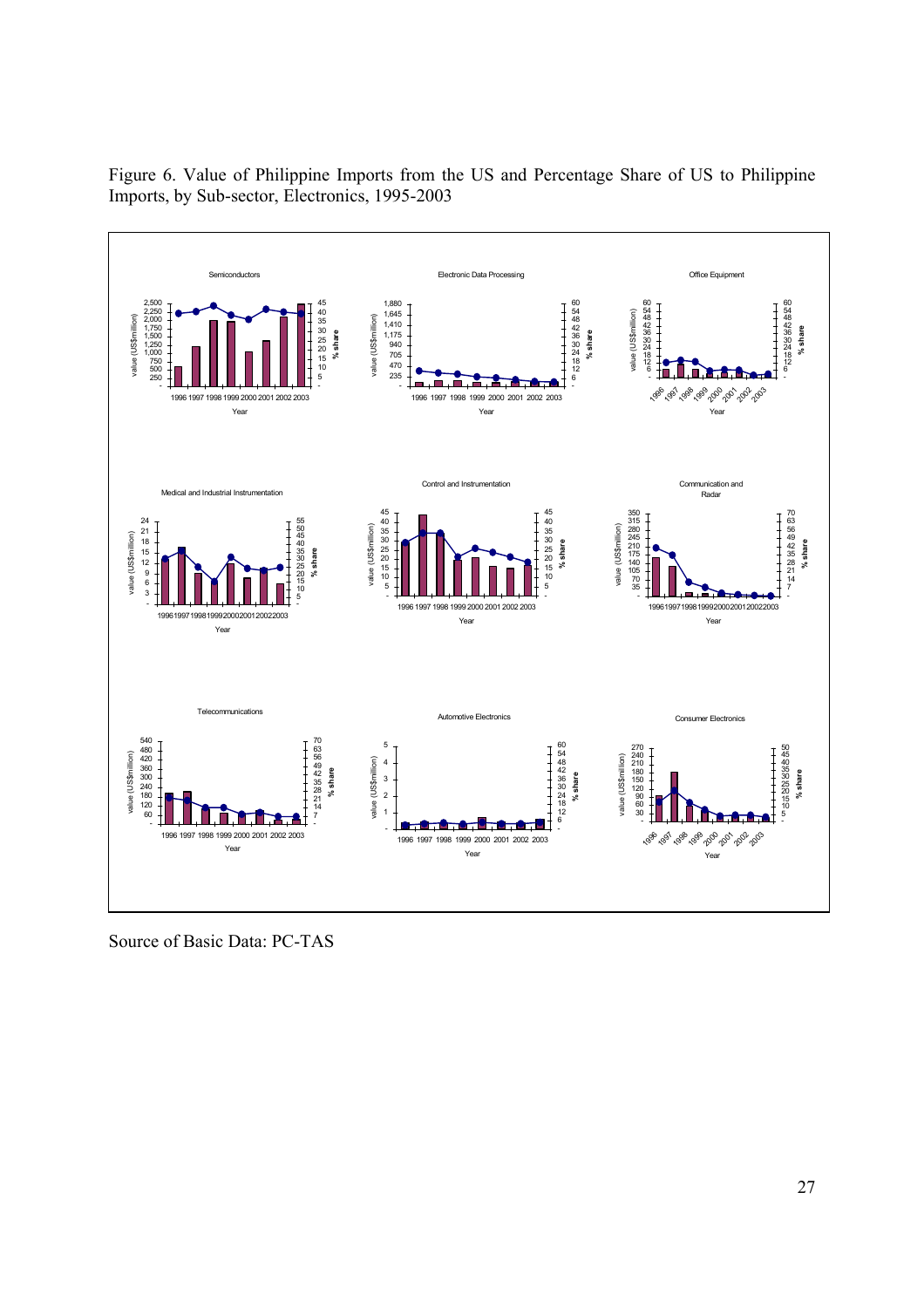

Figure 7. RP-US Balance of Trade, Electronics, 1996-2003.

Figure 8. RP-US Balance of Trade, Electronics, by sub-sectors, 1996-2003.







Source of Basic Data: PC-TAS

Source of Basic Data: PC-TAS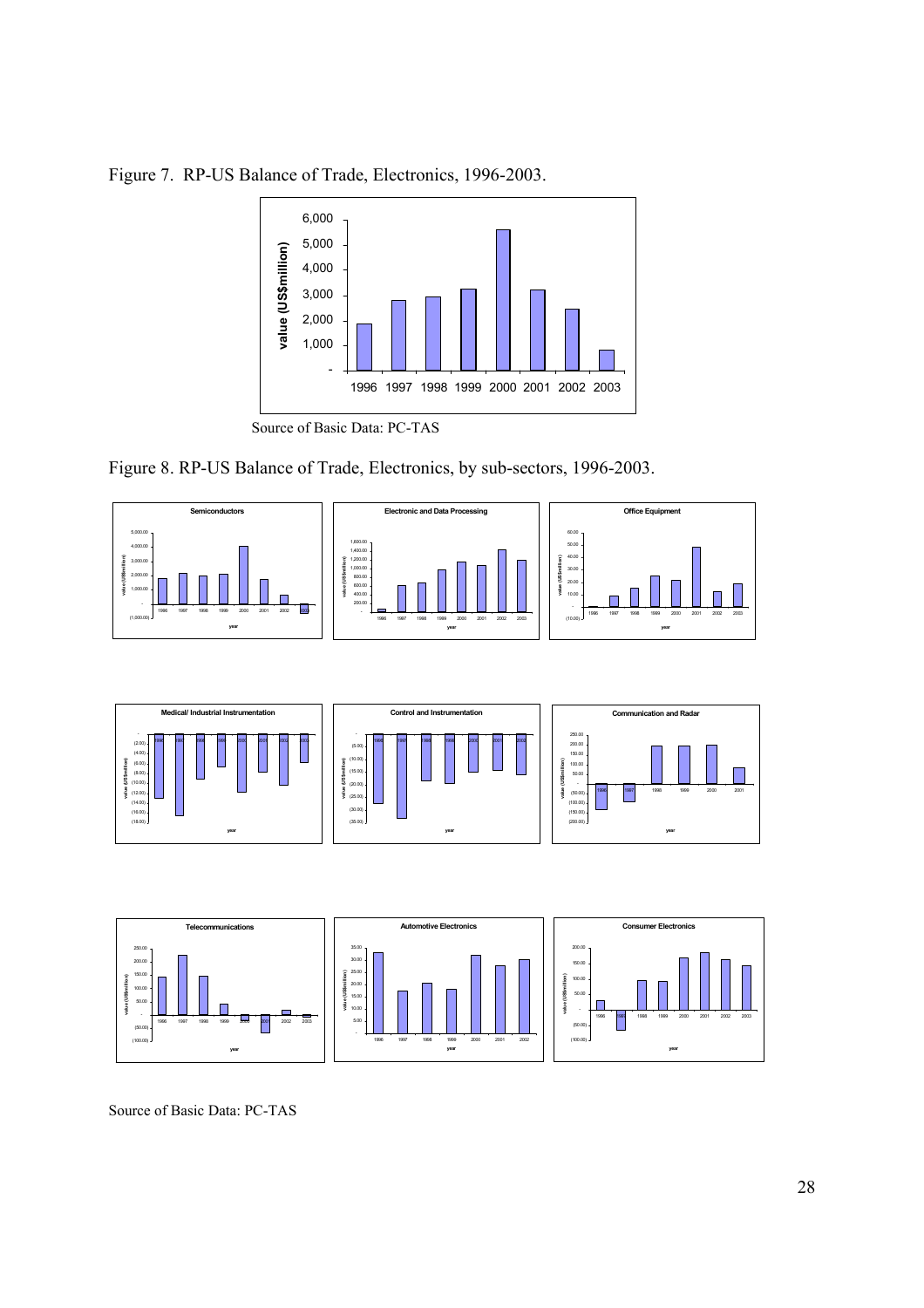| Year                |            | <b>Total FDI</b> in Electronics |          |                          | US FDI in Electronics |          | % Share of the US        |             |       |  |
|---------------------|------------|---------------------------------|----------|--------------------------|-----------------------|----------|--------------------------|-------------|-------|--|
|                     | <b>BOI</b> | <b>PEZA</b>                     | Total    | <b>BOI</b>               | <b>PEZA</b>           | Total    | <b>BOI</b>               | <b>PEZA</b> | Total |  |
| Value (PhP Million) |            |                                 |          |                          |                       |          |                          |             |       |  |
| 1995                | 332.64     | 33268.37                        | 33601.01 |                          | 21554.11              | 21554.11 | $\overline{\phantom{a}}$ | 64.8        | 64.1  |  |
| 1996                | 517.26     | 13382.01                        | 13899.27 | 169.99                   | 312.72                | 482.711  | 32.9                     | 2.3         | 3.5   |  |
| 1997                | 683.22     | 47295.81                        | 47979.03 | 557.70                   | 595.02                | 1152.72  | 81.6                     | 1.3         | 2.4   |  |
| 1998                | 5163.15    | 31054.31                        | 36217.46 | 3092.48                  | 149.99                | 3242.47  | 59.9                     | 0.5         | 9.0   |  |
| 1999                | 3540.85    | 27940.13                        | 31480.98 | 593.98                   | 55.03                 | 649.01   | 16.8                     | 0.2         | 2.1   |  |
| 2000                | 1056.74    | 54458.71                        | 55515.45 | 472.50                   | 2722.41               | 3194.913 | 44.7                     | 5.0         | 5.8   |  |
| 2001                | 304.00     | 24171.55                        | 24475.55 |                          | 8.13                  | 8.13     |                          | 0.0         | 0.0   |  |
| 2002                | 117.15     | 7477.75                         | 7594.90  | $\overline{\phantom{a}}$ | 1117.81               | 1117.81  | $\blacksquare$           | 14.9        | 14.7  |  |
| 2003                | 712.95     | 12723.12                        | 13436.07 | 7.00                     | 2297.12               | 2304.12  | 1.0                      | 18.1        | 17.1  |  |
| Accumulated total   |            |                                 |          |                          |                       |          |                          |             |       |  |
|                     | 12428      | 251771.76                       | 264199.7 | 4893.65                  | 28812.34              | 33705.99 | 39.4                     | 11.4        | 12.8  |  |
| % Distribution      |            |                                 |          |                          |                       |          |                          |             |       |  |
| 1995                | 0.99       | 99.01                           | 100.00   |                          | 100.00                | 100.00   |                          |             |       |  |
| 1996                | 3.72       | 96.28                           | 100.00   | 35.22                    | 64.78                 | 100.00   |                          |             |       |  |
| 1997                | 1.42       | 98.58                           | 100.00   | 48.38                    | 51.62                 | 100.00   |                          |             |       |  |
| 1998                | 14.26      | 85.74                           | 100.00   | 95.37                    | 4.63                  | 100.00   |                          |             |       |  |
| 1999                | 11.25      | 88.75                           | 100.00   | 91.52                    | 8.48                  | 100.00   |                          |             |       |  |
| 2000                | 1.90       | 98.10                           | 100.00   | 14.79                    | 85.21                 | 100.00   |                          |             |       |  |
| 2001                | 1.24       | 98.76                           | 100.00   |                          | 100.00                | 100.00   |                          |             |       |  |
| 2002                | 1.54       | 98.46                           | 100.00   |                          | 100.00                | 100.00   |                          |             |       |  |
| 2003                | 5.31       | 94.69                           | 100.00   | 0.30                     | 99.70                 | 100.00   |                          |             |       |  |
| Accumulated         |            |                                 |          |                          |                       |          |                          |             |       |  |
| total               | 4.70       | 95.30                           | 100.00   | 14.52                    | 85.48                 | 100.00   |                          |             |       |  |

Table 10. Total FDI and US Foreign Equity Investments in the Philippine Electronics Industry, 1990-2003

Note: Value is based on approved foreign equity investments.

Sources: BOI-DTI; PEZA.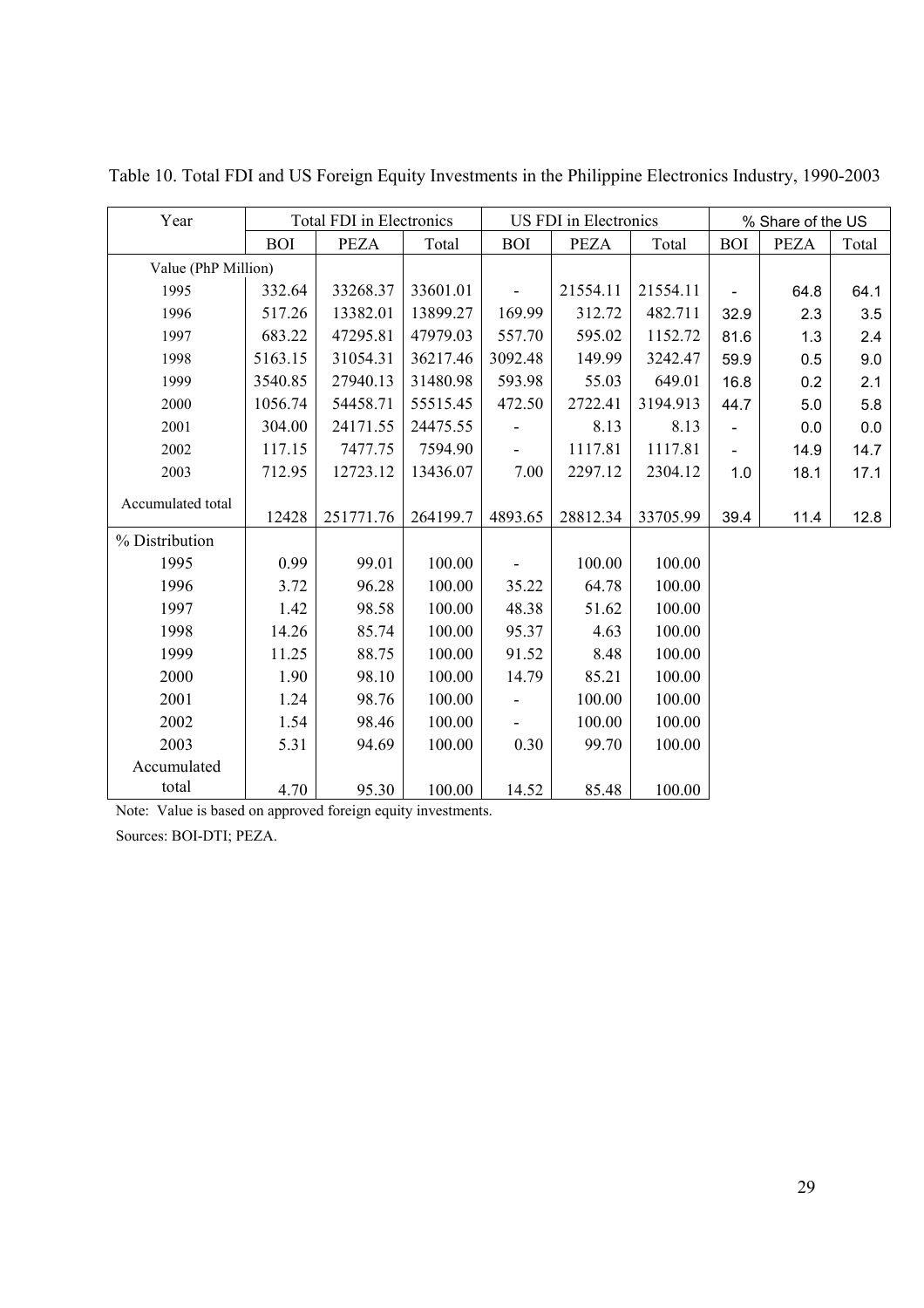#### **5. Assessment of the Competitiveness of the Philippine Electronics Industry**

Competitiveness is the key to remaining in the electronics global production chain. This section of the paper examines the competitiveness of the country's electronics industry vis-à-vis the country's competitors from East Asia. Likewise, since much of the trade generated by the global production network is intra-industry trade, i.e. exports and imports of products belonging to the same industry, the extent of intra-industry trade between the Philippines and the US will be analyzed.

#### **Measurement Tools**

*Competitiveness.* Two measures of competitiveness are used: (i) success in expanding shares in the world market; and (ii) revealed comparative advantage (RCA). Market share is measured simply as the percentage share of Philippine exports in total exports of the world. On the other hand, RCA is measured by the ratio of a product's share in a country's exports to the product's share in world exports, as follows:

$$
RCA = (x_{ij} / X_j) \div (x_{iw} / X_w)
$$

where:

 $x_{i,i}$  = product i exported by country j;  $X_i$  = total exports of country *j*;  $x_{iw}$  = world exports of product i; and  $X_w$  = total world exports

A ratio of greater than 1 indicates that a country has a comparative advantage in that product while a ratio of less than 1 indicates the opposite. The analysis will be made vis-à-vis the country's major competitors. Analysis will be made at the 4-digit HS level. Products with RCA greater than 1 will be considered as the country's product niches.

*Economic integration with the USA.* The intra-industry trade index (IIT) will be measured as an indicator of economic integration. There are several measures of the IIT index. The most commonly used, however, is the Grubel-Lloyd Index, given by the following formula (Grimwade 2000):

$$
IIT_{ij}^{k} = \frac{\Sigma(X_{ij}^{k} + M_{ij}^{k}) - \Sigma(X_{ij}^{k} - M_{ij}^{k})}{\Sigma(X_{ij}^{k} + M_{ij}^{k})} \times 100
$$

where:

 $X =$ exports  $M =$  imports Subscript i refers to reporting country (i.e. Philippines). Subscript j refers to partner country (i.e. major trading partners of the Philippines). Superscript k represent product.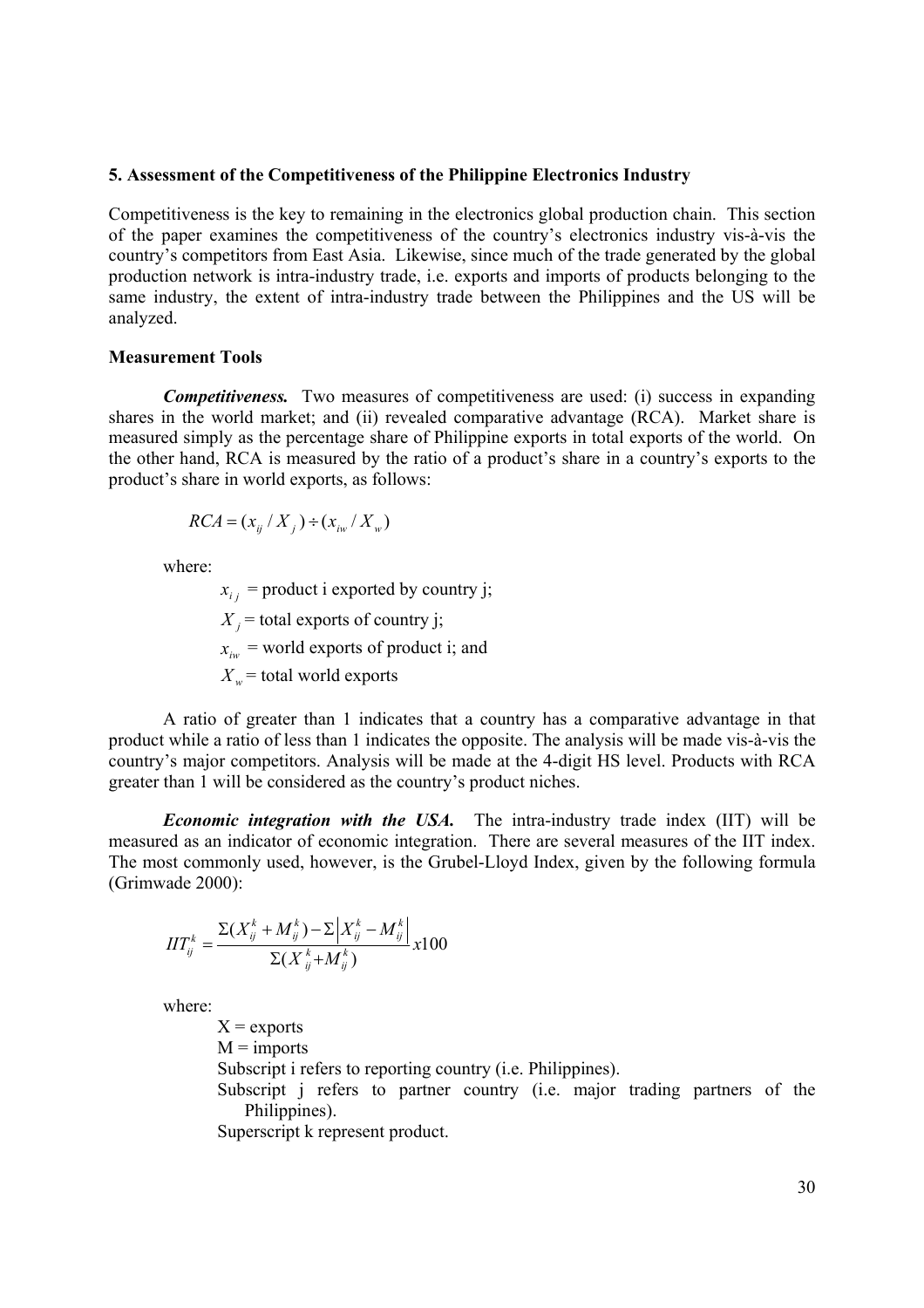# ∑ refers to the sum of products/commodities at the 4-digit HS code

The straight brackets around the expression  $X_{ij} - M_{ij}$  denotes that the sign of the trade balance is ignored.

The index measures intra-industry trade as the percentage of a country's total trade  $(X+M)$  that was matched or balanced  $(X=M)$ . The index has a value between 0 and 100. If all trade was balanced, the index will be 100. If all trade was one-way, the index will be 0. Hence, the closer the value of the index to 100, the greater the importance of intra-industry trade.

 The index will be measured at the 4-digit HS (Harmonized System) code. HS has three levels of aggregation namely, 2-digits, 4-digits and 6-digits. The 2-digit level represents too high a level of aggregation such that intra-industry trade could be overestimated. On the other hand, the 6-digit level may represent too low a level of aggregation such that intra-industry trade could be underestimated.

The index will be estimated in relation to the bilateral trade flows between the Philippines and the USA. The IIT index will be used as an indicator of the degree of economic integration between the two economies. Following OECD (2002) and using a slight modification, intraindustry trade is considered high if the IIT index is above 50, and low if the IIT index is below 50. Likewise, IIT is considered increasing if the change is greater than 0, and decreasing if the change is less than 0.

#### **Competitiveness and Export Niches**

Estimates of RCA shows that among the sub-sectors of the electronics industry, the country is competitive only in semiconductors, electronic data processing, and automotive electronics (Table 11). These are the same sub-sectors which managed to capture at least 1 percent of the world market; and the market shares have increased between 1997 and 2001. Among the three sub-sectors, the increase in competitiveness, either in terms of market share or RCA, was recorded highest by the electronic data processing.

Of the non-competitive sectors, office equipment showed some potential of becoming competitive. Its RCA was greater than 1 in 2001; and its share in the world market has increased, reaching almost 1 percent in 2001 (Table 11).

In terms of products by sub-sectors, most of the products are not competitive as shown by their RCA of less than 1 (Figure 9). Nonetheless, competitiveness is improving as shown by the scatter plot that becomes more dispersed away from 1 every year since 1997.

The country is competitive in eighteen (18) parts and components electronic products, most of which are semiconductors (Table 12). These products can be considered as the country's exports niches. Despite the small number of competitive products, it is worth noting that these products alone accounted for at least 86 percent of the country's total exports (Table 13). This is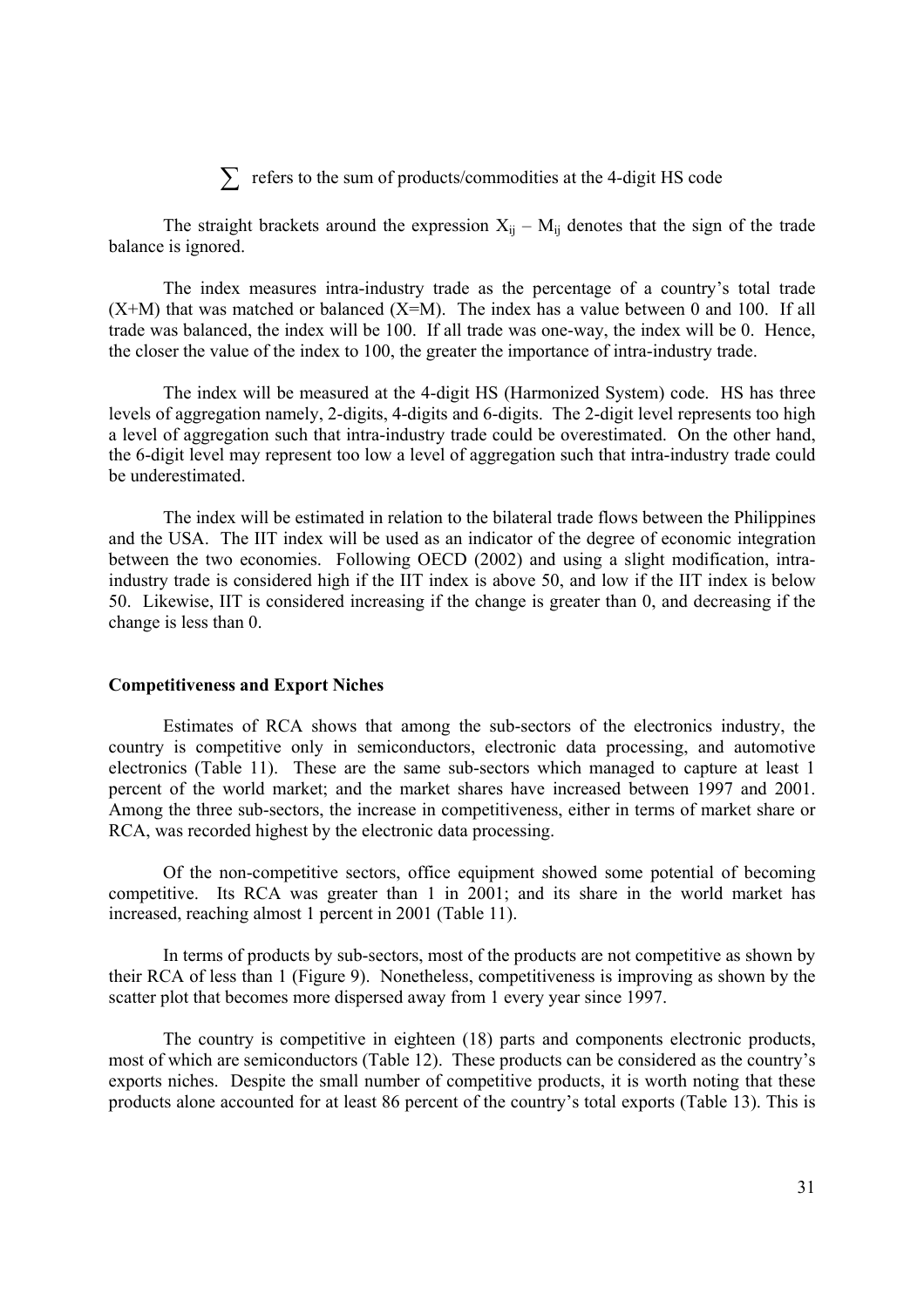further supported by the scatter plot in Figure 9, where the competitive products accounted for the largest shares in the country's total exports of electronics.

Most of the competitive products are also increasing in their competitiveness as shown by the increasing values of the RCAs (Table 12). The largest increases were registered by automatic data processing machines (HS 8471), photocopy apparatus & thermocopy apparatus parts (HS 9009), electric capacitors parts (HS 8532) and thermionic, cold cathode or photothode tubes parts (HS 8540). These products were not competitive until 2001.

The country is not competitive in any product under the sub-sectors of communication and radar, and medical/industrial instrumentation

| Indicators of Competitiveness / Sub-Sectors |      | Change |      |             |                     |
|---------------------------------------------|------|--------|------|-------------|---------------------|
|                                             | 1997 | 1998   | 1999 |             | 2000 2001 1997-2001 |
| A. Share in World Market (%)                |      |        |      |             |                     |
| Components/Devices (Semiconductors)         | 1.43 | 1.71   | 1.95 | 1.81 1.74   | 0.31                |
| <b>Electronic Data Processing</b>           | 1.71 | 1.74   | 1.73 | 1.62 2.88   | 1.17                |
| Office Equipment                            | 0.30 | 0.48   | 0.43 | 0.38 0.88   | 0.58                |
| Medical/Industrial Instrumentation          | 0.00 | 0.00   | 0.02 | $0.02$ 0.00 | 0.00                |
| Control & Instrumentation                   | 0.06 | 0.08   | 0.07 | $0.07$ 0.11 | 0.05                |
| Communication & Radar                       | 0.53 | 0.44   | 0.41 | $0.62$ 0.51 | $-0.02$             |
| Telecommunications                          | 0.35 | 0.33   | 0.30 | $0.32$ 0.50 | 0.16                |
| <b>Automotive Electronics</b>               | 1.29 | 1.46   | 1.49 | 1.70 2.01   | 0.73                |
| <b>Consumer Electronics</b>                 | 0.32 | 0.61   | 0.55 | 0.56 0.47   | 0.14                |
| <b>B. Revealed Comparative Advantage</b>    |      |        |      |             |                     |
| Components/Devices (Semiconductors)         | 2.80 | 2.86   | 2.84 | 2.71 2.91   | 0.11                |
| <b>Electronic Data Processing</b>           | 3.35 | 2.91   | 2.53 | 2.42 4.81   | 1.46                |
| Office Equipment                            | 0.58 | 0.81   | 0.63 | 0.56 1.46   | 0.88                |
| Medical/Industrial Instrumentation          | 0.00 | 0.00   | 0.03 | $0.02$ 0.00 | 0.00                |
| Control & Instrumentation                   | 0.12 | 0.13   | 0.10 | 0.10 0.18   | 0.06                |
| Communication & Radar                       | 1.05 | 0.74   | 0.61 | 0.92 0.85   | $-0.19$             |
| Telecommunications                          | 0.69 | 0.56   | 0.44 | 0.48 0.84   | 0.16                |
| <b>Automotive Electronics</b>               | 2.53 | 2.44   | 2.17 | 2.55 3.37   | 0.84                |
| <b>Consumer Electronics</b>                 | 0.63 | 1.02   | 0.80 | 0.83 0.78   | 0.14                |

Table 11. Indicators of Competitiveness, Philippine Electronics, 1997-2001.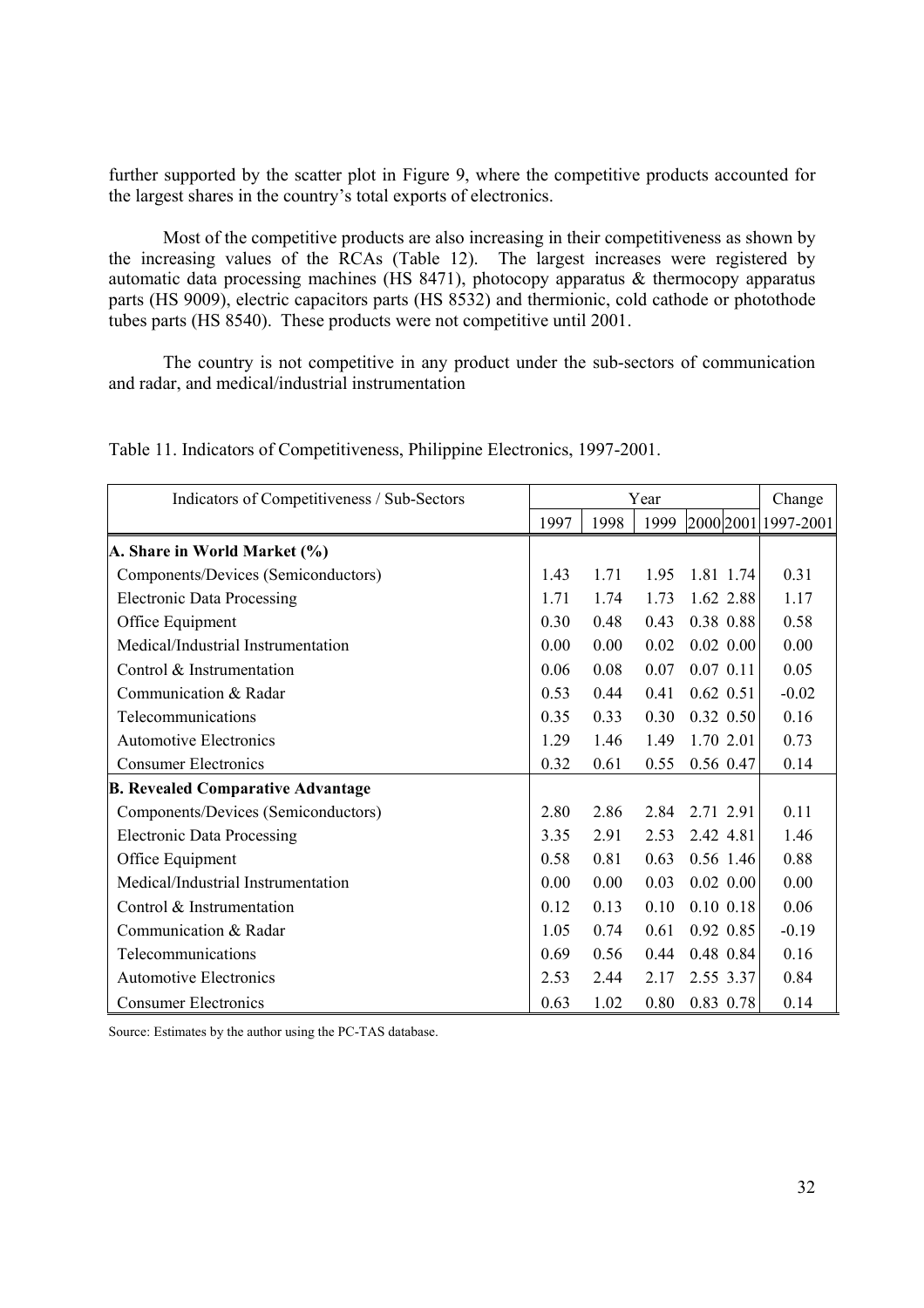

Figure 9. Revealed Comparative Advantage and Percentage Share to Total Philippine Electronic exports, 1997-2001

Source: Estimates by the author using the PC-TAS database.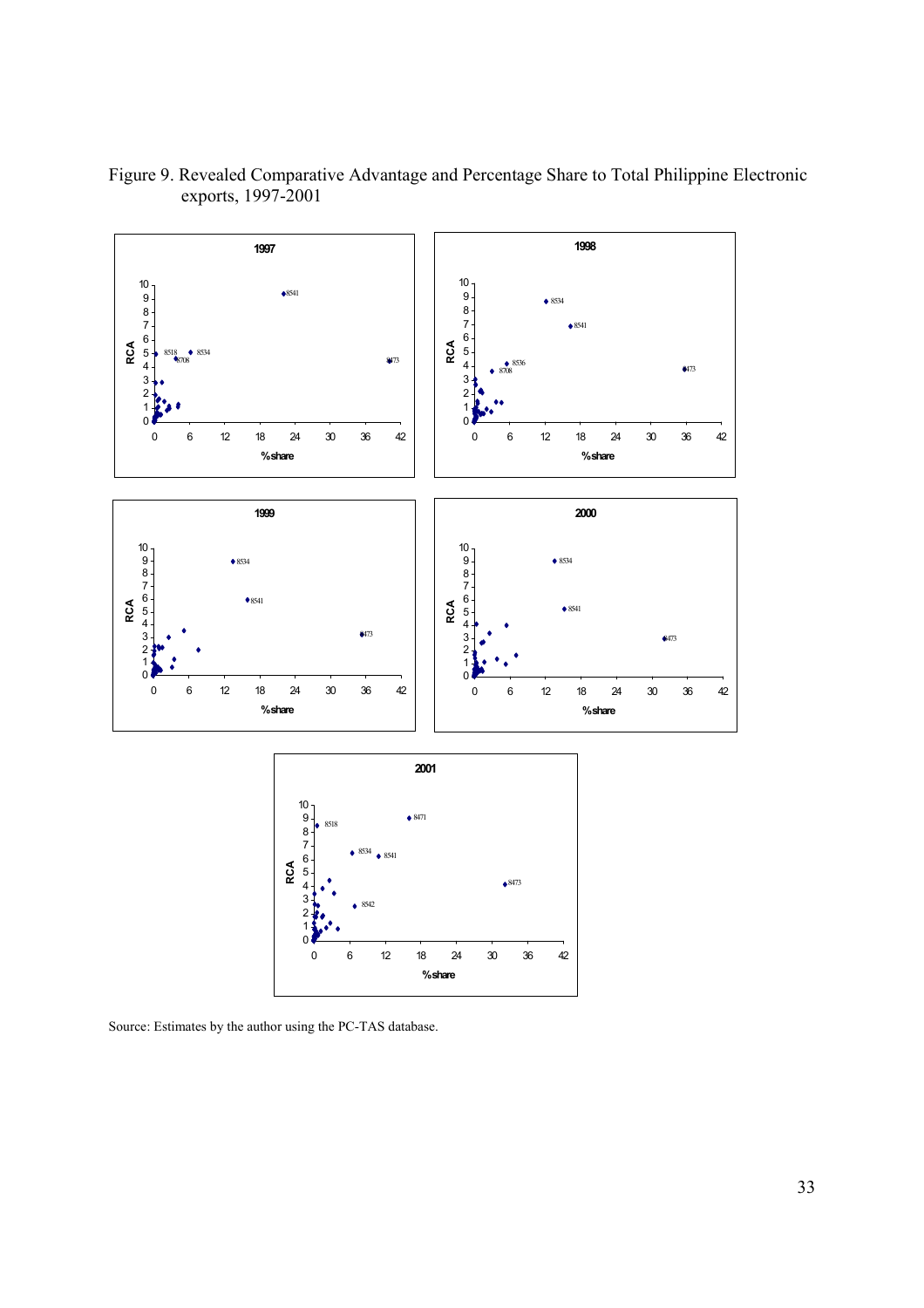| Sub-Sector/HS Code/                                          | Revealed Compartive Advantage |      |      |                | % Share in World Exports |                |      |                          |                          |                          |
|--------------------------------------------------------------|-------------------------------|------|------|----------------|--------------------------|----------------|------|--------------------------|--------------------------|--------------------------|
| <b>Product Description</b>                                   | 1997                          | 1998 | 1999 | 2000 2001      |                          | 1997           | 1998 | 1999                     | 2000                     | 2001                     |
| A. Competitive                                               |                               |      |      |                |                          |                |      |                          |                          |                          |
| <b>Automotive Electronics</b>                                |                               |      |      |                |                          |                |      |                          |                          |                          |
| 8527 - Reception apparatus for radiotelephony, etc.          | 1.09                          | 2.09 | 2.19 | 2.69           | 3.86                     | 0.56           | 1.25 | 1.50                     | 1.80                     | 2.31                     |
| 8708 - Parts & access for motor vehicles                     | 4.62                          | 3.64 | 2.99 | 3.37           | 4.45                     | 2.35           | 2.17 | 2.05                     | 2.25                     | 2.66                     |
| Control & Instrumentation                                    |                               |      |      |                |                          |                |      |                          |                          |                          |
| 9012 - Microscopes, except optical; diffract appar; parts    |                               | 0.90 | 1.57 | 1.68           | 3.45                     |                | 0.54 | 1.08                     | 1.12                     | 2.07                     |
| 9023 - Inst, appts & models, for demonstrational use & parts | 1.95                          | 2.67 | 1.66 | 1.86           | 2.68                     | 1.00           | 1.59 | 1.14                     | 1.24                     | 1.60                     |
| <b>Consumer Electronics</b>                                  |                               |      |      |                |                          |                |      |                          |                          |                          |
| 8529 - Parts for television, radio and radar apparatus       | 0.97                          | 1.42 | 1.26 | 1.36           | 1.30                     | 0.50           | 0.85 | 0.86                     | 0.91                     | 0.78                     |
| 8536 - Electrical apparatus for switching etc, nov 1000 V    | 1.48                          | 4.18 | 3.51 | 3.99           | 3.49                     | 0.76           | 2.50 | 2.41                     | 2.67                     | 2.09                     |
| <b>Electronic Data Processing</b>                            |                               |      |      |                |                          |                |      |                          |                          |                          |
| 8473 - Parts etc for typewriters & other office machines     | 4.42                          | 3.78 | 3.21 | 2.94           | 4.15                     | 2.25           | 2.26 | 2.20                     | 1.96                     | 2.48                     |
| 8471 - Automatic data process machines; magn reader etc      | 0.06                          | 0.01 | 0.02 | 0.33           | 9.03                     | 0.03           | 0.01 | 0.02                     | 0.22                     | 5.40                     |
| Office Equipment                                             |                               |      |      |                |                          |                |      |                          |                          |                          |
| 8473 - Parts etc for typewriters & other office machines     | 1.67                          | 2.28 | 2.27 | 1.07           | 2.08                     | 0.85           | 1.36 | 1.55                     | 0.71                     | 1.24                     |
| 9009 - Photocopy apparatus $&$ thermocopy apparatus; pts     | 0.40                          | 0.37 | 0.27 | 0.55           | 1.84                     | 0.21           | 0.22 | 0.18                     | 0.37                     | 1.10                     |
| Semiconductors                                               |                               |      |      |                |                          |                |      |                          |                          |                          |
| 8518 - Microphones; Loudspeakers; Sound Amplifier etc, pt    | 2.84                          | 2.67 | 1.92 | 1.42           | 1.78                     | 1.45           | 1.60 | 1.32                     | 0.95                     | 1.06                     |
| 8532 - Electric capacitors, fixed, var or adj (preset) pt    | 0.59                          | 0.72 | 0.64 | 1.11           | 1.75                     | 0.30           | 0.43 | 0.44                     | 0.74                     | 1.05                     |
| 8533 - Electrical resistors except heating resistors, pts    | 2.88                          | 2.19 | 2.11 | 2.61           | 2.58                     | 1.47           | 1.31 | 1.45                     | 1.74                     | 1.54                     |
| 8534 - Printed circuits                                      | 5.07                          | 8.68 | 8.96 | 9.04           | 6.46                     | 2.58           | 5.18 | 6.14                     | 6.04                     | 3.87                     |
| 8540 - Thermionic, cold cathode or photocthode tubes, pt     | 0.28                          | 1.03 | 0.84 | 0.98           | 1.75                     | 0.14           | 0.61 | 0.57                     | 0.65                     | 1.05                     |
| 8541 - Semiconductor devices; light-emit diodes etc, pts     | 9.36                          | 6.88 | 5.94 | 5.27           | 6.22                     | 4.77           | 4.11 | 4.07                     | 3.52                     | 3.72                     |
| 8542 - Electronic integrated circuits & microassembl, pts    | 1.27                          | 1.38 | 1.99 | 1.65           | 2.54                     | 0.65           | 0.82 | 1.37                     | 1.10                     | 1.52                     |
| <b>Telecommunications</b>                                    |                               |      |      |                |                          |                |      |                          |                          |                          |
| 8518 - Microphones; loudspeakers; sound amplifier etc, pt    | 4.94                          | 3.05 | 2.27 | 4.10           | 8.49                     | 2.52           | 1.82 | 1.56                     | 2.74                     | 5.08                     |
| <b>B. Non-Competitive</b>                                    |                               |      |      |                |                          |                |      |                          |                          |                          |
| <b>Automotive Electronics</b>                                |                               |      |      |                |                          |                |      |                          |                          |                          |
| 8512 - Electric light etc. equip; windsh wipers etc., parts  | 0.19                          | 0.15 | 0.16 | 0.16           | 0.05                     | 0.10           | 0.09 | 0.11                     | 0.11                     | 0.03                     |
| Communication & Radar                                        |                               |      |      |                |                          |                |      |                          |                          |                          |
| 8525 - Trans appar for radiotele etc; tv camera & rec        | 1.09                          | 0.71 | 0.64 | 0.96           | 0.87                     | 0.56           | 0.42 | 0.44                     | 0.64                     | 0.52                     |
| 8526 - Radar apparatus, radio navig aid & remote cont app    | 1.53                          | 1.47 | 0.46 | 0.85           | 0.93                     | 0.78           | 0.88 | 0.31                     | 0.57                     | 0.56                     |
| 8527 - Reception apparatus for radiotelephony, etc.          |                               |      |      | $\overline{a}$ | $\overline{\phantom{a}}$ |                |      | $\overline{\phantom{a}}$ | $\overline{\phantom{a}}$ | $\overline{\phantom{a}}$ |
| Control & Instrumentation                                    |                               |      |      |                |                          |                |      |                          |                          |                          |
| 9010 - Apparatus etc for photo labs etc nesoi; parts etc.    | 0.03                          | 0.03 | 0.01 | 0.02           | 0.00                     | 0.01           | 0.02 | 0.01                     | 0.01                     | 0.00                     |
| 9011 - Compound optical microscopes; parts & accessories     | $\overline{\phantom{a}}$      | 0.75 | 0.99 | 0.55           | 1.30                     | $\blacksquare$ | 0.45 | 0.68                     | 0.36                     | 0.78                     |
| 9026 - Inst etc measure or check flow, level etc, pts etc    | 0.21                          | 0.02 | 0.03 | 0.04           | 0.04                     | 0.11           | 0.01 | 0.02                     | 0.02                     | 0.02                     |
| 9027 - Inst etc for physical etc anal etc; microtome; pts    | 0.02                          | 0.00 | 0.01 | 0.04           | 0.14                     | 0.01           | 0.00 | 0.01                     | 0.02                     | 0.08                     |

Table 12. Revealed Comparative Advantage & % Share in World Market, Philippines, By Product, 1997-2001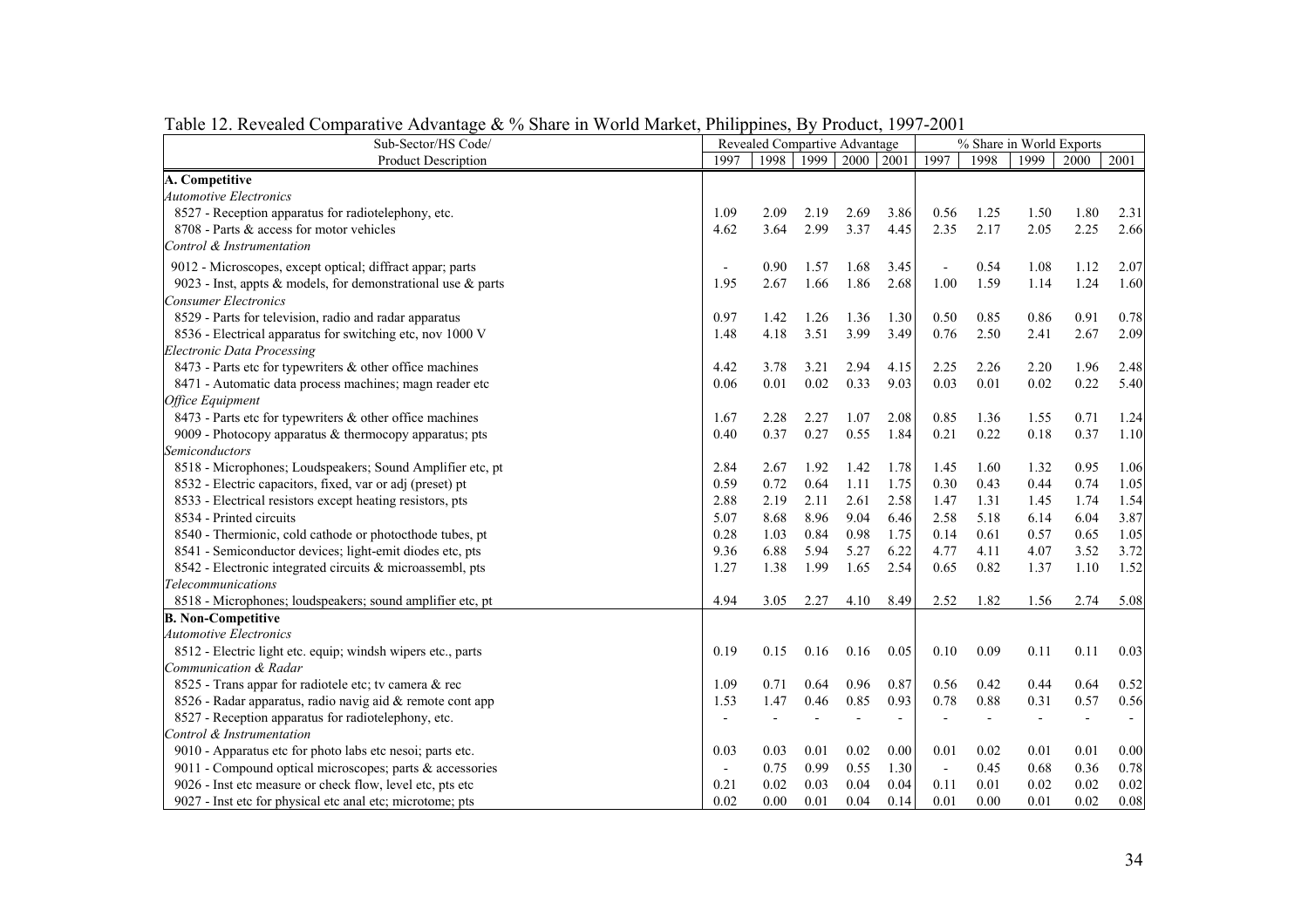Con't Table 12

| Sub-Sector/HS Code/                                       |      |      | Revealed Compartive Advantage<br>% Share in World Exports |                          |                          |       |                          |                          |       |                          |
|-----------------------------------------------------------|------|------|-----------------------------------------------------------|--------------------------|--------------------------|-------|--------------------------|--------------------------|-------|--------------------------|
| <b>Product Description</b>                                | 1997 | 1998 | 1999                                                      | 2000                     | 2001                     | 1.997 | 1,998                    | 1,999                    | 2,000 | 2,001                    |
| 9030 - Oscilloscopes, spectrum analyzers etc, parts etc.  | 0.06 | 0.06 | 0.07                                                      | 0.05                     | 0.07                     | 0.03  | 0.03                     | 0.05                     | 0.04  | 0.04                     |
| 9031 - Machines; Profile project, pt                      |      |      | $\overline{\phantom{a}}$                                  | $\overline{\phantom{a}}$ | $\overline{\phantom{a}}$ |       | $\overline{\phantom{a}}$ | $\overline{\phantom{a}}$ |       | $\overline{\phantom{a}}$ |
| 9032 - Automatic regulating or control instruments; parts | 0.10 | 0.08 | 0.06                                                      | 0.07                     | 0.06                     | 0.05  | 0.05                     | 0.04                     | 0.05  | 0.04                     |
| <b>Consumer Electronics</b>                               |      |      |                                                           |                          |                          |       |                          |                          |       |                          |
| 8479 - Machines etc having individual functions nesoi, pt | 0.09 | 0.11 | 0.19                                                      | 0.12                     | 0.15                     | 0.05  | 0.07                     | 0.13                     | 0.08  | 0.09                     |
| 8518 - Microphones; Loudspeakers; Sound Amplifier etc, pt | 0.65 | 0.74 | 0.54                                                      | 0.72                     | 0.72                     | 0.33  | 0.44                     | 0.37                     | 0.48  | 0.43                     |
| 8519 - Turntables, record & cassette players etc.         | 0.98 | 1.33 | 0.69                                                      | 0.38                     | 0.27                     | 0.50  | 0.80                     | 0.47                     | 0.25  | 0.16                     |
| 8521 - Video recrdng/reproduc appar wheth/nt video tuner  | 0.00 | 0.04 | 0.01                                                      | 0.00                     | 0.00                     | 0.00  | 0.02                     | 0.01                     | 0.00  | 0.00                     |
| 8523 - Prepared unrecorded media (no film) for sound etc. | 0.01 | 0.01 | 0.03                                                      | 0.04                     | 0.83                     | 0.00  | 0.01                     | 0.02                     | 0.03  | 0.50                     |
| 8527 - Reception apparatus for radiotelephony etc         | 0.37 | 0.21 | 0.18                                                      | 0.08                     | 0.05                     | 0.19  | 0.13                     | 0.13                     | 0.06  | 0.03                     |
| 8528 - TV receivers, incl video monitors & projectors     | 1.13 | 0.91 | 0.41                                                      | 0.46                     | 0.40                     | 0.58  | 0.54                     | 0.28                     | 0.31  | 0.24                     |
| 8540 - Thermionic, cold cathode or photocthode tubes, pt  |      | 0.01 | 0.01                                                      | 0.01                     | 0.03                     |       | 0.01                     | 0.01                     | 0.01  | 0.02                     |
| <b>Electronic Data Processing</b>                         |      |      |                                                           |                          |                          |       |                          |                          |       |                          |
| 8523 - Prepared unrecorded media (no film) for sound etc. | 0.02 | 0.00 | 0.00                                                      |                          | 0.01                     | 0.01  | 0.00                     | 0.00                     |       | 0.00                     |
| Medical/Industrial Instrumentation                        |      |      |                                                           |                          |                          |       |                          |                          |       |                          |
| 8530 - Electrical signal, safety or traffic control equip |      |      |                                                           |                          |                          |       |                          |                          |       |                          |
| 8531 - Electric sound or visual signaling apparatus, pts  | 0.00 | 0.00 | 0.13                                                      | 0.10                     | 0.00                     | 0.00  | 0.00                     | 0.09                     | 0.07  | 0.00                     |
| 8543 - Electrical mach etc, with ind functions nesoi, pts |      |      |                                                           |                          |                          |       |                          |                          |       |                          |
| 9018 - Medical, surgical, dental or vet inst, no elec, pt |      |      |                                                           |                          |                          |       |                          |                          |       |                          |
| 9022 - X-ray etc apparatus; tubes, panels, screen etc, pt |      |      |                                                           |                          |                          |       |                          |                          |       |                          |
| <b>Office Equipment</b>                                   |      |      |                                                           |                          |                          |       |                          |                          |       |                          |
| 8470 - Calculting & account machines, cash registers etc  | 0.00 | 0.00 | 0.34                                                      | 0.10                     | 0.00                     | 0.00  | 0.00                     | 0.23                     | 0.06  | 0.00                     |
| 8472 - Office machines nesoi (hectograph, adressing etc)  | 0.04 | 0.92 | 0.18                                                      | 0.25                     | 0.26                     | 0.02  | 0.55                     | 0.13                     | 0.17  | 0.16                     |
| Semiconductors                                            |      |      |                                                           |                          |                          |       |                          |                          |       |                          |
| 8504 - Elec trans, static conv & induct, adp pwr supp, pt | 0.52 | 0.59 | 0.48                                                      | 0.56                     | 0.71                     | 0.27  | 0.35                     | 0.33                     | 0.38  | 0.42                     |
| 8531 - Electric sound or visual signaling apparatus, pts  | 0.34 | 0.59 | 0.44                                                      | 0.26                     | 0.33                     | 0.17  | 0.35                     | 0.30                     | 0.18  | 0.20                     |
| 8536 - Electrical apparatus for switching etc, nov 1000 V | 0.08 | 0.23 | 0.20                                                      | 0.23                     | 0.36                     | 0.04  | 0.14                     | 0.14                     | 0.16  | 0.22                     |
| <b>Telecommunications</b>                                 |      |      |                                                           |                          |                          |       |                          |                          |       |                          |
| 8517 - Electric apparatus for line telephony etc, parts   | 0.83 | 0.58 | 0.40                                                      | 0.41                     | 0.96                     | 0.42  | 0.35                     | 0.27                     | 0.27  | 0.57                     |
| 8522 - Parts & accessories for 8519-8521                  | 0.34 | 0.38 | 0.46                                                      | 0.50                     | 0.50                     | 0.17  | 0.23                     | 0.32                     | 0.33  | 0.30                     |
| 8544 - Insulated wire, cable etc; opt sheath fib cables   | 0.51 | 0.52 | 0.42                                                      | 0.42                     | 0.47                     | 0.26  | 0.31                     | 0.29                     | 0.28  | 0.28                     |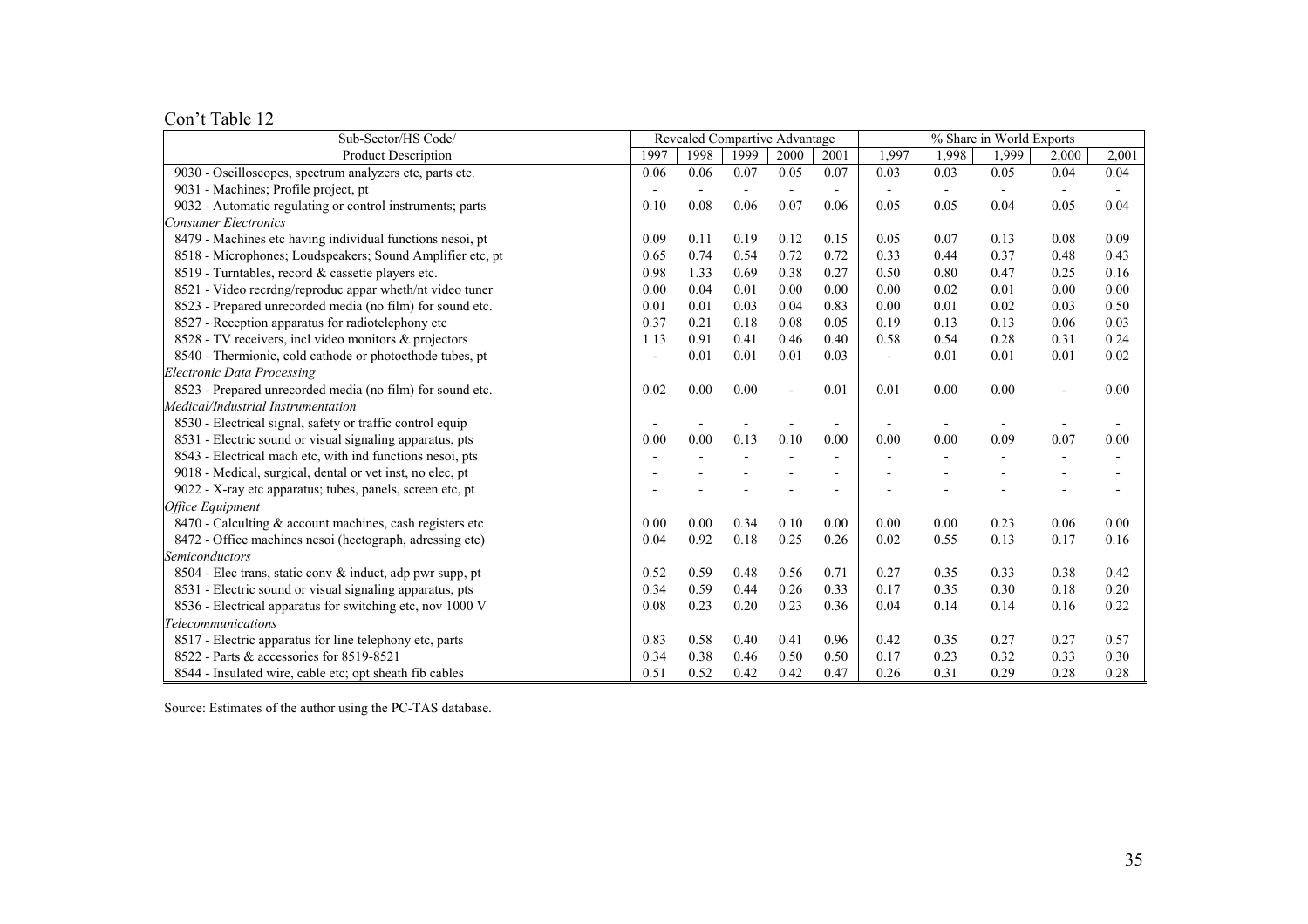| Year | Competitye | Non-Competitive | Total  |
|------|------------|-----------------|--------|
| 1997 | 86.06      | 13.94           | 100.00 |
| 1998 | 87.49      | 12.51           | 100.00 |
| 1999 | 89.72      | 10.28           | 100.00 |
| 2000 | 87.48      | 12.52           | 100.00 |
| 2001 | 88.91      | 11.09           | 100.00 |

Table 13. Percentage Share of Competitive & Non-Competitive Products in Total Philippine Exports of Electronics, 1997-2001 (%)

Source: Estimates by the author using the PC-TAS database.

#### **Competitiveness vis-à-vis Competitors from East Asia**

 On the semiconductor products of which the Philippines is competitive, Taiwan is still the economy to bit, i.e. the values of the RCAs of competitive Philippine products are lower compared to the RCAs of Taiwan (Table 14). However, among the ASEAN, the Philippines is the most competitive in semiconductors, except for electronic integrated circuits & micro-assemblies (HS8542) where Malaysia and Singapore are more competitive as shown by their higher RCAs. Likewise, Vietnam is fast catching up with the Philippines in microphones, loudspeakers, sound amplifier parts (HS 8518), printed circuits (HS 8534)

On electronic data processing, Taiwan is again the country to bit in terms of competitiveness (Table 15). The Philippines is more competitive than the other ASEAN in parts, etc. for typewriters & other office machines (HS 8473), although Malaysia and Singapore are also competitive on these products.

 On office equipment, the Philippines is the only competitive among the ASEAN in parts, etc. for typewriters and other machines (HS 8473) (Table 16). On the other hand, Malaysia, Singapore and China are competitive in calculating & account machines, cash registers, etc. (HS 8470) while the Philippines is not.

 On telecommunications, the Philippines is the most competitive among the ASEAN, and even compared with China, in microphones, loudspeakers, sound amplifiers, etc. parts (HS 8518) (Table 17). However, the country is not competitive in telephone answering machines (HS 8520) and parts and accessories for HS 8519-8521 (HS 8522) while the ASEAN and China are competitive.

 On automotive electronics, the Philippines is more competitive than Malaysia in reception apparatus for radio telephony, etc (HS 8527) (Table 18). Also, the country is the only competitive economy among the economies in the region in the manufacture of parts and accessories for motor vehicles (HS 8708).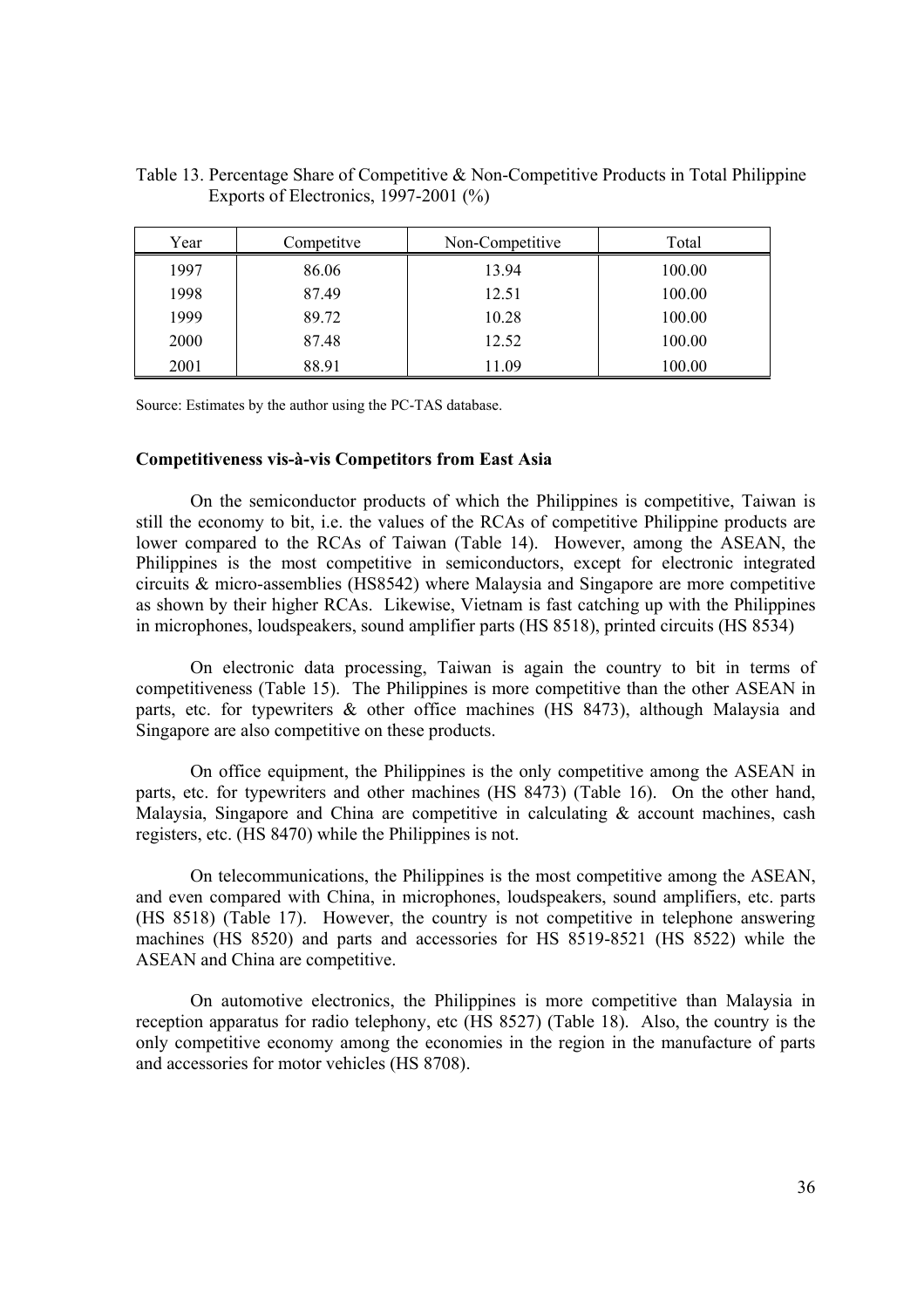| Country/HS Code/                                          |         |                                 | Year                          |        |        |
|-----------------------------------------------------------|---------|---------------------------------|-------------------------------|--------|--------|
| <b>Product Description</b>                                | 1997    | 1998                            | 1999                          | 2000   | 2001   |
| 8504 - Elec trans, static conv & induct, adp pwr supp, pt |         |                                 |                               |        |        |
| Philippines                                               | 0.5208  |                                 | 0.5923 0.4831 0.5645 0.7076   |        |        |
| Indonesia                                                 | 0.1458  |                                 | 0.1067 0.1160 0.2494          |        | 0.2775 |
| Malaysia                                                  | 0.5143  |                                 | 0.4401 0.4568 0.5680 0.4578   |        |        |
| Singapore                                                 | 0.6154  |                                 | 0.5641 0.5150 0.5352          |        | 0.4936 |
| Thailand                                                  | 0.8147  |                                 | 0.7975 0.8401 0.7628          |        | 0.8445 |
| Viet Nam                                                  | 0.2756  |                                 | 0.3230 0.5994 0.5992 0.5095   |        |        |
| Hong Kong                                                 | 1.2317  |                                 | 0.8222 0.9291                 | 1.0222 | 0.6959 |
| South Korea                                               | 0.3376  |                                 | 0.2922 0.3121                 | 0.3041 | 0.2867 |
| Taiwan                                                    | 4.8934  |                                 | 4.4582 3.3661 3.6594          |        | 3.9016 |
| China                                                     | 0.9040  |                                 | 0.9918 1.0865                 | 1.0298 | 0.9900 |
| 8518 - Microphones; Loudspeakers; Sound Amplifier etc, pt |         |                                 |                               |        |        |
| Philippines                                               | 2.8431  |                                 | 2.6722 1.9218 1.4195          |        | 1.7775 |
| Indonesia                                                 | 0.4368  |                                 | 0.4772 0.5988 0.8875          |        | 1.0994 |
| Malaysia                                                  | 1.2994  |                                 | 1.6841 0.8656 1.0274          |        | 0.8403 |
| Singapore                                                 | 0.8848  |                                 | 1.2229 1.4187 1.9503          |        | 2.0523 |
| Thailand                                                  | 0.3493  |                                 | 0.4668 0.4852 0.4322 0.2825   |        |        |
| Viet Nam                                                  | 0.6177  |                                 | 0.4999 1.3241 1.2896 1.7474   |        |        |
| Hong Kong                                                 | 1.6350  |                                 | 1.0668 1.2410 1.8407 3.5297   |        |        |
| South Korea                                               | 0.8807  |                                 | 0.6648 1.0067 0.9212 1.0566   |        |        |
| Taiwan                                                    | 15.9172 | 13.1319 11.4120 16.7970 25.5340 |                               |        |        |
| China                                                     | 0.9341  |                                 | 1.0660 1.0875 0.9344 0.8780   |        |        |
| 8531 - Electric sound or visual signaling apparatus, pts  |         |                                 |                               |        |        |
| Philippines                                               | 0.3371  |                                 | 0.5869 0.4408 0.2619 0.3311   |        |        |
| Indonesia                                                 | 0.0920  |                                 | 0.1610 0.0732 0.0853 0.1479   |        |        |
| Malaysia                                                  | 0.6843  |                                 | 0.6514 0.3977 0.0554 0.2311   |        |        |
| Singapore                                                 | 0.8614  |                                 | 0.8389 1.0253 1.5050 1.2062   |        |        |
| Thailand                                                  | 0.3265  |                                 | 0.2882 0.2830 0.4247 0.6133   |        |        |
| Viet Nam                                                  |         |                                 |                               |        |        |
| Hong Kong                                                 | 0.0328  |                                 | 0.0373 0.0832 0.0328 0.0373   |        |        |
| South Korea                                               | 2.5667  |                                 | 0.3789 0.1890 0.2987 0.4914   |        |        |
| Taiwan                                                    | 10.1985 |                                 | 9.4464 8.2476 12.9623 15.0068 |        |        |
| China                                                     | 0.7165  |                                 | 0.8658 1.1217 0.8051 1.3623   |        |        |

Table 14. Revealed Comparative Advantage, By Country, Semiconductors, 1997-2001.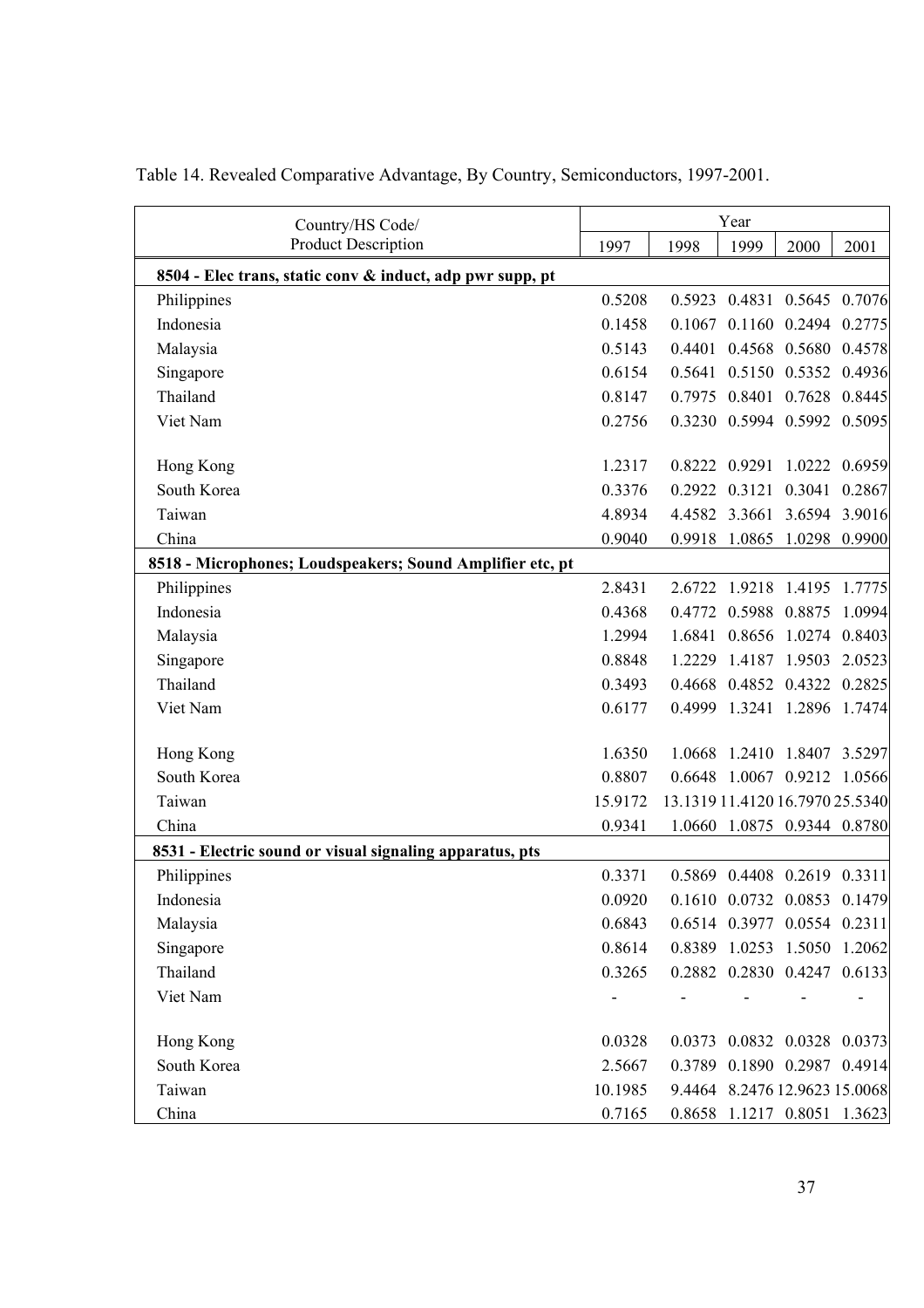Cont. Table 14

| 8532 - Electric capacitors, fixed, var or adj (preset) pt |        |        |                              |        |
|-----------------------------------------------------------|--------|--------|------------------------------|--------|
| Philippines                                               | 0.5921 |        | 0.7213 0.6432 1.1135 1.7529  |        |
| Indonesia                                                 | 0.0645 |        | 0.0710 0.0547 0.0898 0.1249  |        |
| Malaysia                                                  | 0.5791 |        | 0.6790 0.6868 0.8032 1.0805  |        |
| Singapore                                                 | 1.5243 |        | 1.7305 1.5272 1.3509         | 1.6342 |
| Thailand                                                  | 0.4404 |        | 0.4319 0.4218 0.3369 0.4531  |        |
| Viet Nam                                                  | 0.8143 |        | 0.5814 0.5526 0.3856 0.6570  |        |
|                                                           |        |        |                              |        |
| Hong Kong                                                 | 0.1498 |        | 0.1786 0.1988 0.2136 0.1722  |        |
| South Korea                                               | 0.3792 |        | 0.3635 0.3209 0.3808 0.4729  |        |
| Taiwan                                                    | 2.9196 |        | 3.1288 2.2192 2.6616 4.4327  |        |
| China                                                     | 0.3186 |        | 0.3466 0.4262 0.3390 0.3925  |        |
| 8533 - Electrical resistors except heating resistors, pts |        |        |                              |        |
| Philippines                                               | 2.8770 |        | 2.1916 2.1116 2.6107 2.5814  |        |
| Indonesia                                                 | 0.3057 |        | 0.1559 0.3366 0.3044 0.3854  |        |
| Malaysia                                                  | 0.8156 |        | 0.8535 0.6815 0.6284 0.7051  |        |
| Singapore                                                 | 1.2767 |        | 1.3945 1.4488 1.2224 1.4258  |        |
| Thailand                                                  | 0.3104 |        | 0.3187 0.3063 0.3004 0.3049  |        |
| Viet Nam                                                  | 0.1317 | 0.2079 |                              |        |
|                                                           |        |        |                              |        |
| Hong Kong                                                 | 0.3328 |        | 0.2410 0.2636 0.2055 0.2333  |        |
| South Korea                                               | 0.2657 |        | 0.2077 0.1669 0.1622 0.1836  |        |
| Taiwan                                                    | 5.1299 |        | 4.9525 3.7306 5.0557 7.5198  |        |
| China                                                     | 0.3022 |        | 0.3001 0.3669 0.3062 0.3726  |        |
| 8534 - Printed circuits                                   |        |        |                              |        |
| Philippines                                               | 5.0717 |        | 8.6783 8.9578 9.0420 6.4620  |        |
| Indonesia                                                 | 0.0194 |        | 0.0117 0.0333 0.2825 0.4388  |        |
| Malaysia                                                  | 1.9974 |        | 3.1439 2.5419 1.9604 2.4237  |        |
| Singapore                                                 | 0.6717 |        | 0.6236 0.7359 0.6737 0.7477  |        |
| Thailand                                                  | 1.5788 |        | 1.7877 1.7321 1.7890 1.3318  |        |
| Viet Nam                                                  | 6.0677 |        | 7.8305 2.0212 0.8811 5.3846  |        |
|                                                           |        |        |                              |        |
| Hong Kong                                                 | 2.0809 |        | 1.4388 1.3064 1.3109 1.2984  |        |
| South Korea                                               | 0.4836 |        | 0.4506 0.4734 0.4953 0.5143  |        |
| Taiwan                                                    | 7.8369 |        | 8.3726 7.0662 9.3978 12.0162 |        |
| China                                                     | 0.5712 |        | 0.6394 0.6322 0.6210 0.7202  |        |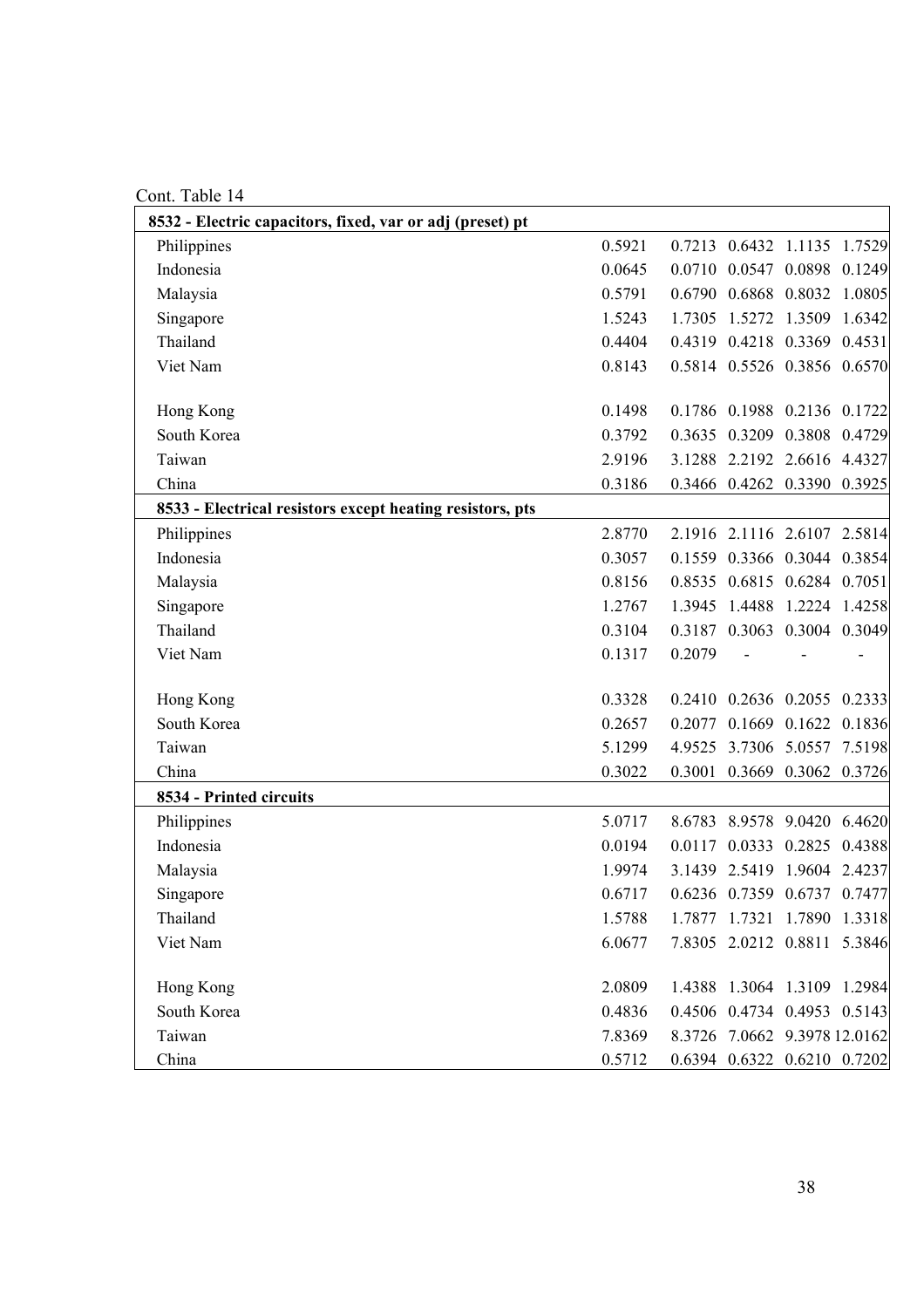Cont. Table 14

| CUIII. TUUIV 17                                           |        |        |                             |        |        |
|-----------------------------------------------------------|--------|--------|-----------------------------|--------|--------|
| 8536 - Electrical apparatus for switching etc, nov 1000 V |        |        |                             |        |        |
| Philippines                                               | 0.0795 |        | 0.2301 0.2034 0.2336 0.3640 |        |        |
| Indonesia                                                 | 0.0171 |        | 0.0065 0.0190 0.1163 0.1328 |        |        |
| Malaysia                                                  | 0.2289 |        | 0.2098 0.1850 0.1776 0.1732 |        |        |
| Singapore                                                 | 0.3208 |        | 0.3236 0.3939 0.3155 0.3181 |        |        |
| Thailand                                                  | 0.2714 |        | 0.2811 0.3422 0.2983 0.2738 |        |        |
| Viet Nam                                                  | 0.1186 |        | 0.1622 0.1053 0.0858 0.0875 |        |        |
|                                                           |        |        |                             |        |        |
| Hong Kong                                                 | 0.1727 |        | 0.1342 0.1117 0.1098 0.1165 |        |        |
| South Korea                                               | 0.1229 |        | 0.0977 0.1245 0.1431 0.1516 |        |        |
| Taiwan                                                    | 2.0668 |        | 2.0167 1.6348 1.8804 2.1717 |        |        |
| China                                                     | 0.3725 |        | 0.3715 0.4047 0.3904 0.3747 |        |        |
| 8540 - Thermionic, cold cathode or photocthode tubes, pt  |        |        |                             |        |        |
| Philippines                                               | 0.2826 |        | 1.0266 0.8387 0.9785 1.7524 |        |        |
| Indonesia                                                 | 0.1289 |        | 0.1552 0.0006 0.2969 0.2464 |        |        |
| Malaysia                                                  | 0.4942 |        | 0.3365 0.3884 0.5440 0.5772 |        |        |
| Singapore                                                 | 0.5648 |        | 0.6700 0.5501 0.5500 0.5064 |        |        |
| Thailand                                                  | 0.3520 |        | 0.4664 0.5000 0.5639 0.5300 |        |        |
| Viet Nam                                                  | 0.4715 |        | 0.9098 0.8163 0.7198 0.9660 |        |        |
|                                                           |        |        |                             |        |        |
| Hong Kong                                                 |        |        |                             |        |        |
| South Korea                                               | 1.0486 | 1.3587 | 1.7115                      | 1.9304 | 2.4042 |
| Taiwan                                                    | 3.2998 |        | 3.9792 2.8597 3.1495 3.7488 |        |        |
| China                                                     | 0.1616 |        | 0.2323 0.3758 0.4509 0.5192 |        |        |
| 8541 - Semiconductor devices; light-emit diodes etc, pts  |        |        |                             |        |        |
| Philippines                                               | 9.3578 |        | 6.8812 5.9385 5.2684 6.2227 |        |        |
| Indonesia                                                 | 0.0423 |        | 0.0528 0.0513 0.1208 0.1650 |        |        |
| Malaysia                                                  | 1.9107 |        | 1.9579 1.7557 1.4525 1.6519 |        |        |
| Singapore                                                 | 1.3719 |        | 1.5855 1.7284 1.8163 1.7772 |        |        |
| Thailand                                                  | 0.9125 |        | 0.9636 0.8771 0.8341 0.9795 |        |        |
| Viet Nam                                                  | 0.0241 |        | 0.0117 0.0000 0.0274 0.0668 |        |        |
|                                                           |        |        |                             |        |        |
| Hong Kong                                                 | 1.1453 |        | 1.0712 0.9561 0.9477 1.0367 |        |        |
| South Korea                                               | 0.5079 |        | 0.4295 0.4014 0.3660 0.3642 |        |        |
| Taiwan                                                    | 3.7363 |        | 4.0451 2.9571 3.2914 4.8331 |        |        |
| China                                                     | 0.2749 |        | 0.3156 0.3901 0.3542 0.3730 |        |        |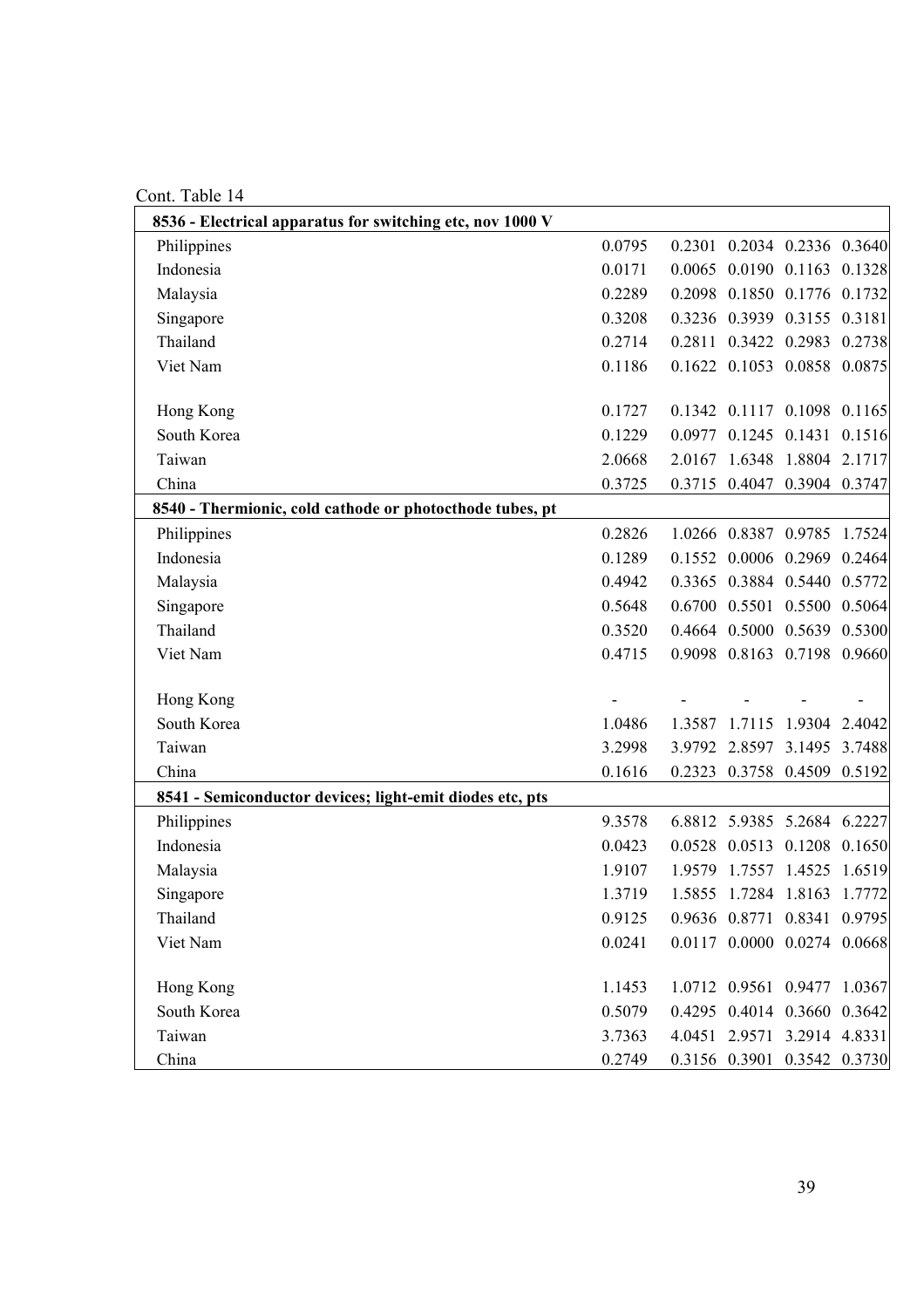Cont. Table 14

| 8542 - Electronic integrated circuits & microassembl, pts |        |                              |                                     |  |
|-----------------------------------------------------------|--------|------------------------------|-------------------------------------|--|
| Philippines                                               | 1.2712 |                              | 1.3752 1.9938 1.6483 2.5398         |  |
| Indonesia                                                 | 0.0150 | 0.0047 0.0142 0.0212 0.0112  |                                     |  |
| Malaysia                                                  | 2.0544 | 2.3250 2.5486 2.0346 2.3256  |                                     |  |
| Singapore                                                 | 3.3363 |                              | 3.6812 3.8922 3.9631 3.9576         |  |
| Thailand                                                  | 1.5993 | 1.5591 0.9550 0.8315 0.9543  |                                     |  |
| Viet Nam                                                  | 0.0373 |                              | $0.1467$ $0.0009$ $0.0007$ $0.0047$ |  |
|                                                           |        |                              |                                     |  |
| Hong Kong                                                 | 2.8959 | 2.6837 1.9432 1.8208 2.2144  |                                     |  |
| South Korea                                               | 0.1340 | 0.1045 0.0956 0.0728 0.0709  |                                     |  |
| Taiwan                                                    | 6.4248 | 7.4393 6.1305 7.5641 10.4726 |                                     |  |
| China                                                     | 0.1271 |                              | 0.1523 0.1744 0.1599 0.1997         |  |

Note: "- " means no exports reported.

Source: Estimates of the author using the PC-TAS database.

On consumer electronics, Singapore, Thailand, Malaysia, South Korea and Taiwan are competitive in a number of the consumer electronics products while the Philippines is competitive in only two products, i.e. parts for television radio and radar apparatus (HS 8529) and electrical apparatus for switching (HS 8536) (Table 19).

 In general, the above analysis shows that there is product specialization among the economies in the region participating in the global production network. But this is not surprising as product specialization is the true spirit of the production chain.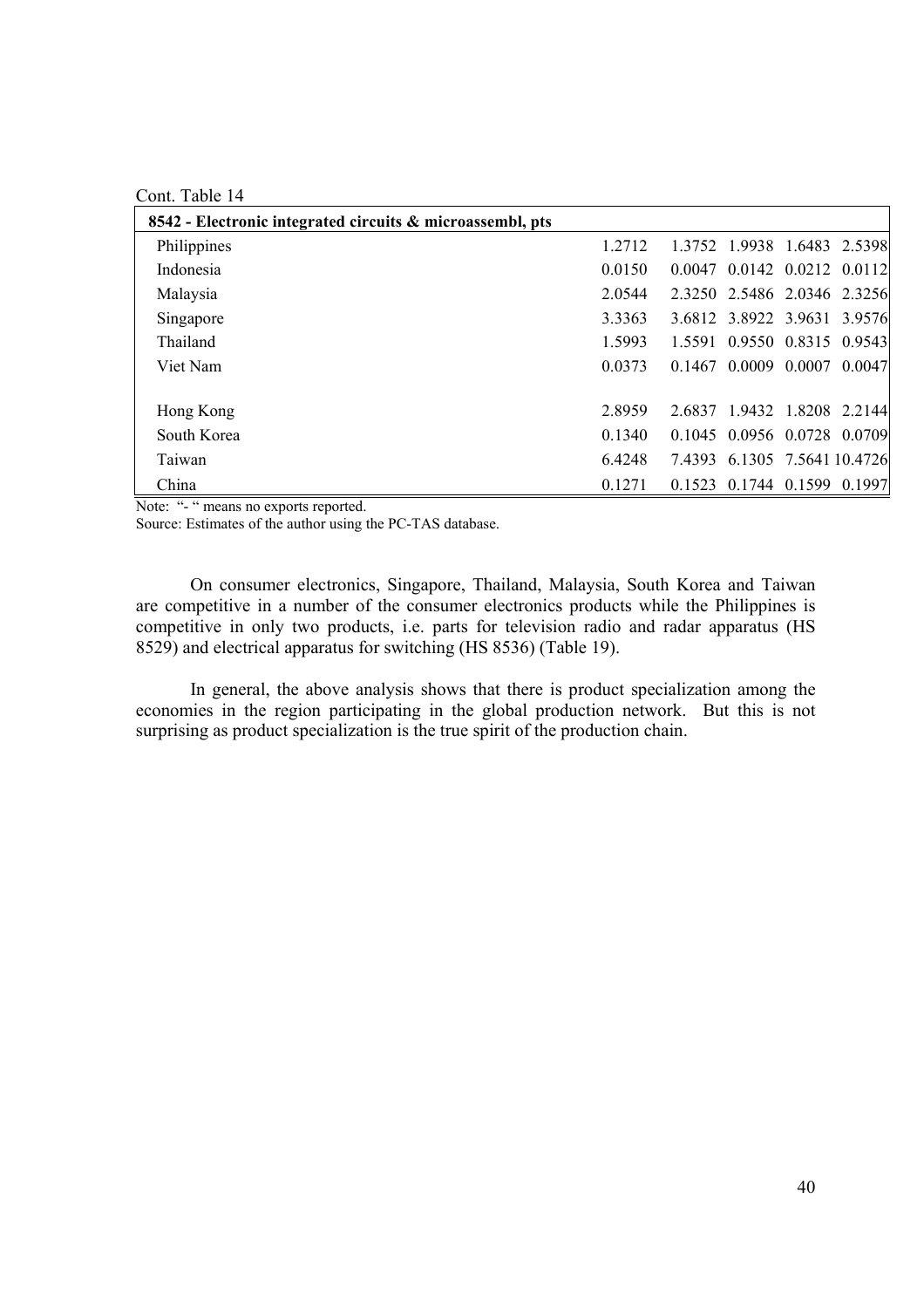| Country/HS Code/                                          |         | Year    |        |                          |        |  |
|-----------------------------------------------------------|---------|---------|--------|--------------------------|--------|--|
| <b>Product Description</b>                                | 1997    | 1998    | 1999   | 2000                     | 2001   |  |
| 8471 - Automatic data process machines; magn reader etc   |         |         |        |                          |        |  |
| Philippines                                               | 0.0572  | 0.0107  |        | 0.0228 0.3308 9.0343     |        |  |
| Indonesia                                                 | 0.0474  | 0.0371  |        | 0.0115 0.0997 0.2399     |        |  |
| Malaysia                                                  | 0.2973  | 0.6092  |        | 0.8727 1.0287 1.7457     |        |  |
| Singapore                                                 | 1.1137  | 0.7336  |        | 0.4710 0.2407 0.2194     |        |  |
| Thailand                                                  | 0.0150  | 0.0171  |        | 0.3001 0.0267 0.0022     |        |  |
| Viet Nam                                                  |         |         |        |                          |        |  |
| Hong Kong                                                 | 0.0015  | 0.0055  |        | 0.0044 0.0236 0.0123     |        |  |
| South Korea                                               | 0.1264  | 0.1570  |        | 0.1719 0.3511 0.4564     |        |  |
| Taiwan                                                    | 12.2993 | 13.8695 |        | 15.3575 23.4221 20.8428  |        |  |
| China                                                     | 0.1095  | 0.1357  |        | 0.0940 0.3067 0.2750     |        |  |
| 8473 - Parts etc for typewriters & other office machines  |         |         |        |                          |        |  |
| Philippines                                               | 4.4247  | 3.7770  |        | 3.2114 2.9401 4.1458     |        |  |
| Indonesia                                                 | 0.2195  | 0.2547  |        | 0.2882 0.2408            | 0.2593 |  |
| Malaysia                                                  | 1.2705  | 1.5596  |        | 2.0415 2.0167 1.6166     |        |  |
| Singapore                                                 | 1.5468  | 1.6008  |        | 1.3956 1.1704 1.3273     |        |  |
| Thailand                                                  | 1.4132  | 2.0165  |        | 1.6813 1.4130 1.4909     |        |  |
| Viet Nam                                                  | 0.0610  | 0.0247  |        | 0.0557 0.0486 0.1981     |        |  |
| Hong Kong                                                 | 0.5327  | 0.4696  |        | 0.4187 0.3309 0.2897     |        |  |
| South Korea                                               | 0.1214  | 0.0892  |        | 0.3610 0.8704 0.6124     |        |  |
| Taiwan                                                    | 6.4187  | 7.4172  |        | 5.5550 5.6107            | 7.1706 |  |
| China                                                     | 0.2273  | 0.3111  |        | 0.3180 0.3375 0.4898     |        |  |
| 8523 - Prepared unrecorded media (no film) for sound etc. |         |         |        |                          |        |  |
| Philippines                                               | 0.0190  | 0.0006  | 0.0040 | $\overline{\phantom{a}}$ | 0.0056 |  |
| Indonesia                                                 | 0.0667  | 0.0797  |        | 0.0598 0.0866 0.1195     |        |  |
| Malaysia                                                  | 0.4758  | 0.2906  |        | 0.1925 0.1341 0.1551     |        |  |
| Singapore                                                 | 0.8740  | 1.2677  |        | 0.9041 0.8702 0.9793     |        |  |
| Thailand                                                  | 0.5136  | 0.4633  |        | 0.4362 0.7381 0.7890     |        |  |
| Viet Nam                                                  |         |         |        |                          |        |  |
| Hong Kong                                                 | 0.2678  | 0.2213  |        | 0.1497 0.2063 0.2608     |        |  |
| South Korea                                               | 0.9852  | 0.7847  |        | 0.7542 0.7737 0.9003     |        |  |
| Taiwan                                                    | 0.9710  | 1.4619  |        | 1.5709 1.9182 2.3171     |        |  |
| China                                                     | 0.3511  | 0.3192  |        | 0.2529 0.2430 0.2547     |        |  |

Table 15. Revealed Comparative Advantage, By Country, Electronic Data Processing, 1997-2001.

Note: " – " means no exports reported.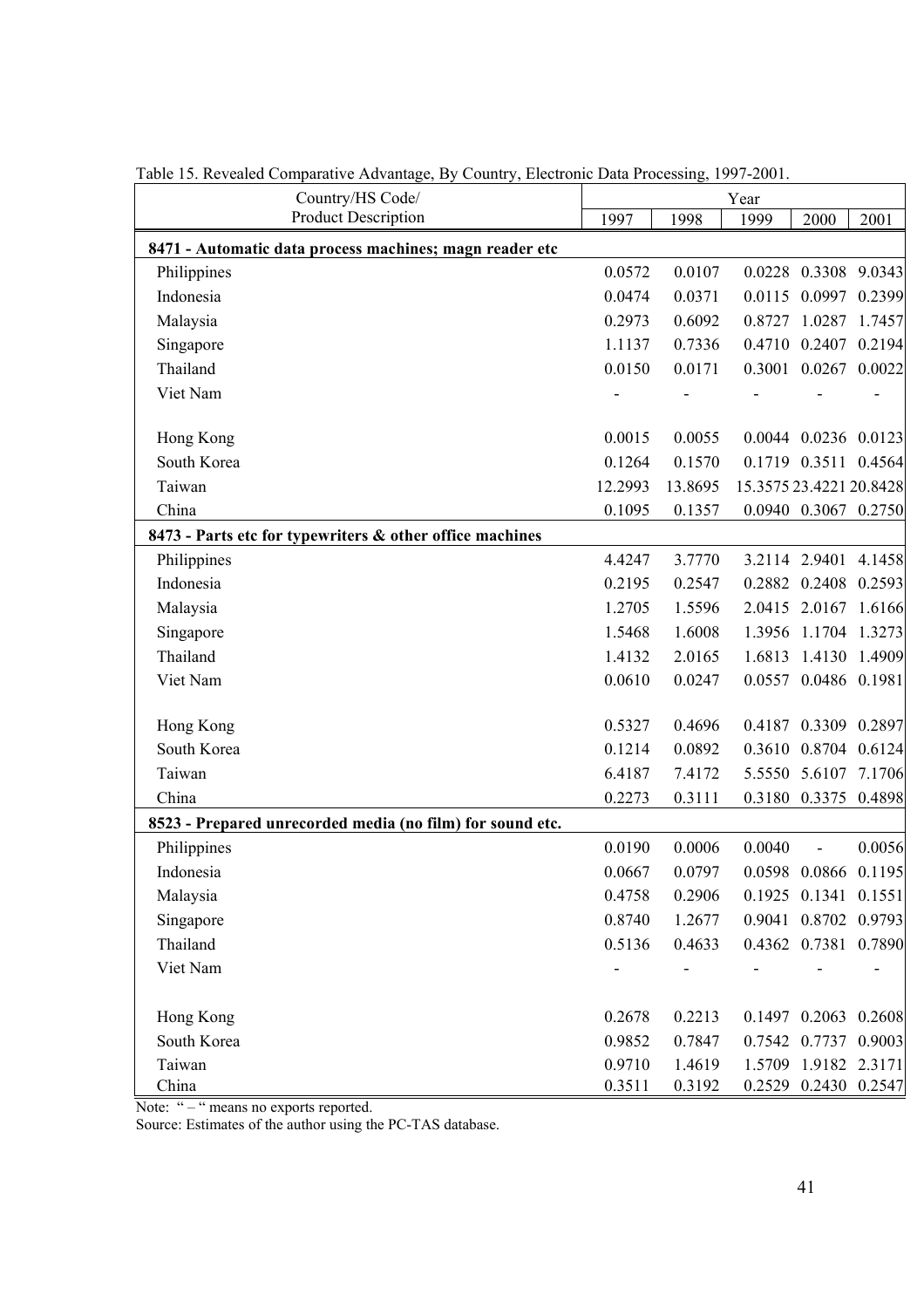| Table 16. Revealed Comparative Advantage, By Country, Office Equipment, 1997-2001. |                                    |                                    |                                    |                                    |                                    |  |  |
|------------------------------------------------------------------------------------|------------------------------------|------------------------------------|------------------------------------|------------------------------------|------------------------------------|--|--|
| Country/HS Code/                                                                   |                                    |                                    | Year                               |                                    |                                    |  |  |
| <b>Product Description</b>                                                         | 1997                               | 1998                               | 1999                               | 2000                               | 2001                               |  |  |
| 8469 - Automatic typewriters and word processing machines                          |                                    |                                    |                                    |                                    |                                    |  |  |
| Philippines                                                                        |                                    | $\overline{a}$                     | $\overline{\phantom{a}}$           |                                    |                                    |  |  |
| Indonesia                                                                          | 1.8627                             | 2.8065                             | 2.9182                             | 4.5663                             | 4.5111                             |  |  |
| Malaysia                                                                           |                                    | $\overline{a}$                     |                                    |                                    |                                    |  |  |
| Singapore                                                                          |                                    | $\qquad \qquad \blacksquare$       |                                    | $\overline{\phantom{a}}$           |                                    |  |  |
| Thailand                                                                           |                                    |                                    |                                    |                                    |                                    |  |  |
| Viet Nam                                                                           |                                    |                                    |                                    |                                    |                                    |  |  |
| Hong Kong                                                                          |                                    | $\overline{\phantom{a}}$           |                                    | $\overline{a}$                     |                                    |  |  |
| South Korea                                                                        |                                    |                                    |                                    |                                    |                                    |  |  |
| Taiwan                                                                             | 23.2420                            | 9.5063                             | 3.4133                             | 5.7815                             | 0.0059                             |  |  |
| China                                                                              | 0.9547                             | 1.5195                             | 2.1970                             | 0.9216                             | 0.0018                             |  |  |
| 8470 - Calculting & account machines, cash registers etc                           |                                    |                                    |                                    |                                    |                                    |  |  |
| Philippines                                                                        | 0.0005                             | 0.0011                             | 0.3393                             | 0.0954                             | 0.0005                             |  |  |
| Indonesia                                                                          | 0.2124                             | 0.2412                             | 0.2797                             | 0.1439                             | 0.0821                             |  |  |
| Malaysia                                                                           | 1.0251                             | 0.9092                             | 1.1674                             | 1.3328                             | 1.2630                             |  |  |
| Singapore                                                                          | 2.2292                             | 2.2623                             | 1.7200                             | 1.8530                             | 1.5627                             |  |  |
| Thailand                                                                           | 1.3892                             | 1.0724                             | 0.5542                             | 0.3338                             | 0.1462                             |  |  |
| Viet Nam                                                                           |                                    | $\overline{\phantom{a}}$           |                                    |                                    |                                    |  |  |
|                                                                                    |                                    |                                    |                                    |                                    |                                    |  |  |
| Hong Kong                                                                          | 0.3604                             | 0.1935                             | 0.0980                             | 0.0737                             | 0.0760                             |  |  |
| South Korea                                                                        | 0.4239                             | 0.4493                             | 0.3640                             | 0.3542                             | 0.3262                             |  |  |
| Taiwan                                                                             | 5.4271                             | 4.3079                             | 3.9774                             | 3.7850                             | 3.3869                             |  |  |
| China                                                                              | 1.7449                             | 1.8217                             | 1.7780                             | 1.7818                             | 1.5009                             |  |  |
| 8472 - Office machines nesoi (hectograph, addressing etc)<br>Philippines           | 0.0375                             | 0.9193                             | 0.1845                             | 0.2471                             | 0.2602                             |  |  |
| Indonesia                                                                          |                                    |                                    |                                    |                                    |                                    |  |  |
| Malaysia                                                                           | 0.2366                             | 0.1818                             | 0.2236                             | 0.4048                             | 0.3856                             |  |  |
| Singapore                                                                          | 0.1056                             | 0.0706                             | 0.0477                             | 0.0525                             | 0.0402                             |  |  |
| Thailand                                                                           | 0.0355                             | 0.0307                             | 0.0429                             | 0.0337                             | 0.0367                             |  |  |
| Viet Nam                                                                           |                                    | 0.2020                             | 0.1402                             | 0.0266                             | 0.0184                             |  |  |
|                                                                                    |                                    |                                    |                                    |                                    |                                    |  |  |
| Hong Kong                                                                          | 0.0695                             | 0.0801                             | 0.0380                             | 0.0322                             | 0.0574                             |  |  |
| South Korea                                                                        | 0.1462                             | 0.1364                             | 0.2279                             | 0.2941                             | 0.4211                             |  |  |
| Taiwan                                                                             | 1.8983                             | 1.6241                             | 1.1186                             | 1.0972                             | 1.1659                             |  |  |
| China                                                                              | 0.5056                             | 0.4294                             | 0.5727                             | 0.5440                             | 0.6472                             |  |  |
| 8473 - Parts etc for typewriters & other office machines                           |                                    |                                    |                                    |                                    |                                    |  |  |
| Philippines<br>Indonesia                                                           | 1.6726<br>0.0171                   | 2.2771<br>0.0144                   | 2.2652<br>0.0227                   | 1.0671<br>0.0082                   | 2.0774<br>0.0158                   |  |  |
| Malaysia                                                                           | 0.5548                             | 0.2913                             | 0.2371                             | 0.5409                             | 0.2546                             |  |  |
| Singapore                                                                          | 0.6203                             | 0.6274                             | 1.1273                             | 1.1204                             | 0.8014                             |  |  |
| Thailand                                                                           | 0.1119                             | 0.0314                             | 0.0172                             | 0.0610                             | 0.0917                             |  |  |
| Viet Nam                                                                           | $\overline{\phantom{a}}$           | $\overline{\phantom{a}}$           | $\overline{\phantom{a}}$           | $\overline{\phantom{a}}$           |                                    |  |  |
|                                                                                    |                                    |                                    |                                    |                                    |                                    |  |  |
| Hong Kong                                                                          | 1.4698                             | 1.5458                             | 2.0961                             | 1.1601                             | 0.5952                             |  |  |
| South Korea                                                                        | 0.0226                             | 0.0249                             | 0.0301                             | 0.0488                             | 0.0768                             |  |  |
| Taiwan                                                                             | 1.8263                             | 2.1571                             | 2.0382                             | 1.9976                             | 3.0192                             |  |  |
| China                                                                              | 0.1265                             | 0.1340                             | 0.1251                             | 0.1626                             | 0.3382                             |  |  |
| 9009 - Photocopy apparatus & thermocopy apparatus; pts                             |                                    |                                    |                                    |                                    |                                    |  |  |
| Philippines                                                                        | 0.4027                             | 0.3652                             | 0.2690                             | 0.5485                             | 1.8446                             |  |  |
| Indonesia                                                                          | 0.0095                             | 0.0062                             | 0.0049                             | 0.0048                             | 0.0074                             |  |  |
| Malaysia                                                                           | 0.0423                             | 0.0570                             | 0.0370                             | 0.0233                             | 0.0322                             |  |  |
| Singapore<br>Thailand                                                              | 0.2443                             | 0.2033                             | 0.1863                             | 0.2784                             | 0.3401                             |  |  |
| Viet Nam                                                                           | 0.5548<br>$\overline{\phantom{a}}$ | 0.6928<br>$\overline{\phantom{a}}$ | 0.5605<br>$\overline{\phantom{a}}$ | 0.6116<br>$\overline{\phantom{a}}$ | 0.5618<br>$\overline{\phantom{a}}$ |  |  |
|                                                                                    |                                    |                                    |                                    |                                    |                                    |  |  |
| Hong Kong                                                                          | 1.8593                             | 1.9464                             | 1.8691                             | 1.8966                             | 2.1432                             |  |  |
| South Korea                                                                        | 0.0901                             | 0.1071                             | 0.1114                             | 0.1767                             | 0.1795                             |  |  |
| Taiwan                                                                             | 0.2788                             | 0.2146                             | 0.1637                             | 0.2023                             | 0.2502                             |  |  |
| China                                                                              | 0.6638                             | 0.6755                             | 0.6240                             | 0.6562                             | 0.7993                             |  |  |

Note: "-" means no exports reported.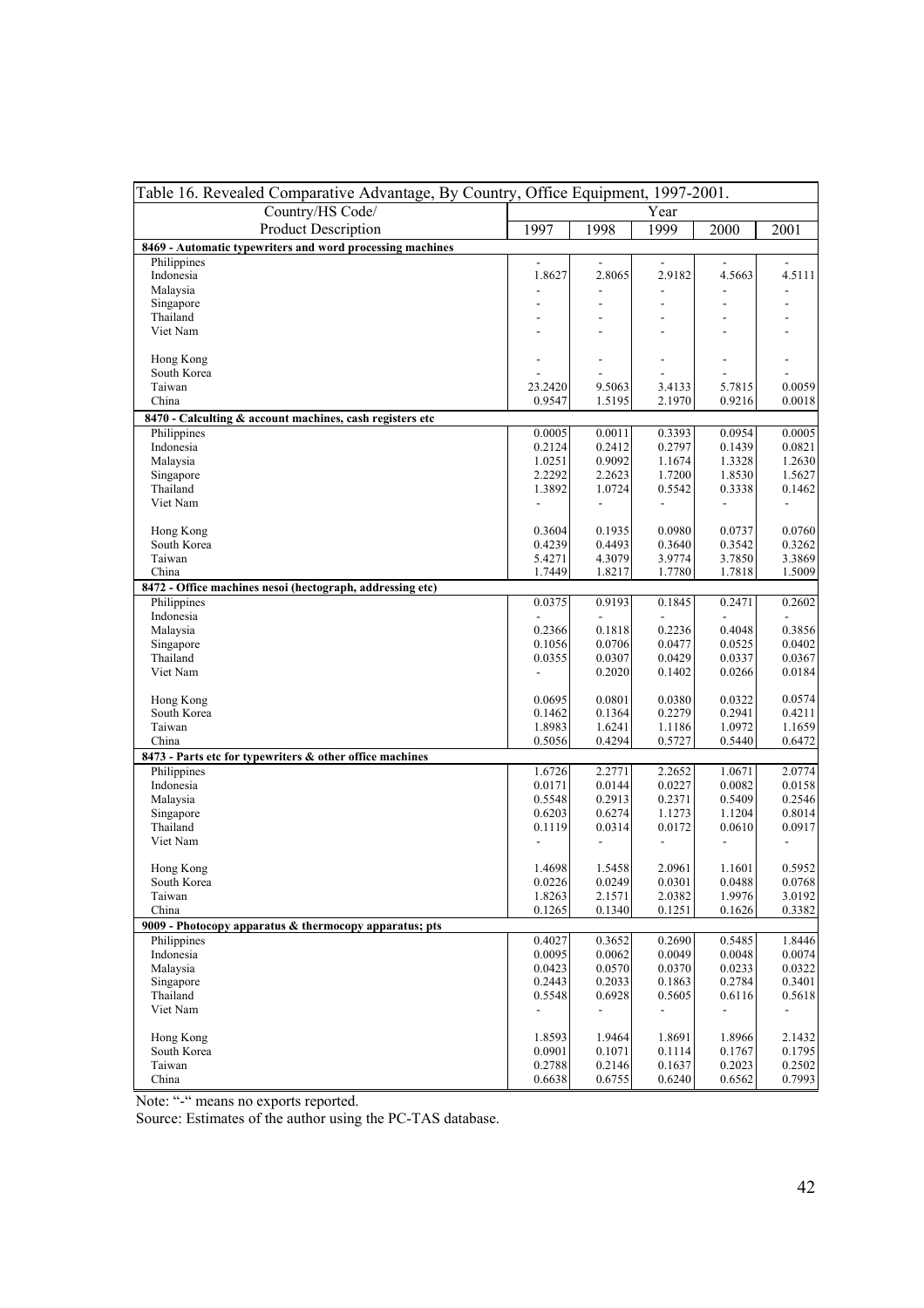| Table 17. Revealed Comparative Advantage, By Country, Telecommunications, 1997-2001. |                  |                                    |                              |                  |                  |  |  |
|--------------------------------------------------------------------------------------|------------------|------------------------------------|------------------------------|------------------|------------------|--|--|
| Country/HS Code/                                                                     |                  |                                    | Year                         |                  |                  |  |  |
| Product Description                                                                  | 1997             | 1998                               | 1999                         | 2000             | 2001             |  |  |
| 8517 - Electric apparatus for line telephony etc, parts                              |                  |                                    |                              |                  |                  |  |  |
| Philippines                                                                          | 0.8283           | 0.5787                             | 0.3952                       | 0.4083           | 0.9560           |  |  |
| Indonesia                                                                            | 0.0985           | 0.1423                             | 0.0693                       | 0.1481           | 0.0675           |  |  |
| Malaysia                                                                             | 0.2373           | 0.2020                             | 0.1637                       | 0.1190           | 0.1404           |  |  |
| Singapore<br>Thailand                                                                | 0.1638           | 0.1647                             | 0.1298                       | 0.1074           | 0.1328<br>0.0874 |  |  |
| Viet Nam                                                                             | 0.1368<br>0.0447 | 0.1090<br>$\overline{\phantom{a}}$ | 0.1111<br>0.0001             | 0.0889<br>0.0215 | 0.0179           |  |  |
|                                                                                      |                  |                                    |                              |                  |                  |  |  |
| Hong Kong                                                                            | 0.5847           | 0.4655                             | 0.3583                       | 0.3289           | 0.4875           |  |  |
| South Korea                                                                          | 0.1478           | 0.1314                             | 0.1288                       | 0.0748           | 0.0842           |  |  |
| Taiwan                                                                               | 0.8704           | 0.8567                             | 0.6417                       | 0.7099           | 1.1496           |  |  |
| China                                                                                | 0.1031           | 0.1184                             | 0.1298                       | 0.1495           | 0.2481           |  |  |
| 8518 - Microphones; loudspeakers; sound amplifier etc, pt                            |                  |                                    |                              |                  |                  |  |  |
| Philippines                                                                          | 4.9427           | 3.0517                             | 2.2750                       | 4.0965           | 8.4922           |  |  |
| Indonesia                                                                            | 0.9703           | 0.9280                             | 0.5695                       | 1.3336           | 0.8992           |  |  |
| Malaysia                                                                             | 0.3895           | 0.3546                             | 0.3462                       | 0.5955           | 0.2188           |  |  |
| Singapore                                                                            | 0.5951           | 0.5271                             | 0.3055                       | 0.3728           | 0.3850           |  |  |
| Thailand                                                                             | 0.1750           | 0.1640                             | 0.0649                       | 0.0681           | 0.0110           |  |  |
| Viet Nam                                                                             | $\blacksquare$   | $\overline{\phantom{a}}$           | $\qquad \qquad \blacksquare$ | 0.3256           | 2.2666           |  |  |
|                                                                                      |                  |                                    |                              |                  |                  |  |  |
| Hong Kong                                                                            | 0.0968           | 0.1952                             | 0.2998                       | 0.3150           | 0.1470           |  |  |
| South Korea<br>Taiwan                                                                | 1.5329<br>4.0029 | 1.2994                             | 0.9638                       | 0.9176           | 0.8797           |  |  |
| China                                                                                | 1.5107           | 4.6683<br>1.5154                   | 2.9657<br>2.2246             | 2.7373<br>1.3949 | 2.4111<br>1.5262 |  |  |
|                                                                                      |                  |                                    |                              |                  |                  |  |  |
| 8520 - Telephone answering machines                                                  |                  |                                    |                              |                  |                  |  |  |
| Philippines                                                                          |                  |                                    |                              |                  | $\overline{a}$   |  |  |
| Indonesia                                                                            | 3.8220           | 1.7831                             | 1.4414                       | 0.8645           | 0.1003           |  |  |
| Malaysia                                                                             | 1.3678           | 0.8770                             | 0.3704                       | 0.4274           | 0.5143           |  |  |
| Singapore                                                                            | 0.7400           | 0.4005                             | 0.8417                       | 0.5111           | 0.6015           |  |  |
| Thailand                                                                             | 0.5985           | 0.4023                             | 0.4662                       | 0.9277           | 0.8891           |  |  |
| Viet Nam                                                                             |                  | $\frac{1}{2}$                      | $\overline{\phantom{a}}$     |                  |                  |  |  |
| Hong Kong                                                                            | 0.1939           | 0.0938                             | 0.0637                       | 0.0008           | 0.0025           |  |  |
| South Korea                                                                          | 0.0112           | 0.0857                             | 0.0468                       | 0.0463           | 0.0655           |  |  |
| Taiwan                                                                               | 1.9670           | 1.3702                             | 0.4782                       | 0.0540           | 0.0921           |  |  |
| China                                                                                | 2.2205           | 2.1531                             | 1.7686                       | 1.6202           | 1.9754           |  |  |
| 8522 - Parts & accessories for 8519-8521                                             |                  |                                    |                              |                  |                  |  |  |
| Philippines                                                                          | 0.3372           | 0.3836                             | 0.4601                       | 0.4992           | 0.5036           |  |  |
| Indonesia                                                                            | 0.2396           | 0.2322                             | 0.8329                       | 2.2118           | 2.6941           |  |  |
| Malaysia                                                                             | 2.2913           | 1.8287                             | 1.2812                       | 0.8816           | 0.8159           |  |  |
| Singapore                                                                            | 2.2941           | 2.2290                             | 1.7589                       | 1.4141           | 1.2600           |  |  |
| Thailand                                                                             | 1.1775           | 1.2996                             | 1.2662                       | 1.5179           | 1.7256           |  |  |
| Viet Nam                                                                             | 0.5416           | 0.1083                             | 0.5153                       | 0.2350           | 0.0535           |  |  |
|                                                                                      |                  |                                    |                              |                  |                  |  |  |
| Hong Kong                                                                            | 2.7958           | 2.4678                             | 1.0717                       | 0.8185           | 0.5141           |  |  |
| South Korea                                                                          | 0.7418           | 0.6986                             | 1.0165                       | 1.3034           | 1.3896           |  |  |
| Taiwan<br>China                                                                      | 1.3325           | 1.3654                             | 0.6113                       | 0.8148           | 1.0201           |  |  |
| 8544 - Insulated wire, cable etc; opt sheath fib cables                              | 1.2849           | 1.4702                             | 1.8772                       | 1.8543           | 1.9771           |  |  |
| Philippines                                                                          | 0.5123           | 0.5212                             |                              |                  | 0.4744           |  |  |
| Indonesia                                                                            | 0.2161           | 0.3070                             | 0.4193<br>0.3096             | 0.4208<br>0.2776 | 0.3701           |  |  |
| Malaysia                                                                             | 0.3130           | 0.2942                             | 0.2838                       | 0.2886           | 0.2664           |  |  |
| Singapore                                                                            | 0.3022           | 0.2778                             | 0.2669                       | 0.2447           | 0.2509           |  |  |
| Thailand                                                                             | 0.2957           | 0.3230                             | 0.3708                       | 0.2727           | 0.2459           |  |  |
| Viet Nam                                                                             | 0.0182           | 0.0625                             | 0.2149                       | 0.2149           | 0.3371           |  |  |
|                                                                                      |                  |                                    |                              |                  |                  |  |  |
| Hong Kong                                                                            | 0.1581           | 0.1214                             | 0.1049                       | 0.0885           | 0.0705           |  |  |
| South Korea                                                                          | 0.3190           | 0.2834                             | 0.2812                       | 0.2622           | 0.4317           |  |  |
| Taiwan                                                                               | 2.7476           | 2.5991                             | 1.9685                       | 2.0033           | 2.2303           |  |  |
| China                                                                                | 0.3201           | 0.3578                             | 0.4208                       | 0.3969           | 0.4027           |  |  |

Note: "-" means no exports reported.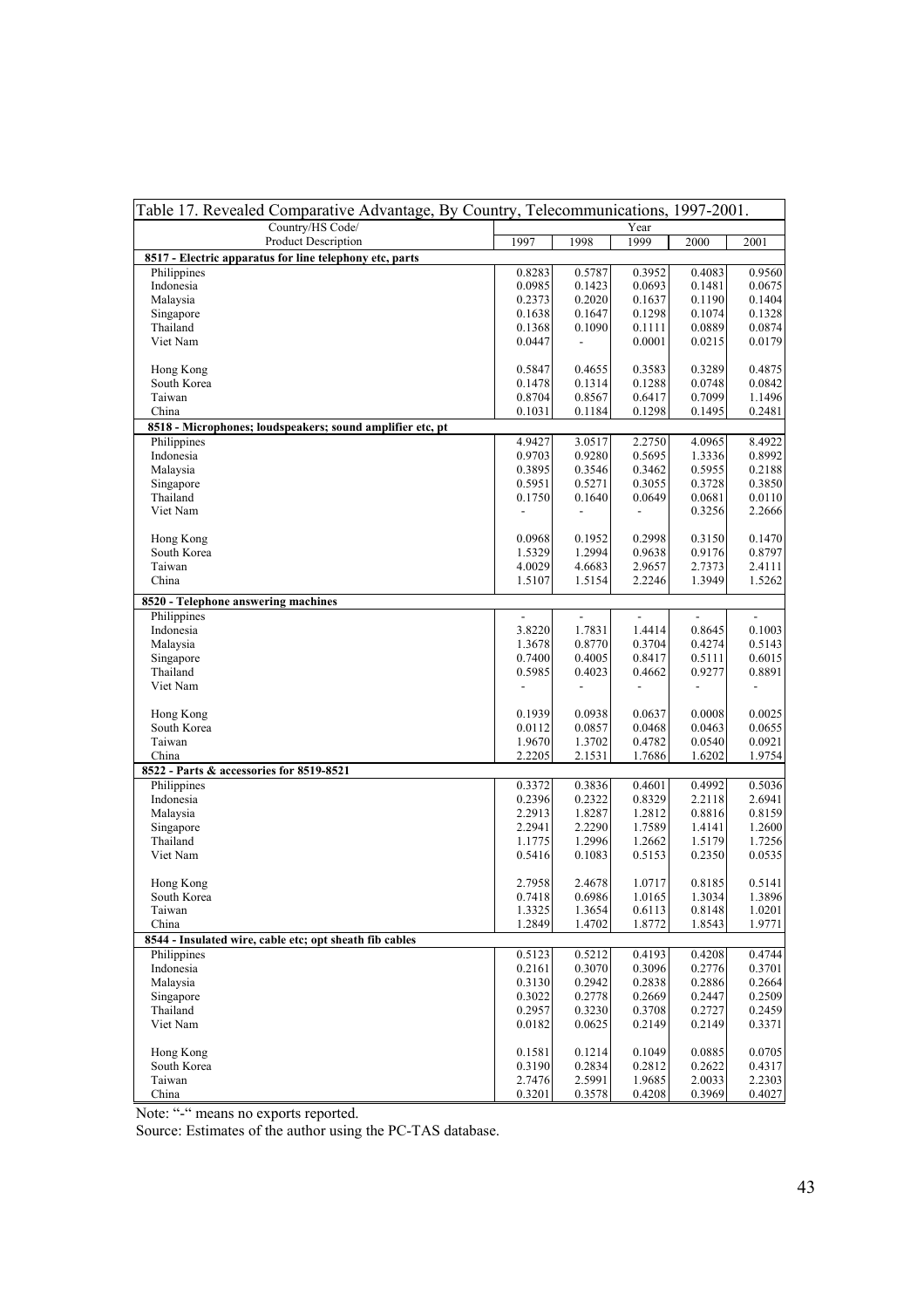| Table 18. Revealed Comparative Advantage, By Country, Automotive Electronics, 1997-2001. |        |        |      |                      |      |
|------------------------------------------------------------------------------------------|--------|--------|------|----------------------|------|
| Country/HS Code/                                                                         | Year   |        |      |                      |      |
| <b>Product Description</b>                                                               | 1997   | 1998   | 1999 | 2000                 | 2001 |
| 8512 - Electric light etc. equip; windsh wipers etc., parts                              |        |        |      |                      |      |
| Philippines                                                                              | 0.1891 | 0.1521 |      | 0.1590 0.1634 0.0539 |      |
| Indonesia                                                                                | 0.0273 | 0.0229 |      | 0.0689 0.2132 0.1929 |      |
| Malaysia                                                                                 | 0.1050 | 0.0965 |      | 0.0427 0.0391 0.0388 |      |
| Singapore                                                                                | 0.0635 | 0.0637 |      | 0.0690 0.1053 0.0644 |      |
| Thailand                                                                                 | 0.2056 | 0.1680 |      | 0.1741 0.2683 0.3192 |      |
| Viet Nam                                                                                 |        |        |      |                      |      |
| Hong Kong                                                                                | 0.1663 | 0.1784 |      | 0.2669 0.2151 0.1374 |      |
| South Korea                                                                              | 0.0679 | 0.0769 |      | 0.0806 0.1019 0.1139 |      |
| Taiwan                                                                                   | 3.5864 | 3.9157 |      | 3.2349 3.6403 4.8924 |      |
| China                                                                                    | 0.0791 | 0.0816 |      | 0.0943 0.1031 0.0972 |      |
| 8527 - Reception apparatus for radiotelephony, etc.                                      |        |        |      |                      |      |
| Philippines                                                                              | 1.0917 | 2.0923 |      | 2.1913 2.6875 3.8554 |      |
| Indonesia                                                                                | 0.6143 | 0.6078 |      | 0.4896 1.1114 2.0941 |      |
| Malaysia                                                                                 | 1.5294 | 1.7495 |      | 2.1280 1.3752 1.0595 |      |
| Singapore                                                                                | 0.7163 | 0.5564 |      | 0.3757 0.2936 0.3891 |      |
| Thailand                                                                                 | 0.0678 | 0.7645 |      | 0.3608 0.7823 0.7066 |      |
| Viet Nam                                                                                 |        |        |      |                      |      |
| Hong Kong                                                                                | 0.0397 | 0.0094 |      | 0.0016 0.0003 0.0026 |      |
| South Korea                                                                              | 0.5188 | 0.4151 |      | 0.2634 0.4203 0.4406 |      |
| Taiwan                                                                                   | 0.3134 | 0.2933 |      | 0.2654 0.1941 0.3048 |      |
| China                                                                                    | 0.5964 | 0.5401 |      | 0.3596 0.4380 0.4945 |      |
| 8708 - Parts & access for motor vehicles                                                 |        |        |      |                      |      |
| Philippines                                                                              | 4.6183 | 3.6367 |      | 2.9882 3.3740 4.4457 |      |
| Indonesia                                                                                | 0.0001 | 0.0048 |      | 0.0213 0.0194 0.0166 |      |
| Malaysia                                                                                 | 0.0080 | 0.0094 |      | 0.0079 0.0066 0.0069 |      |
| Singapore                                                                                | 0.0138 | 0.0117 |      | 0.0162 0.0101 0.0109 |      |
| Thailand                                                                                 | 0.0437 | 0.0401 |      | 0.0431 0.0558 0.0675 |      |
| Viet Nam                                                                                 |        |        |      |                      |      |
| Hong Kong                                                                                |        |        |      |                      |      |
| South Korea                                                                              | 0.0459 | 0.0580 |      | 0.0722 0.0743 0.0883 |      |
| Taiwan                                                                                   | 0.3495 | 0.3678 |      | 0.2792 0.2972 0.3841 |      |
| China                                                                                    | 0.0977 | 0.1468 |      | 0.2032 0.1903 0.2020 |      |

Note: " – " means no exports reported.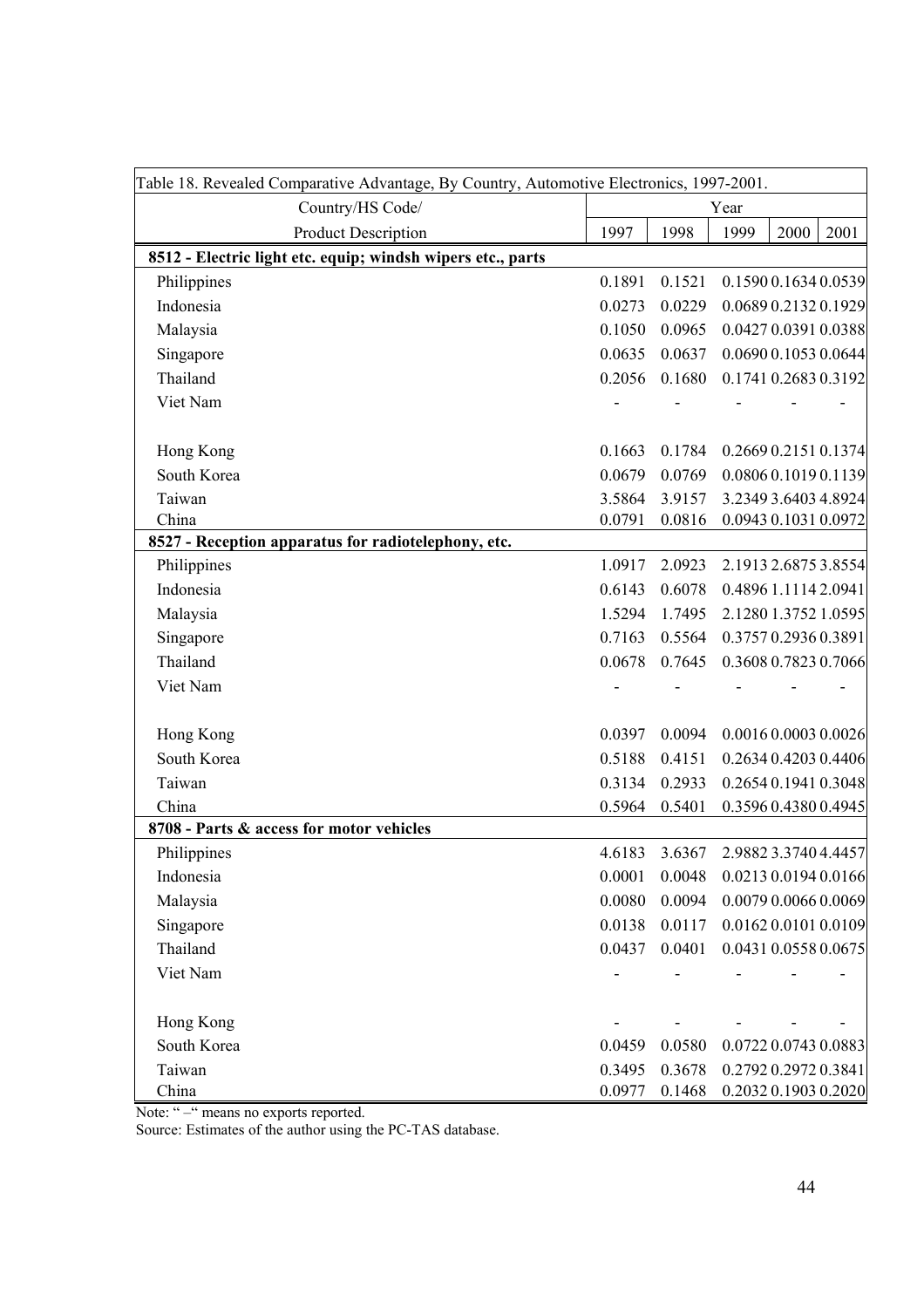| Country/HS Code/                                                       |                              | Year                     |                          |                          |                          |  |
|------------------------------------------------------------------------|------------------------------|--------------------------|--------------------------|--------------------------|--------------------------|--|
| Product Description                                                    | 1997                         | 1998                     | 1999                     | 2000                     | 2001                     |  |
| 8479 - Machines etc having individual functions nesoi, pt              |                              |                          |                          |                          |                          |  |
| Philippines                                                            | 0.0921                       | 0.1129                   | 0.1933                   | 0.1214                   | 0.1546                   |  |
| Indonesia                                                              | 0.0002                       | 0.0021                   | 0.0036                   | 0.0043                   | 0.0029                   |  |
| Malaysia                                                               | 0.0785                       | 0.1102                   | 0.0911                   | 0.0613                   | 0.0846                   |  |
| Singapore                                                              | 0.2516                       | 0.2396                   | 0.2952                   | 0.4680                   | 0.3031                   |  |
| Thailand                                                               | 0.0446                       | 0.0441                   | 0.0364                   | 0.0421                   | 0.1048                   |  |
| Viet Nam                                                               | $\overline{a}$               | 0.0174                   | 0.0905                   | 0.0235                   | 0.0989                   |  |
| Hong Kong                                                              | 0.0874                       | 0.0572                   | 0.0438                   | 0.0477                   | 0.0534                   |  |
| South Korea                                                            | 0.4619                       | 0.3363                   | 0.2851                   | 0.2943                   | 0.3664                   |  |
| Taiwan                                                                 | 1.2591                       | 1.1768                   | 0.8073                   | 0.9056                   | 1.6194                   |  |
| China                                                                  | 0.0558                       | 0.0397                   | 0.0461                   | 0.0232                   | 0.0421                   |  |
| 8518 - Microphones; Loudspeakers; Sound Amplifier etc, pt              |                              |                          |                          |                          |                          |  |
| Philippines                                                            | 0.6457                       | 0.7442                   | 0.5384                   | 0.7201                   | 0.7207                   |  |
| Indonesia                                                              | 0.6690                       | 0.4818                   | 0.5560                   | 0.7910                   | 0.8288                   |  |
| Malaysia                                                               | 1.2277                       | 1.5454                   | 1.1411                   | 1.2221                   | 1.1633                   |  |
| Singapore                                                              | 0.7262                       | 0.6340                   | 0.4851                   | 0.4439                   | 0.4226                   |  |
| Thailand                                                               | 0.4817                       | 0.4956                   | 0.4775                   | 0.4032                   | 0.3004                   |  |
| Viet Nam                                                               | 0.4394                       | 0.4017                   | 0.2533                   | 0.1943                   | 0.3149                   |  |
| Hong Kong                                                              | 0.0409                       | 0.0756                   | 0.0659                   | 0.0441                   | 0.0328                   |  |
| South Korea                                                            | 0.8361                       | 0.6384                   | 0.5942                   | 0.5986                   | 0.6168                   |  |
| Taiwan                                                                 | 3.5977                       | 3.4902                   | 2.3275                   | 2.2054                   | 2.2788                   |  |
| China                                                                  | 1.0055                       | 1.1382                   | 1.2495                   | 1.0918                   | 1.0468                   |  |
| 8519 - Turntables, record & cassette players etc.                      |                              |                          |                          |                          |                          |  |
| Philippines                                                            | 0.9790                       | 1.3338                   | 0.6886                   | 0.3778                   | 0.2700                   |  |
| Indonesia                                                              | 0.6253                       | 0.7809                   | 1.0945                   | 1.0292                   | 0.7640                   |  |
| Malaysia                                                               | 3.3861                       | 3.8359                   | 3.0691                   | 3.6641                   | 3.6230                   |  |
| Singapore                                                              | 0.9524                       | 0.8824                   | 0.8094                   | 0.8380                   | 0.8425                   |  |
| Thailand                                                               | 1.6586                       | 1.0254                   | 1.2032                   | 0.8356                   | 0.7057                   |  |
| Viet Nam                                                               |                              |                          |                          |                          |                          |  |
| Hong Kong                                                              |                              |                          |                          |                          |                          |  |
| South Korea                                                            | 0.7669                       | 0.7223                   | 0.6375                   | 0.3825                   | 0.4851                   |  |
| Taiwan                                                                 | 0.6070                       | 0.6429                   | 0.8117                   | 0.9020                   | 1.4950                   |  |
| China<br>8520 - Magnetic tape recrdrs & other sound recrdng appar, nes | 0.8056                       | 1.1754                   | 1.4016                   | 1.4520                   | 1.4722                   |  |
| Philippines                                                            | $\overline{\phantom{a}}$     | $\blacksquare$           | $\blacksquare$           | ÷.                       | $\blacksquare$           |  |
| Indonesia                                                              | 0.2390                       | 0.1280                   | 0.0260                   | 0.0582                   | 0.1308                   |  |
| Malaysia                                                               | 0.6046                       | 0.5843                   | 0.9476                   | 0.9464                   | 3.1879                   |  |
| Singapore                                                              | 0.1216                       | 0.0688                   | 0.0702                   | 0.1510                   | 0.0931                   |  |
| Thailand                                                               | 0.0215                       | 0.0543                   | 0.1021                   | 0.0826                   | 0.3741                   |  |
| Viet Nam                                                               | $\qquad \qquad \blacksquare$ | $\overline{\phantom{0}}$ | $\blacksquare$           | $\overline{\phantom{a}}$ | $\overline{\phantom{0}}$ |  |
| Hong Kong                                                              | $\overline{\phantom{0}}$     | $\overline{\phantom{a}}$ | $\overline{\phantom{a}}$ | $\overline{\phantom{a}}$ | $\overline{\phantom{0}}$ |  |
| South Korea                                                            | 1.1144                       | 0.9086                   | 1.1892                   | 1.6274                   | 2.2275                   |  |
| Taiwan                                                                 | 0.2888                       | 0.5055                   | 0.8614                   | 0.5295                   | 3.5839                   |  |
| China                                                                  | 0.1008                       | 0.0941                   | 0.0826                   | 0.1679                   | 0.3363                   |  |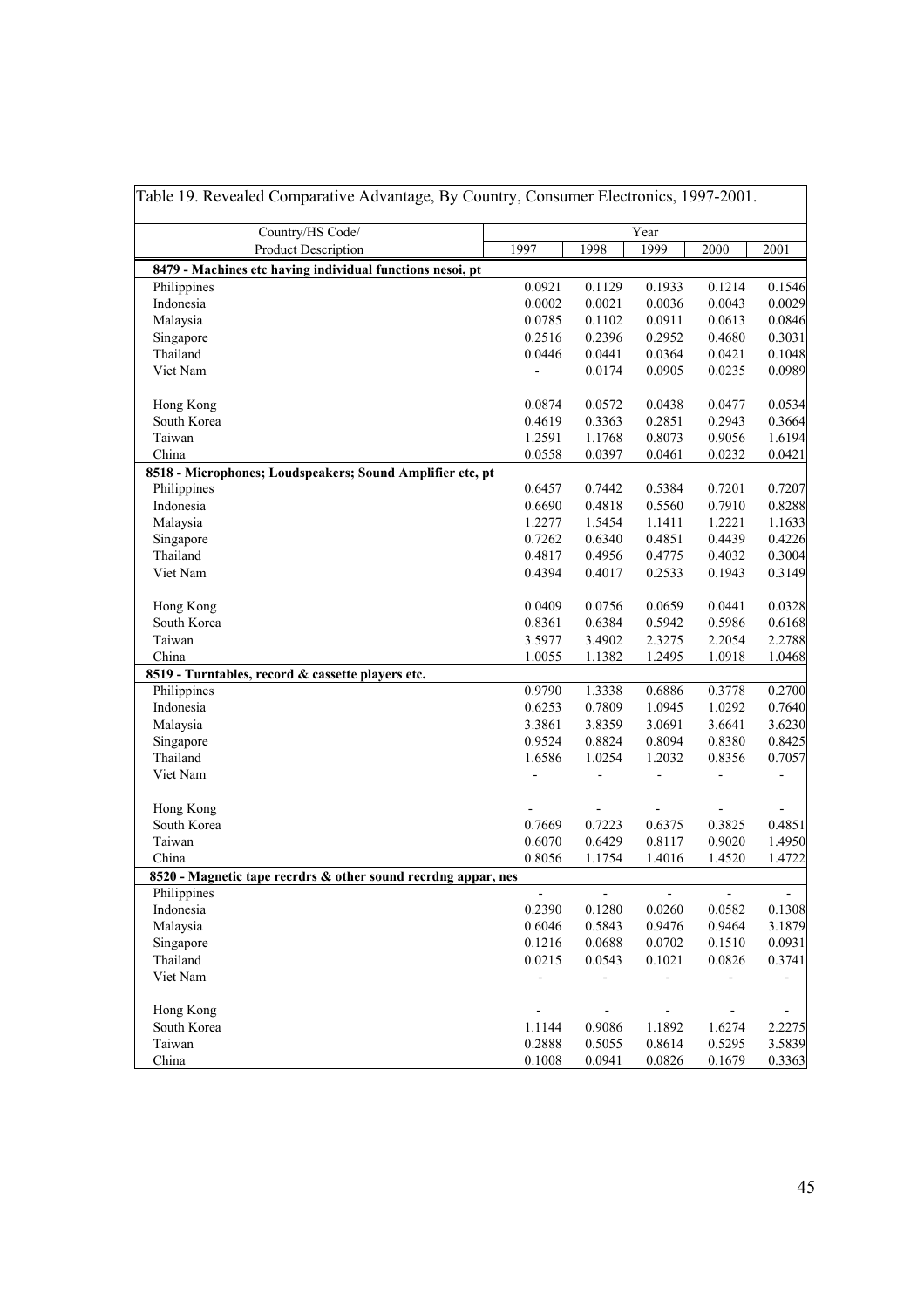| 8521 - Video recrdng/reproduc appar wheth/nt video tuner  |                          |                              |                          |                              |                          |
|-----------------------------------------------------------|--------------------------|------------------------------|--------------------------|------------------------------|--------------------------|
| Philippines                                               | 0.0043                   | 0.0397                       | 0.0123                   | 0.0039                       | 0.0024                   |
| Indonesia                                                 | 1.7874                   | 1.0155                       | 0.6751                   | 1.0876                       | 1.2622                   |
| Malaysia                                                  | 2.5516                   | 1.9853                       | 1.4368                   | 1.4519                       | 1.5728                   |
| Singapore                                                 | 1.1288                   | 0.6935                       | 0.5361                   | 0.3650                       | 0.4168                   |
| Thailand                                                  | 0.8860                   | 0.6863                       | 0.4337                   | 0.3465                       | 0.2935                   |
| Viet Nam                                                  | 0.1311                   | 0.0007                       | 0.0002                   | 0.0002                       | $\overline{\phantom{a}}$ |
|                                                           |                          |                              |                          |                              |                          |
| Hong Kong                                                 | $\overline{\phantom{a}}$ | $\overline{\phantom{a}}$     | $\overline{\phantom{m}}$ |                              | $\blacksquare$           |
| South Korea                                               | 1.0224                   | 0.7593                       | 0.8725                   | 0.8563                       | 0.8983                   |
| Taiwan                                                    | 0.7553                   | 0.6123                       | 0.7796                   | 1.1200                       | 1.1424                   |
| China                                                     | 0.4478                   | 0.4370                       | 0.5621                   | 0.7675                       | 1.1267                   |
| 8523 - Prepared unrecorded media (no film) for sound etc. |                          |                              |                          |                              |                          |
| Philippines                                               | 0.0091                   | 0.0090                       | 0.0258                   | 0.0390                       | 0.8306                   |
| Indonesia                                                 | 0.1103                   | 0.0055                       | 0.5981                   | 0.9976                       | 0.2568                   |
| Malaysia                                                  | 0.9048                   | 0.6647                       | 0.6678                   | 0.4209                       | 1.0344                   |
| Singapore                                                 | 1.4701                   | 1.5069                       | 1.1052                   | 1.0843                       | 0.8175                   |
| Thailand                                                  | 0.6735                   | 0.6100                       | 0.5131                   | 0.4629                       | 0.2790                   |
| Viet Nam                                                  | $\overline{\phantom{a}}$ | ÷,                           | $\blacksquare$           |                              | $\blacksquare$           |
|                                                           |                          |                              |                          |                              |                          |
| Hong Kong                                                 | 0.2797                   | 0.3620                       | 0.9450                   | 1.9436                       | 1.9692                   |
| South Korea                                               | 0.1859                   | 0.2644                       | 0.1680                   | 0.2044                       | 0.2178                   |
| Taiwan                                                    | 3.8874                   | 7.5461                       |                          | 18.7747 33.8611              | 42.4308                  |
| China                                                     | 0.0505                   | 0.0444                       | 0.0509                   | 0.0670                       | 0.0652                   |
| 8524 - Recorded gramophone records                        |                          |                              |                          |                              |                          |
| Philippines                                               | $\frac{1}{2}$            | $\frac{1}{2}$                |                          |                              | $\frac{1}{2}$            |
| Indonesia                                                 | $\frac{1}{2}$            | $\blacksquare$               | 0.0028                   | 0.0468                       | 0.1416                   |
| Malaysia                                                  |                          |                              |                          |                              | $\frac{1}{2}$            |
| Singapore                                                 | 0.2698                   | 0.0306                       | 0.0316                   | 0.0168                       | 0.0045                   |
| Thailand                                                  | 0.0357                   | 0.2473                       | 0.6697                   | 0.2483                       | 0.1522                   |
| Viet Nam                                                  | $\blacksquare$           | $\overline{\phantom{a}}$     | $\overline{a}$           | $\overline{a}$               | $\overline{\phantom{a}}$ |
|                                                           |                          |                              |                          |                              |                          |
| Hong Kong                                                 | $\frac{1}{2}$            | $\overline{a}$               |                          | $\overline{a}$               | $\overline{\phantom{a}}$ |
| South Korea                                               | 0.0318                   | 0.0636                       | 0.0868                   | 0.0024                       | 0.0002                   |
| Taiwan                                                    | $\frac{1}{2}$            | $\frac{1}{2}$                | $\overline{\phantom{a}}$ | $\overline{\phantom{0}}$     | $\blacksquare$           |
| China                                                     |                          | $\qquad \qquad \blacksquare$ | -                        | $\qquad \qquad \blacksquare$ | $\blacksquare$           |
| 8527 - Reception apparatus for radiotelephony etc         |                          |                              |                          |                              |                          |
| Philippines                                               | 0.3693                   | 0.2102                       | 0.1827                   | 0.0841                       | 0.0543                   |
| Indonesia                                                 | 0.3034                   | 0.1575                       | 0.2323                   | 1.2962                       | 1.2417                   |
| Malaysia                                                  | 5.4457                   | 4.8283                       | 5.0282                   | 4.9095                       | 4.9125                   |
| Singapore                                                 | 1.8795                   | 2.0649                       | 1.6139                   | 1.4445                       | 1.7062                   |
| Thailand                                                  | 0.3459                   | 0.6595                       | 0.4890                   | 0.6663                       | 0.9525                   |
| Viet Nam                                                  | ÷,                       | $\overline{\phantom{a}}$     | $\overline{\phantom{a}}$ | $\overline{a}$               | $\qquad \qquad -$        |
|                                                           |                          |                              |                          |                              |                          |
| Hong Kong                                                 | 0.0116                   | 0.0132                       | 0.0081                   | 0.0128                       | 0.0094                   |
| South Korea                                               | 0.1688                   | 0.0573                       | 0.1909                   | 0.4457                       | 0.4360                   |
| Taiwan                                                    | 0.5016                   | 0.5463                       | 0.3124                   | 0.2717                       | 0.3777                   |
| China                                                     | 2.2180                   | 2.6030                       | 2.5059                   | 2.1887                       | 1.9629                   |
|                                                           |                          |                              |                          |                              |                          |

Cont. Table 19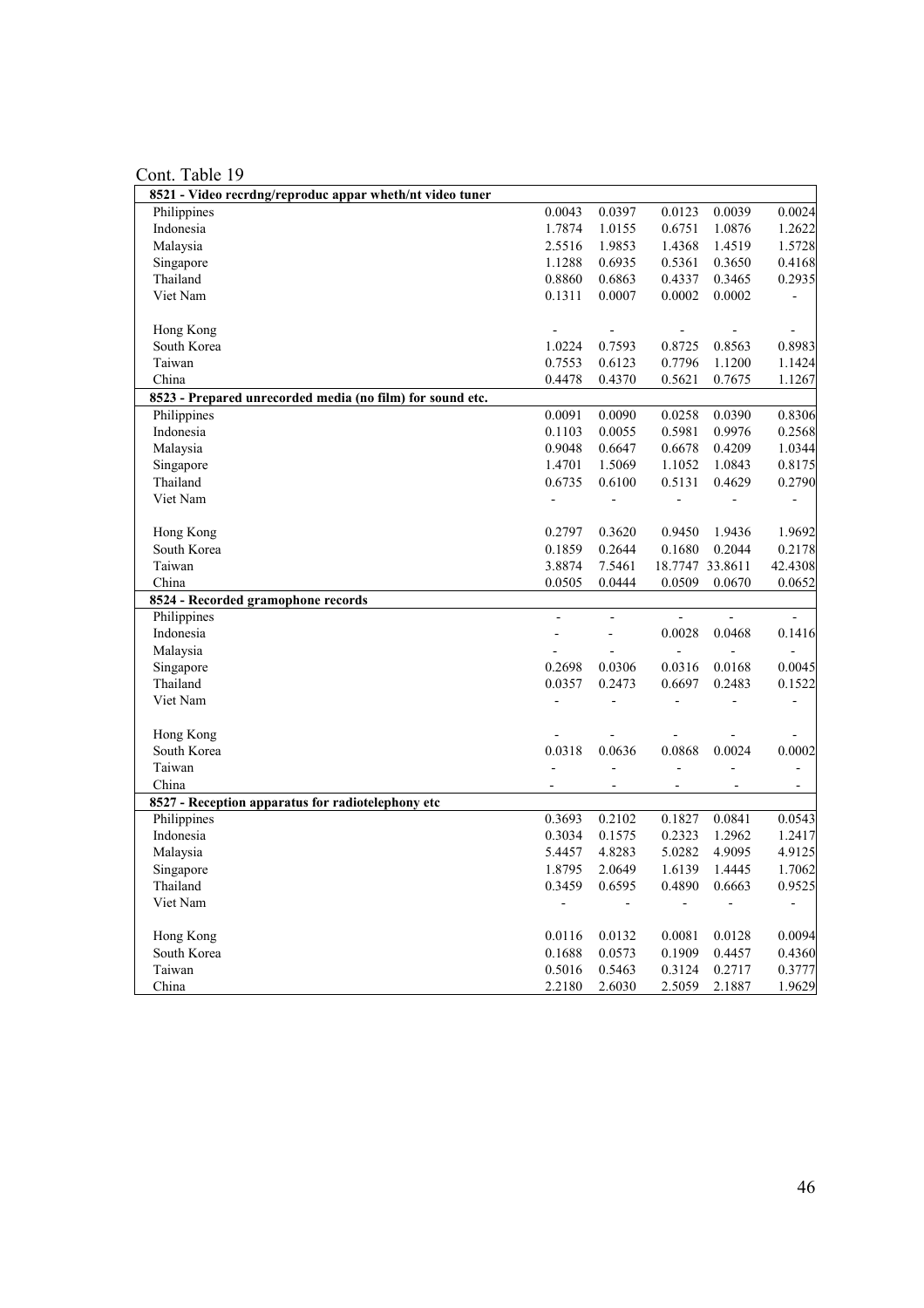Cont. Table 19

| 8528 - TV receivers, incl video monitors & projectors     |                |        |        |        |        |
|-----------------------------------------------------------|----------------|--------|--------|--------|--------|
| Philippines                                               | 1.1344         | 0.9109 | 0.4137 | 0.4589 | 0.3970 |
| Indonesia                                                 | 0.0944         | 0.0671 | 0.0617 | 0.3610 | 0.4087 |
| Malaysia                                                  | 1.6204         | 1.3697 | 1.3343 | 1.4574 | 1.3722 |
| Singapore                                                 | 0.7045         | 0.4374 | 0.3377 | 0.2971 | 0.3067 |
| Thailand                                                  | 1.4029         | 1.2583 | 0.9827 | 1.1316 | 0.9282 |
| Viet Nam                                                  | 0.4550         | 0.4378 | 0.3608 | 0.2424 | 0.2328 |
|                                                           |                |        |        |        |        |
| Hong Kong                                                 | 0.0151         | 0.0065 | 0.0008 | 0.0022 | 0.0004 |
| South Korea                                               | 0.8897         | 0.6376 | 0.7089 | 0.6539 | 0.6778 |
| Taiwan                                                    | 0.4972         | 0.4174 | 0.4895 | 0.8802 | 1.2280 |
| China                                                     | 0.2784         | 0.2781 | 0.3243 | 0.3706 | 0.3942 |
| 8529 - Parts for television, radio and radar apparatus    |                |        |        |        |        |
| Philippines                                               | 0.9733         | 1.4178 | 1.2621 | 1.3615 | 1.2967 |
| Indonesia                                                 | 0.2116         | 0.2726 | 0.3928 | 0.4425 | 0.4302 |
| Malaysia                                                  | 0.8976         | 0.8381 | 0.6704 | 0.7086 | 0.6769 |
| Singapore                                                 | 0.8906         | 0.8886 | 0.8582 | 0.7229 | 0.7228 |
| Thailand                                                  | 0.3175         | 0.3006 | 0.4007 | 0.3609 | 0.3585 |
| Viet Nam                                                  | 0.1851         | 0.2152 | 0.1676 | 0.3020 | 0.3624 |
|                                                           |                |        |        |        |        |
| Hong Kong                                                 | 1.0360         | 0.7468 | 0.5548 | 0.5438 | 0.4679 |
| South Korea                                               | 0.6072         | 0.5753 | 0.6763 | 0.6614 | 0.8683 |
| Taiwan                                                    | 1.4806         | 1.3930 | 1.0794 | 1.4164 | 1.8903 |
| China                                                     | 0.4111         | 0.4399 | 0.4830 | 0.5446 | 0.6895 |
| 8536 - Electrical apparatus for switching etc, nov 1000 V |                |        |        |        |        |
| Philippines                                               | 1.4838         | 4.1793 | 3.5141 | 3.9902 | 3.4927 |
| Indonesia                                                 | 0.0733         | 0.1277 | 0.0841 | 0.2319 | 0.2481 |
| Malaysia                                                  | 0.2475         | 0.2409 | 0.2140 | 0.2092 | 0.2483 |
| Singapore                                                 | 0.8605         | 0.8508 | 0.8996 | 0.8968 | 0.9088 |
| Thailand                                                  | 0.1367         | 0.0981 | 0.1631 | 0.1692 | 0.1567 |
| Viet Nam                                                  | 0.0980         | 0.0568 | 0.1295 | 0.0603 | 0.0434 |
|                                                           |                |        |        |        |        |
| Hong Kong                                                 | 0.4072         | 0.2268 | 0.1696 | 0.1732 | 0.1683 |
| South Korea                                               | 0.0815         | 0.0655 | 0.0727 | 0.0672 | 0.0815 |
| Taiwan                                                    | 2.6842         | 2.3168 | 1.7411 | 2.3362 | 2.9684 |
| China                                                     | 0.1498         | 0.1549 | 0.1915 | 0.1601 | 0.1724 |
| 8540 - Thermionic, cold cathode or photocthode tubes, pt  |                |        |        |        |        |
| Philippines                                               | $\overline{a}$ | 0.0125 | 0.0143 | 0.0112 | 0.0261 |
| Indonesia                                                 | 0.0681         | 0.0309 | 0.0086 | 0.3336 | 0.4240 |
| Malaysia                                                  | 1.7703         | 1.7295 | 1.5869 | 1.5389 | 1.4283 |
| Singapore                                                 | 1.2526         | 1.0490 | 1.1763 | 1.0645 | 0.8591 |
| Thailand                                                  | 0.3268         | 0.3634 | 0.6261 | 0.6555 | 0.5757 |
| Viet Nam                                                  | 0.7719         | 1.0669 | 0.8578 | 2.1214 | 1.6920 |
|                                                           |                |        |        |        |        |
| Hong Kong                                                 |                |        |        |        |        |
| South Korea                                               | 1.8093         | 2.1270 | 2.4621 | 2.2707 | 2.2046 |
| Taiwan                                                    | 2.8145         | 4.5311 | 4.5964 | 3.8203 | 3.6714 |
| China                                                     | 0.1579         | 0.2646 | 0.2607 | 0.3470 | 0.4209 |

Note: "-: means no exports reported.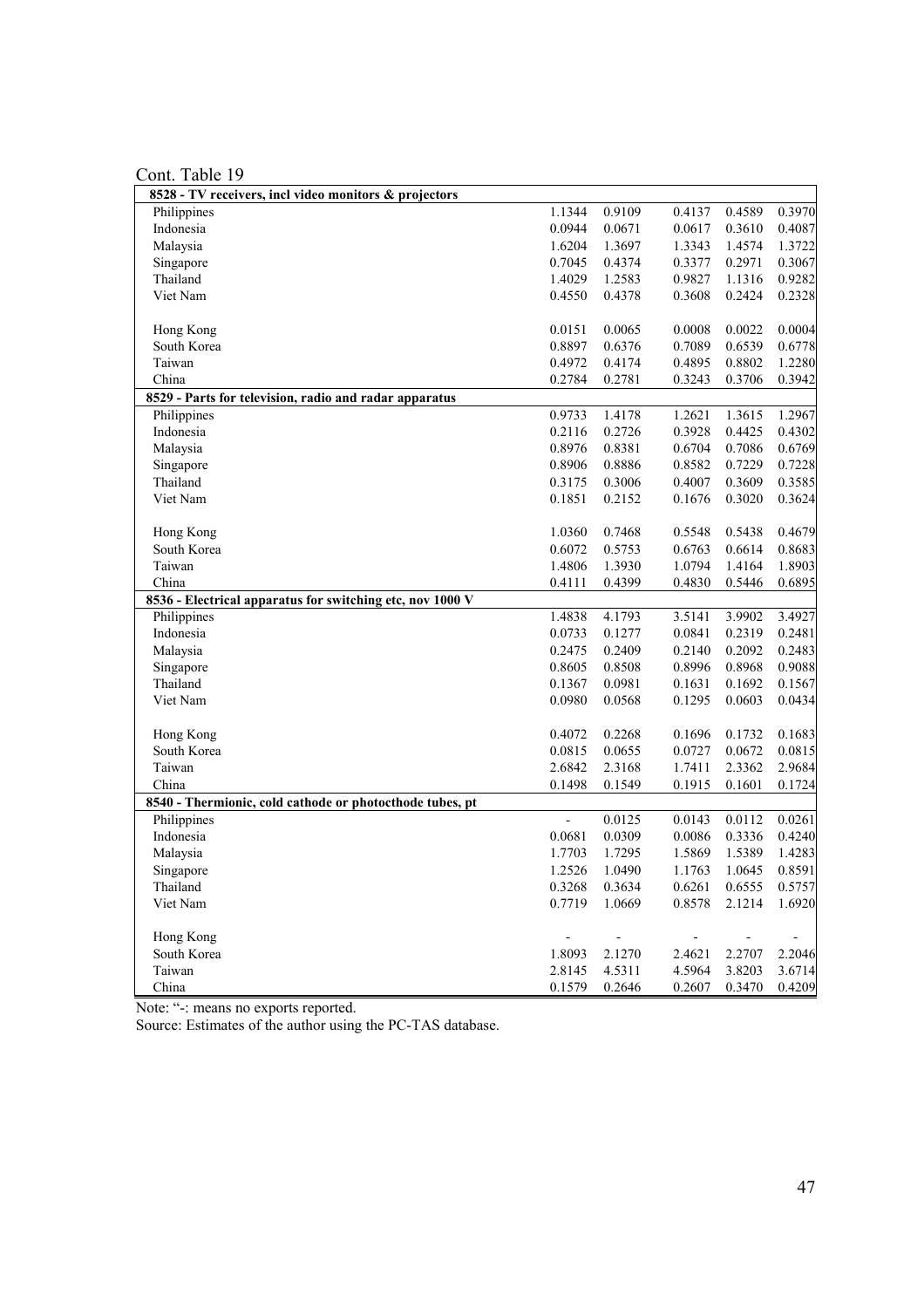#### **Economic Integration with the USA**

Intra-industry trade between the Philippines and the USA is high and increasing in six (6) products, mostly semiconductors (Table 20). This indicates increasing economic integration in these products between the two economies. The highest increase in intraindustry trade occurred in office machines nesoi (HS 8472).

Intra-industry trade is high but decreasing in parts, etc. for typewriters  $\&$  other office machines (HS 8473).

 Trade in a number of products between RP and US can be characterized as one-way trade, i.e. IIT=0 (Table 20). This means that trade between the two economies in these products are either exports only or imports only, but not both exports and imports. Six of these products are considered competitive (HS8527, 8708, 9012, 8540, 8473 & 8518). This could be explained by the tri-lateral nature of trade in the electronics global production network in East Asia. Since the Philippines is a second-tier supplier in the chain, it could be importing parts and components for assembly and testing from the NIEs or elsewhere, and exporting them to the USA; or importing from the USA and exporting them to the NIEs or elsewhere.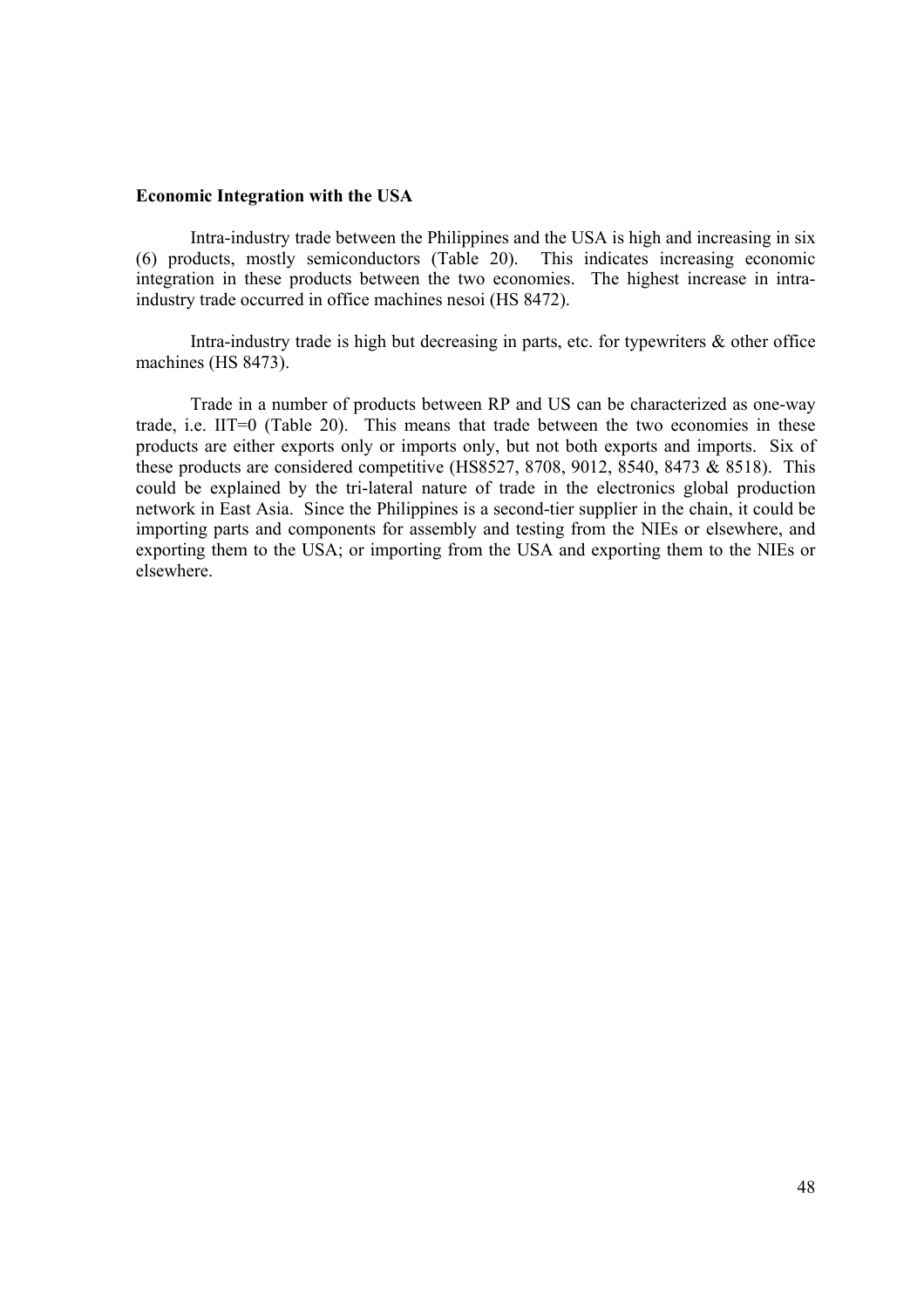| Classification    | Sub-Sector                         | HS Code/                                                           | Average IIT | Change    |          |
|-------------------|------------------------------------|--------------------------------------------------------------------|-------------|-----------|----------|
|                   |                                    | <b>Product Description</b>                                         | 1997-1999   | 2000-2001 |          |
| High &            | Control & Instrumentation          | 9032 - Automatic regulating or control instruments; parts          | 61.39       | 74.88     | 13.49    |
| Increasing        | Office Equipment                   | 8472 - Office machines nesoi (hectograph, adressing etc)           | 15.18       | 76.42     | 61.24    |
|                   | Semiconductors                     | 8504 - Elec trans, static conv & induct, adp pwr supp, pt          | 28.24       | 52.98     | 24.74    |
|                   |                                    | 8518 - Microphones; Loudspeakers; Sound Amplifier etc, pt          | 52.85       | 78.11     | 25.26    |
|                   |                                    | 8532 - Electric capacitors, fixed, var or adj (preset) pt          | 15.52       | 53.89     | 38.37    |
|                   | Telecommunications                 | 8517 - Electric apparatus for line telephony etc, parts            | 46.41       | 61.16     | 14.75    |
| High &            | <b>Electronic Data Processing</b>  | 8473 - Parts etc for typewriters & other office machines           | 54.97       | 53.13     | $-1.84$  |
| Decreasing        |                                    |                                                                    |             |           |          |
| Low &             | <b>Consumer Electronics</b>        | 8527 - Reception apparatus for radiotelephony etc                  | 23.95       | 29.32     | 5.37     |
| Increasing        | Medical/Industrial Instrumentation | 8531 - Electric sound or visual signaling apparatus, pts           | 9.15        | 23.67     | 14.52    |
|                   | Semiconductors                     | 8531 - Electric sound or visual signaling apparatus, pts           | 10.23       | 44.80     | 34.57    |
|                   |                                    | 8542 - Electronic integrated circuits & microassembl, pts          | 1.88        | 4.15      | 2.27     |
| Low &             | Communication & Radar              | 8525 - Trans appar for radiotele etc; tv camera & rec              | 4.47        | 2.57      | $-1.90$  |
| Decreasing        | Control & Instrumentation          | 9023 - Inst, appts $\&$ models, for demonstrational use $\&$ parts | 43.46       | 42.96     | $-0.51$  |
|                   | <b>Consumer Electronics</b>        | 8479 - Machines etc having individual functions nesoi, pt          | 11.72       | 8.06      | $-3.67$  |
|                   |                                    | 8518 - Microphones; Loudspeakers; Sound Amplifier etc, pt          | 21.07       | 4.29      | $-16.79$ |
|                   |                                    | 8528 - TV receivers, incl video monitors & projectors              | 60.96       | 19.23     | $-41.74$ |
|                   |                                    | 8529 - Parts for television, radio and radar apparatus             | 64.26       | 42.39     | $-21.87$ |
|                   |                                    | 8536 - Electrical apparatus for switching etc, nov 1000 V          | 48.75       | 25.21     | $-23.55$ |
|                   | <b>Electronic Data Processing</b>  | 8471 - Automatic data process machines; magn reader etc            | 22.03       | 16.48     | $-5.55$  |
|                   | Office Equipment                   | 9009 - Photocopy apparatus $&$ thermocopy apparatus; pts           | 6.63        | 6.32      | $-0.31$  |
|                   | Semiconductors                     | 8533 - Electrical resistors except heating resistors, pts          | 16.32       | 15.74     | $-0.58$  |
|                   |                                    | 8534 - Printed circuits                                            | 48.61       | 29.92     | $-18.69$ |
|                   |                                    | 8536 - Electrical apparatus for switching etc, nov 1000 V          | 25.97       | 20.80     | $-5.17$  |
|                   |                                    | 8541 - Semiconductor devices; light-emit diodes etc, pts           | 12.98       | 6.69      | $-6.29$  |
|                   | Telecommunications                 | 8522 - Parts & accessories for 8519-8521                           | 65.93       | 42.80     | $-23.13$ |
|                   |                                    | 8544 - Insulated wire, cable etc; opt sheath fib cables            | 24.96       | 22.92     | $-2.04$  |
| No IIT (i.e, one- | <b>Automotive Electronics</b>      | 8512 - Electric light etc. equip; windsh wipers etc., parts        |             | $\ast$    | $\ast$   |
| way trade)        |                                    | 8527 - Reception apparatus for radiotelephony, etc.                | 0.00        | 0.00      | 0.00     |
|                   |                                    | 8708 - Parts & access for motor vehicles                           | 0.00        | 0.00      | 0.00     |
|                   | Communication & Radar              | 8526 - Radar apparatus, radio navig aid & remote cont app          | 0.00        | 0.00      | 0.00     |
|                   |                                    | 8527 - Reception apparatus for radiotelephony, etc.                | *           | *         | $\ast$   |
|                   | Control & Instrumentation          | 9010 - Apparatus etc for photo labs etc nesoi; parts etc.          | *           | *         | $\ast$   |
|                   |                                    | 9011 - Compound optical microscopes; parts & accessories           | *           | *         | $\ast$   |
|                   |                                    | 9012 - Microscopes, except optical; diffract appar; parts          | $\ast$      | $\ast$    | $\ast$   |
|                   |                                    | 9026 - Inst etc measure or check flow, level etc, pts etc          | 0.00        | 0.00      | 0.00     |
|                   |                                    | 9027 - Inst etc for physical etc anal etc; microtome; pts          | 0.00        | 0.00      | 0.00     |
|                   |                                    | 9030 - Oscilloscopes, spectrum analyzers etc, parts etc.           | 0.00        | 0.00      | 0.00     |
|                   |                                    | 9031 - Machines; Profile project, pt                               | 0.00        | 0.00      | 0.00     |
|                   | <b>Consumer Electronics</b>        | 8519 - Turntables, record & cassette players etc.                  | 0.00        | 0.00      | 0.00     |
|                   |                                    | 8521 - Video recrdng/reproduc appar wheth/nt video tuner           | $\ast$      | $\ast$    | $\ast$   |
|                   |                                    | 8523 - Prepared unrecorded media (no film) for sound etc.          | $\ast$      | $\ast$    | $\ast$   |
|                   |                                    | 8540 - Thermionic, cold cathode or photocthode tubes, pt           | *           | $\ast$    | $\ast$   |
|                   | <b>Electronic Data Processing</b>  | 8523 - Prepared unrecorded media (no film) for sound etc.          | 0.00        | 0.00      | 0.00     |
|                   | Medical/Industrial Instrumentation | 8530 - Electrical signal, safety or traffic control equip          |             |           |          |
|                   |                                    | 8543 - Electrical mach etc, with ind functions nesoi, pts          | $\ast$      | $\ast$    | $\ast$   |
|                   |                                    | 9018 - Medical, surgical, dental or vet inst, no elec, pt          | 0.00        | 0.00      | 0.00     |
|                   |                                    | 9022 - X-ray etc apparatus; tubes, panels, screen etc, pt          | 0.00        | 0.00      | 0.00     |
|                   | Office Equipment                   | 8470 - Calculting & account machines, cash registers etc           | 0.00        | 0.00      | 0.00     |
|                   |                                    | 8473 - Parts etc for typewriters & other office machines           | 0.00        | 0.00      | 0.00     |
|                   | Semiconductors                     | 8540 - Thermionic, cold cathode or photocthode tubes, pt           | $\ast$      | *         | $\ast$   |
|                   | Telecommunications                 | 8518 - Microphones; loudspeakers; sound amplifier etc, pt          | 0.00        | 0.00      | 0.00     |

# Table 20. Intra-Industry Trade Index, Philippines-U.S.A., By Sub-Sector & Product, 1997-2001.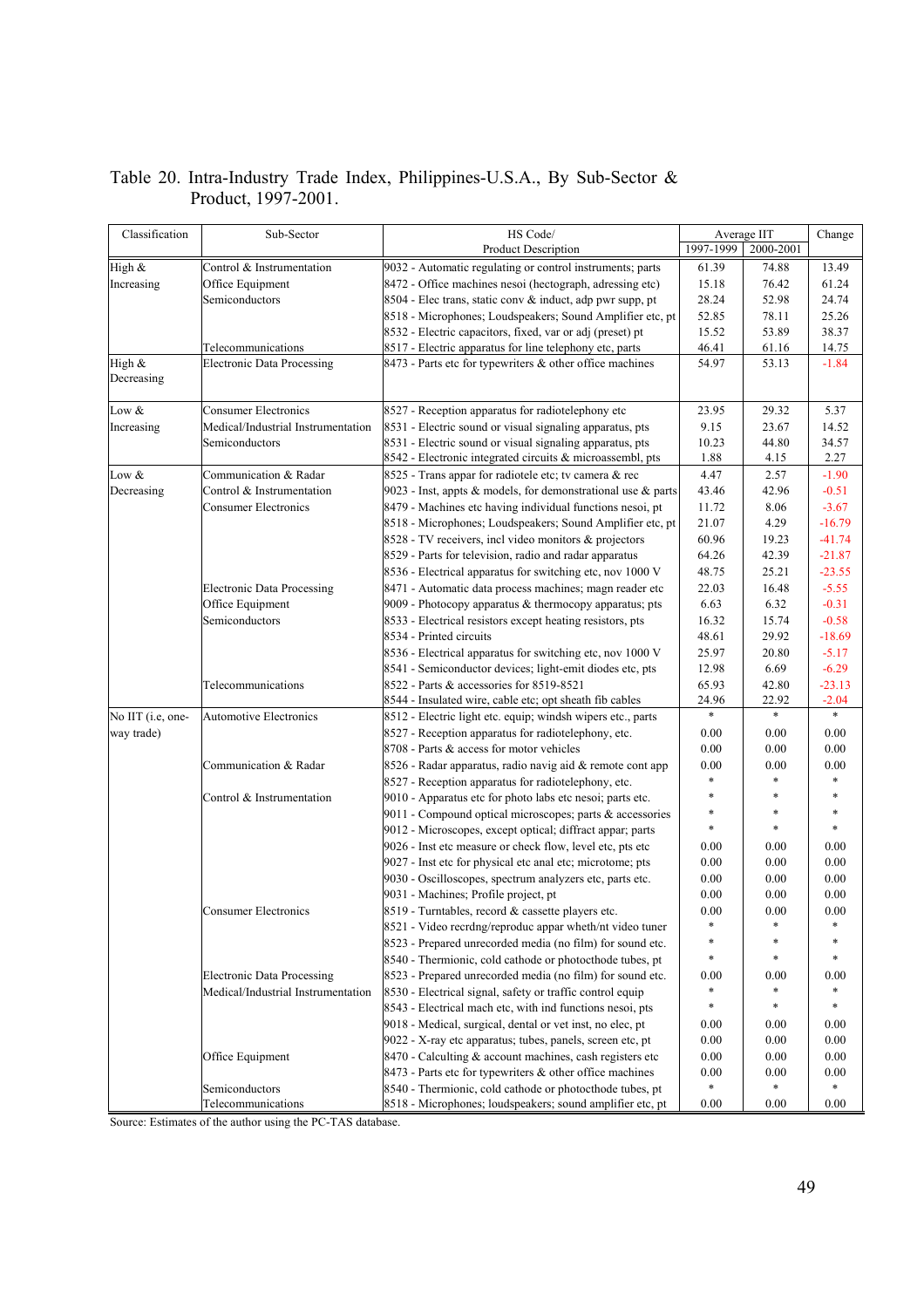# **6. Local Support Structures and the Competitiveness of the Philippine Electronics Industry**

 With trade and investment barriers rapidly going down globally in the 1990s, local support structures have become more important factors in determining an economy's attractiveness to the global production network. As discussed in Section 2, the experience of the NIEs showed that local support structures played an important role not only in increasing the competitiveness of these economies' electronics industry but also in enabling global production networks contribute to their economic development. What can be said about local support structures in the Philippines?

#### **Infrastructure, Transport and Logistics**

Infrastructure and transport services in the 1990s improved significantly compared to the 1980s (Serafica 2002). The liberalization and deregulation of the services sector and the opening up of infrastructure to private sector investment are the primary reasons for the significant change. Reforms in the shipping and air transport industries also improved competition and efficiency in these sectors although much is still desired (Austria 2002 and 2003a).

The key factor in the current competitiveness of the country's industrial parks in Subic and Clark is good logistics – presence of seaport, airport, infrastructure, and service logistics industries, like freight forwarders. However, there is fear that it is just a matter of time and China and India will have the same kind and quality of logistics. The government therefore should think of long-term strategies to maintain and even strengthen the competitiveness of the industrial parks and export processing zones vis-à-vis its emerging competitors.

While much has been achieved, the country's current state of logistics and infrastructure fails in comparison with other countries in East Asia. In particular, there is inefficiency in the ports system given the longer time spent in loading, unloading and carrying out administrative procedures for customs clearance. As the experience of Singapore shows, the availability of electronic systems for simplified customs, both in airports and seaports, is a key factor for the efficiency and stability of international transport and distribution of the global production networks.

The quality of the country's infrastructure and efficiency in transport services and logistics are important determinants of the competitiveness of the electronics industry. In particular, an efficient air transport service is important for the time-sensitive products and intermediate inputs traded between countries in the production chain. On the other hand, efficient logistics do not just reduce costs of transport and transit time but also lowers the cost of production. If logistics services are inefficient, firms will maintain higher inventories at each stage of production chain, requiring additional working capital (Ernst 2004).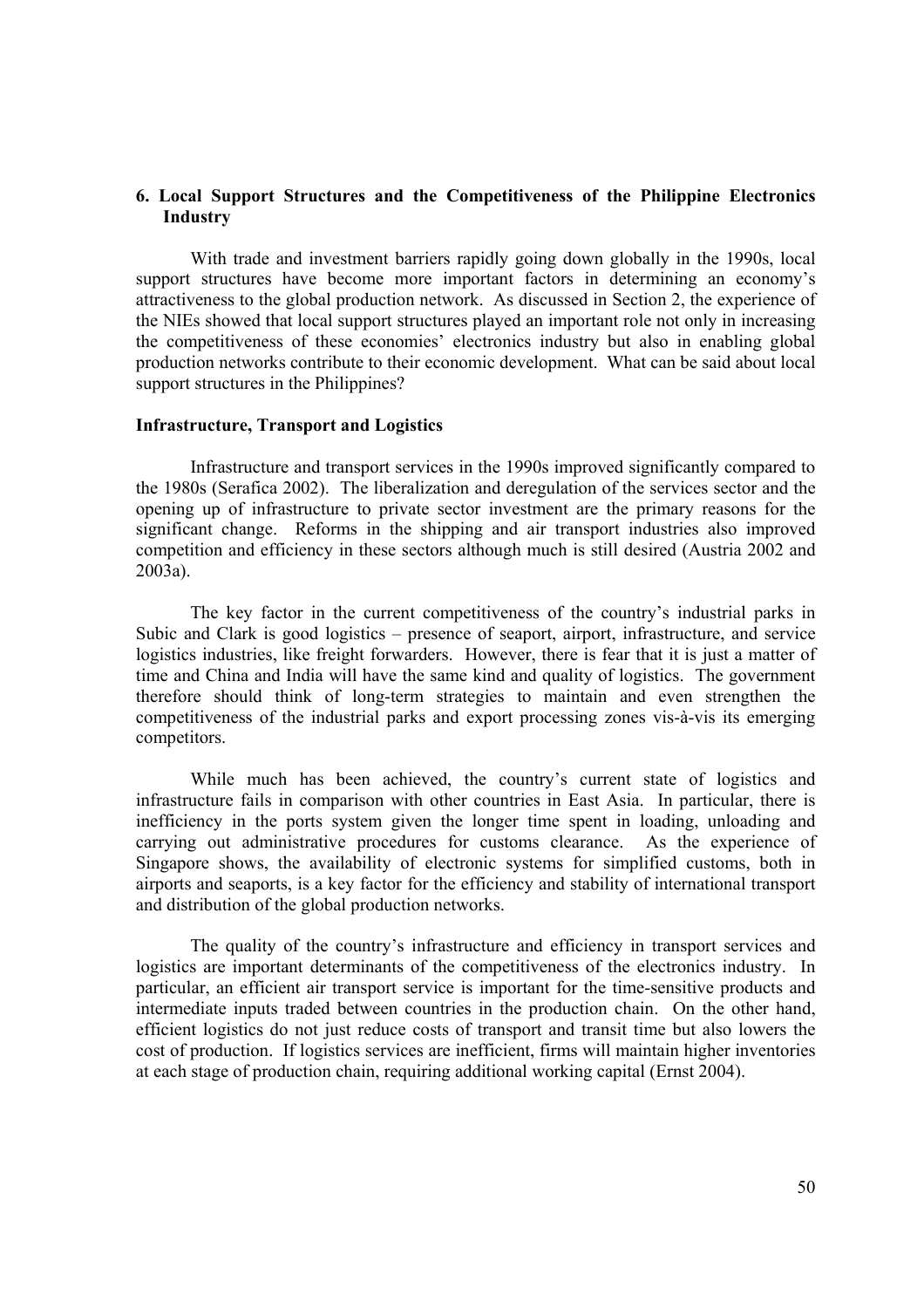As trade protection has drastically gone down globally, the state of the country's logistics and infrastructure will become even more crucial in determining the country's competitiveness. Austria (2003b) concluded that the country's role in the production network, as confined largely to the labor-intensive import-dependent segment of the production chain, is a response to the kind of infrastructure and logistics the country has. The lack of good infrastructure limits foreign investment to types of industries that do not have strong linkages to the rest of the economy, as the lack of infrastructure raises the costs of production, making industries unable to compete in the export market.

#### **Utilities**

The cost of electricity in the country is the highest in the region. It could reach as high as 41% of total operating costs compared to 10% in Malaysia (SEIPI 2003b). The prohibitive cost is the primary reason for the recent relocation of some of the electronics companies operating in the country to China.

Not only is power cost high, the quality and reliability of power is also poor. The equipment and processes in the production of high technology products are extremely sensitive to stable power supply. Unscheduled power fluctuations and interruptions can cause severe damage to expensive equipment and delays in production. Companies therefore have to install protective devices for their power supply like power line conditioners (PLCs) and uninterrupted power supply (UPS), or alternative power supply like generators. Cost for PLCs and UPS could be around US\$9-15 million and US\$17 million for generators. All these associated costs lower the competitiveness of the industry.

Furthermore, the quality and reliability of power falls short of the requirements of the industry, as shown in Table 21.

The recent move by the Energy Regulatory Board (ERB) to phase out the crosssubsidy given by large commercial and industrial power consumers to the residential customers of the Manila Electric Company (MERALCO) is a welcome development. The phase-out will result in a more competitive power rates in the country. Likewise, the government recently agreed to allow electronics companies registered with the BOI and the PEZA open and direct access to independent power producers. Again, this is expected to lower power costs.

|               | Actual               | Requirements for     | Requirements for a |
|---------------|----------------------|----------------------|--------------------|
|               |                      | assembly and testing | water fabrication  |
| Blackout      | 2 incidents per year | zero                 | zero               |
| Voltage       | $+/- 10\%$           | $+/- 3\%$            | $+/- 0.5\%$        |
| Frequency     | $60 + - 1$ hz        | $60 + -0.5$ hz       | $60 + -0.3$ hz     |
| Recovery time | 8 hours              | 2 hours              | immediate          |

Table 21. Actual vs Desired Power Quality and Reliability

Source: SEIPI (2003b).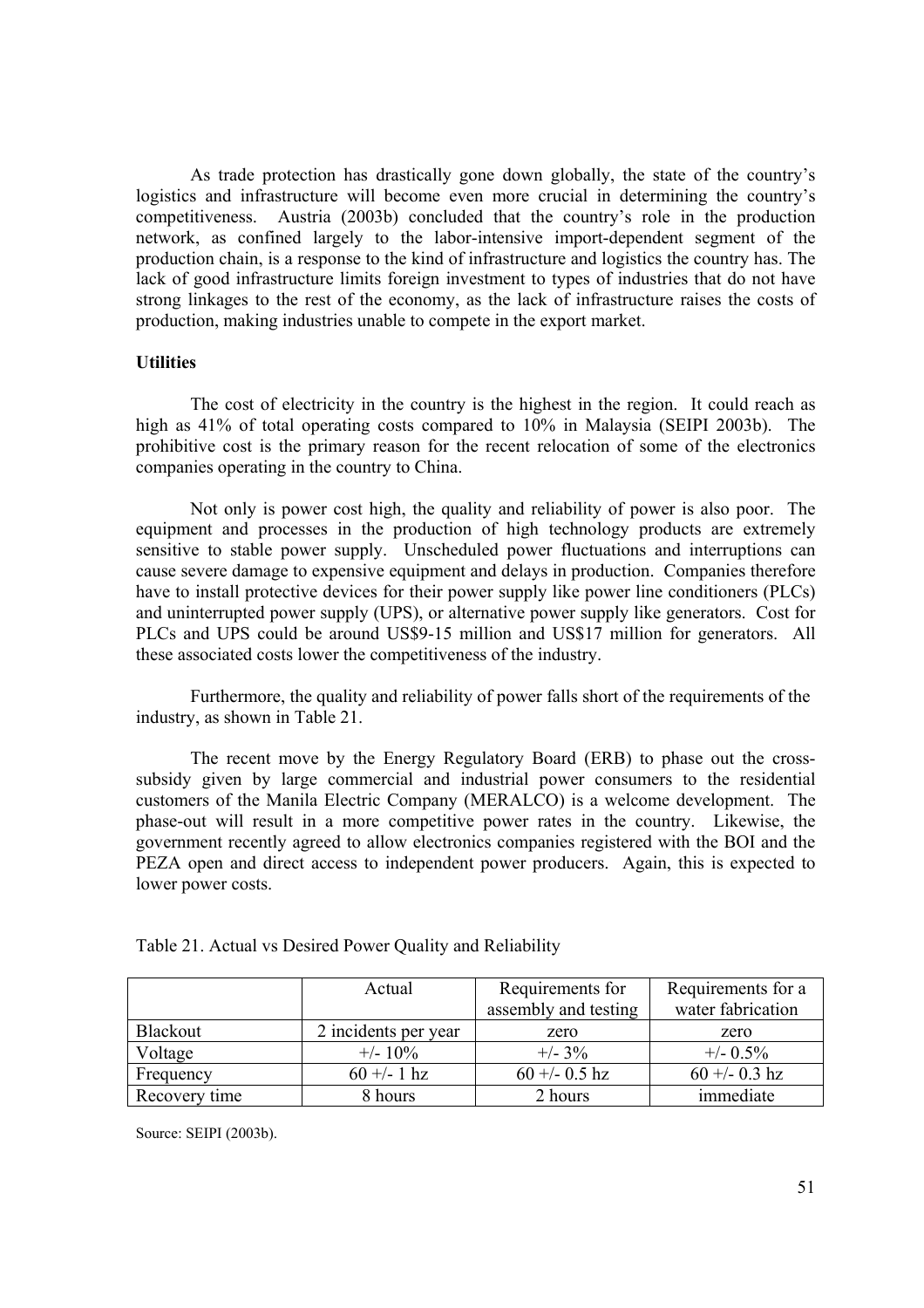#### **Allied and Supplier Industries**

Local supplier industries in the Philippines are few and still immature. Common problems are the following: (i) local materials are not available; (ii) local suppliers are difficult to find; (iii) unreliability of local suppliers; (iv) local materials are more expensive; (v) local materials do not meet the required quality standards; and (vi) industry local requirements are not known to many (Santiago 2005).

The above problems force multinational companies to import their intermediate inputs. For example, Japanese firms procure fewer inputs locally in the Philippines than in any other ASEAN countries where they operate (Tecson 1995). This practice makes foreign investors more vulnerable to import price changes induced by exchange rate volatility and hence, can make production costs higher.

 Over the past few years, however, efforts were geared at overcoming this constraint through supplier clustering in the export processing zones and industrial parks (Austria 2004). The aim of clustering is to upgrade the production process in order for the domestic economy to capture a larger share of the value added in the global production chain. Nonetheless, the clustering is still limited to foreign suppliers of parts and components. A case study by Kimura (2001) on Fujitsu's experience in the Philippines shows that a large number of upstream suppliers from Japan and other developed countries have established their affiliates in the country, supplying the parts and components requirements of Fujitsu. However, the experience of some foreign suppliers based in the country's export processing zones in outsourcing some of their production process to local suppliers has not been favorable (See Box 1 for details).

## **Human Resources**

The country is well known for its manpower: high literacy, good quality of secondary education, easy to train, and the ability to speak English. The compensation package is also relatively low for mid-level management and skilled workers. Because of these factors, several surveys have ranked the Filipino worker higher than his counterparts in other Asian economies.

The availability of skilled workers on a three-shift, 24-hour basis is one of the advantages considered by Japan's Fujitsu Ltd. in locating its hard disk drive assembly plant in one of the export processing zones in the Philippines in 1995 (Kimura 2000). These workers (engineers) command salaries much lower than their counterparts in developed countries<sup>7</sup>. The final assembly process is highly capital-intensive because of the machines and equipment used. Given rapid product innovation, quick depreciation of capital is necessary, i.e. machines must be used intensively. This is made possible only by the availability of manpower for a 24-hour round- the-clock operation. The Fujitsu Plant in the country employed around 400 engineers in 1998 and has added roughly 100 new ones every

 $<sup>7</sup>$  It should be noted that local engineers in the electronics industry received relatively higher salaries compared</sup> to their counterparts in other industries in the country. However, their salaries are lower compared to their counterparts in developed countries.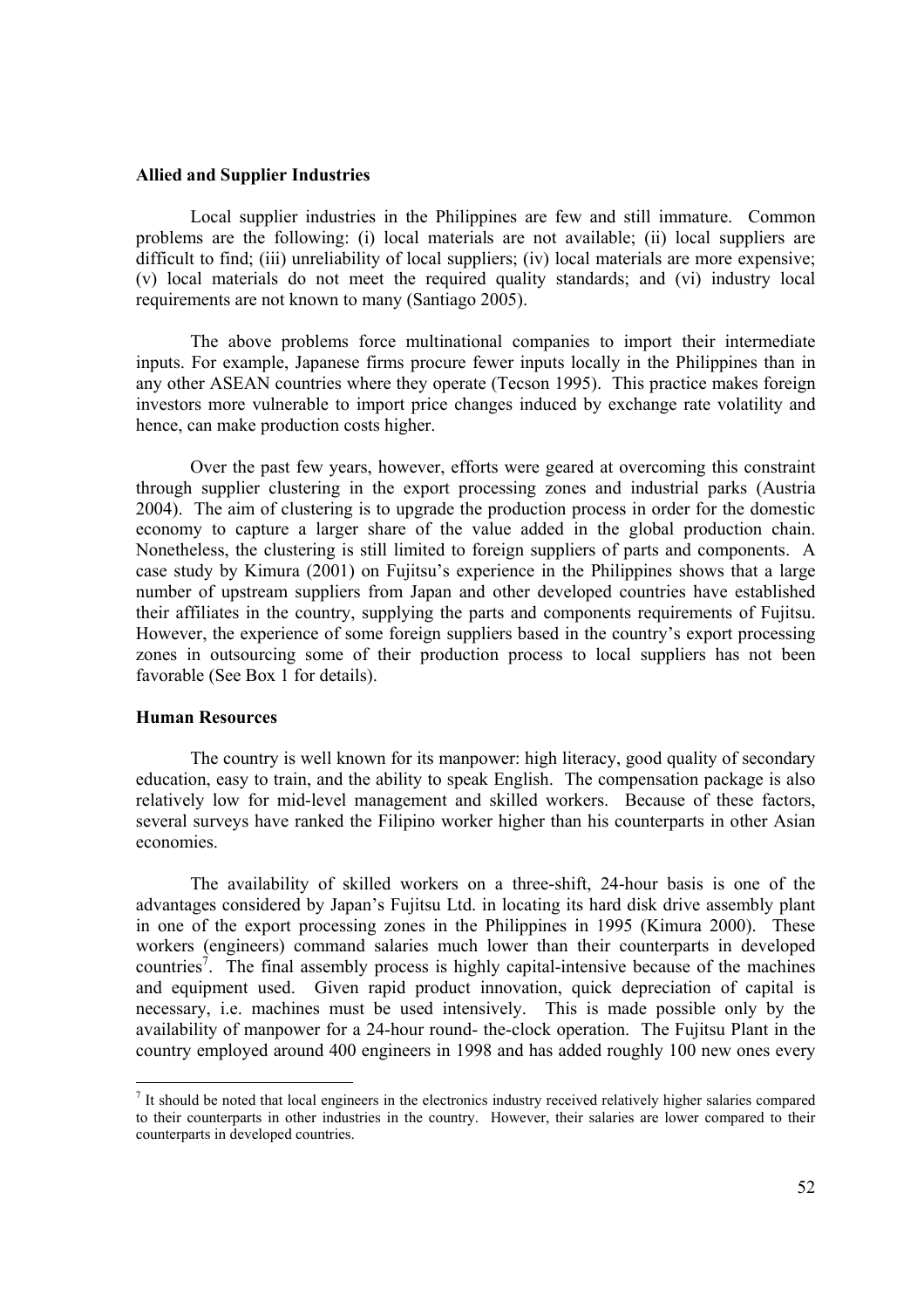year since (Kimura 2001). In short, the availability of relatively cheap skilled labor in the country makes the capital-intensive assembly process profitable.

However, there are major constraints in the country's manpower namely, (i) inadequate technical and vocational skills, (ii) lack of specialized skills for high value-added products; and (ii) high cost of unskilled labor relative to other countries. These factors lessen the attractiveness of the country as an investment site for labor-intensive segment of the production chain. In recent years, local skills required by companies in the export processing zones are no longer readily available. Similarly, with rapid product innovation, the skills requirements, especially those beyond final assembly, are also changing. However, the country's engineers do not have the specialized skills for high value-added products. Companies spend substantial amounts in sending their manpower to the US for training. The high cost of training erodes their competitiveness. Compounding the situation is the fact that the average stay of this kind of manpower is only two years, since they are being pirated by companies overseas.

The cost of unskilled labor in the country is relatively high compared to other countries in the region. This is compounded by the fact that labor productivity fails to keep pace with wage increases; unlike in other ASEAN economies where productivity outstrips wage increases. An important factor contributing to this phenomenon is the long time practice of minimum wage setting which is being becoming more politicized.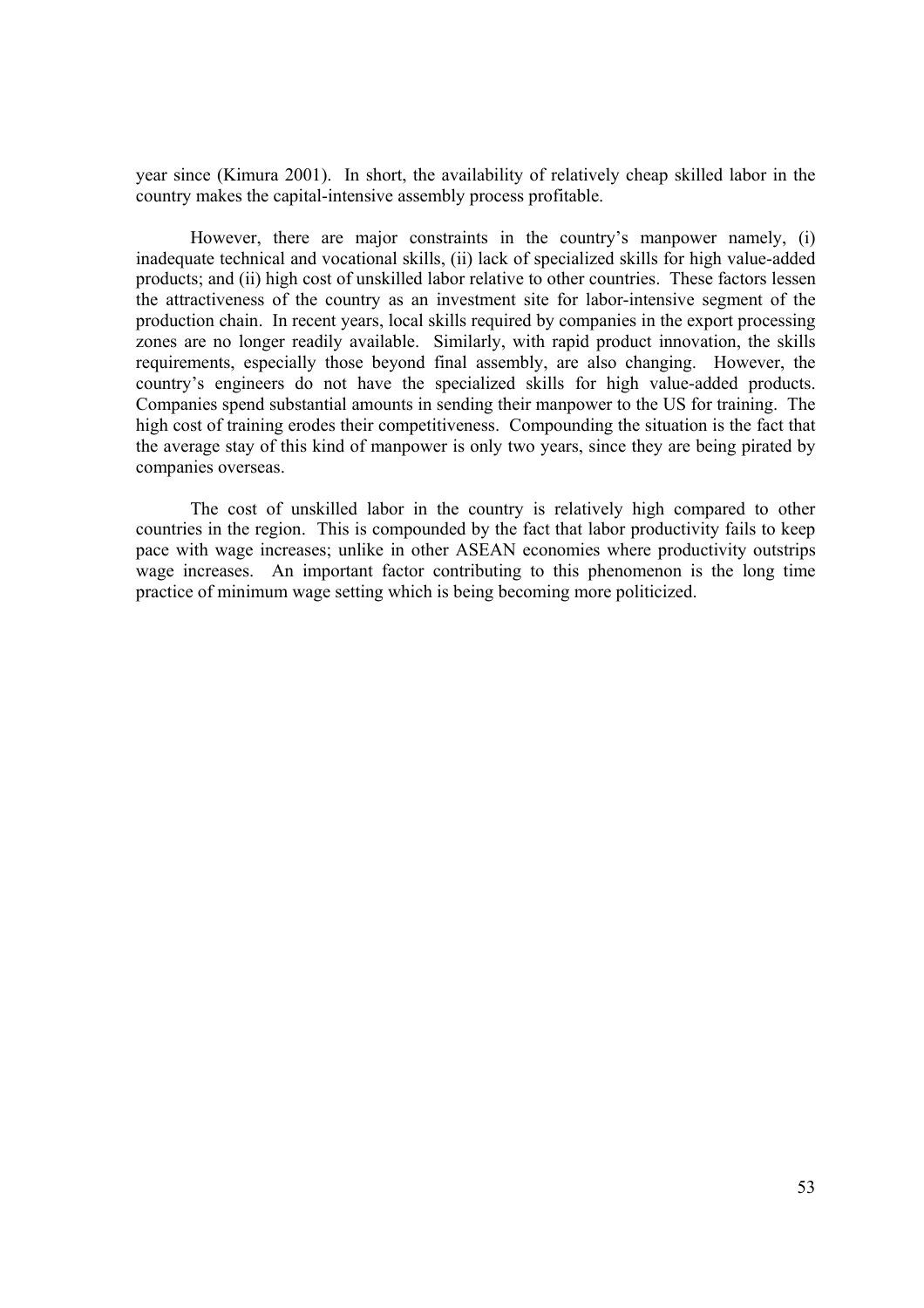# **Box 1. Supplier Clustering**

j

*Wistron Infocom (Philippines)*, formerly ACER International, is located at the Subic Bay Industrial Park with an investment of US\$105 million and total employment of 3,500. The company manufactures motherboards and computer notebooks solely for exports. The excellent infrastructure of the industrial park attracted the company's suppliers originally located in Taiwan to also locate in the park. This enabled the company to overcome the non-availability of local suppliers for its parts and components. The suppliers include the following:

- Catcher Technology Philippines, Inc. manufacturer of computer and notebook casings and peripherals.
- Comoss Electronics Philippines manufacturer of cable assemblies, peripherals for computers and computer tables
- Golden Net International Company, Inc. printing, designs, binding, packaging and assembly of manuals
- Sanyo Denki manufacturer of cooling systems for computers or micro fan
- Sankyo Seiki manufacturer of micromotors for disk drives
- Shan Soong manufacturer of plastics moldings
- Win Cross manufacturer of di-casting

These foreign suppliers form an agglomeration inside the park to the advantage of Wistron. When the demand from Wistron is low, they also supply the parts and component requirements of other companies in the country, particularly those located in other industrial parks. The proximity of foreign suppliers to Wistron and other companies in the country not only reduces production cost, but it also increases the value added of exports.

The foreign suppliers have also established linkage, through outsourcing, with local suppliers within the vicinity of the industrial park. The linkage, however, is still minimal because of two reasons: (a) poor quality of output of local suppliers; and (b) outsourcing makes production cost more expensive. A firm located inside the industrial park is exempted from paying the local taxes, but not the local suppliers. Thus, when part of the production chain is contracted or outsourced to local suppliers, the local taxes are passed on to foreign suppliers in terms of higher prices.

Source: Austria (2005).

# **Technology and Industrial upgrading**

 The Philippine electronics industry has evolved from assembly and delivery during the 1970s-1980s to testing during 1990s, and to some other value-added activities like process manufacturing and materials development during the last few years (Santiago 2004). To date, these segment of the production chain comprise the core competencies of the local electronics industry.

Some companies have a pool of design engineers. In general, however, the industry does not have design capability. On a scale of 1 to 10, (with 10 being the highest), the rating of the technological capability of a local engineer ranges only from 1 to 3. Moving up to the next ladder of the production chain requires technological capabilities, which unfortunately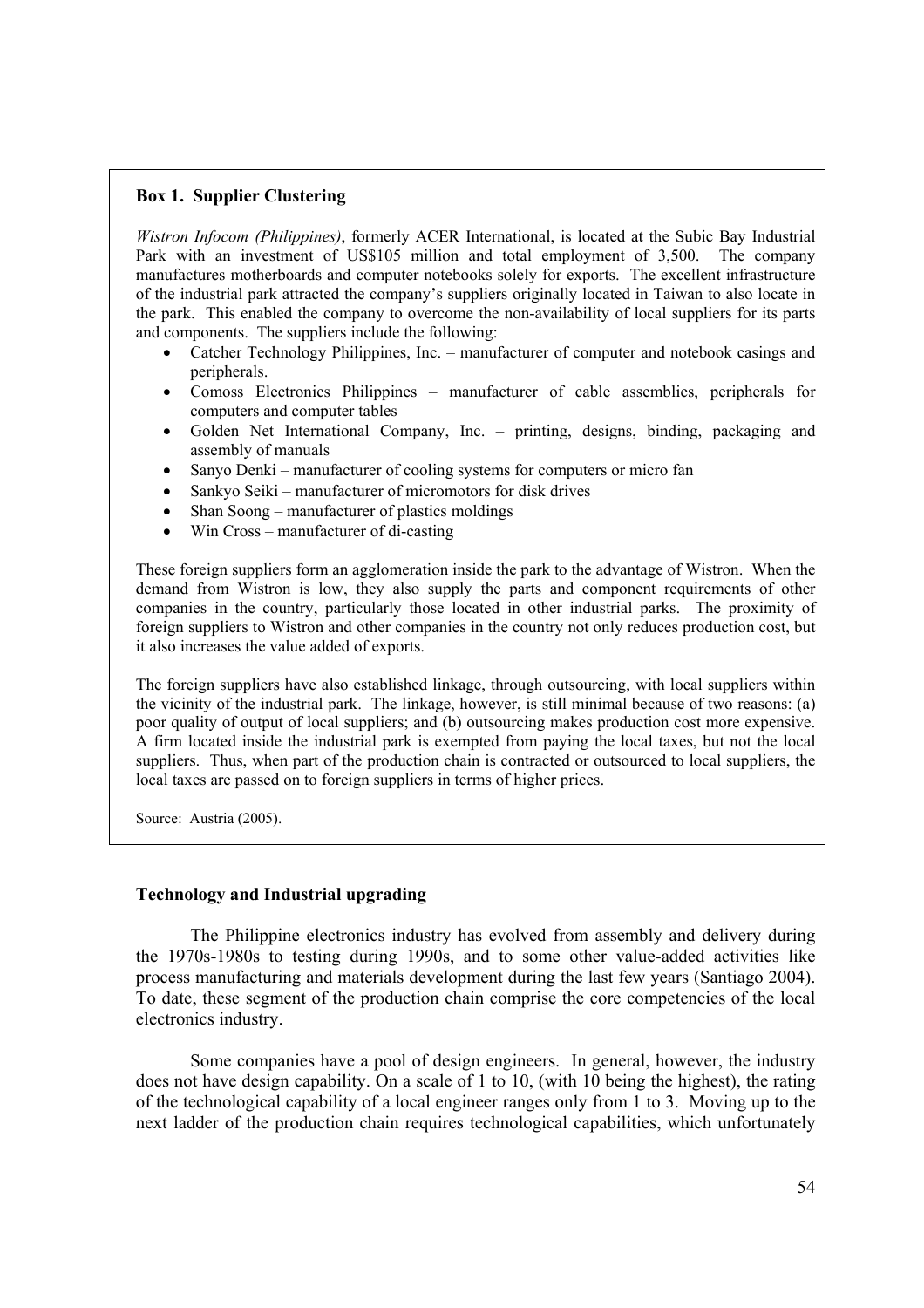the Philippines does not have. The lack of technological capabilities, in turn, is a result of the low investment in research and fragmented research and development (R&D) efforts of the government. R&D activities are still done by the lead firms.

 The government is expecting multinational companies to bring in high technologies with the hope of upgrading its technological capabilities. However, technology spillover has been limited; and this is largely due to the lack of local suppliers. The linkage of local suppliers to MNCs is the channel through which technology is transferred. MNCs can help prospective local suppliers set up their production facilities and provide technical assistance so that the latter can produce to specification the parts and components MNCs require. Given the lack of local supplier industries, the opportunity for technology transfer is therefore restricted.

The limited technological spillover is also a good illustration of the differences in expectations of the host country on the one hand and the actual behavior of the MNC on the other hand. While the Philippines is expecting MNCs to bring in technologies, the MNCs operating in the country, being constrained by the lack of supplier industries, are only interested in its cheap skilled labor.

 Thus, unless the government gives priority to investing in R&D in order to upgrade technological capabilities, the development of local suppliers that are able to meet the requirements of MNCs will be constrained. The lack of local suppliers will in turn constrain MNCs to transfer technology.

## **7. Potential for Expansion of RP Exports to US and US Investments to RP**

 To assess the potential for expansion of Philippine exports to the US, a comparison is made between the products where the Philippines is competitive and the products that accounted for the largest shares in US imports, or the fastest growing imports of the US. In other words, are the products with which the Philippines is competitive also the major imports of the US?

Based on the structure of US imports, the potential for expanding Philippine exports are in electronic data processing and semiconductors (Table 22). In particular, the potential is largest in parts, etc. for typewriters & other office machines (HS 8473) under electronic data processing. These products topped US imports, accounting for about one-fifth of the total annual imports over the period 1997-2001. Other products with potential for expansion are automatic data processing machines (HS 8471), electronic integrated circuits & microassembly parts (HS 8542), and semiconductor devices, light-emit diodes etc, parts (HS 8541), which ranked  $6<sup>th</sup>$ ,  $7<sup>th</sup>$  and  $9<sup>th</sup>$ , respectively in the top 10 US imports.

On the other hand, if the comparison is based on the fastest growing imports of the US, the potential for expansion of exports is in microphones, loudspeakers, sound amplifiers etc. parts (HS 8518) under telecommunications. These products ranked  $6<sup>th</sup>$  among the fastest growing imports of the US (Table 22).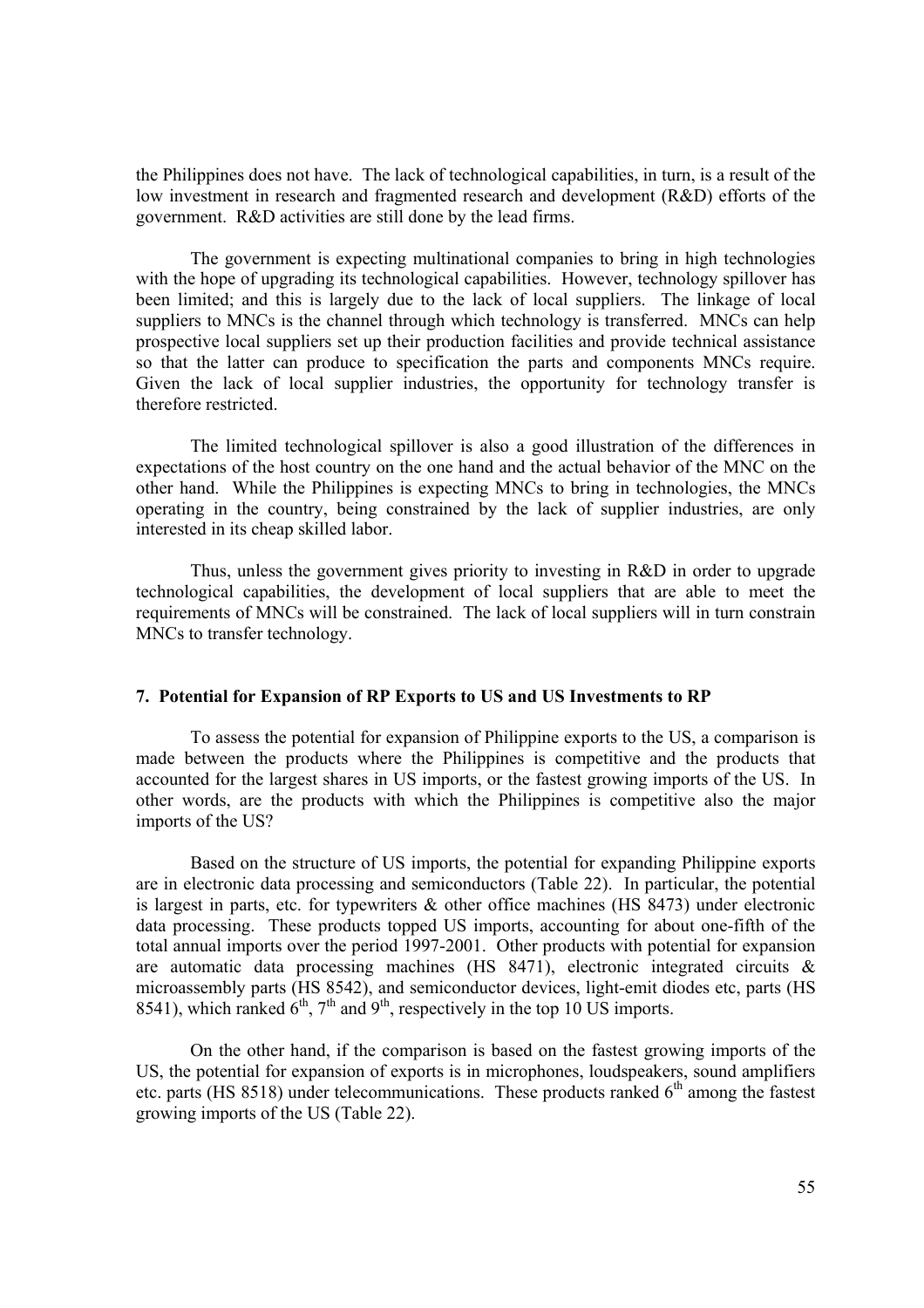The above five products are also the same products where the Philippines got the highest shares in the US market (Table 8). However, the share of the Philippines exhibited a decreasing trend in parts, etc. for typewriters & other machines (HS 8473) from 2.1% in 1997 to 1.7% in 2001; and in semiconductor devices, light-emit diodes etc, parts (HS 8541) from 6.7% in 1997 to 5.8% in 2001. The other three products, on the other hand, are increasingly capturing the US markets. The share of automatic data processing machines (HS 8471) registered the highest increase, from 0.2% in 1997 to 7% in 2001. The share of electronic integrated circuits & micro-assembly parts (HS 8542) also went up from 12.2% in 1997 to 18.5% in 2001; while the share of microphones, loudspeakers, sound amplifiers etc. parts (HS 8518) increased from 5.9% in 1997 to 7% in 2001.

Given the above analysis, the challenges confronting RP-US bilateral trade and investments include the following:

- Increase in the number of competitive Philippine products which are consistent with the major imports or fastest growing imports of the US;
- Increase in the Philippine market share in the US; and,
- Given that production and trade in electronics is driven by foreign investment, increase in US investment in the sub-sectors where the Philippines is competitive.

Whether the above potentials can be realized depends much on whether the Philippine government can address the issues on local support structures discussed in the preceding section of the paper.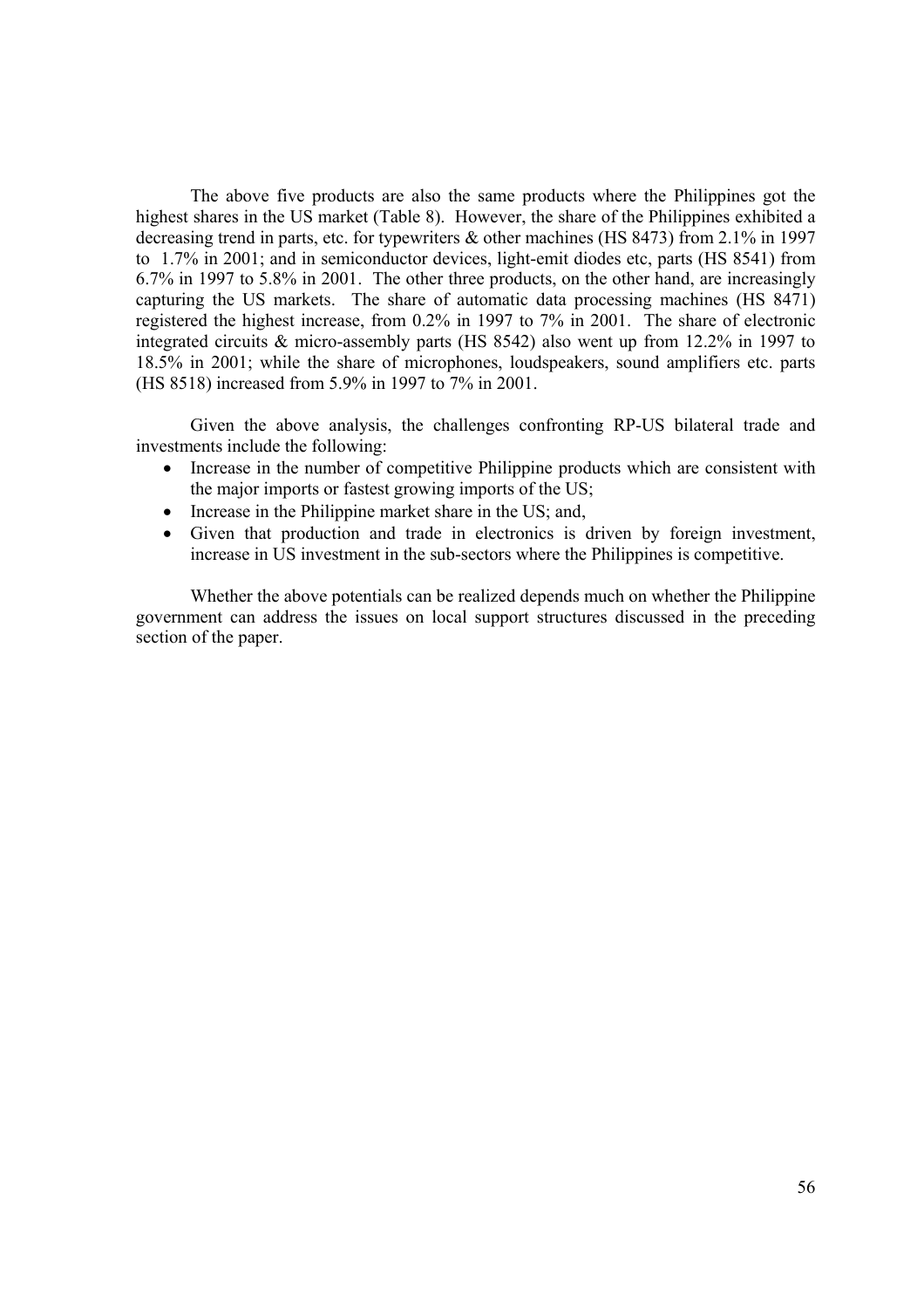|  |  |  | Table 22. Structure & Average Real Growth Rate of Imports, US Electronics Industry, 1997-2001 |
|--|--|--|-----------------------------------------------------------------------------------------------|
|  |  |  |                                                                                               |

| Sub-Sector/HS Code/                                          | Philippine                  | Structure of US Imports |                |           | Average Annual Growth Rate |  |
|--------------------------------------------------------------|-----------------------------|-------------------------|----------------|-----------|----------------------------|--|
| <b>Product Description</b>                                   | <b>Competitive Products</b> | Average % Share         | Top 10         | 1997-2001 | Top 10                     |  |
|                                                              |                             |                         |                |           |                            |  |
| Automotive Electronics                                       |                             | 4.26                    |                | 12.15     |                            |  |
| 8512 - Electric light etc. equip; windsh wipers etc., parts  |                             | 0.49                    |                | 14.54     |                            |  |
| 8527 - Reception apparatus for radiotelephony, etc.          | $\mathbf X$                 | 2.30                    |                | 12.33     |                            |  |
| 8708 - Parts & access for motor vehicles                     | $\mathbf X$                 | 1.47                    |                | 11.14     |                            |  |
| Communication & Radar                                        |                             | 8.30                    |                | 33.25     |                            |  |
|                                                              |                             |                         |                |           |                            |  |
| 8525 - Trans appar for radiotele etc; tv camera & rec        |                             | 7.56                    | $\overline{c}$ | 35.76     | $\overline{\mathbf{c}}$    |  |
| 8526 - Radar apparatus, radio navig aid & remote cont app    |                             | 0.49                    |                | 18.81     | 9                          |  |
| 8527 - Reception apparatus for radiotelephony, etc.          |                             | 0.25                    |                | 12.15     |                            |  |
| Control & Instrumentation                                    |                             | 6.47                    |                | 14.13     |                            |  |
| 9010 - Apparatus etc for photo labs etc nesoi; parts etc.    |                             | 1.10                    |                | 11.38     |                            |  |
|                                                              |                             |                         |                |           |                            |  |
| 9011 - Compound optical microscopes; parts & accessories     |                             | 0.13                    |                | 10.59     |                            |  |
| 9012 - Microscopes, except optical; diffract appar; parts    | $\mathbf X$                 | 0.09                    |                | 10.33     |                            |  |
| 9016 - Bal of a senstvty 5 cg or bttr w/ or w/o weights      |                             | 0.03                    |                | 10.53     |                            |  |
| 9017 - Drawng, markng-out or mathl calculatng insts, nes     |                             | 0.13                    |                | 1.90      |                            |  |
| 9023 - Inst, appts & models, for demonstrational use & parts | X                           | 0.12                    |                | 16.00     |                            |  |
|                                                              |                             |                         |                |           |                            |  |
| 9026 - Inst etc measure or check flow, level etc, pts etc    |                             | 0.44                    |                | 14.37     |                            |  |
| 9027 - Inst etc for physical etc anal etc; microtome; pts    |                             | 1.17                    |                | 19.80     | 7                          |  |
| 9030 - Oscilloscopes, spectrum analyzers etc, parts etc.     |                             | 1.30                    |                | 16.03     |                            |  |
| 9031 - Machines; Profile project, pt                         |                             | 0.25                    |                | 11.72     |                            |  |
| 9032 - Automatic regulating or control instruments; parts    |                             | 1.71                    |                | 14.02     |                            |  |
|                                                              |                             |                         |                |           |                            |  |
| Consumer Electronics                                         |                             | 20.70                   |                | 13.97     |                            |  |
| 8479 - Machines etc having individual functions nesoi, pt    |                             | 1.92                    |                | 10.20     |                            |  |
| 8518 - Microphones; Loudspeakers; Sound Amplifier etc, pt    |                             | 1.51                    |                | 11.39     |                            |  |
| 8519 - Turntables, record & cassette players etc.            |                             | 1.48                    |                | 9.18      |                            |  |
| 8520 - Magntic tap recordrs incting sound rproducng app, nes |                             | 0.16                    |                | 28.36     | 3                          |  |
|                                                              |                             |                         |                |           |                            |  |
| 8521 - Video recrdng/reproduc appar wheth/nt video tuner     |                             | 4.94                    | 3              | 16.10     |                            |  |
| 8523 - Prepared unrecorded media (no film) for sound etc.    |                             | 0.39                    |                | 28.25     | 4                          |  |
| 8524 - Recorded gramophone records                           |                             | 0.02                    |                | 11.78     |                            |  |
| 8527 - Reception apparatus for radiotelephony etc            |                             | 1.69                    |                | 11.92     |                            |  |
| 8528 - TV receivers, incl video monitors & projectors        |                             | 4.75                    | 5              | 18.26     | 10                         |  |
|                                                              | X                           |                         |                |           |                            |  |
| 8529 - Parts for television, radio and radar apparatus       |                             | 2.69                    |                | 14.22     |                            |  |
| 8536 - Electrical apparatus for switching etc, nov 1000 V    | X                           | 0.81                    |                | 8.66      |                            |  |
| 8540 - Thermionic, cold cathode or photocthode tubes, pt     |                             | 0.33                    |                | 8.63      |                            |  |
| Electronic Data Processing                                   |                             | 26.05                   |                | 11.40     |                            |  |
| 8471 - Automatic data process machines; magn reader etc      | Х                           | 4.37                    | 6              | 17.51     |                            |  |
| 8473 - Parts etc for typewriters & other office machines     | X                           | 20.42                   | $\mathbf{1}$   | 10.48     |                            |  |
|                                                              |                             |                         |                |           |                            |  |
| 8523 - Prepared unrecorded media (no film) for sound etc.    |                             | 1.27                    |                | 8.33      |                            |  |
| Medical/Industrial Instrumentation                           |                             | 3.36                    |                | 15.53     |                            |  |
| 8530 - Electrical signal, safety or traffic control equip    |                             | 0.06                    |                | 26.65     | 5                          |  |
| 8531 - Electric sound or visual signaling apparatus, pts     |                             | 0.89                    |                | 9.97      |                            |  |
|                                                              |                             | 0.03                    |                | 7.85      |                            |  |
| 8543 - Electrical mach etc, with ind functions nesoi, pts    |                             |                         |                |           |                            |  |
| 9018 - Medical, surgical, dental or vet inst, no elec, pt    |                             | 1.05                    |                | 17.49     |                            |  |
| 9021 - Hearing aids, excluding parts and accessories         |                             | 0.28                    |                | 59.55     | $\mathbf{1}$               |  |
| 9022 - X-ray etc apparatus; tubes, panels, screen etc, pt    |                             | 1.05                    |                | 14.00     |                            |  |
| Office Equipment                                             |                             | 4.10                    |                | 5.42      |                            |  |
| 8469 - Automatic typewriters and wordprocessing machines     |                             | 0.01                    |                | 2.06      |                            |  |
|                                                              |                             |                         |                |           |                            |  |
| 8470 - Calculting & account machines, cash registers etc     |                             | 0.85                    |                | 10.61     |                            |  |
| 8472 - Office machines nesoi (hectograph, adressing etc)     |                             | 0.65                    |                | 6.58      |                            |  |
| 8473 - Parts etc for typewriters & other office machines     | X                           | 0.44                    |                | 9.69      |                            |  |
| 9009 - Photocopy apparatus & thermocopy apparatus; pts       | X                           | 2.14                    |                | 3.11      |                            |  |
| <i>semiconductors</i>                                        |                             | 20.10                   |                | 9.97      |                            |  |
|                                                              |                             |                         |                |           |                            |  |
| 8504 - Elec trans, static conv & induct, adp pwr supp, pt    |                             | 4.77                    | 4              | 10.35     |                            |  |
| 8518 - Microphones; Loudspeakers; Sound Amplifier etc, pt    | $\mathbf X$                 | 0.21                    |                | 8.02      |                            |  |
| 8531 - Electric sound or visual signaling apparatus, pts     |                             | 0.71                    |                | 8.28      |                            |  |
| 8532 - Electric capacitors, fixed, var or adj (preset) pt    | X                           | 1.36                    |                | 11.67     |                            |  |
| 8533 - Electrical resistors except heating resistors, pts    | X                           | 0.58                    |                | 10.62     |                            |  |
|                                                              |                             |                         |                |           |                            |  |
| 8534 - Printed circuits                                      | X                           | 1.78                    |                | 10.30     |                            |  |
| 8536 - Electrical apparatus for switching etc, nov 1000 V    |                             | 2.83                    | 10             | 9.94      |                            |  |
| 8540 - Thermionic, cold cathode or photocthode tubes, pt     | Х                           | 0.33                    |                | 7.61      |                            |  |
| 8541 - Semiconductor devices; light-emit diodes etc, pts     | X                           | 3.21                    | 9              | 10.44     |                            |  |
| 8542 - Electronic integrated circuits & microassembl, pts    | X                           | 4.24                    | 7              | 9.11      |                            |  |
|                                                              |                             |                         |                |           |                            |  |
| 9022 - X-ray tubes                                           |                             | 0.08                    |                | 13.85     |                            |  |
| <b>Telecommunications</b>                                    |                             | 6.65                    |                | 16.11     |                            |  |
| 8517 - Electric apparatus for line telephony etc, parts      |                             | 3.55                    | 8              | 19.21     | 8                          |  |
| 8518 - Microphones; loudspeakers; sound amplifier etc, pt    | X                           | 0.28                    |                | 20.02     | 6                          |  |
| 8520 - Telephone answering machines                          |                             | 0.11                    |                | 3.86      |                            |  |
|                                                              |                             |                         |                |           |                            |  |
| 8522 - Parts & accessories for 8519-8521                     |                             | 0.40                    |                | 8.45      |                            |  |
| 8544 - Insulated wire, cable etc; opt sheath fib cables      |                             | 2.31                    |                | 14.70     |                            |  |
| Total                                                        |                             | 100.00                  |                | 12.94     |                            |  |

Source of Basic Data: Estimates by the author using the PC-TAS database.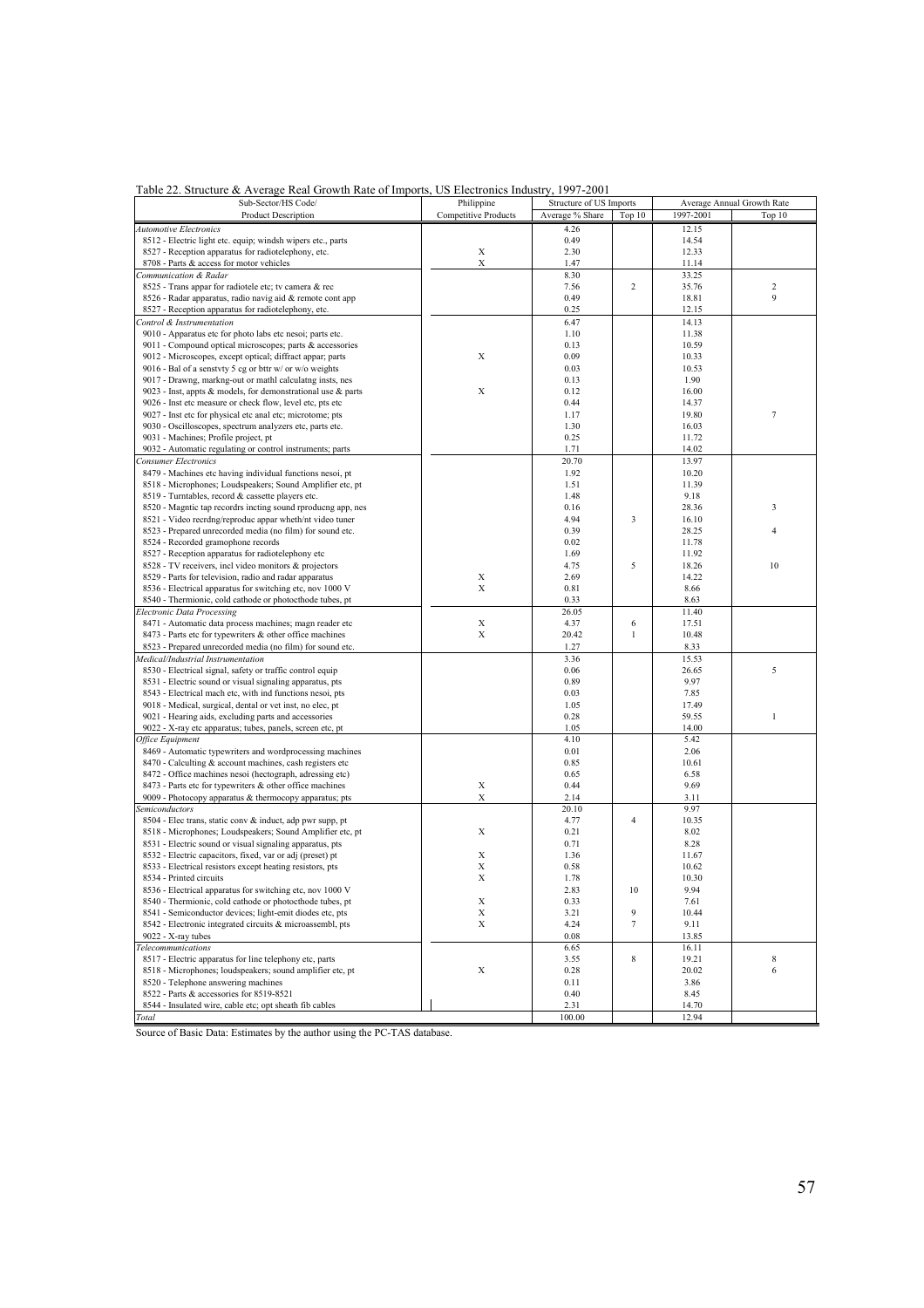# **8. Policy Recommendations and Areas for Negotiations Under an RP-US Free Trade Area**

### **Policy Recommendations**

For the longest time, the country's participation in the global production network is confronted with one major issue. That is, the country hardly progressed beyond the lowest level of the production chain, i.e. assembly and testing. Given that this segment of the production chain generates the lowest value added, it is therefore not surprising that the high growth of the country's exports of high-technology electronic products was not accompanied by a concomitant increase in the growth of the manufacturing sector.

 The analysis of this study points to the weaknesses and inadequacies of the country's local support structures as the main culprit for the inability of the country to move towards the higher levels of the production chain. These include poor infrastructures and logistics, high power cost, poor quality and unreliable power, high cost of unskilled labor, lack of supplier industries, and inadequate technological capabilities that constrained industrial upgrading. These constraints need to be addressed for two major reasons namely, (i) to ensure that the global players currently operating in the country will remain and expand operations; (ii) to ensure the long-term competitiveness of the industry and hence, the participation of the country in the global production network.

The government therefore needs to adopt an activist approach by addressing the above constraints. *First*, the government needs to recognize that remaining at the laborintensive assembly and testing segment of the production chain is no longer a viable option, given the country's relatively high cost of unskilled labor. The big challenge for the government is industrial upgrading - to leap-frog and vie for the role of a first-tier supplier to the global suppliers and lead firms. Given the low cost structure in China, the key strategy is not to compete with China but to find niches which are complementary to China in the value chain. With industrial upgrading, MNCs can locate their labor intensive activities in China while doing the high-value production segment in the Philippines.

Industrial upgrading, however, necessitates a strong base of domestic knowledge. It requires the development of specialized skills and technological capabilities, ahead of what the market requires. One possible short-term measure is to give incentives that encourage researchers, university professors and students to interact closely with the electronics industry through sabbatical programs and internships. Another would be investment in specialized technical training schools to enhance the technical competencies of the labor force. A very good example is the Advanced Research Competency Development Institute (ARCDI) established by the local electronics industry itself. The government needs to support this kind of initiatives by the industry.

A long-term measure necessary for industrial upgrading is to put greater emphasis on science and technology at all levels of education – primary, secondary and tertiary. Emphasis should be given to developing the capability, creativity and willingness of students to develop new products and processes. This would require re-designing the curriculum at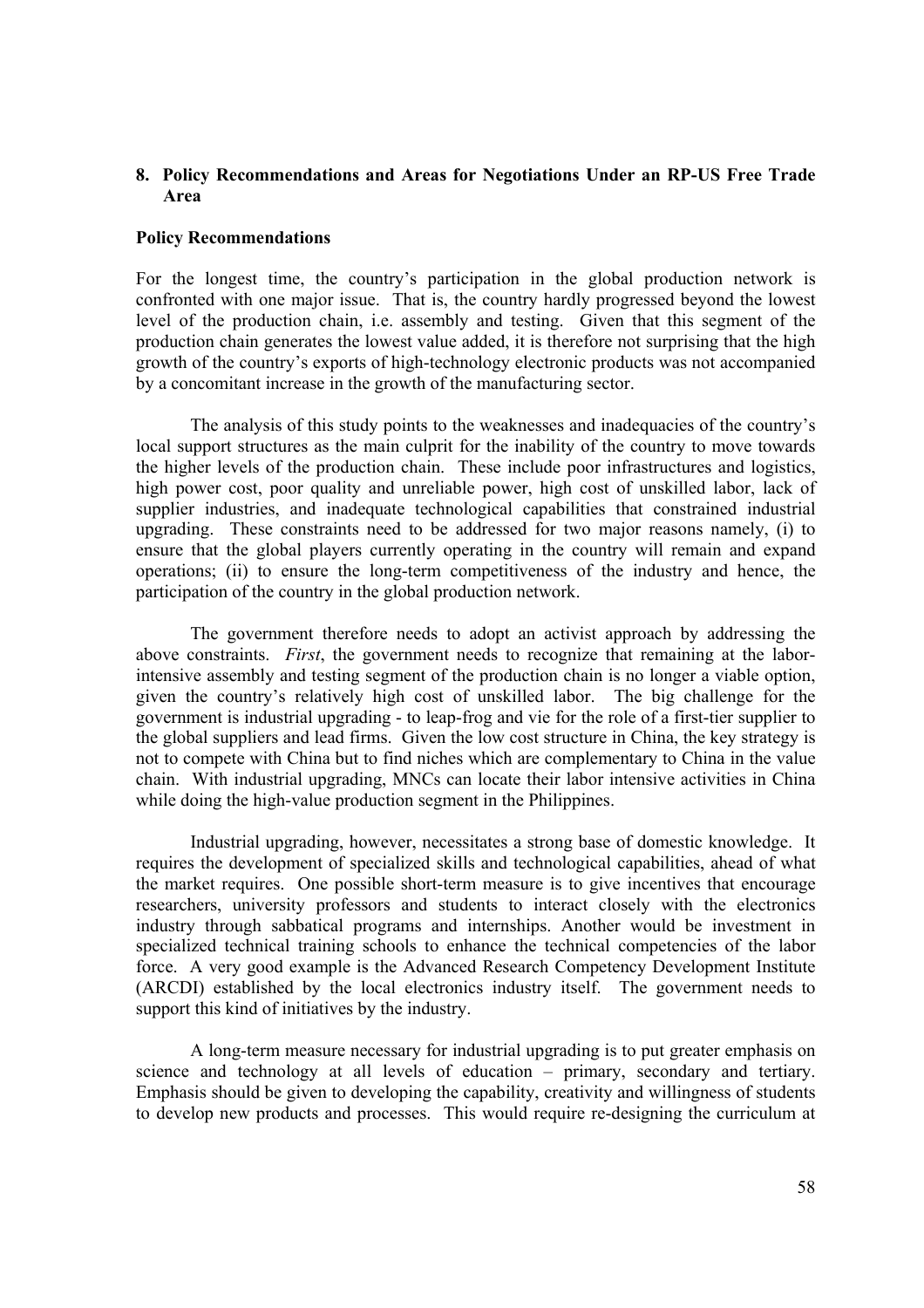all levels. For the tertiary level, the industry should be involved in designing the curriculum (particularly in engineering and science curriculum) to ensure that graduates have the kind of education the industry needs.

*Second*, developing the local supplier industries should also be a priority for the government. This is the only avenue to increase the domestic content of the operations of MNCs in the country. This will require a package of technical assistance and specialized training to develop skills of local suppliers as well as ensuring the availability of and access to finance.

*Third*, given the regional and global orientation of the operations of MNCs, good infrastructure and logistics that lower production cost and facilitate easy supply chain management, from the procurement of inputs (whether local or imported) to the export of output, are crucial. This means reducing power and communication costs, providing adequate port systems, cutting travel time and offering travel and shipment options. Opening up infrastructure and services to private sector investment is a step in the right direction, as the huge budget deficit limits the ability of the government to invest in physical infrastructures and utilities. However, the regulatory and legal environment must be aimed at reinforcing the longer-term stability of investment agreements in private-infrastructure projects so as to strengthen the credibility of the policy environment and increase the confidence of foreign investors on the economy.

 Implementing the above suggested measures will not only increase the attractiveness of the country to the global production network but it will also make the participation of the country to the production chain create a greater impact on the country's economic development.

#### **Areas for Negotiations Under an RP-US Free Trade Area**

 The activities of the electronics global production network are market-driven. Thus, negotiations in an RP-US FTA concerning electronics should be focused on improving the functioning of markets of both economies. The Philippine government should also use the negotiations, whenever appropriate, as one avenue to address the issues concerning local support structures discussed above. Admittedly, the solutions to most of the issues are internal and domestic in nature; and hence, not appropriate for any bilateral negotiation.

*Elimination of tariff rates on remaining products.* Tariff rates on most electronic products for both countries are already zero, except for certain products (Appendix 2 and Appendix Table 3). The remaining tariffs must be reduced to zero. On the part of the Philippines, tariff rates are still relatively high (5%-15%) on consumer electronics, telecommunications, automotive electronics, and consumer electronics. The elimination of tariff rates on the remaining products will improve efficiency and competitiveness of the industry; and hence, increase the attractiveness of the country as a location to US GPNrelated foreign investment.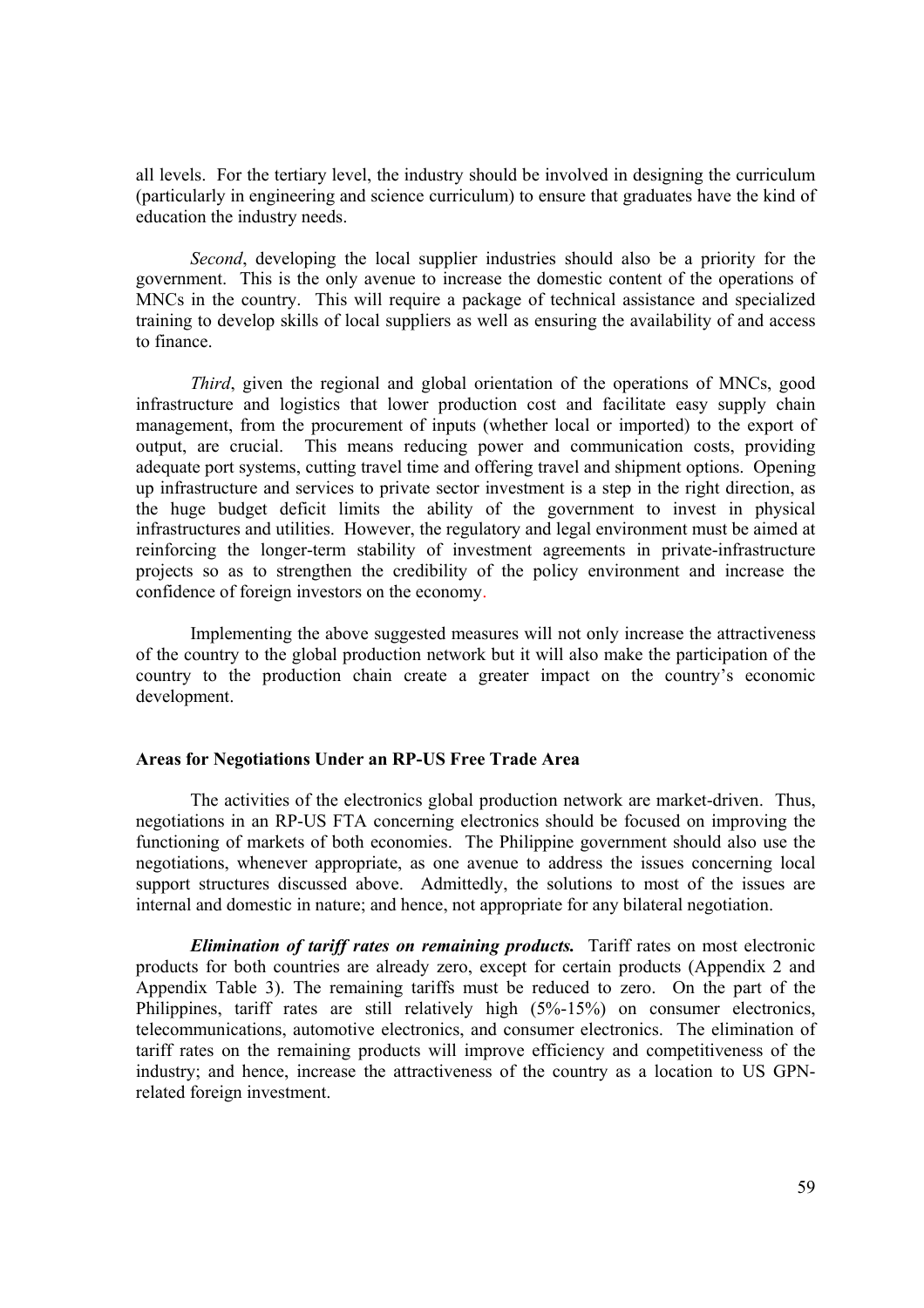On the part of the US, tariff rates (2-7%) still exist for a few products in semiconductors, automotive electronics, control and instrumentation, and consumer electronics. Of particular concern for the Philippines is the elimination of tariffs in automotive electronics because the country is competitive in this sub-sector; and yet, the country's share in the US market for these products is less than 1 percent.

*Harmonization and/or mutual recognition of product standards and technical regulations.* Differences in health and safety standards as well as technical regulations on product specification on electronics between the two economies increase production and administration costs. Harmonization and/or mutual recognition on standards and regulations should be part of the negotiating areas. However, considering the tri-lateral nature of trade in South East Asia, North East Asia and the North America, harmonization and/or MRAs between the US and the Philippines should be aligned with standards and regulations prevailing in East Asia.

*Harmonization and/or mutual recognition of testing and certification procedures.* Many end-consumer products, particularly consumer electronics require testing and certification before they can be distributed to consumers. Both economies should mutually recognize testing and certification procedures undertaken in each economy so as not to hinder or delay trade. Because of the lack of testing infrastructure in the Philippines, companies have to wait in long queues. Also in the Philippines, testing is subcontracted to an MNCs with local presence, which results in uneasiness among other MNCs that have to go through the testing procedure (McKinsey & Company 2003). Thus, MRAs on testing procedures can prevent such problems.

Again, considering the tri-lateral nature of trade in the region, MRAs on testing procedures should be aligned with those prevailing in the region.

*Technical assistance on the new requirements of trade and security.* Following the events of 11 September 2001, businesses in the Asia-Pacific, including the Philippines, are facing new costs associated with the need to achieve higher levels of security in the trading system (Austria 2004a). In particular, a number of mandatory and voluntary measures have been introduced to improve the security of the maritime trade to counter possible terrorist acts. For example, a 24-hour advance cargo information is now required prior to loading at ports of origin for cargo bound for the United States. This will greatly affect the Philippines as the US is the major destination of the country's exports. The business community is aware that there are associated costs in implementing and complying with these new security measures; and such costs will add to the cost of doing business.

The Philippine government, in partnership with the business sector, should seek technical assistance from the US; and both economies should exchange information on best practices associated with the adoption of new security measures. While adapting to new customs reporting requirements, the Philippine government should consider measures that would serve to expedite clearance procedures without compromising security.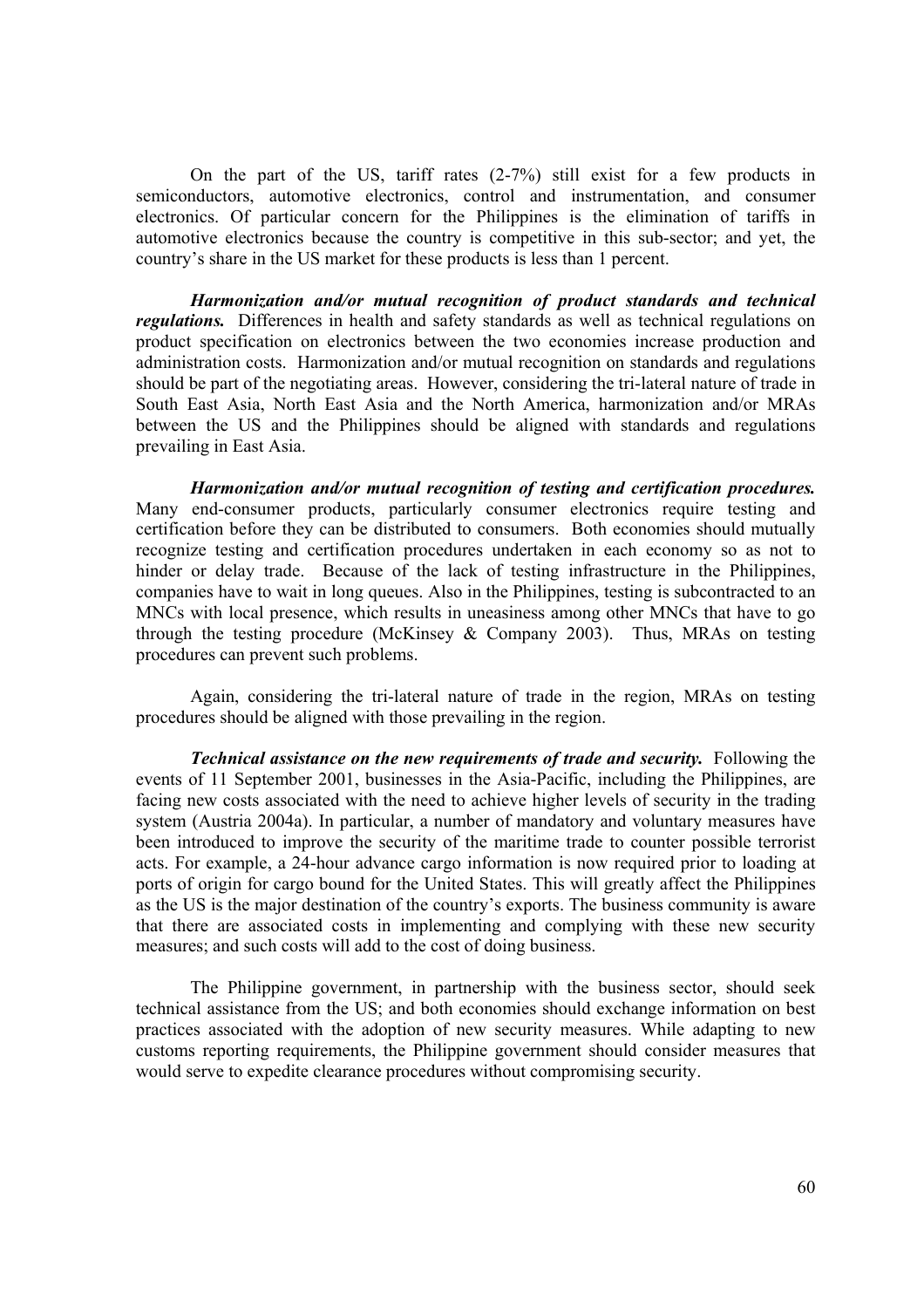*Technological training and capacity building.* The Philippine government should seek technical assistance in terms of training to improve the technological capability of the labor force along the lines required by the electronics industry.

#### **9. Summary and Conclusion**

The country's participation in the electronics industry's global production network has undoubtedly shaped the pattern and structure of trade and the industrialization path the country took since the early 1990s. The industry has remained the country's leading exports. While exports of the industry are still highly concentrated in semiconductors, this study has shown that there has been a gradual change in the structure of exports. The share of semiconductors in total exports has been decreasing while the shares of electronic data processing and automotive electronics have been increasing. The emerging changing structure is a significant development as it indicates technological deepening in the industry.

The country is competitive in the segment where it is now in the entire value chain of the electronics global production network, i.e. the labor-intensive and import-dependent assembly and testing. The problem, however is, this is that part of the value chain with the lowest value added. This explains the limited contribution of the industry to the country's economic development.

The findings of the study show that the country is competitive in only 3 sub-sectors: semiconductors, electronic data processing and automotive electronics. In terms of products, the country is competitive in 18 products only and these are parts and components. Nonetheless, these products accounted for at least 86 percent of the country's total exports. Likewise, while most of the products are still not competitive, there has been some improvement in the degree of competitiveness between 1997 and 2001.

A comparison of the country's competitiveness with its competitors and major trading partners from East Asia shows that each economy is specializing on a particular product. That is, each economy differs in the products in which it is competitive. That this is the case, however, is not surprising. By its nature, trade under the global production network is driven by product specialization.

The USA is the largest market for Philippine exports of electronics. However, the share of the USA has been declining for a number of reasons. These include: (i) increase in the number of American MNCs operating in the country and which exports their outputs directly from the Philippines to their markets in East Asia and other parts of the world; (ii) new role of the NIEs in the production network as firs-tier suppliers, thus increasing Philippine trade with these economies; and (iii) increased US trade with Mexico and China.

There are potentials for expanding Philippine exports under an RP-US FTA, based on the comparison between the products where the Philippines is competitive and the products that accounted for the largest shares in US imports or the fastest growing imports of the US. Potentials for export expansion can be found in electronic data processing, semiconductors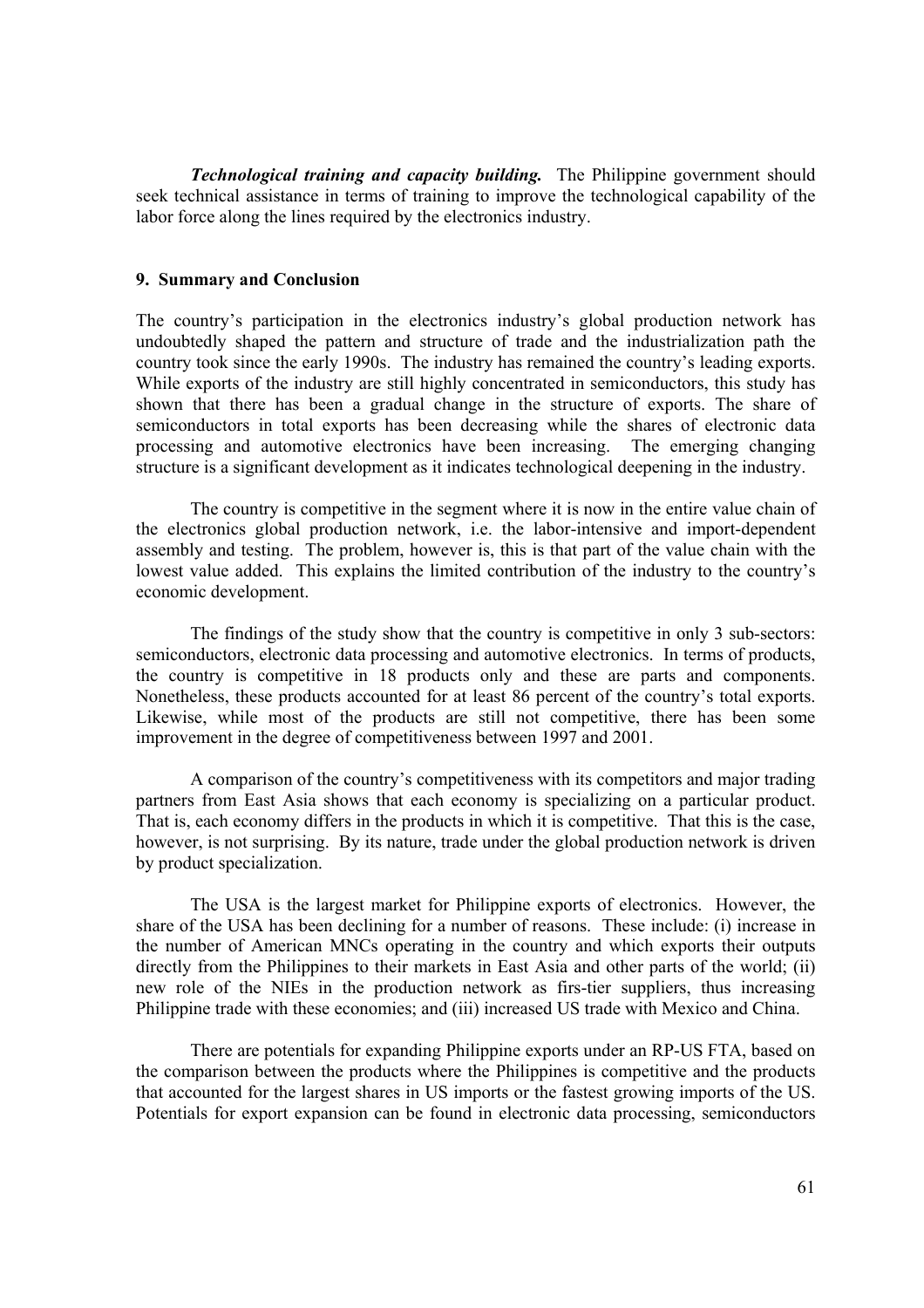and telecommunications. Specific products include parts for typewriters  $\&$  other office machines (HS 8473), automatic data processing machines (HS 8471), electronic integrated circuits and micro-assembly parts (HS 8542), semiconductor devices, light-emit diodes etc., parts (HS 8541), and microphones, loudspeakers, sound amplifiers, etc., parts (HS 8518).

The Philippines, however, needs to address the issues confronting the local support structures that have constrained the ability of the country to move towards higher levels of the production chain if it were to maintain the presence of the industry's global players in the country and at the same time ensure the industry long-term competitiveness. These include poor infrastructures and logistics, high power cost, poor quality and unreliable power, high cost of unskilled labor, lack of supplier industries, and inadequate technological capabilities that constrained industrial upgrading.

The above issues, however, are domestic in nature and hence, not appropriate for bilateral negotiations under an RP-US FTA. Since the global production network is marketdriven, negotiations should instead focus on how to improve the functioning of the markets of both economies. This includes elimination of remaining tariffs, trade facilitation (harmonization of product standards, testing procedures), technical assistance on the new requirements of trade and security, and technological training and capacity building.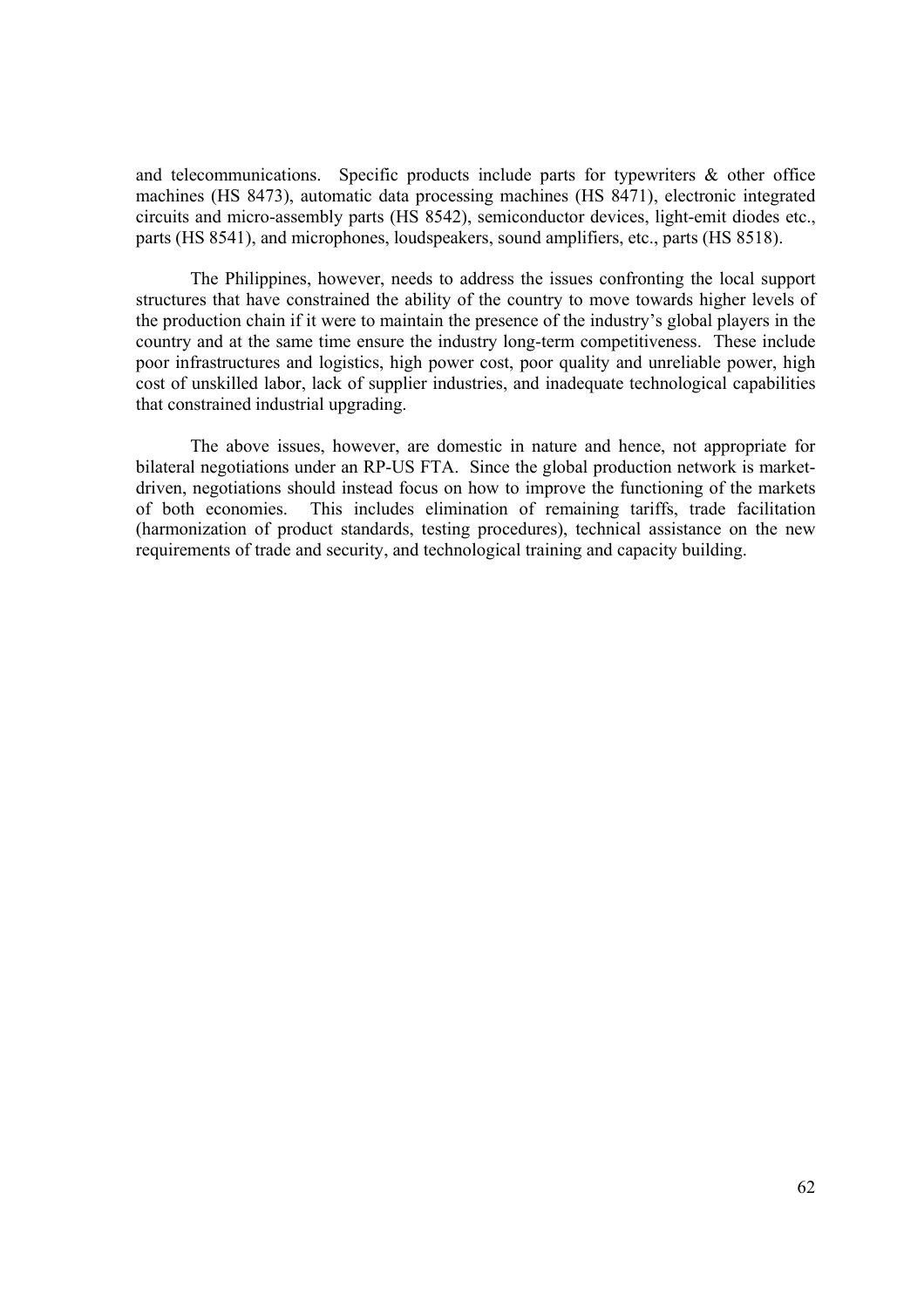#### **References**

Austria, Myrna S., 2000. 'Competitiveness of the Philippine IT Industry: What Lies Ahead', *Journal of Philippine Development 23(2):105-148*.

\_\_\_\_\_\_\_\_\_\_\_\_\_\_, 2002. "The State of Competition and Market Structure of the Philippine Air Transport Industry", in Medalla, E. (editor), *Towards a Rational Philippine Competition Policy*, Makati: Philippine Institute for Development Studies.

\_\_\_\_\_\_\_\_\_\_\_\_\_\_, 2003a. "Philippine Domestic Shipping Transport Industry: State of Competition and Market Structure", *Research Paper Series No. 2003-02.* Makati: Philippine Institute for Development Studies.

\_\_\_\_\_\_\_\_\_\_\_\_\_\_, 2003b. 'The Philippines in the New Global Trading Environment: Looking Back and the Challenges Ahead', *Perspective Paper Series No. 3*, Makati: Philippine Institute for Development Studies.

*\_\_\_\_\_\_\_\_\_\_\_\_\_\_*, 2003c. "ASEAN Free Trade Area: Lessons Learned and the Challenges Ahead" in Park, Sa-Myung and Supachai Yavaprabhas (editors), *Regional Cooperation and Identity Building in East Asia in the Age of Post-Cold War Globalization*. Seoul: Korea Association of Southeast Asian Studies.

\_\_\_\_\_\_\_\_\_\_\_\_\_\_, 2004a. 'The Pattern of Intra-ASEAN Trade in the Priority Goods Sector', Paper presented during the ASEAN Senior Official Meetings held 23 March 2004 in Bangkok and 1 July 2004 in Jakarta (hht://www.aadcp-repsf.org).

\_\_\_\_\_\_\_\_\_\_\_\_, 2004b. "Global Production Networks and Local Support Structures in the Philippine Electronics Industry", Paper presented during the Seminar Workshop on \_\_\_\_\_\_\_\_\_\_\_\_\_\_\_, sponsored by the Angelo King Institute of Economics and Business of the De La Salle University-Manila, October 12, 2004.

\_\_\_\_\_\_\_\_\_\_\_\_\_, 2005. "Foreign Direct Investment and Economic Development: The Case of the Philippines", in Shujiro Urata, Chia Siow Yue and Fukunari Kimura (editors), *Foreign Direct Investment and Economic Development: Lessons from East Asian Experience* (forthcoming), Washington D.C: World Bank.

- Bora, Bijit. 1996. "Trade and Investment in the APEC Region: 1980 and 1993", in P.J. Lloyd and Lynne S. Williams (eds). *International Trade and Migration in the APEC Region*. Melbourne: Oxford University Press Australia
- Brewer, Thomas and Young, Stephen. 1999. 'Investment Policies in Multilateral and Regional Agreements: A Comparative Analysis', in Brewer, Thomas, (editor), *Trade and Investment Policy, Vol. II*, USA: Edward Elgar Publishing Ltd.
- Ernst, Dieter. 2004. "Global production networks in East Asia's Electronics Industry and Upgrading Perspectives in Malaysia", in Shahid Yusuf, M.Anjum Altaf and Kaoru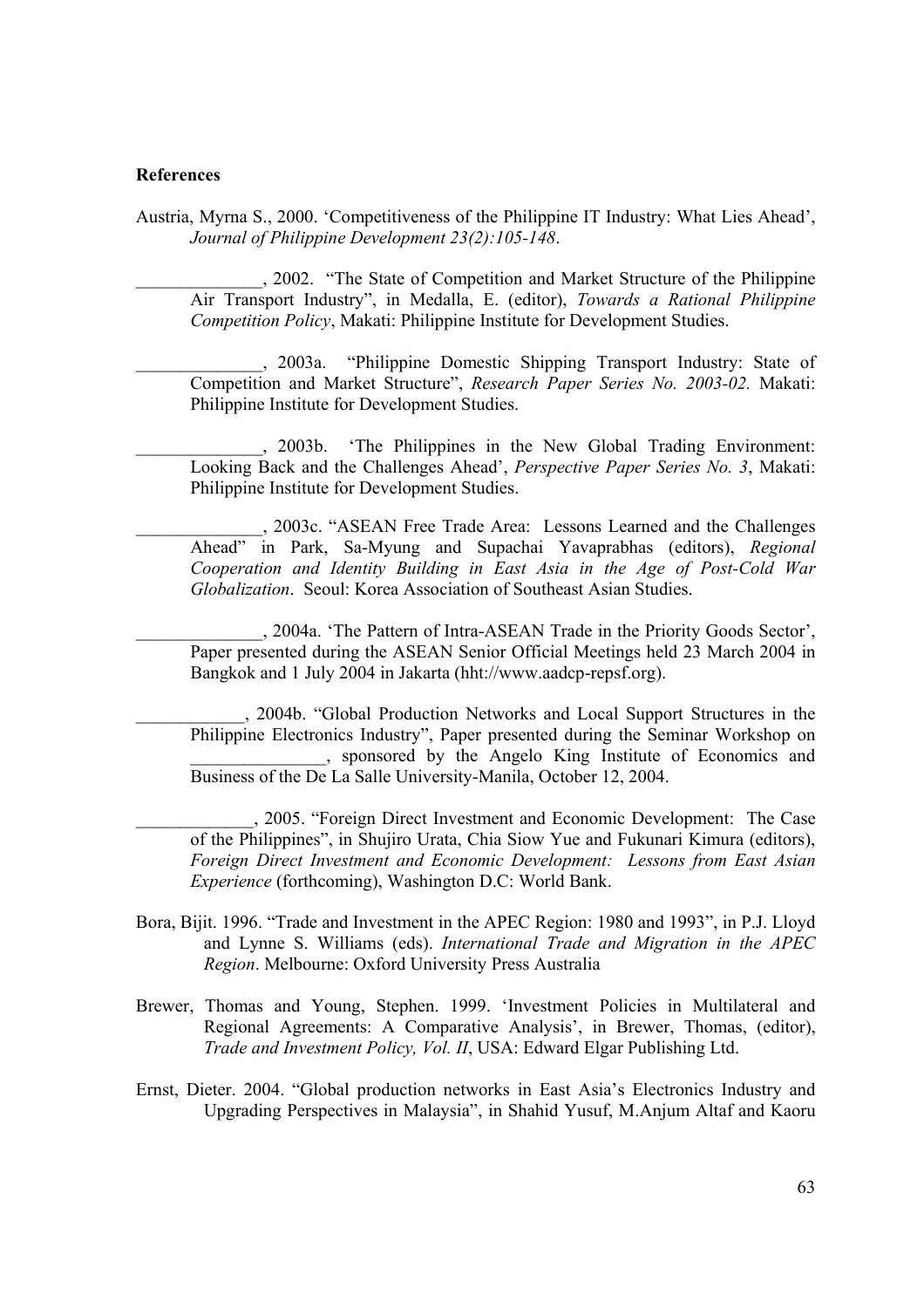Nabeshima (editors), *Global Production Networking and Technological Change in East Asia*, Washington DC: World Bank.

- Flynn, M., Alkire, K. and Senter, R. 1999. *Shifting Strategies: The Big Three in ASEAN*, University of Michigan Transportation Research Institute.
- Gereffi, Gary. 2001. "Shifting governance structures in global commodity chains, with special reference to the internet", *The American Behavioral Scientist*, 44(10):1616- 1637.

\_\_\_\_\_\_\_\_\_\_ . 1999. "International trade and industrial upgrading in the apparel commodity chain", *Journal of International Economics*, 48:37-90.

- Grimwade, Nigel. 2000. "Intra-industry trade and specialization", Chapter 3, in *International Trade: New Patterns of Trade, Production and Investment*, 2nd Edition. Great Britain: TJ International Ltd.
- Gruebel, H.G. and Lloyd,P.J. 1975. *Intra-industry Trade: The Theory and Measurement of International Trade in Differentiated Products*. London: Macmillan.
- Hanna, N., S. Boyson and S. Gunaratne. 1996. "The East Asian miracle and information technology", *WB Discussion Paper No.326*. Washington DC: World Bank.
- Heaver, Trevor. 2004. "Logistics in East Asia", in Shahid Yusuf, M.Anjum Altaf and Kaoru Nabeshima (editors), *Global Production Networking and Technological Change in East Asia*, Washington DC: World Bank.
- Kimura, Fukunari. 2001. 'Intrafirm Fragmentation: Fujitsu, Ltd.'s Production of Hard Disk Drives." In Leonard K. Cheng and Henryk Kierzkowski, eds., *Global Production and Trade in East Asia*, Norwell: Kluwer Academic Publishers, 2001: 289-293.
- McKinsey & Company. 2003. *ASEAN Competitiveness Study*, Final Report. Jakarta: ASEAN **Secretariat**
- Moran, Theodore. 1998. *Foreign Direct Investment and Development: The New Policy Agenda for Developing Countries and Economies in Transition*, Washington D.C: Institute for International Economics.
- Ng, Francis and Yeats, Alexander. 2002. "Production sharing in East Asia: who does what fro whom and why?", World Bank Staff Paper.
- OECD, 2002. Intra-industry and Intra-firm Trade and the Internationalization of Production.
- Santiago, Ernesto. 2004. The Philippine Electronics Industry Under a Bilateral Setting, paper presented during the Technical Workshop on the RP-US Free Trade Area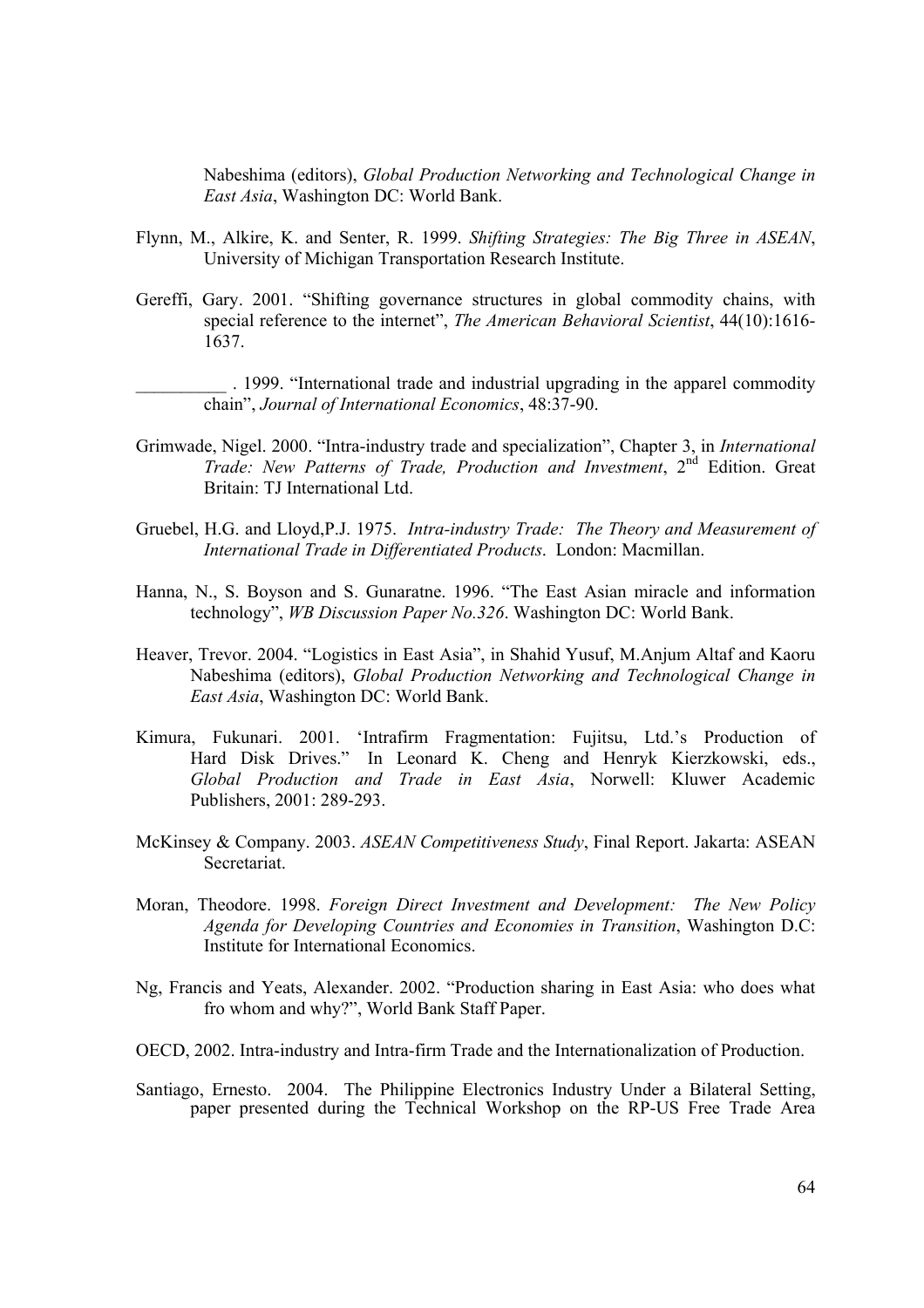Research Project, 12 November 2004, Philippine Institute for Development Studies, Makati.

SEIPI, 2003a. *SEIPI Information Book 2003*. Manila.

\_\_\_\_\_\_\_\_\_2003b. Position Paper on Cost, Quality and Reliability of Electric Power in the Philippines.

- Serafica, Ramonette, 2002. 'An Assessment of Infrastructure Policies', in Josef Yap, (ed.), Chapter 3, *The Philippines Beyond 2000: An Economic Assessment*. Makati City: Philippine Institute for Development Studies.
- Stein, Ernesto and Daude, Christian. 2001. Institutions, Integration, and the Location of Foreign Direct Investment, Paper presented during the 2001 Annual Meeting of the Boards of Governors, Inter-American Development Bank and Inter-American Investment Corporation, Santiago, Chile.
- Sturgeon, Timothy and Lester, Richard. 2004. "The New global supply-base: new challenges for local suppliers in East Asia", in Shahid Yusuf, M.Anjum Altaf and Kaoru Nabeshima (editors), *Global Production Networking and Technological Change in East Asia*, Washington DC: World Bank.
- Tham, Siew-Yean. 2003. "ASEAN's competitiveness in Automotive", Paper presented during the Annual Conference of the Federation of ASEAN Economic Association, 19-21 December 2003, Batam, Indonesia.
- Tecson, Gwendolyn. 1995. *Desiderata for Future Philippine-Japan Economic Relations*, Quezon City: UP School of Economics.
- United Nations Conference on Trade and Development (UNCTAD), 2002. *Trade and Development Report, 2002. UNCTAD/TDR.* Geneva.
- Wilson, P. 2000. "The export competitiveness of dynamic Asian economies: 1983-1995', *Journal of Economic Studies*, 27(6):541-565.
- World Trade Organization. 2000. *Report of the Working Group on the Relationship Between Trade and Investment to the General Council*, Geneva: WTO.
- Yusuf, Shahid. 2004. "Competitiveness through technological advances under global production networking', in Shahid Yusuf, M.Anjum Altaf and Kaoru Nabeshima (editors), *Global Production Networking and Technological Change in East Asia*, Washington DC: World Bank.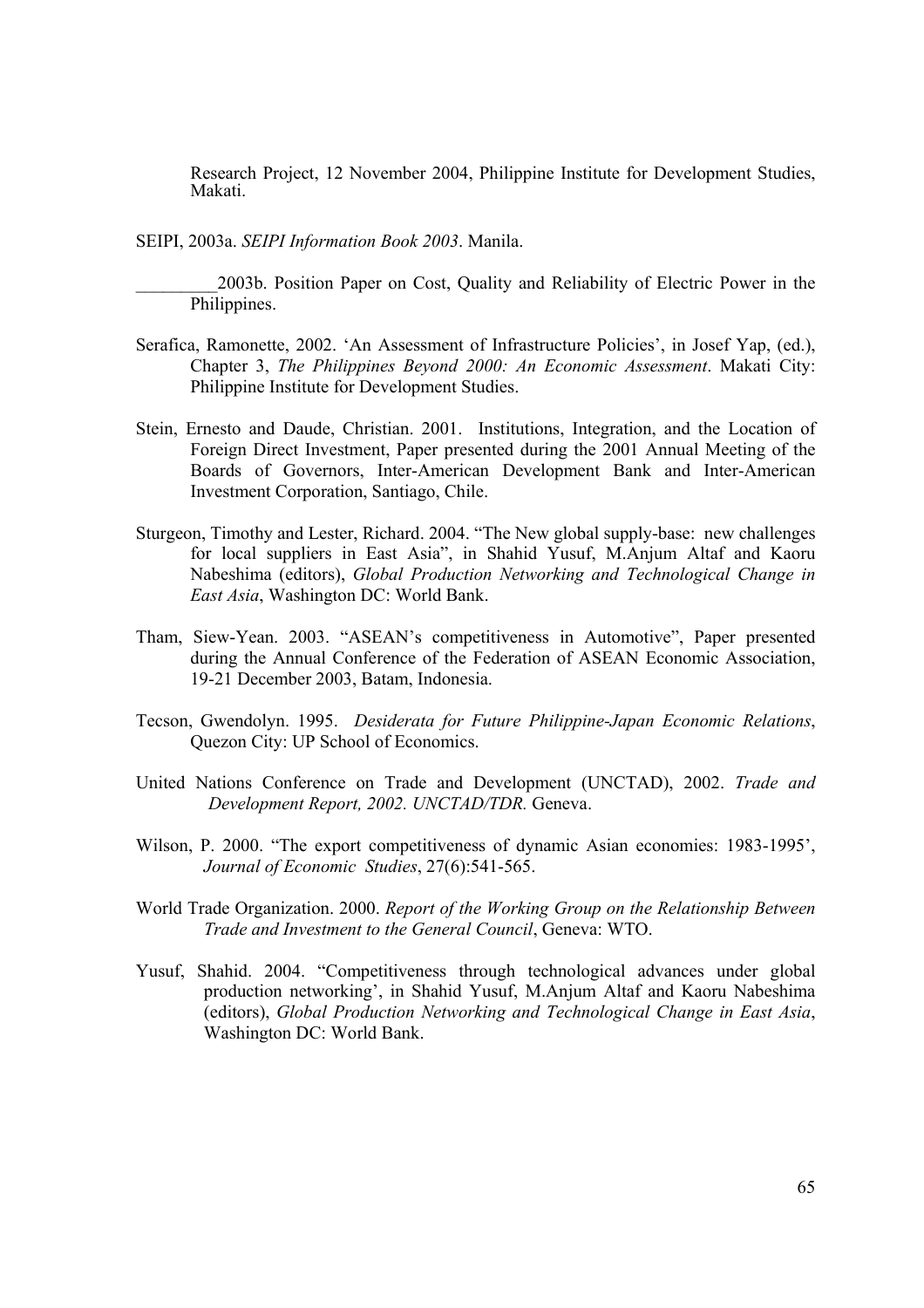|      | HS (4-Digits) HS (6-Digits)                | Product Description                                                                                         |
|------|--------------------------------------------|-------------------------------------------------------------------------------------------------------------|
|      | <b>Components/Devices (Semiconductors)</b> |                                                                                                             |
| 8504 | 850410                                     | Ballasts for discharge lamps or tubes                                                                       |
|      | 850431                                     | Transformers Nesoi, Power handling capacity nov 1kVA                                                        |
|      | 850440                                     | Static converters (e.g., rectifiers) (Gross kg)                                                             |
|      | 850450                                     | Other inductors (GK)                                                                                        |
|      | 850490                                     | Inductor parts (Gross kg)                                                                                   |
| 8518 | 851890*                                    | Parts including printed circuit assemblies for products falling within the Information Technology Agreement |
| 8531 | 853120                                     | Indicator panels incorporating liquid crystal devices (LCD) or light emitting diodes (LED) (No.)            |
| 8532 | 853210                                     | Fixed capacitors, 50-60 hz, power, capacity $\Rightarrow$ 0.5 KVAR                                          |
|      | 853221                                     | Tantalum fixed capacitors                                                                                   |
|      | 853222                                     | Aluminum electrolytic fixed capacitors (Gross kg)                                                           |
|      | 853223                                     | Ceramic dielecric fixed capacitors, single-layer (Gross kg)                                                 |
|      | 853224                                     | Ceramic dielecric fixed capacitors, multi-layer (Gross kg)                                                  |
|      | 853225                                     | Paper or plastic dielectric fixed capacitors (Gross kg)                                                     |
|      | 853229                                     | Fixed capacitors, nesoi                                                                                     |
|      | 853230                                     | Variable or adjustable (pre-set) capacitors                                                                 |
|      | 853290                                     | Parts of electrical capacitors (Gross kg)                                                                   |
| 8533 | 853310                                     | Fixed carbon resistors, composition or film types (Gross kg)                                                |
|      | 853321                                     | Fixed resistors for a power handling capacity not exceeding 20 W (Gross kg)                                 |
|      | 853329                                     | Other fixed resistors, n.e.s. (Gross kg)                                                                    |
|      | 853331                                     | Wirewound variable resistors, < 20 W                                                                        |
|      | 853339                                     | Other wirewound variable resistors (including rheostats $\&$ potentiometers) (Gross kg)                     |
|      | 853340                                     | Variable resistors (inclucing rheostats $\&$ potentiometers) nesoi                                          |
|      | 853390                                     | Parts for the electrical resistors of subgroup 772.3 (Gross kg)                                             |
| 8534 | 853400                                     | Printed circuits                                                                                            |
| 8536 | 853641                                     | Relays for a voltage not exceeding 60 V                                                                     |
|      | 853649                                     | Relays for a voltage exceeding 60 V (Gross kg)                                                              |
|      | 853650                                     | Electric switches for voltage not over 1000 V, nesoi                                                        |
|      | 853669*                                    | Audio/video sockets & cathode ray tube (CRT) sockets for TV or radio receivers                              |
| 8540 | 854071<br>854072                           | Magnetrons (No.)<br>Klystrons (No.)                                                                         |
|      | 854079                                     | Other microwave tubes (excluding grid-controlled tubes) other values & tubes                                |
|      | 854081                                     | Receiver or amplifier values & tubes (No.)                                                                  |
|      | 854089                                     | Other electronic valves & tubes, n.e.s. (No.)                                                               |
|      | 854091                                     | Parts of cathode ray tubes                                                                                  |
|      | 854099                                     | Parts, n.e.s., of the electronic tubes & valves of subgroups 776.1 & 776.2 (Gross kg)                       |
| 8541 | 854110                                     | Diodes, not photosensitive nor light emitting diodes (Gross kg)                                             |
|      | 854121                                     | Transistors excluding photosensitive, dissipation rate $\leq 1$ W (Gross kg)                                |
|      | 854129                                     | Transistors excluding photosensitive, dissipation rate > 1 W (Gross kg)                                     |
|      | 854130                                     | Thyristors, diacs & triacs excluding photosensitive devices (Gross kg)                                      |
|      | 854140                                     | Photosensitive semiconductor device including photovoltaic cell, etc.                                       |
|      | 854150                                     | Other semiconductor devices (Gross kg)                                                                      |
|      | 854160                                     | Piezo-electric crystals, mounted (Gross kg)                                                                 |
|      | 854190                                     | Parts for diodes, transistors & similar semiconductors                                                      |
| 8542 | 854212                                     | Cards incorporating electronic integrated circuits (Smart Cards)                                            |
|      | 854213                                     | Metal Oxide Semiconductors (MOS Technology)                                                                 |
|      | 854214                                     | Circuits obtained by bipolar technology                                                                     |
|      | 854219                                     | Other monolithic digital integrated circuits                                                                |
|      | 854230                                     | Non-digital monolithic integrated units (Gross kg)                                                          |
|      | 854240                                     | Hybrid integrated circuits (Gross kg)                                                                       |
|      | 854250                                     | Other electronic integrated circuits & micro assemblies (Gross kg)                                          |
|      | 854290                                     | Parts of electronic integrated circuits & micro assemblies (Gross kg)                                       |
| 9022 | 902230                                     | X-ray tubes                                                                                                 |
| 9108 | 910813*                                    | Goldwire for use in the manufacture of semiconductor devices                                                |
|      | <b>Electronic Data Processing</b>          |                                                                                                             |
| 8471 | 847110                                     | Analogue or hybrid+(analogue-digital) automatic data processing machines                                    |
|      | 847120                                     | Digital automatic data processing machines containing in the same housing                                   |
|      | 847130                                     | Portable digital automatic processing machines, weighing not > 10 kg                                        |
|      | 847149                                     | Digital automatic data processing machines, presented in the form of systems                                |

Appendix 1. Electronics Industry Product Coverage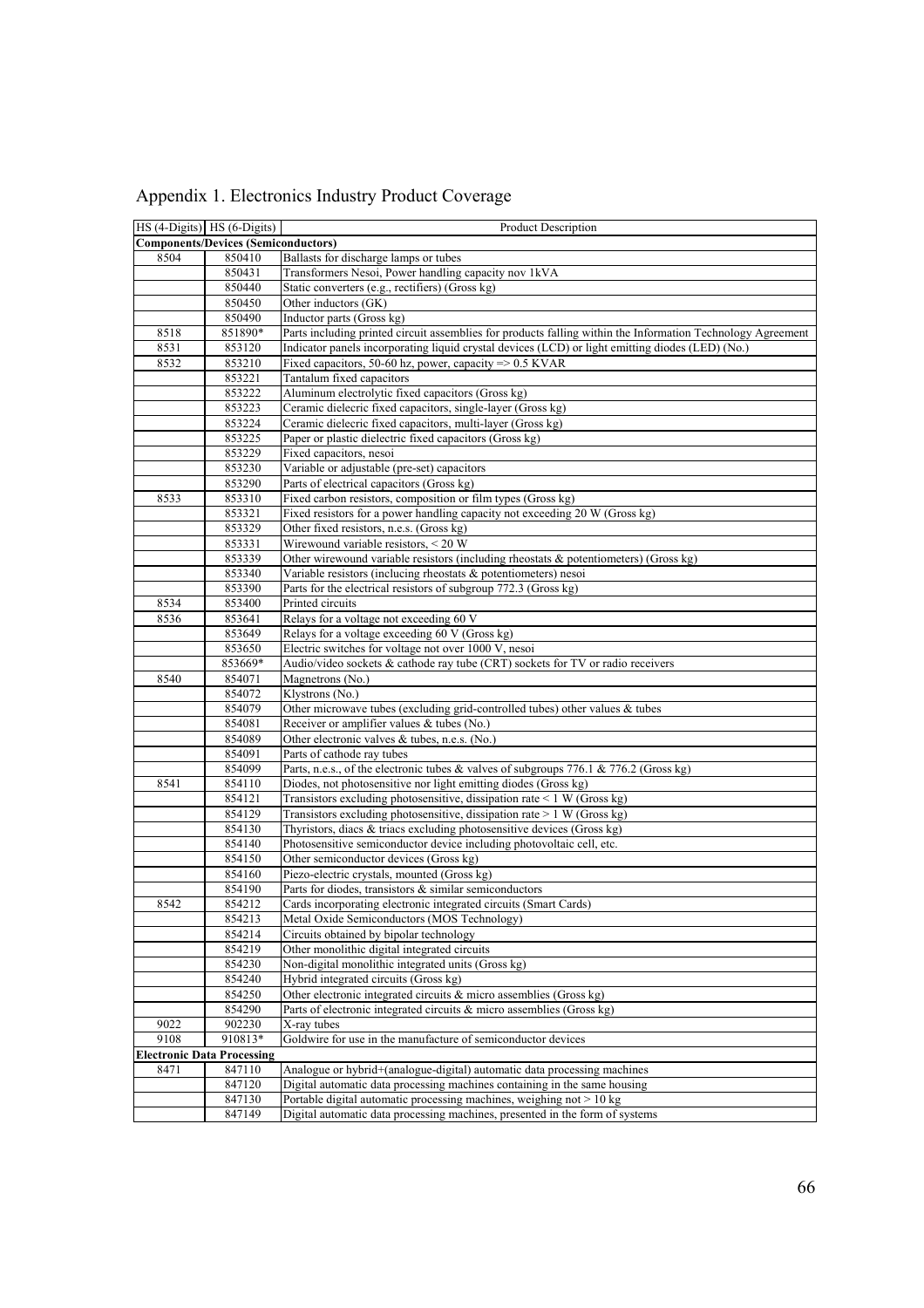|                         | 847150                                    | Digital processing units which may contain same housing                                                           |
|-------------------------|-------------------------------------------|-------------------------------------------------------------------------------------------------------------------|
|                         | 847160                                    | Input or output units, whether or not presented with the rest of a system $\&$ whether or not in same housing     |
|                         | 847170                                    | Storage units, whether or not presented with the rest of a system                                                 |
|                         | 847180                                    | Automatic data processing units, nesoi                                                                            |
|                         | 847190                                    | Adp mac & units thereof; mag/opt rder, transcrb, proc dat                                                         |
| 8473                    | 847330                                    | Parts & accessories for adp machines & units                                                                      |
| 8523                    | 852311*                                   | Computer magnetic tapes for sound recording, of a width $\leq 4$ mm                                               |
|                         | 852312*                                   | Computer magnetic tapes for sound recording, of a width $>$ 4 mm but not < 6.5 mm                                 |
|                         | 852313*                                   | Computer magnetic tapes for sound recording, of a width $> 6.5$ mm                                                |
|                         | 852320*                                   | Computer magnetic discs & diskettes, unrecorded                                                                   |
| <b>Office Equipment</b> |                                           |                                                                                                                   |
| 8469                    | 846910                                    | Automatic typewriters & word-processing machines                                                                  |
| 8470                    | 847010                                    | Electronic calculators capable of operation without an external source of electric $\&$ pocket-size data rec      |
|                         | 847021                                    | Electronic calculating machines incorporating a printing device                                                   |
|                         | 847029                                    | Electornic calculating machines, not incorporating a printing device                                              |
|                         | 847030                                    | Other calculating machines, n.e.s.                                                                                |
|                         | 847040                                    | Accounting machines (including bookkeeping machines)                                                              |
|                         | 847050                                    | Cash registers incorporating a calculating device (No.)                                                           |
|                         | 847090                                    | Postage-franking machines $\&$ similar machines with calculating machines                                         |
| 8472                    | 847290                                    | Automatic banknote dispensers/automatic teller machines                                                           |
| 8473                    | 847310                                    | Typewriter $\&$ word processing machine parts $\&$ accessories                                                    |
|                         | 847321                                    | Parts of electornic calculating machines                                                                          |
|                         | 847329                                    | Parts for machines, nesoi, incorporating calculating device                                                       |
|                         | 847340                                    | Parts & accessories of office machines, nesoi                                                                     |
|                         | 847350                                    | Parts suitable for use with machines of two or more head                                                          |
| 9009                    | 900911                                    | Electrostatic photo-copying apparatus operating by reproducing original ontothe copy (direct process)             |
|                         | 900912                                    | Electorstatic photo-copying apparatus opreating by reproducing original via an intermediate onto the copy         |
|                         | 900990                                    | Parts & accessories of photo-copying apparatus                                                                    |
|                         | <b>Medical/Industrial Instrumentation</b> |                                                                                                                   |
| 8530                    | 853010                                    | Electric signaling, safety or traffic control equipment for railways & tramways                                   |
|                         | 853080                                    | Electric signaling, safety or traffic control equipment for roads, inland water-ways, parking facilities, etc.    |
|                         | 853090                                    | Parts for electric signaling, traffic, safety equipment                                                           |
| 8531                    | 853110                                    | Burglar or fire alarms $\&$ similar apparatus                                                                     |
|                         | 853180                                    | Electric sound or visual signaling apparatus, nesoi                                                               |
|                         | 853190                                    | Parts of electric sound or visual signaling apparatus (Gross kg)                                                  |
| 8543                    | 854320                                    | Signal generators                                                                                                 |
| 9018                    | 901811                                    | Electrocardiographs, & parts & accessories                                                                        |
|                         | 901812                                    | Ultrasonic scanning apparatus                                                                                     |
|                         | 901813                                    | Magnetic resonance imaging apparatus                                                                              |
|                         | 901814                                    | Scintigraphic apparatus                                                                                           |
|                         | 901819                                    | Electro-diagnostic apparatus nesoi, $\overline{\mathcal{X}}$ parts etc.                                           |
|                         | 901820                                    | Ultra-voilet or infra-red ray apparatus (No.)                                                                     |
|                         | 901829*                                   | Parts & accessories of ultra-violet or infra-red ray apparatus (Gross kg)                                         |
| 9021                    | 902140                                    | Hearing aids (excluding parts & accessories) (No.)                                                                |
|                         | 902150                                    | Pacemakers for stimulating heart muscles (excluding parts & accessories) (No.)                                    |
| 9022                    | 902211                                    | Apparatus based on the use of x-rays, for medical, surgical (dental) or veterinary uses                           |
|                         | 902212                                    | Computed tomography apparatus                                                                                     |
|                         | 902213                                    | Apparatus based on the use of x-rays for dental uses                                                              |
|                         | 902219                                    | Apparatus based on the use of x-rays, for other uses (No.)                                                        |
|                         | 902221                                    | Apparatus base of alpha, beta, radiation, medical, surgery etc.                                                   |
|                         | 902229                                    | Apparatus based on the use of alpha, beta or gamma radiations, for other uses (No.)                               |
|                         | 902290                                    | X-ray/high tension generator cntr pnl $\&$ desk examination/treatment tb parts                                    |
|                         | <b>Control &amp; Instrumentation</b>      |                                                                                                                   |
| 9010                    | 901010                                    | Apparatus & equipment, automatic developing photo film                                                            |
|                         | 901020                                    | Other apparatus & equipment for photographic (including cinematographic) laboratories; negatoscopes<br>(Gross kg) |
|                         | 901090                                    | Parts $\&$ accessories for the cinematographic apparatus $\&$ equipment                                           |
| 9011                    | 901110                                    | Stereoscopic microscopes (No.)                                                                                    |
|                         | 901120                                    | Other microscopes for photomicrography, cinephotomicrography or micro projection (No.)                            |
|                         | 901190                                    | Parts & accessories for compound optical microscopes                                                              |
| 9012                    | 901210                                    | Microphones (other than optical microphones) & diffraction apparatus (No.)                                        |
|                         | 901290                                    |                                                                                                                   |
|                         |                                           | Parts & accessories of microscopes (other than optical microscopes) & diffraction apparatus (Gross kg)            |
| 9016                    | 901600                                    | Balances, sensitivity $>=$ 5 CG, W or without weight, & parts                                                     |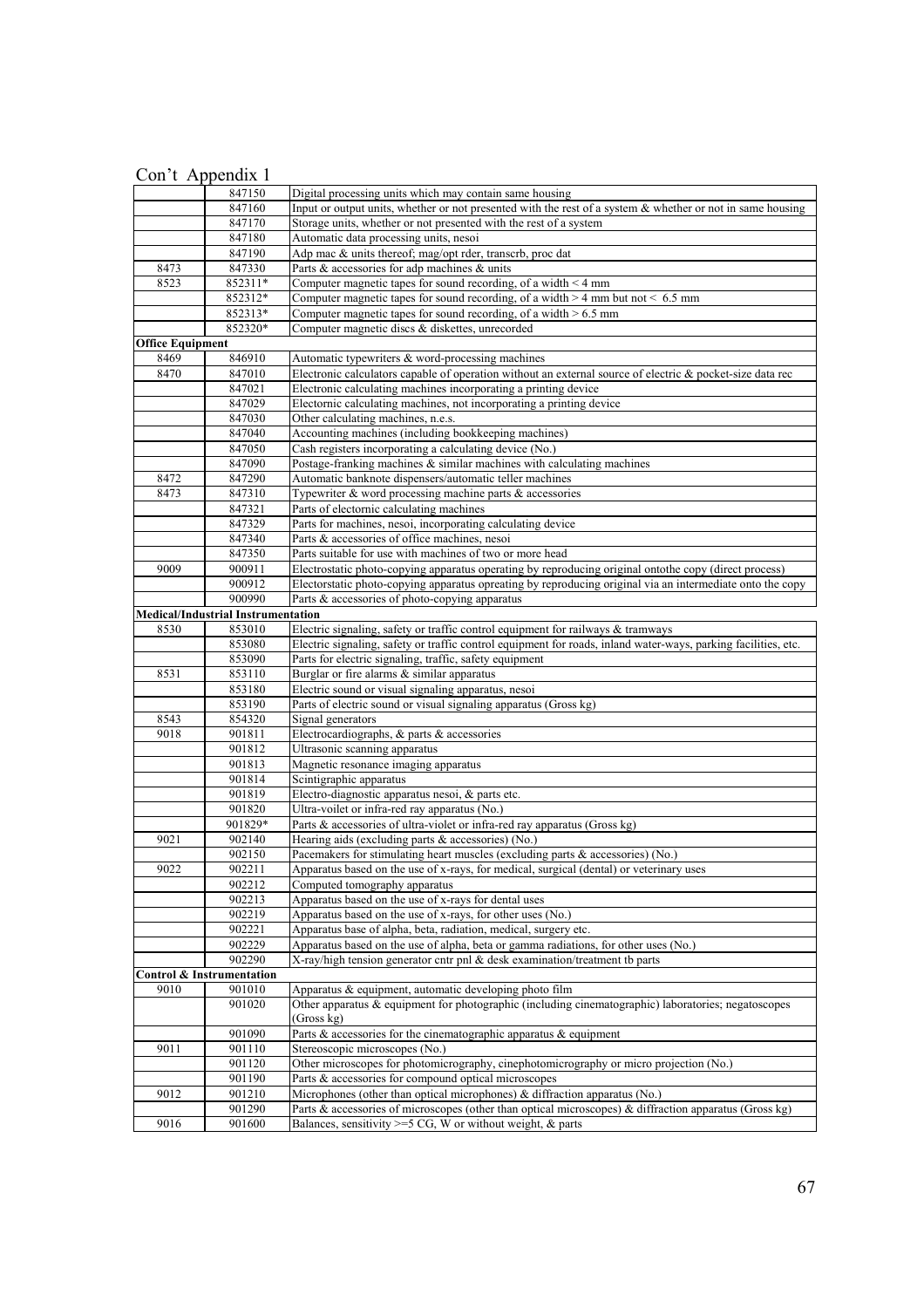| 9017                          | 901720                           | Other drawing, marking-out or mathematical calculating machines (No.)                                          |
|-------------------------------|----------------------------------|----------------------------------------------------------------------------------------------------------------|
| 9023                          | 902300                           | Instruments, apparatus/models, designed for demonstration purposes, nes (No.)                                  |
| 9026                          | 902610                           | Instruments & apparatus for measuring/checking flow/level of liquids (No.)                                     |
|                               | 902620                           | Other instruments $\&$ apparatus for measuring or checking pressure (No.)                                      |
|                               | 902680                           | Instruments measuring/checking variable liquids/gases, nesoi                                                   |
| 9027                          | 902720                           | Chromatographs & electrophoresis instrument (No.)                                                              |
|                               | 902730                           | Spectometers, spectrophotometers & spectographs using optical radiations (UV, visible, IR) (No.)               |
|                               | 902740                           | Exposure meters (No.)                                                                                          |
|                               | 902750                           | Instruments etc using optical radiations, nesoi                                                                |
|                               | 902780                           | Instrument & apparatus for physical & chemical analysis, n.e.s. (No.)                                          |
|                               | 902790                           | Parts of instruments, physical/chemical analysis etc., nesoi                                                   |
| 9030                          | 903010                           | Instruments & apparatus for measuring or detecting ionizing radiations (No.)                                   |
|                               | 903020                           | Cathode-ray oscilloscopes & cathode-ray oscillographs (No.)                                                    |
|                               | 903031                           | Multimeters (No.)                                                                                              |
|                               | 903039                           | Other instruments & apparatus, for measuring or checking voltage, current, resistance or power, w/o rec device |
|                               | 903040                           | Other instruments, specially designed for telecommunication                                                    |
|                               | 903081                           | Other instruments $\&$ apparatus for measuring or checking electrical quantities, nes, with rec device         |
|                               | 903089                           | Other instruments & apparatus for measuring or checking electrical quantities, nes, w/o rec device             |
|                               | 903090                           | Parts of instruments for measuring electrical quantities, alpha beta inzng rdt                                 |
| 9031                          | 903190                           | Parts, of machines nesoi, and profile projector                                                                |
| 9032                          | 903220                           | Pressure regulators & controllers (manostats) (No.)                                                            |
|                               | 903281                           | Hydraulic or pneumatic regulating or controlling instruments $\&$ apparatus (No.)                              |
|                               | 903289                           | Other regulating or controlling instruments & apparatus (No.)                                                  |
|                               | 903290                           | Parts & accessories for automatic regulating or controlling instruments $\overline{\&$ apparatus (Gross kg)    |
|                               | <b>Communication &amp; Radar</b> |                                                                                                                |
| 8525                          | 852510*                          | Transmission apparatus for radio or television                                                                 |
|                               | 852520                           | Transmission apparatus incorporating reception apparatus                                                       |
|                               | 852530                           | Televison cameras (No.)                                                                                        |
| 8526                          | 852610                           | Radar apparatus (No.)                                                                                          |
|                               | 852691                           | Radio navigational aid apparatus                                                                               |
|                               | 852692                           | Radio remote control apparatus                                                                                 |
| 8527                          | 852790                           | Reception apparatus radio-telephone/telegraphic etc., nesoi                                                    |
| Telecommunications            |                                  |                                                                                                                |
| 8517                          | 851711                           | Line telephone sets with cordless handsets                                                                     |
|                               | 851721                           | Facsimile machines                                                                                             |
|                               | 851722                           | Teleprinters                                                                                                   |
|                               | 851730                           | Telephonic or telegraphic switching apparatus                                                                  |
|                               | 851750                           | Other apparatus for carrier-current line systems or for digital line systems                                   |
|                               | 851780                           | Electric telephonic & telegraphic apparatus, nesoi                                                             |
|                               | 851790*                          | Parts & accessories of other telephonic or telegraphic apparatus                                               |
| 8518                          | 851830*                          | Line telephone handsets                                                                                        |
| 8520                          | 852020                           | Telephone answering machines                                                                                   |
| 8522                          | 852290                           | Parts & accessories of sound/video reproducing, record apparatus                                               |
| 8544                          | 854411                           | Winding wire, of copper                                                                                        |
|                               | 854419                           | Other winding wire                                                                                             |
|                               | 854420                           | Co-axial cable & other co-axial conductors                                                                     |
|                               | 854441                           | Insulated electric conductors $=< 80 V$ with cntrs                                                             |
|                               | 854449                           | Insulated electric conductors $=< 80 V$ , nesoi                                                                |
|                               | 854451                           | Electrical conductors $> 80$ but $=< 1000$ V with cntrs                                                        |
|                               | 854459                           | Electric conductors over 80 V not over 1000 V not fitted with connector                                        |
|                               | 854470                           | Insulated optical fiber cables with individually sheathed fibers                                               |
| <b>Automotive Electronics</b> |                                  |                                                                                                                |
| 8512                          | 851220                           | Electrical lighting/visual signaling equipment ex for bicycles                                                 |
|                               | 851230                           | Electrical sound signaling equipment for motor vehicle                                                         |
| 8527                          | 852721                           | Radiobroadcast receivers for motor vehicles with rcos                                                          |
|                               | 852729                           | Radiobroadcast receivers for motor vehicles, nesoi                                                             |
| 8708                          | 870839                           | Brakes & servo-brakes, & parts thereof (excluding mounted brake linings) of motor vehicles                     |
| <b>Consumer Electronics</b>   |                                  |                                                                                                                |
| 8479                          | 847989                           | Vidoe tape rewinders                                                                                           |
| 8517                          | 851719*                          | Videophones                                                                                                    |
| 8518                          | 851810                           | Microphones & stands therefore                                                                                 |
|                               |                                  |                                                                                                                |
|                               | 851821                           | Single loudspeakers, mounted in their enclosures (No.)                                                         |
|                               | 851822                           | Multiple loudspeakers, mounted in the same enclosure                                                           |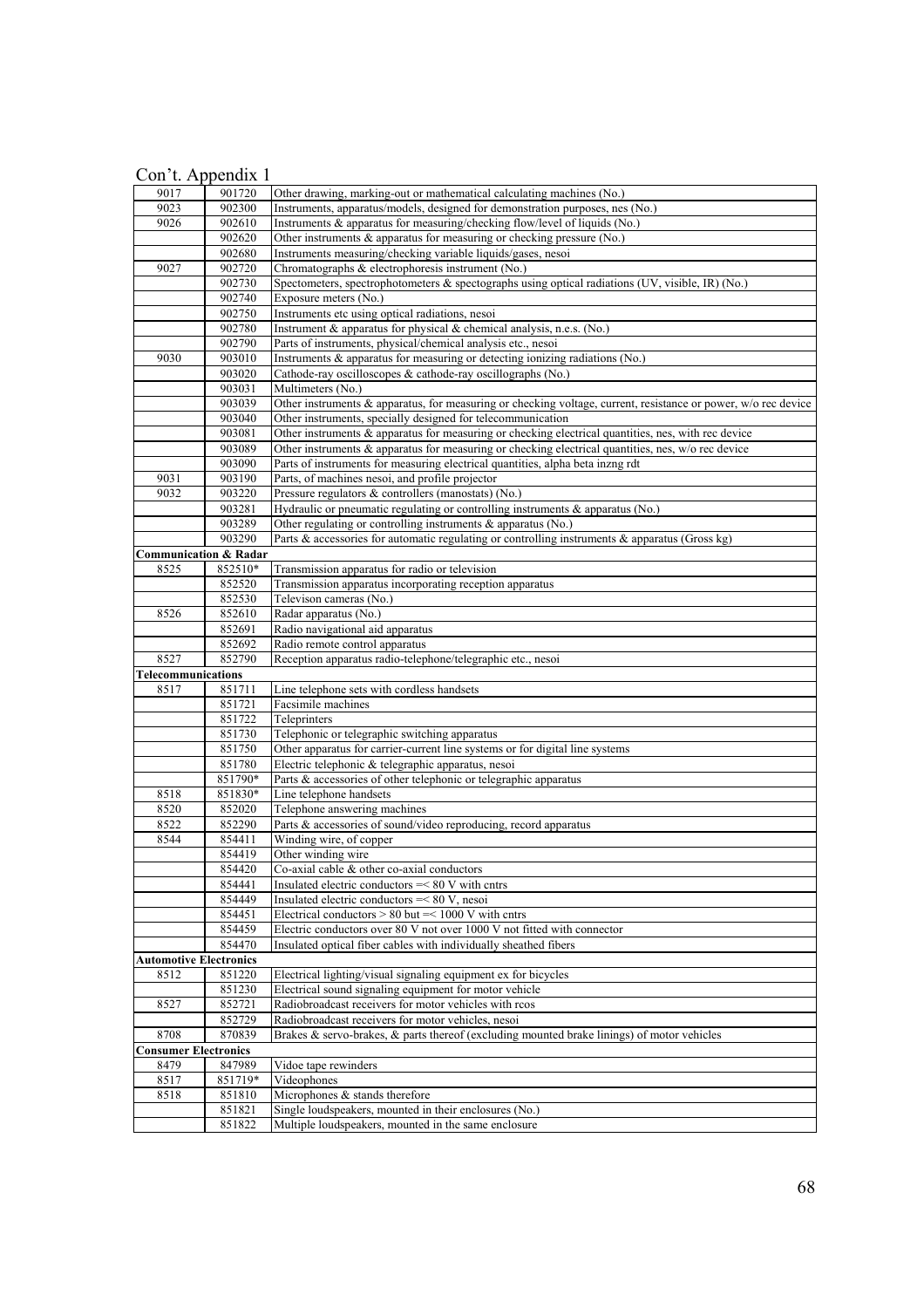|      | 851829*  | Loudspeakers, nesoi                                                                                            |
|------|----------|----------------------------------------------------------------------------------------------------------------|
|      | 851840   | Audio-frequency electric amplifiers                                                                            |
|      | 851850   | Electric sound amplifier sets                                                                                  |
| 8519 | 851910   | Record-players, coin or disc-operated, not incorporating a sound recording device                              |
|      | 851921   | Record-players without loudspeakers, not incorporating a sound recording device                                |
|      | 851929   | Other record-players, not incorporating a sound recording device, n.e.s.                                       |
|      | 851931   | Turntables (record-decks), with automatic record changing mechanism, not incorporating a sound rec device      |
|      | 851939   | Other turntables (record-decks), not incorporating a sound recording device                                    |
|      | 851991   | Sound reproducing apparatus, cassette-type                                                                     |
|      | 851992   | Pocket-size cassette player                                                                                    |
|      | 851999   | Sound reproducing apparatus except cassette, nesoi                                                             |
| 8520 | 852033   | Magnetic tape recorders, cassette-type, incorporating a sound reproducing device                               |
|      | 852039   | Tape recorder/reproducers, nesoi                                                                               |
|      | 852090   | Magnetic sound recording or reproducing equipment, nesoi                                                       |
| 8521 | 852110   | Video recording or reproducing apparatus, magnetic tape-type                                                   |
|      | 852190   | Other video recording or reproducing apparatus, whether or not incorporating a video tuner                     |
| 8523 | 852330   | Cards incorporating a magnetic stripe (Net kg)                                                                 |
|      | 852390   | Unrecorded magnetic media nesoi                                                                                |
| 8524 | 852410   | Phonograph records, recorded media                                                                             |
|      | 852422   | Magnetic tapes, recorded, of a width $> 4 \text{mm} < 6.5 \text{mm}$                                           |
|      | 852431   | Discs for laser reading systems, recorded, for reproducing phenomena other than sound or image                 |
|      | 852432   | Discs for laser reading systems, recorded, for reproducing sound only                                          |
|      | 852439   | Discs for laser reading systems, nesoi                                                                         |
|      | 852440   | Magnetic tapes, recorded, for reproducing phenomena other than sound or image (Gross kg)                       |
|      | 852451   | Magnetic tapes, recorded, of a width < 4 mm                                                                    |
|      | 852453   | Magnetic tapes, recorded, of a width $> 6.5$ mm                                                                |
|      | 852460   | Cards incorporating a magnetic stripe, recorded (Net kg)                                                       |
|      | 852491   | Other recorded media for reproducing phenomena other than sound or image                                       |
|      | 852499   | Recorded media for reproducing sound or image, nesoi                                                           |
| 8525 | 852540   | Still image video cameras & other video camera recorder                                                        |
| 8527 | 852712   | Pocket-size radio cassette players                                                                             |
|      | 852713   | Other radio broadcast receivers capable of operating without an external source of power                       |
|      | 852719   | Radio broadcast receivers capable of operating without an external source of power                             |
|      | 852731   | Other radio broadcast receivers, combined with sound recording or reproducing apparatus                        |
|      | 852732   | Other radio broadcast receivers, combined with sound recording or reproducing apparatus bt with clock          |
|      | 852739   | Other radio broadcast receivers, not combined with sound recording or reproducing apparatus nor clock          |
| 8528 | 852810   | Television receivers, color (including receivers incorporating radiobroadcast), with sound or video rec        |
|      | 852820   | Television receivers, black & white or other monochrome (include rec inc radiobroad) with sound or vid rec     |
|      | 852821   | Video monitors, color                                                                                          |
|      | 852822   | Video monitors, black & white or other monochrome                                                              |
|      | 852830   | Video projectors                                                                                               |
| 8529 | 852910** | Television receiving set antennae                                                                              |
|      | 852990** | Parts, excluding antennae, for transmission, radar, radio, television, etc. nesoi                              |
| 8536 | 853610   | Glass fuses for television & radio receivers                                                                   |
|      | 853690   | Earphone/headphone jacks for television or radio receivers, junction blocks/ink box for automotive wiring hrn. |
| 8540 | 854011   | Color television picture tubes, cathode-ray (including video monitor cathode-ray tubes) (No.)                  |
|      | 854012   | Black & white or other monochrome television picture tubes, cathode-ray (No.)                                  |
|      | 854020   | Television camera tubes; image converter & intensifier                                                         |
|      | 854030   | Other cathode-ray tubes, n.e.s.                                                                                |
|      | 854040   | Data/graphic display tubes, colour, with a phosphor dot screen pitch smaller than 0.4 mm                       |
|      | 854050   | Data/graphic display tubes, black & white or other monochrome                                                  |

Source: Department of Trade and Industry

**Notes:** The 6-digit HS Code product classification under each sub-sector was provided by the DTI-BETP. An asterisk (\*) indicates that the product can also be found in other sub-sectors. But for the 4-digit HS code classification, that product is classified under only one sub-sector. For example, HS Code 852510 is included in both Communication and Radar, and Telecommunication sub-sectors. However, for the 4-digit code HS 8525, it is included only in Communication and Radar.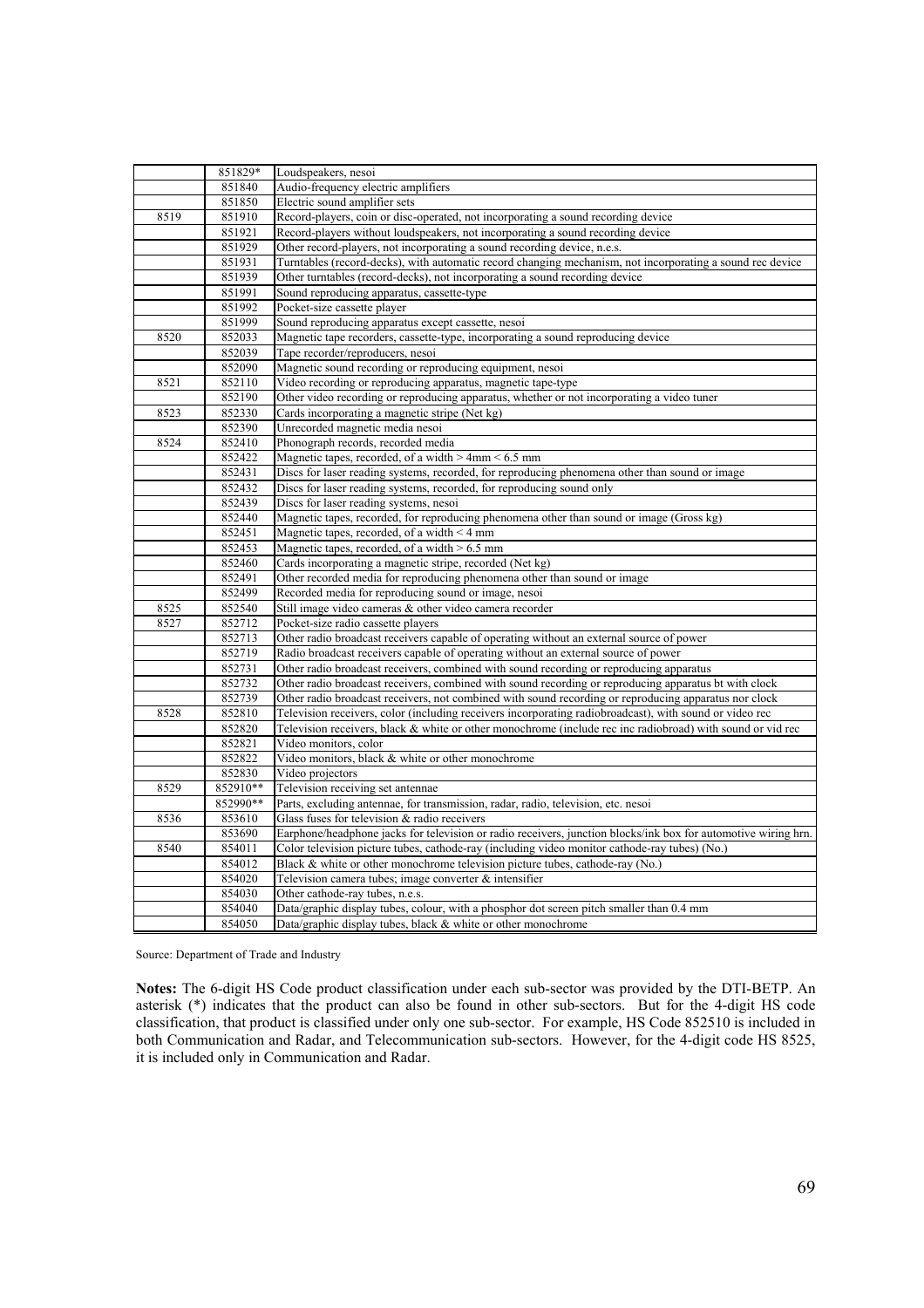| HS (4-Digit) HS (6-Digit) |                                            | Product Description                                                                                |                          |                                    | <b>Tariff Rates</b>              |
|---------------------------|--------------------------------------------|----------------------------------------------------------------------------------------------------|--------------------------|------------------------------------|----------------------------------|
|                           |                                            |                                                                                                    |                          | 1990 2000                          | 2004                             |
|                           | <b>Components/Devices (Semiconductors)</b> |                                                                                                    |                          |                                    |                                  |
| 8504                      | 850410                                     | Ballasts for discharge lamps or tubes                                                              | 30                       | 10                                 | 7                                |
|                           | 850431                                     | Transformers Nesoi, Power handling capacity nov 1kVA                                               | 50                       | $\overline{3}$                     | $\mathbf{1}$                     |
|                           | 850440                                     | Static converters (e.g., rectifiers) (Gross kg)                                                    | 10                       | $\mathbf{0}$                       | $\boldsymbol{0}$                 |
|                           | 850450                                     | Other inductors (GK)                                                                               | 30                       | $\mathbf{0}$                       | $\boldsymbol{0}$                 |
|                           | 850490                                     | Inductor parts (Gross kg)                                                                          | 10                       | 3                                  | $\boldsymbol{0}$                 |
|                           |                                            | Parts including printed circuit assemblies for products falling within the Information Technology  |                          |                                    |                                  |
| 8518                      | 851890*                                    | Agreement                                                                                          | 10                       | $\boldsymbol{0}$                   | $\boldsymbol{0}$                 |
| 8531                      | 853120                                     | Indicator panels incorporating liquid crystal devices (LCD) or light emitting diodes (LED) (No.)   | 20                       | $\mathbf{0}$                       | $\boldsymbol{0}$                 |
| 8532                      | 853210                                     | Fixed capacitors, 50-60 hz, power, capacity $\approx$ 0.5 KVAR                                     | 10                       | $\mathbf{0}$                       | $\boldsymbol{0}$                 |
|                           | 853221                                     | Tantalum fixed capacitors                                                                          | 20                       | $\mathbf{0}$                       | $\boldsymbol{0}$                 |
|                           | 853222                                     | Aluminum electrolytic fixed capacitors (Gross kg)                                                  | 20                       | $\boldsymbol{0}$                   | $\boldsymbol{0}$                 |
|                           | 853223                                     | Ceramic dielecric fixed capacitors, single-layer (Gross kg)                                        | 20                       | $\mathbf{0}$                       | $\boldsymbol{0}$                 |
|                           | 853224                                     | Ceramic dielecric fixed capacitors, multi-layer (Gross kg)                                         | 20                       | $\mathbf{0}$                       | $\boldsymbol{0}$                 |
|                           | 853225                                     | Paper or plastic dielectric fixed capacitors (Gross kg)                                            | 20                       | $\mathbf{0}$                       | $\boldsymbol{0}$                 |
|                           | 853229                                     | Fixed capacitors, nesoi                                                                            | 20                       | $\mathbf{0}$                       | $\boldsymbol{0}$                 |
|                           | 853230                                     | Variable or adjustable (pre-set) capacitors                                                        | 20                       | $\mathbf{0}$                       | $\boldsymbol{0}$                 |
|                           | 853290                                     | Parts of electrical capacitors (Gross kg)                                                          | 10                       | $\mathbf{0}$                       | $\boldsymbol{0}$                 |
| 8533                      | 853310                                     | Fixed carbon resistors, composition or film types (Gross kg)                                       | 30                       | $\mathbf{0}$                       | $\boldsymbol{0}$                 |
|                           | 853321                                     | Fixed resistors for a power handling capacity not exceeding 20 W (Gross kg)                        | 30                       | $\mathbf{0}$                       | $\boldsymbol{0}$                 |
|                           | 853329                                     | Other fixed resistors, n.e.s. (Gross kg)                                                           | 30                       | $\mathbf{0}$                       | $\boldsymbol{0}$                 |
|                           | 853331                                     | Wirewound variable resistors, < 20 W                                                               | 30                       | $\theta$                           | $\boldsymbol{0}$                 |
|                           | 853339                                     | Other wirewound variable resistors (including rheostats & potentiometers) (Gross kg)               | 30                       | $\theta$                           | $\boldsymbol{0}$                 |
|                           | 853340                                     | Variable resistors (inclucing rheostats & potentiometers) nesoi                                    | 30                       | $\mathbf{0}$                       | $\boldsymbol{0}$                 |
|                           | 853390                                     | Parts for the electrical resistors of subgroup 772.3 (Gross kg)                                    | 30                       | $\boldsymbol{0}$                   | $\boldsymbol{0}$                 |
| 8534                      | 853400                                     | Printed circuits                                                                                   | 10                       | $\mathbf{0}$                       | $\boldsymbol{0}$                 |
| 8536                      | 853641                                     | Relays for a voltage not exceeding 60 V                                                            | 10                       | 3                                  | 1                                |
|                           | 853649                                     | Relays for a voltage exceeding 60 V (Gross kg)                                                     | 10<br>10                 | 3                                  | $\mathbf{1}$<br>$\tau$           |
|                           | 853650                                     | Electric switches for voltage not over 1000 V, nesoi                                               | 30                       | 10                                 |                                  |
| 8540                      | 853669*<br>854071                          | Audio/video sockets & cathode ray tube (CRT) sockets for TV or radio receivers<br>Magnetrons (No.) | $\overline{\phantom{a}}$ | $\boldsymbol{0}$<br>$\mathfrak{Z}$ | $\boldsymbol{0}$<br>$\mathbf{1}$ |
|                           | 854072                                     | Klystrons (No.)                                                                                    | $\blacksquare$           | 3                                  | 3                                |
|                           | 854079                                     | Other microwave tubes (excluding grid-controlled tubes) other values & tubes                       |                          | $\overline{\mathbf{3}}$            | $\overline{\mathbf{3}}$          |
|                           | 854081                                     | Receiver or amplifier values & tubes (No.)                                                         | 20                       | 3                                  | 3                                |
|                           | 854089                                     | Other electronic valves & tubes, n.e.s. (No.)                                                      | 20                       | 3                                  |                                  |
|                           | 854091                                     | Parts of cathode ray tubes                                                                         | 40                       | 3                                  | $\mathbf{1}$                     |
|                           | 854099                                     | Parts, n.e.s., of the electronic tubes & valves of subgroups 776.1 & 776.2 (Gross kg)              | 10                       | 3                                  | 1                                |
| 8541                      | 854110                                     | Diodes, not photosensitive nor light emitting diodes (Gross kg)                                    | 20                       | $\boldsymbol{0}$                   | $\boldsymbol{0}$                 |
|                           | 854121                                     | Transistors excluding photosensitive, dissipation rate < 1 W (Gross kg)                            | 20                       | $\mathbf{0}$                       | $\boldsymbol{0}$                 |
|                           | 854129                                     | Transistors excluding photosensitive, dissipation rate > 1 W (Gross kg)                            | 20                       | $\mathbf{0}$                       | $\boldsymbol{0}$                 |
|                           | 854130                                     | Thyristors, diacs & triacs excluding photosensitive devices (Gross kg)                             | 20                       | $\mathbf{0}$                       | $\boldsymbol{0}$                 |
|                           | 854140                                     | Photosensitive semiconductor device including photovoltaic cell, etc.                              | 20                       | $\mathbf{0}$                       | $\boldsymbol{0}$                 |
|                           | 854150                                     | Other semiconductor devices (Gross kg)                                                             | 20                       | $\boldsymbol{0}$                   | $\boldsymbol{0}$                 |
|                           | 854160                                     | Piezo-electric crystals, mounted (Gross kg)                                                        | 20                       | $\mathbf{0}$                       | $\boldsymbol{0}$                 |
|                           | 854190                                     | Parts for diodes, transistors & similar semiconductors                                             | 20                       | $\bf{0}$                           | $\bf{0}$                         |
| 8542                      | 854212                                     | Cards incorporating electronic integrated circuits (Smart Cards)                                   | $\blacksquare$           | $\theta$                           | $\mathbf{0}$                     |
|                           | 854213                                     | Metal Oxide Semiconductors (MOS Technology)                                                        | $\Box$                   | $\mathbf{0}$                       | $\boldsymbol{0}$                 |
|                           | 854214                                     | Circuits obtained by bipolar technology                                                            | $\omega$                 | $\boldsymbol{0}$                   | $\boldsymbol{0}$                 |
|                           | 854219                                     | Other monolithic digital integrated circuits                                                       | 20                       | $\mathbf{0}$                       | $\boldsymbol{0}$                 |
|                           | 854230                                     | Non-digital monolithic integrated units (Gross kg)                                                 | $\blacksquare$           | $\theta$                           | $\boldsymbol{0}$                 |
|                           | 854240                                     | Hybrid integrated circuits (Gross kg)                                                              | $\overline{\phantom{a}}$ | $\mathbf{0}$                       | $\boldsymbol{0}$                 |
|                           | 854250                                     | Other electronic integrated circuits & micro assemblies (Gross kg)                                 | $\overline{\phantom{a}}$ | $\boldsymbol{0}$                   | $\boldsymbol{0}$                 |
|                           | 854290                                     | Parts of electronic integrated circuits $\&$ micro assemblies (Gross kg)                           | 20                       | $\boldsymbol{0}$                   | $\boldsymbol{0}$                 |
| 9022                      | 902230                                     | X-ray tubes                                                                                        | 10                       | 3                                  | 3                                |
| 9108                      | 910813*                                    | Goldwire for use in the manufacture of semiconductor devices                                       | $\overline{\phantom{a}}$ |                                    | $\overline{\phantom{a}}$         |
|                           | <b>Electronic Data Processing</b>          |                                                                                                    |                          |                                    |                                  |
| 8471                      | 847110                                     | Analogue or hybrid+(analogue-digital) automatic data processing machines                           | 10                       | $\boldsymbol{0}$                   | $\boldsymbol{0}$                 |
|                           | 847120                                     | Digital automatic data processing machines containing in the same housing                          | 10                       | $\boldsymbol{0}$                   | $\boldsymbol{0}$                 |
|                           | 847130                                     | Portable digital automatic processing machines, weighing not > 10 kg                               | $\overline{\phantom{a}}$ | $\boldsymbol{0}$                   | $\boldsymbol{0}$                 |
|                           | 847149                                     | Digital automatic data processing machines, presented in the form of systems                       |                          | $\mathbf{0}$                       | $\boldsymbol{0}$                 |

Appendix Table 2. Tariff Rates of Electronics, Philippines, 1990, 2000 & 2004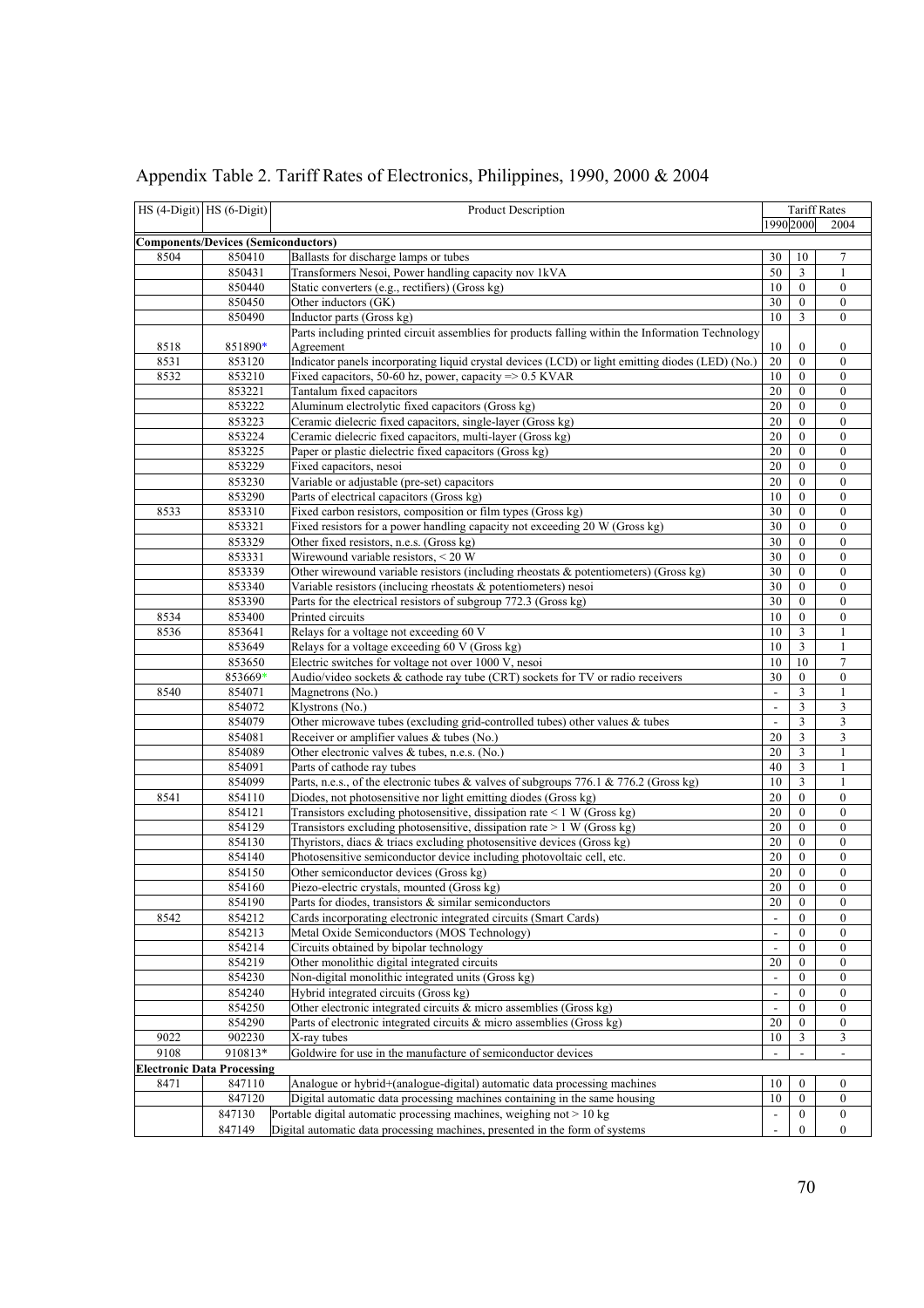| Con't. Appendix 2       |                                           |                                                                                                       |                                |                            |                                      |
|-------------------------|-------------------------------------------|-------------------------------------------------------------------------------------------------------|--------------------------------|----------------------------|--------------------------------------|
|                         | 847150                                    | Digital processing units which may contain same housing                                               |                                | $\boldsymbol{0}$           | $\mathbf{0}$                         |
|                         |                                           | Input or output units, whether or not presented with the rest of a system $\&$ whether or not in same |                                |                            |                                      |
|                         | 847160                                    | housing                                                                                               | $\sim$                         | $\boldsymbol{0}$           | $\boldsymbol{0}$                     |
|                         | 847170                                    | Storage units, whether or not presented with the rest of a system                                     | $\overline{\phantom{a}}$       | $\overline{0}$             | $\mathbf{0}$                         |
|                         | 847180<br>847190                          | Automatic data processing units, nesoi<br>Adp mac & units thereof; mag/opt rder, transcrb, proc dat   | $\blacksquare$                 | $\theta$<br>$\overline{0}$ | $\mathbf{0}$<br>$\overline{0}$       |
| 8473                    | 847330                                    | Parts & accessories for adp machines & units                                                          | $\overline{\phantom{a}}$<br>20 | $\overline{0}$             | $\boldsymbol{0}$                     |
| 8523                    | 852311                                    | Computer magnetic tapes for sound recording, of a width $\leq 4$ mm                                   | 50                             | $\overline{0}$             | $\boldsymbol{0}$                     |
|                         | 852312                                    | Computer magnetic tapes for sound recording, of a width $> 4$ mm but not < 6.5 mm                     | 50                             | $\overline{0}$             | $\boldsymbol{0}$                     |
|                         | 852313                                    | Computer magnetic tapes for sound recording, of a width $> 6.5$ mm                                    | 10                             | $\boldsymbol{0}$           | $\boldsymbol{0}$                     |
|                         | 852320                                    | Computer magnetic discs & diskettes, unrecorded                                                       | 10                             | $\overline{0}$             | $\overline{0}$                       |
| <b>Office Equipment</b> |                                           |                                                                                                       |                                |                            |                                      |
| 8469                    | 846910                                    | Automatic typewriters & word-processing machines                                                      | 20                             |                            |                                      |
|                         |                                           | Electronic calculators capable of operation without an external source of electric & pocket-size      |                                |                            |                                      |
| 8470                    | 847010                                    | data rec                                                                                              | 20                             | $\boldsymbol{0}$           | 0                                    |
|                         | 847021                                    | Electronic calculating machines incorporating a printing device                                       | 20                             | $\mathbf{0}$               | $\mathbf{0}$                         |
|                         | 847029                                    | Electornic calculating machines, not incorporating a printing device                                  | 20                             | $\overline{0}$             | $\boldsymbol{0}$                     |
|                         | 847030                                    | Other calculating machines, n.e.s.                                                                    | 20                             | $\overline{0}$             | $\mathbf{0}$                         |
|                         | 847040                                    | Accounting machines (including bookkeeping machines)                                                  | 20                             | $\boldsymbol{0}$           | $\boldsymbol{0}$                     |
|                         | 847050                                    | Cash registers incorporating a calculating device (No.)                                               | 20                             | $\overline{0}$             | $\boldsymbol{0}$                     |
|                         | 847090                                    | Postage-franking machines $\&$ similar machines with calculating machines                             | 20                             | $\overline{0}$             | $\mathbf{0}$                         |
| 8472                    | 847290                                    | Automatic banknote dispensers/automatic teller machines                                               | 20                             | $\overline{0}$             | $\boldsymbol{0}$                     |
| 8473                    | 847310                                    | Typewriter & word processing machine parts & accessories                                              | 20                             | 3                          | 3                                    |
|                         | 847321                                    | Parts of electornic calculating machines                                                              | 20                             | $\overline{0}$             | $\boldsymbol{0}$                     |
|                         | 847329                                    | Parts for machines, nesoi, incorporating calculating device                                           | 20                             | $\overline{0}$             | $\boldsymbol{0}$                     |
|                         | 847340                                    | Parts & accessories of office machines, nesoi                                                         | 20                             | 3                          | 3                                    |
|                         | 847350                                    | Parts suitable for use with machines of two or more head                                              | $\Box$                         | $\overline{0}$             | $\overline{0}$                       |
|                         |                                           | Electrostatic photo-copying apparatus operating by reproducing original ontothe copy (direct          |                                |                            |                                      |
| 9009                    | 900911                                    | process)                                                                                              | 20                             | $\boldsymbol{0}$           | $\overline{0}$                       |
|                         |                                           | Electorstatic photo-copying apparatus opreating by reproducing original via an intermediate onto      | 20                             | 3                          |                                      |
|                         | 900912<br>900990                          | the copy<br>Parts & accessories of photo-copying apparatus                                            | 20                             | $\overline{0}$             | 1                                    |
|                         | <b>Medical/Industrial Instrumentation</b> |                                                                                                       |                                |                            |                                      |
| 8530                    | 853010                                    | Electric signaling, safety or traffic control equipment for railways & tramways                       | 10                             | 3                          | 3                                    |
|                         |                                           | Electric signaling, safety or traffic control equipment for roads, inland water-ways, parking         |                                |                            |                                      |
|                         | 853080                                    | facilities, etc.                                                                                      | 10                             | 3                          | 3                                    |
|                         | 853090                                    | Parts for electric signaling, traffic, safety equipment                                               | 10                             | $\overline{\mathbf{3}}$    | 3                                    |
| 8531                    | 853110                                    | Burglar or fire alarms & similar apparatus                                                            | 20                             | 3                          | $\mathbf{1}$                         |
|                         | 853180                                    | Electric sound or visual signaling apparatus, nesoi                                                   | 20                             | $\overline{0}$             | $\boldsymbol{0}$                     |
|                         | 853190                                    | Parts of electric sound or visual signaling apparatus (Gross kg)                                      | 20                             | $\boldsymbol{0}$           | $\boldsymbol{0}$                     |
| 8543                    | 854320                                    | Signal generators                                                                                     | 10                             | $\overline{3}$             | 3                                    |
| 9018                    | 901811                                    | Electrocardiographs, & parts & accessories                                                            | 10                             | 3                          | 3                                    |
|                         | 901812                                    | Ultrasonic scanning apparatus                                                                         | $\blacksquare$                 | $\overline{\mathbf{3}}$    | $\overline{\mathbf{3}}$              |
|                         | 901813                                    | Magnetic resonance imaging apparatus                                                                  | $\blacksquare$                 | 3                          | 3                                    |
|                         | 901814                                    | Scintigraphic apparatus                                                                               | $\overline{a}$                 | $\overline{3}$             | 3                                    |
|                         | 901819                                    | Electro-diagnostic apparatus nesoi, & parts etc.                                                      | 10                             | 3                          | 1                                    |
|                         | 901820                                    | Ultra-voilet or infra-red ray apparatus (No.)                                                         | 10                             | 3                          | 3                                    |
|                         | 901829*                                   | Parts & accessories of ultra-violet or infra-red ray apparatus (Gross kg)                             | $\overline{\phantom{a}}$       |                            | $\overline{\phantom{0}}$             |
| 9021                    | 902140                                    | Hearing aids (excluding parts & accessories) (No.)                                                    | 10                             | 3                          | 3                                    |
|                         | 902150                                    | Pacemakers for stimulating heart muscles (excluding parts & accessories) (No.)                        | 10                             | 3                          | 1                                    |
| 9022                    | 902211                                    | Apparatus based on the use of x-rays, for medical, surgical (dental) or veterinary uses               | 10                             |                            |                                      |
|                         | 902212                                    | Computed tomography apparatus                                                                         | $\Box$                         | 3                          | 3                                    |
|                         | 902213                                    | Apparatus based on the use of x-rays for dental uses                                                  | $\blacksquare$                 | 3                          | 3                                    |
|                         | 902219                                    | Apparatus based on the use of x-rays, for other uses (No.)                                            | 10                             | 3                          | 3                                    |
|                         | 902221                                    | Apparatus base of alpha, beta, radiation, medical, surgery etc.                                       | 10                             | 3                          | $\overline{\mathbf{3}}$              |
|                         | 902229                                    | Apparatus based on the use of alpha, beta or gamma radiations, for other uses (No.)                   | 10                             | 3                          | $\overline{\mathbf{3}}$              |
|                         | 902290                                    | X-ray/high tension generator cntr pnl $\&$ desk examination/treatment tb parts                        | 10                             | 3                          | 3                                    |
|                         | Control & Instrumentation                 |                                                                                                       |                                |                            |                                      |
| 9010                    | 901010                                    | Apparatus & equipment, automatic developing photo film                                                | 20                             | 3                          | 3                                    |
|                         |                                           | Other apparatus & equipment for photographic (including cinematographic) laboratories;                |                                |                            |                                      |
|                         | 901020<br>901090                          | negatoscopes (Gross kg)<br>Parts $\&$ accessories for the cinematographic apparatus $\&$ equipment    | 20<br>20                       | $\mathbf{0}$               |                                      |
| 9011                    | 901110                                    | Stereoscopic microscopes (No.)                                                                        | 10                             | $\boldsymbol{0}$           | $\boldsymbol{0}$<br>$\boldsymbol{0}$ |
|                         |                                           |                                                                                                       |                                |                            |                                      |

# 71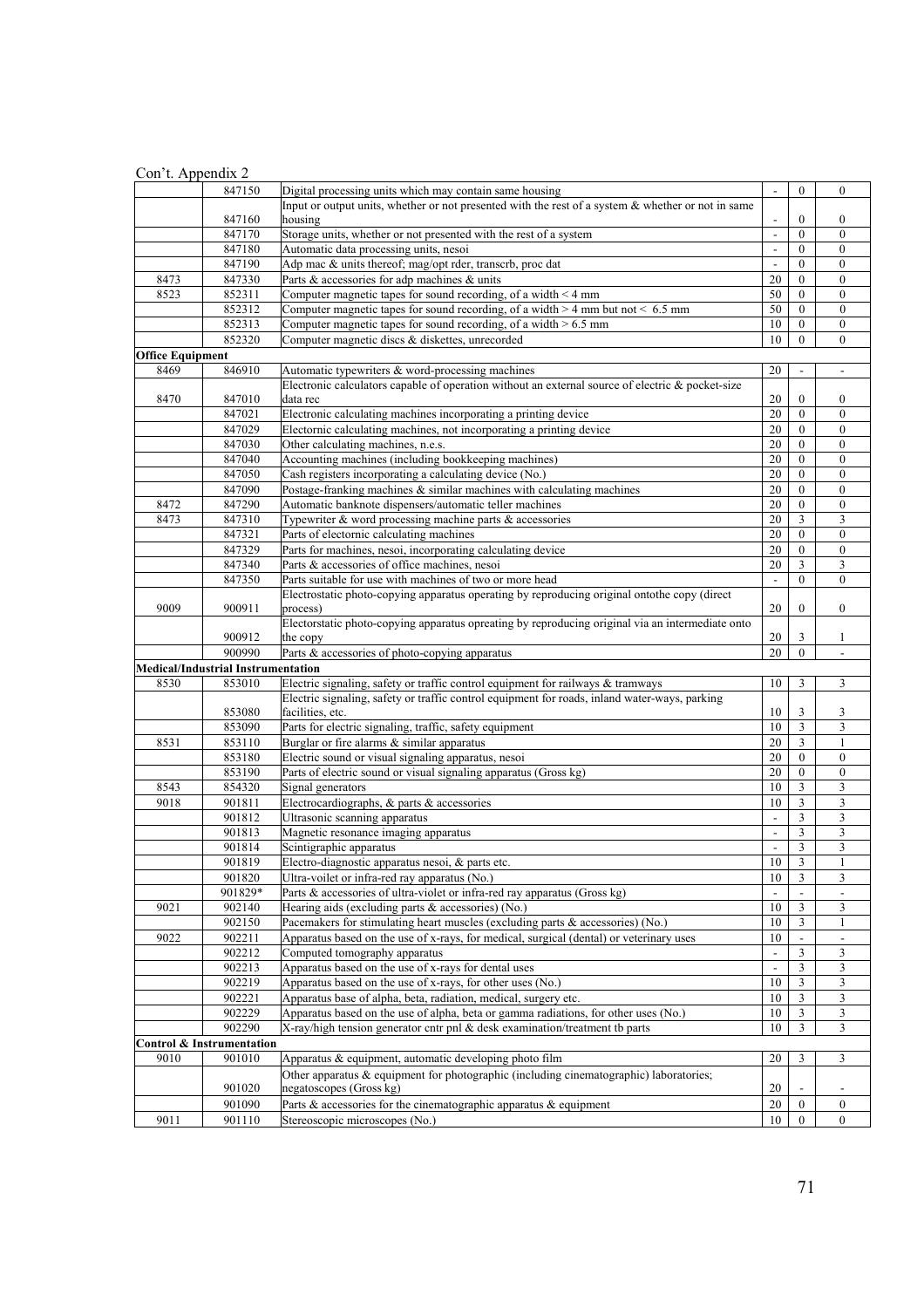|                                  | 901120             | Other microscopes for photomicrography, cinephotomicrography or micro projection (No.)                                             | 10                                         | $\mathbf{0}$                     | $\mathbf{0}$                         |
|----------------------------------|--------------------|------------------------------------------------------------------------------------------------------------------------------------|--------------------------------------------|----------------------------------|--------------------------------------|
|                                  | 901190             | Parts & accessories for compound optical microscopes                                                                               | 10                                         | $\mathbf{0}$                     | $\mathbf{0}$                         |
| 9012                             | 901210             | Microphones (other than optical microphones) & diffraction apparatus (No.)                                                         | 10                                         | $\mathbf{0}$                     | $\boldsymbol{0}$                     |
|                                  |                    | Parts & accessories of microscopes (other than optical microscopes) & diffraction apparatus (Gross                                 |                                            |                                  |                                      |
|                                  | 901290             | kg)                                                                                                                                | 10                                         | $\boldsymbol{0}$                 | $\boldsymbol{0}$                     |
| 9016                             | 901600             | Balances, sensitivity $>=$ 5 CG, W or without weight, & parts                                                                      | 10                                         | $\overline{\mathbf{3}}$          | $\mathbf{1}$                         |
| 9017                             | 901720             | Other drawing, marking-out or mathematical calculating machines (No.)                                                              | 30                                         | 10                               | $\overline{7}$                       |
| 9023                             | 902300             | Instruments, apparatus/models, designed for demonstration purposes, nes (No.)                                                      | 10                                         | 3                                | 1                                    |
| 9026                             | 902610             | Instruments & apparatus for measuring/checking flow/level of liquids (No.)                                                         | 20                                         | 10                               | 10                                   |
|                                  | 902620             | Other instruments & apparatus for measuring or checking pressure (No.)                                                             | 20                                         | 10                               | 10                                   |
|                                  | 902680             | Instruments measuring/checking variable liquids/gases, nesoi                                                                       | 20                                         | $\boldsymbol{0}$                 | $\boldsymbol{0}$                     |
| 9027                             | 902720             | Chromatographs & electrophoresis instrument (No.)                                                                                  | 20                                         | $\mathbf{0}$                     | $\boldsymbol{0}$                     |
|                                  | 902730             | Spectometers, spectrophotometers & spectographs using optical radiations (UV, visible, IR) (No.)                                   | 20                                         | $\mathbf{0}$                     | $\boldsymbol{0}$                     |
|                                  | 902740             | Exposure meters (No.)                                                                                                              | 20                                         | 3                                | 3                                    |
|                                  | 902750             | Instruments etc using optical radiations, nesoi                                                                                    | 20                                         | $\boldsymbol{0}$                 | $\mathbf{0}$                         |
|                                  | 902780             | Instrument & apparatus for physical & chemical analysis, n.e.s. (No.)                                                              | 20                                         | $\mathbf{0}$                     | $\boldsymbol{0}$                     |
|                                  | 902790             | Parts of instruments, physical/chemical analysis etc., nesoi                                                                       | 20                                         | $\mathbf{0}$                     | $\mathbf{0}$                         |
| 9030                             | 903010             | Instruments & apparatus for measuring or detecting ionizing radiations (No.)                                                       | 10                                         | 3                                | 3                                    |
|                                  | 903020             | Cathode-ray oscilloscopes & cathode-ray oscillographs (No.)                                                                        | 10                                         | 3                                | 1                                    |
|                                  | 903031             | Multimeters (No.)                                                                                                                  | 10                                         | $\overline{\mathbf{3}}$          | $\mathbf{1}$                         |
|                                  |                    | Other instruments & apparatus, for measuring or checking voltage, current, resistance or power, w/o                                |                                            |                                  |                                      |
|                                  | 903039             | rec device                                                                                                                         | 10                                         | 10                               | 10                                   |
|                                  | 903040             | Other instruments, specially designed for telecommunication                                                                        | 10                                         | $\mathbf{0}$                     | $\mathbf{0}$                         |
|                                  | 903081             | Other instruments & apparatus for measuring or checking electrical quantities, nes, with rec device                                | 10                                         |                                  |                                      |
|                                  | 903089             | Other instruments $\&$ apparatus for measuring or checking electrical quantities, nes, $w/o$ rec device                            | 10                                         | $\overline{\mathbf{3}}$          | $\mathbf{1}$                         |
|                                  | 903090             | Parts of instruments for measuring electrical quantities, alpha beta inzng rdt                                                     | 20                                         | $\mathbf{0}$                     | $\boldsymbol{0}$                     |
| 9031                             | 903190             | Parts, of machines nesoi, and profile projector                                                                                    | 20                                         | $\mathbf{0}$                     | $\mathbf{0}$                         |
| 9032                             | 903220             | Pressure regulators & controllers (manostats) (No.)                                                                                | 20                                         | 3                                | $\mathbf{1}$                         |
|                                  | 903281             | Hydraulic or pneumatic regulating or controlling instruments & apparatus (No.)                                                     | 10                                         | 3                                | 1                                    |
|                                  | 903289             | Other regulating or controlling instruments & apparatus (No.)                                                                      | 10                                         | $\mathfrak z$                    | $\mathbf{1}$                         |
|                                  | 903290             | Parts & accessories for automatic regulating or controlling instruments & apparatus (Gross kg)                                     | 20                                         | 3                                | 1                                    |
| <b>Communication &amp; Radar</b> |                    |                                                                                                                                    |                                            |                                  |                                      |
| 8525                             | 852510             | Transmission apparatus for radio or television                                                                                     | 10                                         | 3                                | 1                                    |
|                                  | 852520             | Transmission apparatus incorporating reception apparatus                                                                           | 10                                         | $\boldsymbol{0}$                 | $\boldsymbol{0}$                     |
|                                  | 852530             | Televison cameras (No.)                                                                                                            | 30                                         | 3                                | 3                                    |
| 8526                             | 852610             | Radar apparatus (No.)                                                                                                              | 30                                         | 3                                | $\mathbf{1}$                         |
|                                  | 852691             | Radio navigational aid apparatus                                                                                                   | 30                                         | 3                                | 1                                    |
|                                  | 852692             | Radio remote control apparatus                                                                                                     | 30                                         | $\mathfrak{Z}$<br>20             | $\mathbf{1}$                         |
| 8527                             | 852790             | Reception apparatus radio-telephone/telegraphic etc., nesoi                                                                        | 50                                         |                                  | 15                                   |
| Telecommunications               |                    |                                                                                                                                    |                                            |                                  |                                      |
| 8517                             | 851711             | Line telephone sets with cordless handsets                                                                                         | $\overline{\phantom{a}}$                   | $\mathbf{0}$                     | $\mathbf{0}$                         |
|                                  | 851721             | Facsimile machines                                                                                                                 | $\overline{\phantom{a}}$                   | $\mathbf{0}$                     | $\boldsymbol{0}$                     |
|                                  | 851722             | Teleprinters<br>Telephonic or telegraphic switching apparatus                                                                      | $\overline{a}$                             | $\mathbf{0}$                     | $\mathbf{0}$                         |
|                                  | 851730             |                                                                                                                                    | 10                                         | $\mathbf{0}$                     | $\boldsymbol{0}$<br>$\boldsymbol{0}$ |
|                                  | 851750<br>851780   | Other apparatus for carrier-current line systems or for digital line systems<br>Electric telephonic & telegraphic apparatus, nesoi | $\overline{\phantom{a}}$<br>$\overline{a}$ | $\boldsymbol{0}$<br>$\mathbf{0}$ | $\boldsymbol{0}$                     |
|                                  |                    |                                                                                                                                    |                                            |                                  |                                      |
| 8518                             | 851790*<br>851830* | Parts & accessories of other telephonic or telegraphic apparatus<br>Line telephone handsets                                        | 20<br>30                                   | $\boldsymbol{0}$<br>$\mathbf{0}$ | $\bf{0}$                             |
| 8520                             | 852020             | Telephone answering machines                                                                                                       | 50                                         | $\boldsymbol{0}$                 | $\boldsymbol{0}$                     |
| 8522                             | 852290             | Parts & accessories of sound/video reproducing, record apparatus                                                                   | 20                                         | 3                                | 3                                    |
| 8544                             | 854411             | Winding wire, of copper                                                                                                            | 30                                         | 10                               | $\overline{7}$                       |
|                                  | 854419             | Other winding wire                                                                                                                 | 30                                         | 10                               | 7                                    |
|                                  | 854420             | Co-axial cable & other co-axial conductors                                                                                         | 10                                         | 10                               | 7                                    |
|                                  | 854441             | Insulated electric conductors = < 80 V with entrs                                                                                  | 10                                         | 10                               | $\tau$                               |
|                                  | 854449             | Insulated electric conductors = < 80 V, nesoi                                                                                      | 10                                         | 3                                | 7                                    |
|                                  | 854451             | Electrical conductors $> 80$ but $=< 1000$ V with cntrs                                                                            | 10                                         | 20                               | 15                                   |
|                                  | 854459             | Electric conductors over 80 V not over 1000 V not fitted with connector                                                            | 10                                         | 20                               | 15                                   |
|                                  | 854470             | Insulated optical fiber cables with individually sheathed fibers                                                                   | 30                                         | $\boldsymbol{0}$                 | $\boldsymbol{0}$                     |
| <b>Automotive Electronics</b>    |                    |                                                                                                                                    |                                            |                                  |                                      |
| 8512                             | 851220             | Electrical lighting/visual signaling equipment ex for bicycles                                                                     | 30                                         | 3                                | 3                                    |
|                                  | 851230             | Electrical sound signaling equipment for motor vehicle                                                                             | 30                                         | $\overline{\mathbf{3}}$          | $\overline{3}$                       |
| 8527                             | 852721             | Radiobroadcast receivers for motor vehicles with rcos                                                                              | 50                                         | 20                               | 15                                   |
|                                  |                    |                                                                                                                                    |                                            |                                  |                                      |
|                                  | 852729             | Radiobroadcast receivers for motor vehicles, nesoi                                                                                 | 50                                         | 20                               | 15                                   |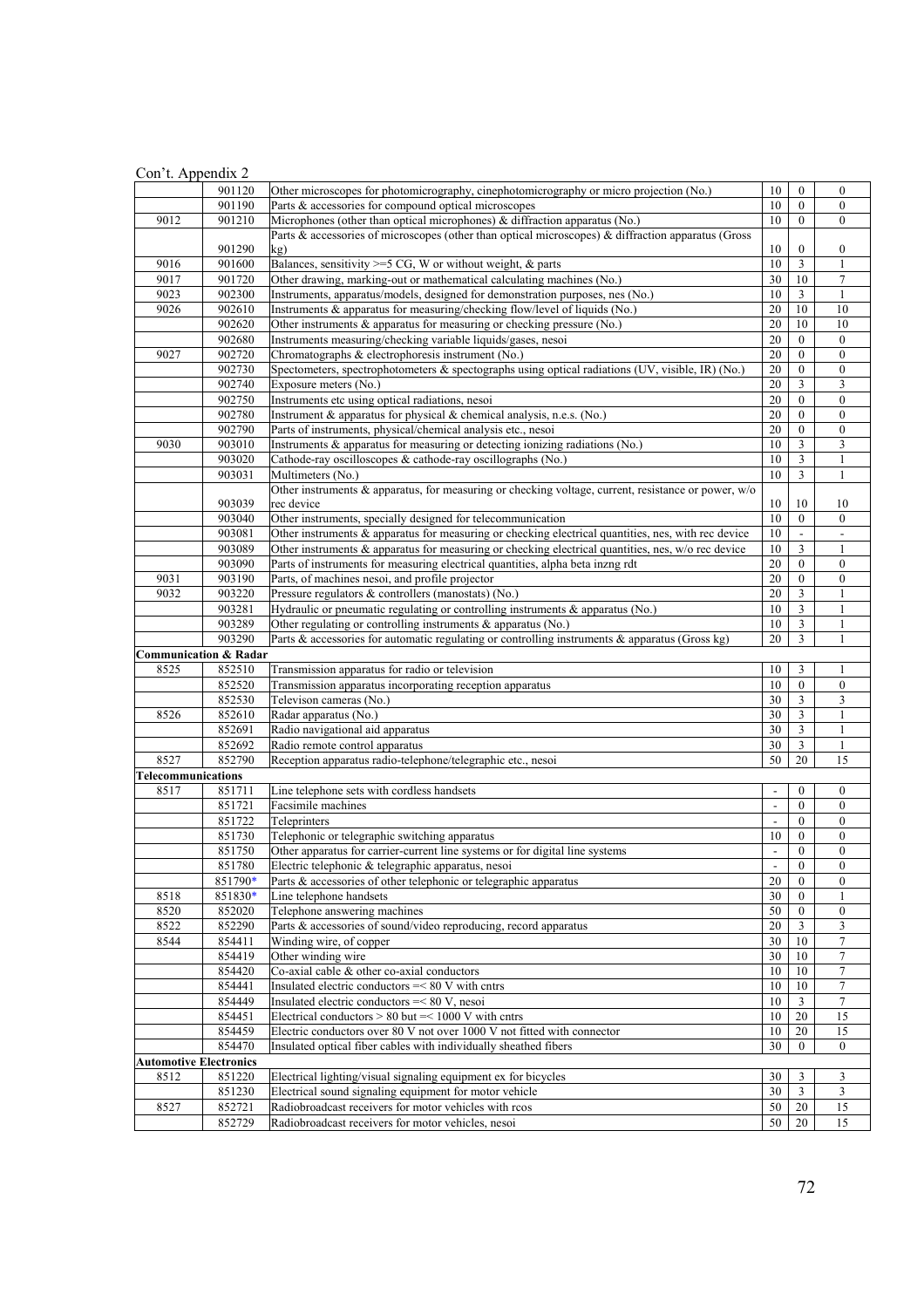| Con't. Appendix 2 |  |
|-------------------|--|
|-------------------|--|

| $\frac{1}{2}$               |                  |                                                                                                                |                          |                  |                     |
|-----------------------------|------------------|----------------------------------------------------------------------------------------------------------------|--------------------------|------------------|---------------------|
| 8708                        | 870839           | Brakes & servo-brakes, & parts thereof (excluding mounted brake linings) of motor vehicles                     | 30                       | 10               | 10                  |
| <b>Consumer Electronics</b> |                  |                                                                                                                |                          |                  |                     |
| 8479                        | 847989           | Vidoe tape rewinders                                                                                           | 20                       | $\boldsymbol{0}$ | $\mathbf{0}$        |
| 8517                        | 851719           | Videophones                                                                                                    | $\overline{\phantom{a}}$ | $\mathbf{0}$     | $\mathbf{0}$        |
| 8518                        | 851810           | Microphones & stands therefore                                                                                 | 30                       | $\mathbf{0}$     | $\mathbf{0}$        |
|                             | 851821           | Single loudspeakers, mounted in their enclosures (No.)                                                         | 30                       | 10               | $10\,$              |
|                             | 851822           | Multiple loudspeakers, mounted in the same enclosure                                                           | 30                       | 10               | 10                  |
|                             | 851829           | Loudspeakers, nesoi                                                                                            | 30                       | $\mathbf{0}$     | $\boldsymbol{0}$    |
|                             | 851840           | Audio-frequency electric amplifiers                                                                            | 30                       | $\mathbf{0}$     | $\boldsymbol{0}$    |
|                             | 851850           | Electric sound amplifier sets                                                                                  | 30                       | 10               | 7                   |
| 8519                        | 851910           | Record-players, coin or disc-operated, not incorporating a sound recording device                              | 50                       | 20               | 3                   |
|                             | 851921           | Record-players without loudspeakers, not incorporating a sound recording device                                | 50                       | 20               | 3                   |
|                             | 851929           | Other record-players, not incorporating a sound recording device, n.e.s.                                       | 50                       | 20               | 3                   |
|                             |                  | Turntables (record-decks), with automatic record changing mechanism, not incorporating a sound                 |                          |                  |                     |
|                             | 851931           | rec device                                                                                                     | 50                       | 20               | 3                   |
|                             | 851939           | Other turntables (record-decks), not incorporating a sound recording device                                    | 50                       | 20               | 3                   |
|                             | 851991           | Sound reproducing apparatus, cassette-type                                                                     | 50                       | 20               |                     |
|                             | 851992           | Pocket-size cassette player                                                                                    |                          | 20               | 15                  |
|                             | 851999           | Sound reproducing apparatus except cassette, nesoi                                                             | 50                       | 3                | 3                   |
| 8520                        | 852033           | Magnetic tape recorders, cassette-type, incorporating a sound reproducing device                               | $\blacksquare$           | 20               | 15                  |
|                             | 852039           | Tape recorder/reproducers, nesoi                                                                               | 50                       | 20               | 15                  |
|                             | 852090           | Magnetic sound recording or reproducing equipment, nesoi                                                       | 20                       | 3                | 3                   |
| 8521                        | 852110           | Video recording or reproducing apparatus, magnetic tape-type                                                   | 50                       | 20               | 5                   |
|                             | 852190           | Other video recording or reproducing apparatus, whether or not incorporating a video tuner                     | 50                       | 20               | 5                   |
| 8523                        |                  | Cards incorporating a magnetic stripe (Net kg)                                                                 | $\blacksquare$           | $7\phantom{.0}$  | 5                   |
|                             | 852330           |                                                                                                                | 50                       | $\mathbf{0}$     | $\boldsymbol{0}$    |
| 8524                        | 852390           | Unrecorded magnetic media nesoi<br>Phonograph records, recorded media                                          | 50                       | 10               |                     |
|                             | 852410           |                                                                                                                | 50                       |                  | 3                   |
|                             | 852422           | Magnetic tapes, recorded, of a width > 4mm < 6.5 mm                                                            |                          |                  |                     |
|                             | 852431           | Discs for laser reading systems, recorded, for reproducing phenomena other than sound or image                 | $\overline{\phantom{a}}$ | $\mathbf{0}$     | $\boldsymbol{0}$    |
|                             | 852432           | Discs for laser reading systems, recorded, for reproducing sound only                                          | $\Box$                   | 10               | 10                  |
|                             | 852439           | Discs for laser reading systems, nesoi                                                                         | $\blacksquare$           | $\mathbf{0}$     | $\boldsymbol{0}$    |
|                             | 852440           | Magnetic tapes, recorded, for reproducing phenomena other than sound or image (Gross kg)                       | $\overline{\phantom{a}}$ | $\mathbf{0}$     | $\mathbf{0}$        |
|                             | 852451           | Magnetic tapes, recorded, of a width $\leq 4$ mm                                                               | $\overline{\phantom{a}}$ | 10               | 10                  |
|                             | 852453           | Magnetic tapes, recorded, of a width $> 6.5$ mm                                                                | $\mathbb{L}$             | 10               | 10                  |
|                             | 852460           | Cards incorporating a magnetic stripe, recorded (Net kg)                                                       | $\overline{\phantom{a}}$ | 7                | 5                   |
|                             | 852491           | Other recorded media for reproducing phenomena other than sound or image                                       |                          | $\mathbf{0}$     | $\mathbf{0}$        |
|                             | 852499           | Recorded media for reproducing sound or image, nesoi                                                           | $\blacksquare$           | $\mathbf{0}$     | $\mathbf{0}$        |
| 8525                        | 852540           | Still image video cameras & other video camera recorder                                                        | $\overline{\phantom{a}}$ | $\boldsymbol{0}$ | $\boldsymbol{0}$    |
| 8527                        | 852712           | Pocket-size radio cassette players                                                                             | $\blacksquare$           | 20               | 5                   |
|                             | 852713           | Other radio broadcast receivers capable of operating without an external source of power                       | $\overline{\phantom{a}}$ | 20               | 15                  |
|                             | 852719           | Radio broadcast receivers capable of operating without an external source of power                             | 50                       | 20               | 15                  |
|                             | 852731           | Other radio broadcast receivers, combined with sound recording or reproducing apparatus                        | 50                       | 20               | 15                  |
|                             | 852732           | Other radio broadcast receivers, combined with sound recording or reproducing apparatus bt with clock          | 50                       | 20               | 15                  |
|                             | 852739           | Other radio broadcast receivers, not combined with sound recording or reproducing apparatus nor clock          | 50                       | 20               | 15                  |
| 8528                        | 852810           | Television receivers, color (including receivers incorporating radiobroadcast), with sound or video rec        | 50                       |                  | $\sim$              |
|                             | 852820           | Television receivers, black & white or other monochrome (include rec inc radiobroad) with sound or vid rec     | 50                       | $\Box$           | $\blacksquare$      |
|                             | 852821<br>852822 | Video monitors, color<br>Video monitors, black & white or other monochrome                                     | $\omega$                 | 20<br>20         | 15<br>15            |
|                             | 852830           | Video projectors                                                                                               |                          | 3                |                     |
| 8529                        | 852910           | Television receiving set antennae                                                                              | $10\,$                   | 3                | $\boldsymbol{0}$    |
|                             | 852990           | Parts, excluding antennae, for transmission, radar, radio, television, etc. nesoi                              | 50                       | $\overline{7}$   | $\boldsymbol{0}$    |
| 8536                        | 853610           | Glass fuses for television & radio receivers                                                                   | 30                       | 3                |                     |
|                             | 853690           | Earphone/headphone jacks for television or radio receivers, junction blocks/ink box for automotive wiring hrn. | $10\,$                   | $\boldsymbol{0}$ | $\boldsymbol{0}$    |
| 8540                        | 854011           | Color television picture tubes, cathode-ray (including video monitor cathode-ray tubes) (No.)                  | 20                       | 3                | -1                  |
|                             | 854012           | Black & white or other monochrome television picture tubes, cathode-ray (No.)                                  | 40                       | 20               | 15                  |
|                             | 854020           | Television camera tubes; image converter & intensifier                                                         | 20                       | 3                | 3                   |
|                             | 854030           | Other cathode-ray tubes, n.e.s.                                                                                | 20                       | 3                | $\bar{\phantom{a}}$ |
|                             | 854040           | Data/graphic display tubes, colour, with a phosphor dot screen pitch smaller than 0.4 mm                       | $\blacksquare$           | 3                | 3                   |
|                             | 854050           | Data/graphic display tubes, black & white or other monochrome                                                  | $\bar{\phantom{a}}$      | $\mathbf{3}$     | $\mathfrak{Z}$      |

Source: Tariff Commission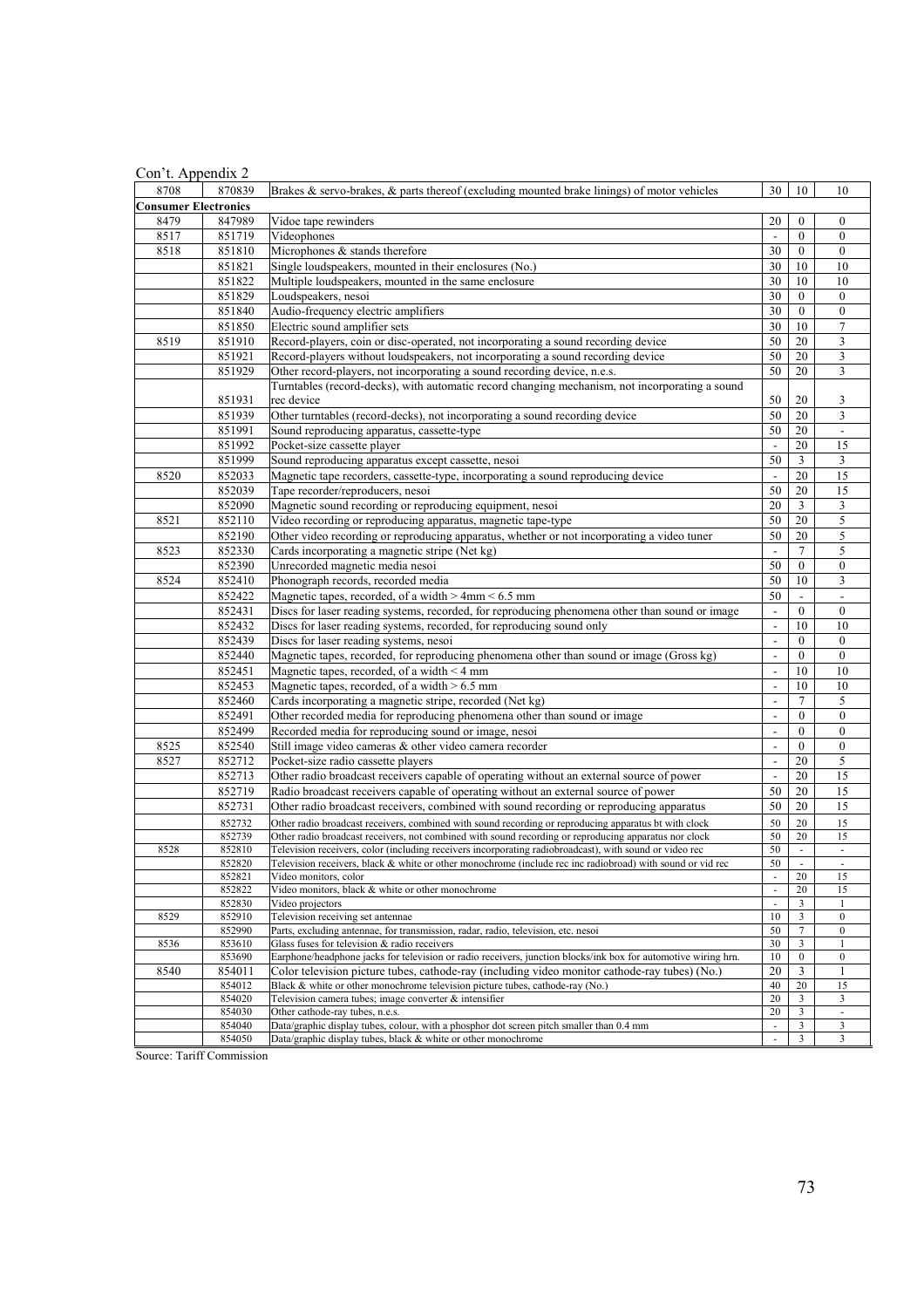|      | HS (4-Digit) HS (6-Digit) | <b>Product Description</b>                                                                                  | 2004             |
|------|---------------------------|-------------------------------------------------------------------------------------------------------------|------------------|
|      |                           | <b>Components/Devices (Semiconductors)</b>                                                                  |                  |
| 8504 | 850410                    | Ballasts for discharge lamps or tubes                                                                       | 3                |
|      | 850431                    | Transformers Nesoi, Power handling capacity nov 1kVA                                                        | 6.6              |
|      | 850440                    | Static converters (e.g., rectifiers) (Gross kg)                                                             | $\mathbf{0}$     |
|      | 850450                    | Other inductors (GK)                                                                                        | 3                |
|      | 850490                    | Inductor parts (Gross kg)                                                                                   | $\mathbf{0}$     |
| 8518 | 851890*                   | Parts including printed circuit assemblies for products falling within the Information Technology Agreement | $\bf{0}$         |
| 8531 | 853120                    | Indicator panels incorporating liquid crystal devices (LCD) or light emitting diodes (LED) (No.)            | $\mathbf{0}$     |
| 8532 | 853210                    | Fixed capacitors, 50-60 hz, power, capacity $\approx$ 0.5 KVAR                                              | $\theta$         |
|      | 853221                    | Tantalum fixed capacitors                                                                                   | $\theta$         |
|      | 853222                    | Aluminum electrolytic fixed capacitors (Gross kg)                                                           | $\bf{0}$         |
|      | 853223                    | Ceramic dielecric fixed capacitors, single-layer (Gross kg)                                                 | $\theta$         |
|      | 853224                    | Ceramic dielecric fixed capacitors, multi-layer (Gross kg)                                                  | $\theta$         |
|      | 853225                    | Paper or plastic dielectric fixed capacitors (Gross kg)                                                     | $\theta$         |
|      | 853229                    | Fixed capacitors, nesoi                                                                                     | $\theta$         |
|      | 853230                    | Variable or adjustable (pre-set) capacitors                                                                 | $\mathbf{0}$     |
|      | 853290                    | Parts of electrical capacitors (Gross kg)                                                                   | $\theta$         |
| 8533 | 853310                    | Fixed carbon resistors, composition or film types (Gross kg)                                                | $\theta$         |
|      | 853321                    | Fixed resistors for a power handling capacity not exceeding 20 W (Gross kg)                                 | $\theta$         |
|      | 853329                    | Other fixed resistors, n.e.s. (Gross kg)                                                                    | $\bf{0}$         |
|      | 853331                    | Wirewound variable resistors, < 20 W                                                                        | $\bf{0}$         |
|      | 853339                    | Other wirewound variable resistors (including rheostats $\&$ potentiometers) (Gross kg)                     | $\mathbf{0}$     |
|      | 853340                    | Variable resistors (inclucing rheostats & potentiometers) nesoi                                             | $\theta$         |
|      | 853390                    | Parts for the electrical resistors of subgroup 772.3 (Gross kg)                                             | $\theta$         |
| 8534 | 853400                    | Printed circuits                                                                                            | $\mathbf{0}$     |
| 8536 | 853641                    | Relays for a voltage not exceeding 60 V                                                                     | 2.7              |
|      | 853649                    | Relays for a voltage exceeding 60 V (Gross kg)                                                              | 2.7              |
|      | 853650                    | Electric switches for voltage not over 1000 V, nesoi                                                        | 2.7              |
|      | 853669*                   | Audio/video sockets & cathode ray tube (CRT) sockets for TV or radio receivers                              | $\mathbf{0}$     |
| 8540 | 854071                    | Magnetrons (No.)                                                                                            | $\mathbf{0}$     |
|      | 854072                    | Klystrons (No.)                                                                                             | 3.3              |
|      | 854079                    | Other microwave tubes (excluding grid-controlled tubes) other values & tubes                                | 3.7              |
|      | 854081                    | Receiver or amplifier values $\&$ tubes (No.)                                                               | 4.2              |
|      | 854089                    | Other electronic valves & tubes, n.e.s. (No.)                                                               | 3.7              |
|      | 854091                    | Parts of cathode ray tubes                                                                                  | 5.4              |
|      | 854099                    | Parts, n.e.s., of the electronic tubes & valves of subgroups 776.1 & 776.2 (Gross kg)                       | $\boldsymbol{0}$ |
| 8541 | 854110                    | Diodes, not photosensitive nor light emitting diodes (Gross kg)                                             | $\mathbf{0}$     |
|      | 854121                    | Transistors excluding photosensitive, dissipation rate $\leq 1$ W (Gross kg)                                | $\boldsymbol{0}$ |
|      | 854129                    | Transistors excluding photosensitive, dissipation rate $> 1$ W (Gross kg)                                   | $\mathbf{0}$     |
|      | 854130                    | Thyristors, diacs & triacs excluding photosensitive devices (Gross kg)                                      | $\boldsymbol{0}$ |
|      | 854140                    | Photosensitive semiconductor device including photovoltaic cell, etc.                                       | $\mathbf{0}$     |
|      | 854150                    | Other semiconductor devices (Gross kg)                                                                      | $\theta$         |
|      | 854160                    | Piezo-electric crystals, mounted (Gross kg)                                                                 | $\boldsymbol{0}$ |

# Appendix Table 3. Tariff Rates, Electronics, US, 2004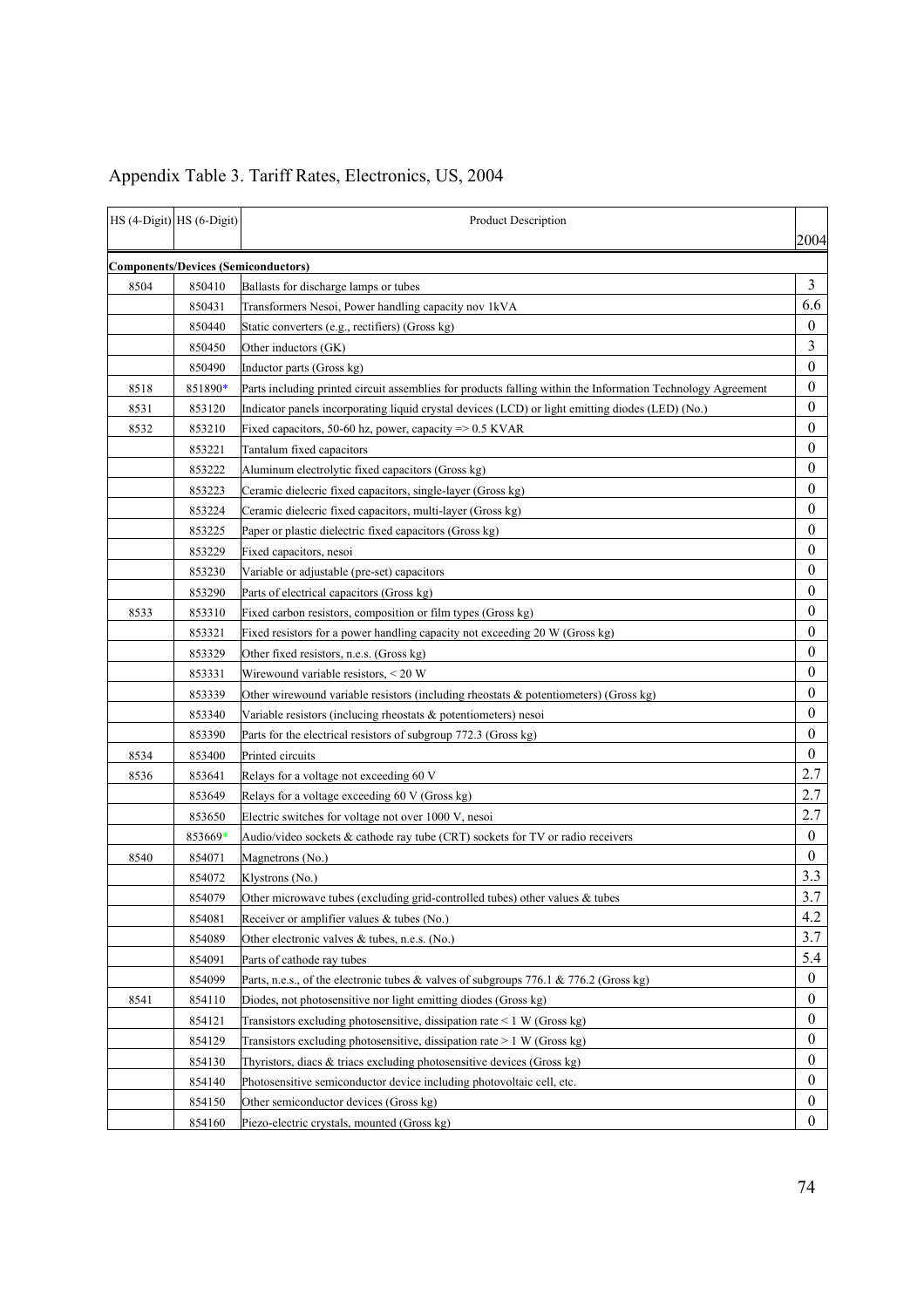|                         | 854190                            | Parts for diodes, transistors $\&$ similar semiconductors                                                     | $\boldsymbol{0}$ |
|-------------------------|-----------------------------------|---------------------------------------------------------------------------------------------------------------|------------------|
| 8542                    | 854212                            | Cards incorporating electronic integrated circuits (Smart Cards)                                              | $\mathbf{0}$     |
|                         | 854213                            | Metal Oxide Semiconductors (MOS Technology)                                                                   | $\theta$         |
|                         | 854214                            | Circuits obtained by bipolar technology                                                                       | $\mathbf{0}$     |
|                         | 854219                            | Other monolithic digital integrated circuits                                                                  | $\boldsymbol{0}$ |
|                         | 854230                            | Non-digital monolithic integrated units (Gross kg)                                                            | $\boldsymbol{0}$ |
|                         | 854240                            | Hybrid integrated circuits (Gross kg)                                                                         | $\boldsymbol{0}$ |
|                         | 854250                            | Other electronic integrated circuits $\&$ micro assemblies (Gross kg)                                         | $\mathbf{0}$     |
|                         | 854290                            | Parts of electronic integrated circuits $\&$ micro assemblies (Gross kg)                                      | $\mathbf{0}$     |
| 9022                    | 902230                            | X-ray tubes                                                                                                   | 0.9              |
| 9108                    | 910813*                           | Goldwire for use in the manufacture of semiconductor devices                                                  | $\ast$           |
|                         | <b>Electronic Data Processing</b> |                                                                                                               |                  |
| 8471                    | 847110                            | Analogue or hybrid+(analogue-digital) automatic data processing machines                                      | $\boldsymbol{0}$ |
|                         | 847120                            | Digital automatic data processing machines containing in the same housing                                     | $\boldsymbol{0}$ |
|                         | 847130                            | Portable digital automatic processing machines, weighing not > 10 kg                                          | $\boldsymbol{0}$ |
|                         | 847149                            | Digital automatic data processing machines, presented in the form of systems                                  | $\boldsymbol{0}$ |
|                         | 847150                            | Digital processing units which may contain same housing                                                       | $\boldsymbol{0}$ |
|                         | 847160                            | Input or output units, whether or not presented with the rest of a system $\&$ whether or not in same housing | $\boldsymbol{0}$ |
|                         | 847170                            | Storage units, whether or not presented with the rest of a system                                             | $\mathbf{0}$     |
|                         | 847180                            | Automatic data processing units, nesoi                                                                        | $\boldsymbol{0}$ |
|                         | 847190                            | Adp mac & units thereof; mag/opt rder, transcrb, proc dat                                                     | $\boldsymbol{0}$ |
| 8473                    | 847330                            | Parts & accessories for adp machines & units                                                                  | $\boldsymbol{0}$ |
| 8523                    | 852311                            | Computer magnetic tapes for sound recording, of a width $\leq 4$ mm                                           | $\mathbf{0}$     |
|                         | 852312                            | Computer magnetic tapes for sound recording, of a width $> 4$ mm but not $< 6.5$ mm                           | $\theta$         |
|                         | 852313                            | Computer magnetic tapes for sound recording, of a width $> 6.5$ mm                                            | $\boldsymbol{0}$ |
|                         | 852320                            | Computer magnetic discs & diskettes, unrecorded                                                               | $\mathbf{0}$     |
| <b>Office Equipment</b> |                                   |                                                                                                               |                  |
| 8469                    | 846910                            | Automatic typewriters & word-processing machines                                                              | $\boldsymbol{0}$ |
| 8470                    | 847010                            | Electronic calculators capable of operation without an external source of electric $\&$ pocket-size data rec  | $\mathbf{0}$     |
|                         | 847021                            | Electronic calculating machines incorporating a printing device                                               | $\boldsymbol{0}$ |
|                         | 847029                            | Electornic calculating machines, not incorporating a printing device                                          | $\boldsymbol{0}$ |
|                         | 847030                            | Other calculating machines, n.e.s.                                                                            | $\mathbf{0}$     |
|                         | 847040                            | Accounting machines (including bookkeeping machines)                                                          | $\boldsymbol{0}$ |
|                         | 847050                            | Cash registers incorporating a calculating device (No.)                                                       | $\mathbf{0}$     |
|                         | 847090                            | Postage-franking machines & similar machines with calculating machines                                        | $\boldsymbol{0}$ |
| 8472                    | 847290                            | Automatic banknote dispensers/automatic teller machines                                                       | $\boldsymbol{0}$ |
| 8473                    | 847310                            | Typewriter $\&$ word processing machine parts $\&$ accessories                                                | $\boldsymbol{0}$ |
|                         | 847321                            | Parts of electornic calculating machines                                                                      | $\boldsymbol{0}$ |
|                         | 847329                            | Parts for machines, nesoi, incorporating calculating device                                                   | $\mathbf{0}$     |
|                         | 847340                            | Parts & accessories of office machines, nesoi                                                                 | $\boldsymbol{0}$ |
|                         | 847350                            | Parts suitable for use with machines of two or more head                                                      | $\boldsymbol{0}$ |
| 9009                    | 900911                            | Electrostatic photo-copying apparatus operating by reproducing original ontothe copy (direct process)         | $\boldsymbol{0}$ |
|                         | 900912                            | Electorstatic photo-copying apparatus opreating by reproducing original via an intermediate onto the copy     | 3.7              |
|                         | 900990                            | Parts & accessories of photo-copying apparatus                                                                | $\ast$           |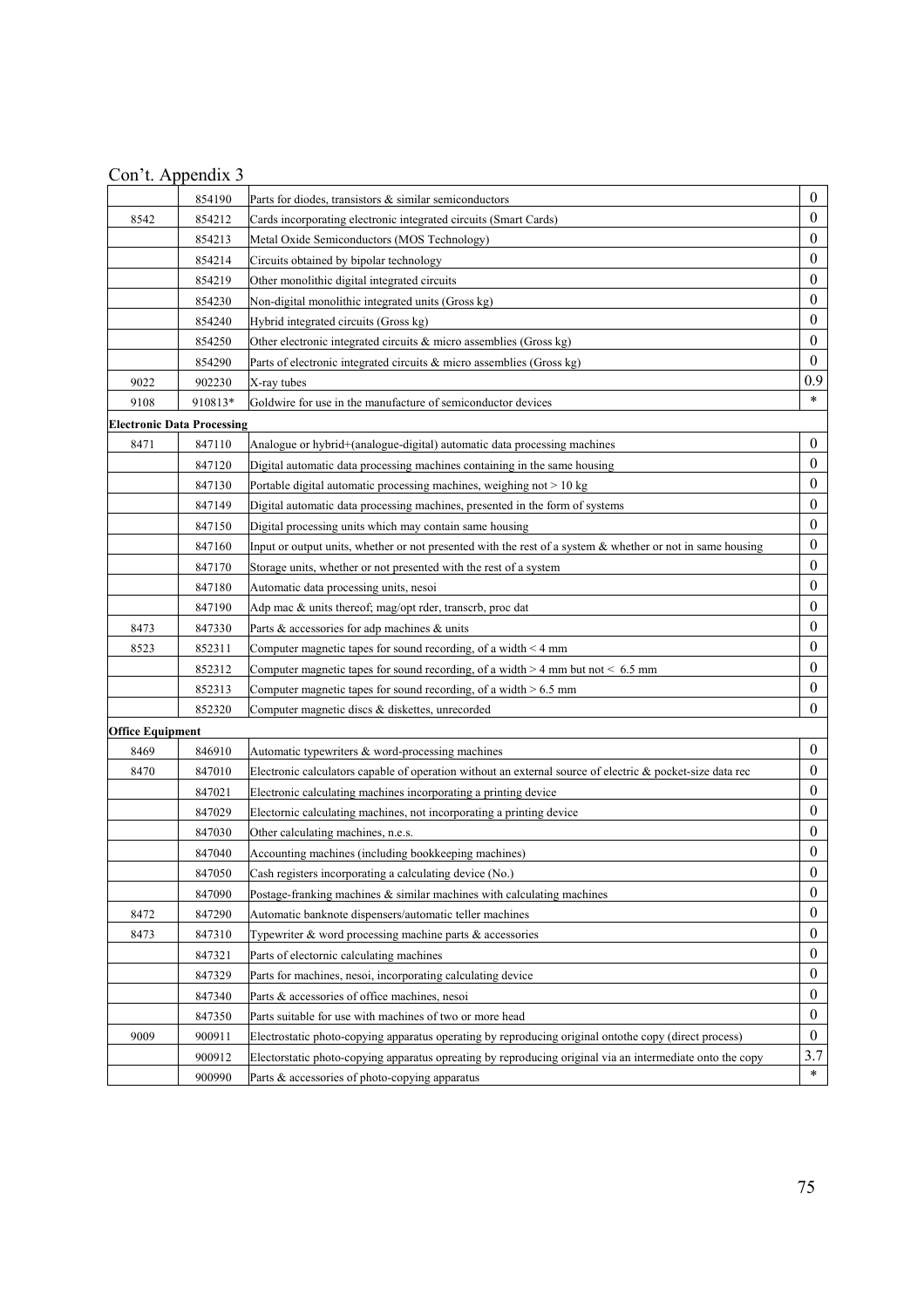| Con't. Appendix 3 |  |  |
|-------------------|--|--|
|                   |  |  |

|      | <b>Medical/Industrial Instrumentation</b> |                                                                                                                |                  |
|------|-------------------------------------------|----------------------------------------------------------------------------------------------------------------|------------------|
| 8530 | 853010                                    | Electric signaling, safety or traffic control equipment for railways $\&$ tramways                             | $\boldsymbol{0}$ |
|      | 853080                                    | Electric signaling, safety or traffic control equipment for roads, inland water-ways, parking facilities, etc. | $\boldsymbol{0}$ |
|      | 853090                                    | Parts for electric signaling, traffic, safety equipment                                                        | $\boldsymbol{0}$ |
| 8531 | 853110                                    | Burglar or fire alarms $&$ similar apparatus                                                                   | 1.3              |
|      | 853180                                    | Electric sound or visual signaling apparatus, nesoi                                                            | 1.3              |
|      | 853190                                    | Parts of electric sound or visual signaling apparatus (Gross kg)                                               | $\boldsymbol{0}$ |
| 8543 | 854320                                    | Signal generators                                                                                              | 2.6              |
| 9018 | 901811                                    | Electrocardiographs, & parts & accessories                                                                     | $\boldsymbol{0}$ |
|      | 901812                                    | Ultrasonic scanning apparatus                                                                                  | $\boldsymbol{0}$ |
|      | 901813                                    | Magnetic resonance imaging apparatus                                                                           | $\boldsymbol{0}$ |
|      | 901814                                    | Scintigraphic apparatus                                                                                        | $\boldsymbol{0}$ |
|      | 901819                                    | Electro-diagnostic apparatus nesoi, & parts etc.                                                               | $\boldsymbol{0}$ |
|      | 901820                                    | Ultra-voilet or infra-red ray apparatus (No.)                                                                  | $\boldsymbol{0}$ |
|      | 901829*                                   | Parts & accessories of ultra-violet or infra-red ray apparatus (Gross kg)                                      | $\ast$           |
| 9021 | 902140                                    | Hearing aids (excluding parts $\&$ accessories) (No.)                                                          | $\boldsymbol{0}$ |
|      | 902150                                    | Pacemakers for stimulating heart muscles (excluding parts & accessories) (No.)                                 | $\boldsymbol{0}$ |
| 9022 | 902211                                    | Apparatus based on the use of x-rays, for medical, surgical (dental) or veterinary uses                        | $\ast$           |
|      | 902212                                    | Computed tomography apparatus                                                                                  | $\boldsymbol{0}$ |
|      | 902213                                    | Apparatus based on the use of x-rays for dental uses                                                           | $\boldsymbol{0}$ |
|      | 902219                                    | Apparatus based on the use of x-rays, for other uses (No.)                                                     | $\boldsymbol{0}$ |
|      | 902221                                    | Apparatus base of alpha, beta, radiation, medical, surgery etc.                                                | $\boldsymbol{0}$ |
|      | 902229                                    | Apparatus based on the use of alpha, beta or gamma radiations, for other uses (No.)                            | 1                |
|      | 902290                                    | X-ray/high tension generator cntr pnl & desk examination/treatment tb parts                                    | 0.8              |
|      | Control & Instrumentation                 |                                                                                                                |                  |
| 9010 | 901010                                    | Apparatus & equipment, automatic developing photo film                                                         | 2.4              |
|      | 901020                                    | Other apparatus & equipment for photographic (including cinematographic) laboratories; negatoscopes (Gross kg) | $\ast$           |
|      | 901090                                    | Parts & accessories for the cinematographic apparatus & equipment                                              | 3.4              |
| 9011 | 901110                                    | Stereoscopic microscopes (No.)                                                                                 | 3.9              |
|      | 901120                                    | Other microscopes for photomicrography, cinephotomicrography or micro projection (No.)                         | 3.9              |
|      | 901190                                    | Parts & accessories for compound optical microscopes                                                           | 5.7              |
| 9012 | 901210                                    | Microphones (other than optical microphones) $\&$ diffraction apparatus (No.)                                  | 3.5              |
|      | 901290                                    | Parts & accessories of microscopes (other than optical microscopes) & diffraction apparatus (Gross kg)         | 4.9              |
| 9016 | 901600                                    | Balances, sensitivity $>=$ 5 CG, W or without weight, & parts                                                  | 3.9              |
| 9017 | 901720                                    | Other drawing, marking-out or mathematical calculating machines (No.)                                          | 3.9              |
| 9023 | 902300                                    | Instruments, apparatus/models, designed for demonstration purposes, nes (No.)                                  | $\boldsymbol{0}$ |
| 9026 | 902610                                    | Instruments & apparatus for measuring/checking flow/level of liquids (No.)                                     | $\boldsymbol{0}$ |
|      | 902620                                    | Other instruments & apparatus for measuring or checking pressure (No.)                                         | $\boldsymbol{0}$ |
|      | 902680                                    | Instruments measuring/checking variable liquids/gases, nesoi                                                   | $\boldsymbol{0}$ |
| 9027 | 902720                                    | Chromatographs & electrophoresis instrument (No.)                                                              | $\boldsymbol{0}$ |
|      | 902730                                    | Spectometers, spectrophotometers $\&$ spectographs using optical radiations (UV, visible, IR) (No.)            | $\boldsymbol{0}$ |
|      | 902740                                    | Exposure meters (No.)                                                                                          | 1.2              |
|      | 902750                                    | Instruments etc using optical radiations, nesoi                                                                | $\boldsymbol{0}$ |
|      | 902780                                    | Instrument & apparatus for physical & chemical analysis, n.e.s. (No.)                                          | $\boldsymbol{0}$ |
|      | 902790                                    | Parts of instruments, physical/chemical analysis etc., nesoi                                                   | $\boldsymbol{0}$ |
| 9030 | 903010                                    | Instruments & apparatus for measuring or detecting ionizing radiations (No.)                                   | 1.6              |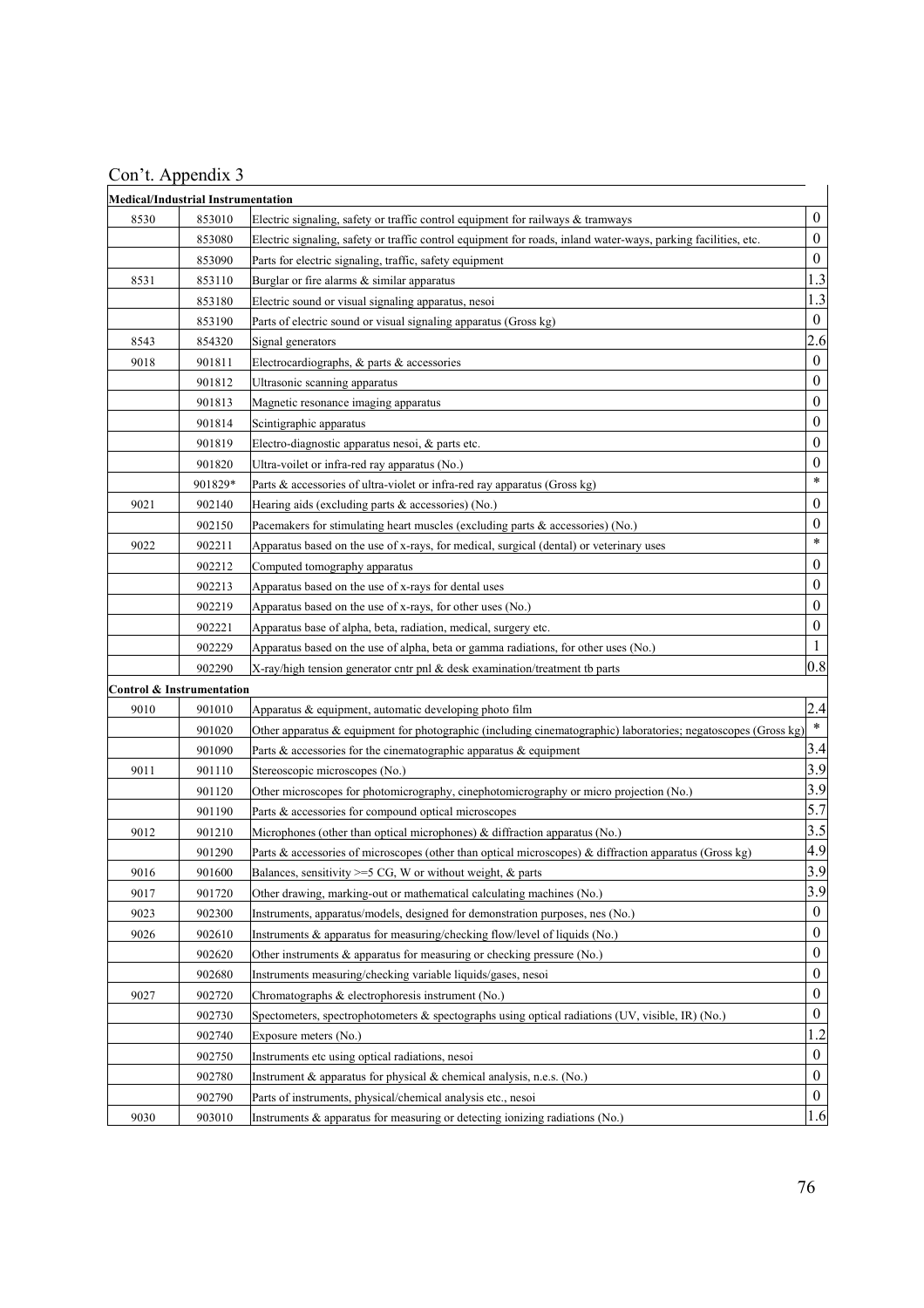|                             | 903020                           | Cathode-ray oscilloscopes & cathode-ray oscillographs (No.)                                                    | 1.7              |
|-----------------------------|----------------------------------|----------------------------------------------------------------------------------------------------------------|------------------|
|                             | 903031                           | Multimeters (No.)                                                                                              | 1.7              |
|                             | 903039                           | Other instruments & apparatus, for measuring or checking voltage, current, resistance or power, w/o rec device | 1.7              |
|                             | 903040                           | Other instruments, specially designed for telecommunication                                                    | $\boldsymbol{0}$ |
|                             | 903081                           | Other instruments $\&$ apparatus for measuring or checking electrical quantities, nes, with rec device         | $\ast$           |
|                             | 903089                           | Other instruments & apparatus for measuring or checking electrical quantities, nes, w/o rec device             | 1.7              |
|                             | 903090                           | Parts of instruments for measuring electrical quantities, alpha beta inzng rdt                                 | 1.6              |
| 9031                        | 903190                           | Parts, of machines nesoi, and profile projector                                                                | 2.5              |
| 9032                        | 903220                           | Pressure regulators $\&$ controllers (manostats) (No.)                                                         | 1.7              |
|                             | 903281                           | Hydraulic or pneumatic regulating or controlling instruments $\&$ apparatus (No.)                              | 1.6              |
|                             | 903289                           | Other regulating or controlling instruments & apparatus (No.)                                                  | 1.1              |
|                             | 903290                           | Parts & accessories for automatic regulating or controlling instruments & apparatus (Gross kg)                 | 1.1              |
|                             | <b>Communication &amp; Radar</b> |                                                                                                                |                  |
| 8525                        | 852510                           | Transmission apparatus for radio or television                                                                 | $\boldsymbol{0}$ |
|                             | 852520                           | Transmission apparatus incorporating reception apparatus                                                       | $\mathbf{0}$     |
|                             | 852530                           | Televison cameras (No.)                                                                                        | 2.1              |
| 8526                        | 852610                           | Radar apparatus (No.)                                                                                          | $\boldsymbol{0}$ |
|                             | 852691                           | Radio navigational aid apparatus                                                                               | $\theta$         |
|                             | 852692                           | Radio remote control apparatus                                                                                 | 4.9              |
| 8527                        | 852790                           | Reception apparatus radio-telephone/telegraphic etc., nesoi                                                    | $\overline{0}$   |
| Telecommunications          |                                  |                                                                                                                |                  |
| 8517                        | 851711                           | Line telephone sets with cordless handsets                                                                     | $\boldsymbol{0}$ |
|                             | 851721                           | Facsimile machines                                                                                             | $\overline{0}$   |
|                             | 851722                           | Teleprinters                                                                                                   | $\mathbf{0}$     |
|                             | 851730                           | Telephonic or telegraphic switching apparatus                                                                  | $\mathbf{0}$     |
|                             | 851750                           | Other apparatus for carrier-current line systems or for digital line systems                                   | $\bf{0}$         |
|                             | 851780                           | Electric telephonic & telegraphic apparatus, nesoi                                                             | $\boldsymbol{0}$ |
|                             | 851790*                          | Parts & accessories of other telephonic or telegraphic apparatus                                               | $\overline{0}$   |
| 8518                        | 851830*                          | Line telephone handsets                                                                                        | $\mathbf{0}$     |
| 8520                        | 852020                           | Telephone answering machines                                                                                   | $\boldsymbol{0}$ |
| 8522                        | 852290                           | Parts & accessories of sound/video reproducing, record apparatus                                               | $\overline{2}$   |
| 8544                        | 854411                           | Winding wire, of copper                                                                                        | 3.5              |
|                             | 854419                           | Other winding wire                                                                                             | 3.9              |
|                             | 854420                           | Co-axial cable $\&$ other co-axial conductors                                                                  | 5.3              |
|                             | 854441                           | Insulated electric conductors $=< 80$ V with entrs                                                             | 0                |
|                             | 854449                           | Insulated electric conductors $=< 80 V$ , nesoi                                                                | $\mathbf{0}$     |
|                             | 854451                           | Electrical conductors $> 80$ but $=< 1000$ V with entrs                                                        | $\overline{0}$   |
|                             | 854459                           | Electric conductors over 80 V not over 1000 V not fitted with connector                                        | 5.3              |
|                             | 854470                           | Insulated optical fiber cables with individually sheathed fibers                                               | $\overline{0}$   |
| Automotive Electronics      |                                  |                                                                                                                |                  |
| 8512                        | 851220                           | Electrical lighting/visual signaling equipment ex for bicycles                                                 | $\boldsymbol{0}$ |
|                             | 851230                           | Electrical sound signaling equipment for motor vehicle                                                         | 2.5              |
| 8527                        | 852721                           | Radiobroadcast receivers for motor vehicles with rcos                                                          | $\overline{c}$   |
|                             | 852729                           | Radiobroadcast receivers for motor vehicles, nesoi                                                             | 4.4              |
| 8708                        | 870839                           | Brakes & servo-brakes, & parts thereof (excluding mounted brake linings) of motor vehicles                     | 2.5              |
| <b>Consumer Electronics</b> |                                  |                                                                                                                |                  |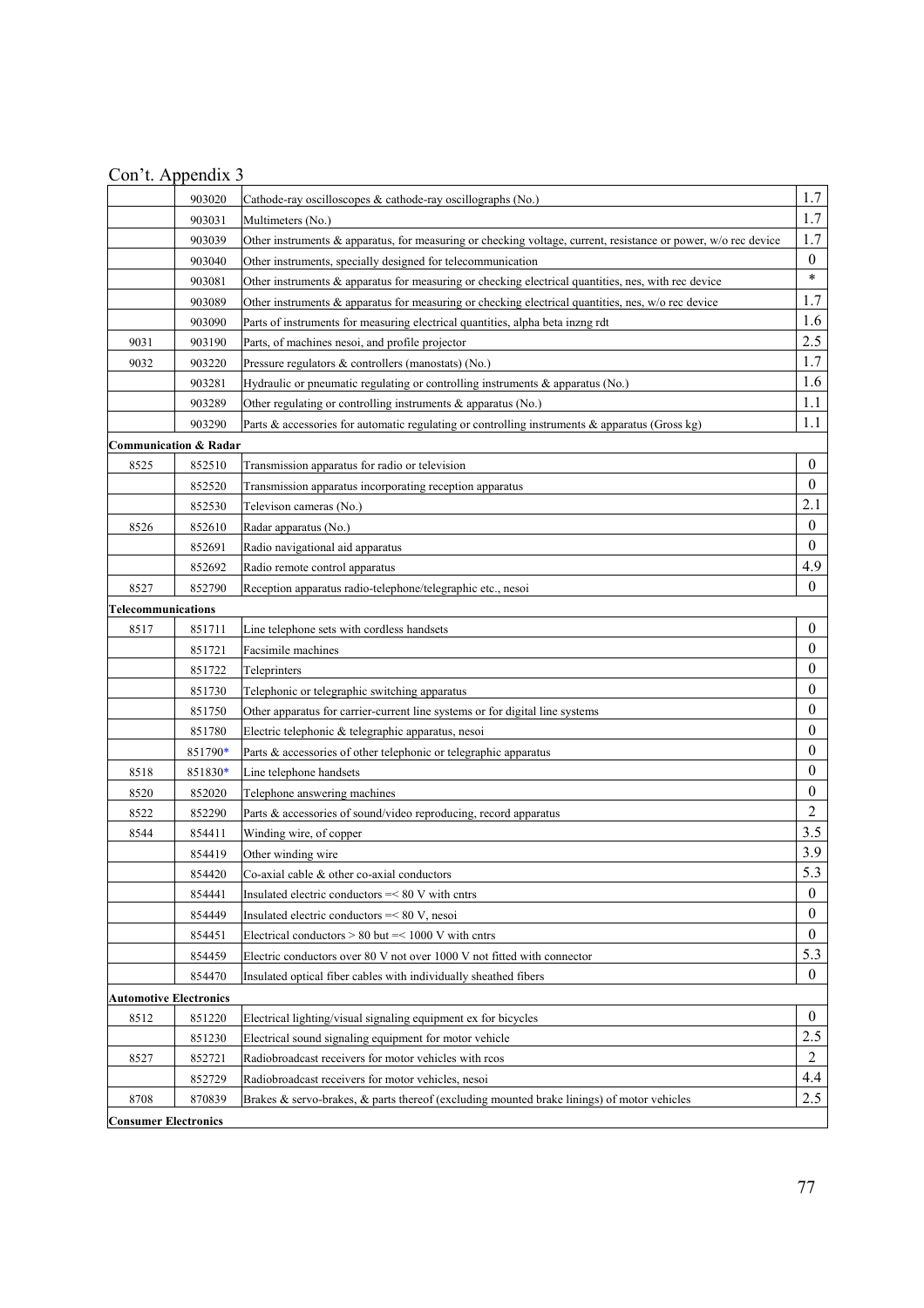| Con't. Appendix 3 |  |  |  |
|-------------------|--|--|--|
|                   |  |  |  |

| 8479 | 847989 | Vidoe tape rewinders                                                                                       | 2.8              |
|------|--------|------------------------------------------------------------------------------------------------------------|------------------|
| 8517 | 851719 | Videophones                                                                                                | $\overline{0}$   |
| 8518 | 851810 | Microphones & stands therefore                                                                             | $\mathbf{0}$     |
|      | 851821 | Single loudspeakers, mounted in their enclosures (No.)                                                     | 4.9              |
|      | 851822 | Multiple loudspeakers, mounted in the same enclosure                                                       | 4.9              |
|      | 851829 | Loudspeakers, nesoi                                                                                        | 4.9              |
|      | 851840 | Audio-frequency electric amplifiers                                                                        | $\overline{0}$   |
|      | 851850 | Electric sound amplifier sets                                                                              | 4.9              |
| 8519 | 851910 | Record-players, coin or disc-operated, not incorporating a sound recording device                          | $\mathbf{0}$     |
|      | 851921 | Record-players without loudspeakers, not incorporating a sound recording device                            | $\mathbf{0}$     |
|      | 851929 | Other record-players, not incorporating a sound recording device, n.e.s.                                   | 3.9              |
|      | 851931 | Turntables (record-decks), with automatic record changing mechanism, not incorporating a sound rec device  | 3.9              |
|      | 851939 | Other turntables (record-decks), not incorporating a sound recording device                                | $\boldsymbol{0}$ |
|      | 851991 | Sound reproducing apparatus, cassette-type                                                                 | $\ast$           |
|      | 851992 | Pocket-size cassette player                                                                                | $\mathbf{0}$     |
|      | 851999 | Sound reproducing apparatus except cassette, nesoi                                                         | 0                |
| 8520 | 852033 | Magnetic tape recorders, cassette-type, incorporating a sound reproducing device                           | $\boldsymbol{0}$ |
|      | 852039 | Tape recorder/reproducers, nesoi                                                                           | $\mathbf{0}$     |
|      | 852090 | Magnetic sound recording or reproducing equipment, nesoi                                                   | $\mathbf{0}$     |
| 8521 | 852110 | Video recording or reproducing apparatus, magnetic tape-type                                               | 0                |
|      | 852190 | Other video recording or reproducing apparatus, whether or not incorporating a video tuner                 | 0                |
| 8523 | 852330 | Cards incorporating a magnetic stripe (Net kg)                                                             | $\boldsymbol{0}$ |
|      | 852390 | Unrecorded magnetic media nesoi                                                                            | $\theta$         |
| 8524 | 852410 | Phonograph records, recorded media                                                                         | 1.8              |
|      | 852422 | Magnetic tapes, recorded, of a width > 4mm < 6.5 mm                                                        | $\ast$           |
|      | 852431 | Discs for laser reading systems, recorded, for reproducing phenomena other than sound or image             | 0                |
|      | 852432 | Discs for laser reading systems, recorded, for reproducing sound only                                      | 0                |
|      | 852439 | Discs for laser reading systems, nesoi                                                                     | $\mathbf{0}$     |
|      | 852440 | Magnetic tapes, recorded, for reproducing phenomena other than sound or image (Gross kg)                   | $\mathbf{0}$     |
|      | 852451 | Magnetic tapes, recorded, of a width $\leq 4$ mm                                                           | $\mathbf{0}$     |
|      | 852453 | Magnetic tapes, recorded, of a width $> 6.5$ mm                                                            | $\mathbf{0}$     |
|      | 852460 | Cards incorporating a magnetic stripe, recorded (Net kg)                                                   | 0                |
|      | 852491 | Other recorded media for reproducing phenomena other than sound or image                                   | $\boldsymbol{0}$ |
|      | 852499 | Recorded media for reproducing sound or image, nesoi                                                       | $\theta$         |
| 8525 | 852540 | Still image video cameras & other video camera recorder                                                    | $\boldsymbol{0}$ |
| 8527 | 852712 | Pocket-size radio cassette players                                                                         | $\mathbf{0}$     |
|      | 852713 | Other radio broadcast receivers capable of operating without an external source of power                   | $\boldsymbol{0}$ |
|      | 852719 | Radio broadcast receivers capable of operating without an external source of power                         | $\theta$         |
|      | 852731 | Other radio broadcast receivers, combined with sound recording or reproducing apparatus                    | 4.9              |
|      | 852732 | Other radio broadcast receivers, combined with sound recording or reproducing apparatus bt with clock      | $\mathbf{0}$     |
|      | 852739 | Other radio broadcast receivers, not combined with sound recording or reproducing apparatus nor clock      | 3                |
| 8528 | 852810 | Television receivers, color (including receivers incorporating radiobroadcast), with sound or video rec    | $\ast$           |
|      | 852820 | Television receivers, black & white or other monochrome (include rec inc radiobroad) with sound or vid rec | $\ast$           |
|      | 852821 | Video monitors, color                                                                                      | $\mathbf{0}$     |
|      | 852822 | Video monitors, black & white or other monochrome                                                          | 5                |
|      | 852830 | Video projectors                                                                                           | $\theta$         |